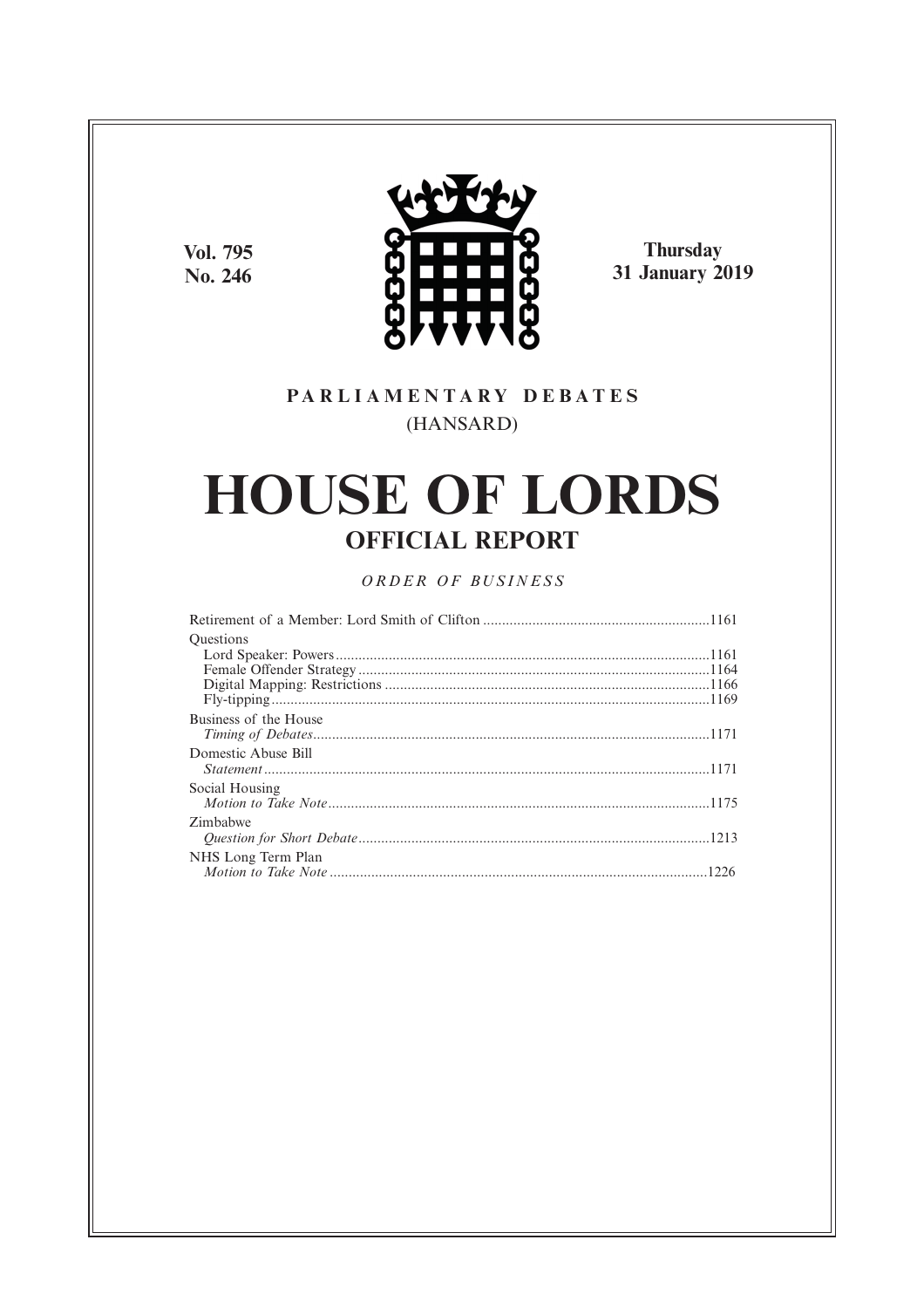Lords wishing to be supplied with these Daily Reports should give notice to this effect to the Printed Paper Office.

No proofs of Daily Reports are provided. Corrections for the bound volume which Lords wish to suggest to the report of their speeches should be clearly indicated in a copy of the Daily Report, which, with the column numbers concerned shown on the front cover, should be sent to the Editor of Debates, House of Lords, within 14 days of the date of the Daily Report.

> *This issue of the Official Report is also available on the Internet at* https://hansard.parliament.uk/lords/2019-01-31

The first time a Member speaks to a new piece of parliamentary business, the following abbreviations are used to show their party affiliation:

| <b>Abbreviation</b> | <b>Party/Group</b>                 |
|---------------------|------------------------------------|
| CВ                  | Cross Bench                        |
| Con                 | Conservative                       |
| <b>DUP</b>          | Democratic Unionist Party          |
| GP                  | Green Party                        |
| Ind Lab             | Independent Labour                 |
| Ind LD              | Independent Liberal Democrat       |
| Ind SD              | <b>Independent Social Democrat</b> |
| Ind UU              | Independent Ulster Unionist        |
| Lab                 | Labour                             |
| Lab Co-op           | Labour and Co-operative Party      |
| LD                  | Liberal Democrat                   |
| LD Ind              | Liberal Democrat Independent       |
| Non-afl             | Non-affiliated                     |
| PC                  | Plaid Cymru                        |
| UKIP                | UK Independence Party              |
| UUP                 | <b>Ulster Unionist Party</b>       |

No party affiliation is given for Members serving the House in a formal capacity, the Lords spiritual, Members on leave of absence or Members who are otherwise disqualified from sitting in the House.

© Parliamentary Copyright House of Lords 2019,

*this publication may be reproduced under the terms of the Open Parliament licence, which is published at www.parliament.uk/site-information/copyright/.*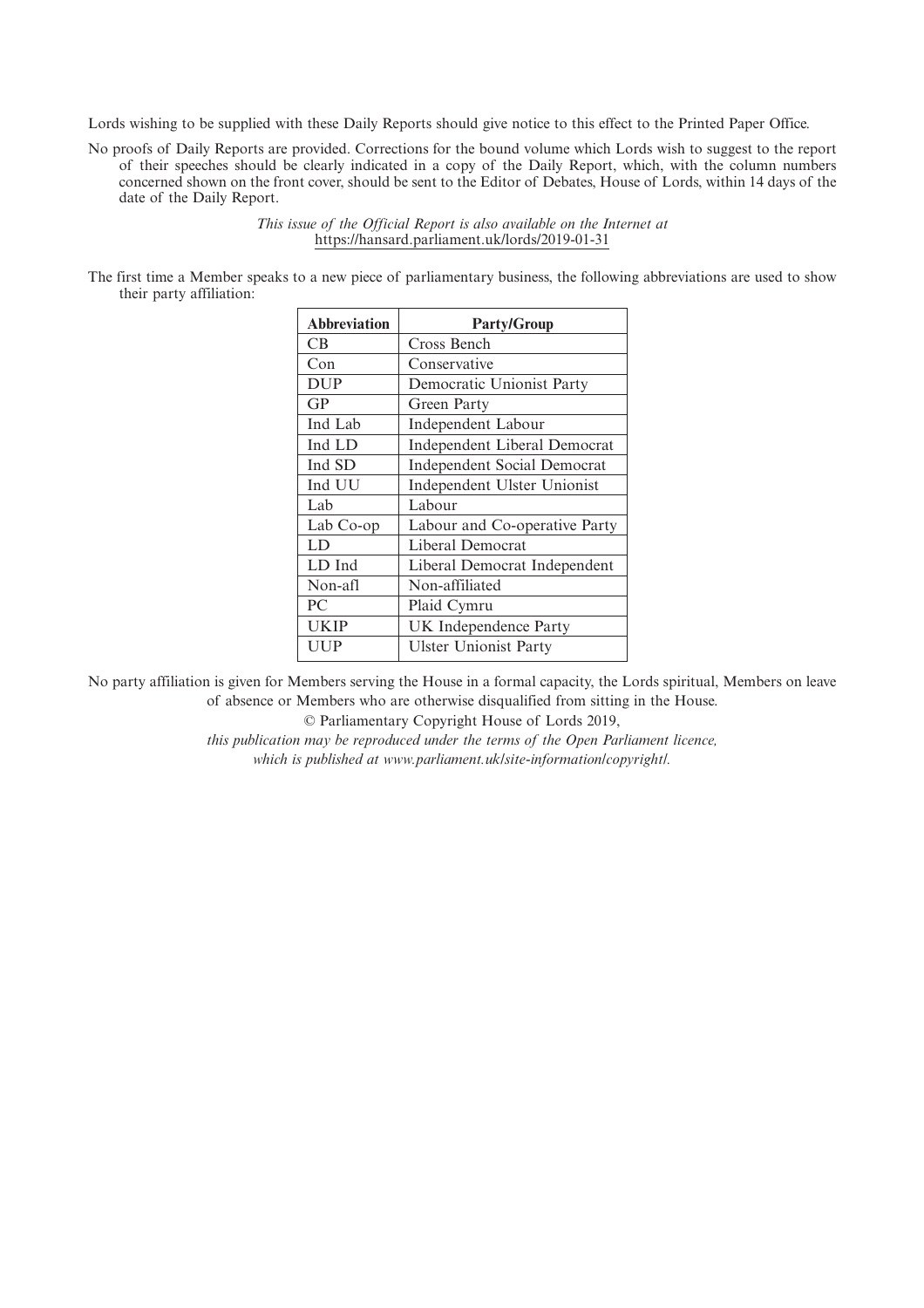# House of Lords

*Thursday 31 January 2019*

# *11 am*

*Prayers—read by the Lord Bishop of Chelmsford.*

# **Retirement of a Member: Lord Smith of Clifton** *Announcement*

# *11.06 am*

**The Lord Speaker (Lord Fowler):** My Lords, I should like to notify the House of the retirement, with effect from today, of the noble Lord, Lord Smith of Clifton, pursuant to Section 1 of the House of Lords Reform Act 2014. On behalf of the House, I should like to thank the noble Lord for his very valued service to the House.

# **Lord Speaker: Powers** *Question*

*11.07 am*

# *Asked by Lord Grocott*

To ask the Leader of the House what plans she has to make proposals for a review of the powers of the Lord Speaker.

**The Lord Privy Seal (Baroness Evans of Bowes Park) (Con):** My Lords, this is a matter for the House to decide. Of course, it is open to any noble Lord to bring forward a proposal to the Procedure Committee. Although I do not intend to do it myself, I understand that a proposal for a review is likely to be tabled for the next meeting. As a member of the Procedure Committee, I will of course consider any proposal.

**Lord Grocott (Lab):** I am grateful, in part, for that. When the Leader considers that, she might reflect on a couple of things, one of which is that this must surely be the only legislative Assembly anywhere in the world where at Question Time the only person not allowed to speak is the Speaker. That must be a first by anyone's standards. I simply say to her that, to anyone watching from the Public Gallery or elsewhere, the proceedings in this House at Question Time are often a complete shambles. They are a shouting match and unintelligible to a neutral observer. It is now nearly two years since we debated this matter in the House and I ask the Leader to ensure—as far as it is within her power to do so—that we have a debate on and reach a decision about the Lord Speaker's power, perhaps in time for an experiment to start at the beginning of the next Session.

**Baroness Evans of Bowes Park:** As I said to the noble Lord, my understanding is that a proposal will be coming before the Procedure Committee. I have not seen it, so I am afraid that I cannot comment further. However, I am sure that, following a discussion on it, the Senior Deputy Speaker will update the House.

**Baroness D'Souza (CB):** My Lords, I of course welcome the suggestion by the noble Lord, Lord Grocott, that there should be what was originally intended to be a five-year review of the Lord Speaker's powers in this House, but I point out and emphasise that the House has always operated on the basis of self-regulation. That is an extremely valuable convention simply because it ensures that each and every Peer in this House takes responsibility for the courtesies of the House. I understand that these have become somewhat frayed of late, but to undermine self-regulation would be an unfortunate precedent.

**Baroness Evans of Bowes Park:** I agree with the noble Baroness. I believe that self-regulation works and characterises this House. It means that we do not need to resort, for instance, to selection of amendments and force groupings, programme Motions or guillotines, none of which, I think, would noble Lords want to be introduced to the House.

**Lord Newby (LD):** Does the noble Baroness the Leader of the House agree with me that this modest proposal from the noble Lord, Lord Grocott, which would give the Speaker some powers to moderate the way we deal with Questions, does not necessarily imply a wholesale change in the role of the Lord Speaker? This is simply a straightforward, stand-alone reform that is long overdue.

**Baroness Evans of Bowes Park:** The noble Lord is of course a member of the Procedure Committee so he will no doubt make his views heard when a discussion is had.

**Baroness Bloomfield of Hinton Waldrist (Con):** My Lords, I agree with the noble Baroness, Lady D'Souza, that we should be able to show courtesy to each other at Question Time. More often than not this is the case, but can my noble friend the Leader enlighten the House about how often she or her Front-Bench colleagues have to intervene to assist the House at Question Time?

**Baroness Evans of Bowes Park:** Since July 2018 we have had 76 sitting days with Oral Questions and the Front Bench has had to intervene only 13 times.

**Baroness Hayman (CB):** My Lords, is it not correct that, when the role of Lord Speaker was originally set up, a review after the term of office of the first Lord Speaker was envisaged? That review never took place. Is it not timely to look at the role of the Lord Speaker, in its entirety but including Question Time? While I hesitate to disagree with my successor, the noble Baroness the Leader of the House has just described how the Front Bench can assist self-regulation at Question Time. For many people—although we know that the Leader of the House is completely impartial—having a member of the Government assist the House in deciding who should speak does not feel good in a parliamentary democracy. That role could be undertaken by the Lord Speaker without undermining the principle of self-regulation.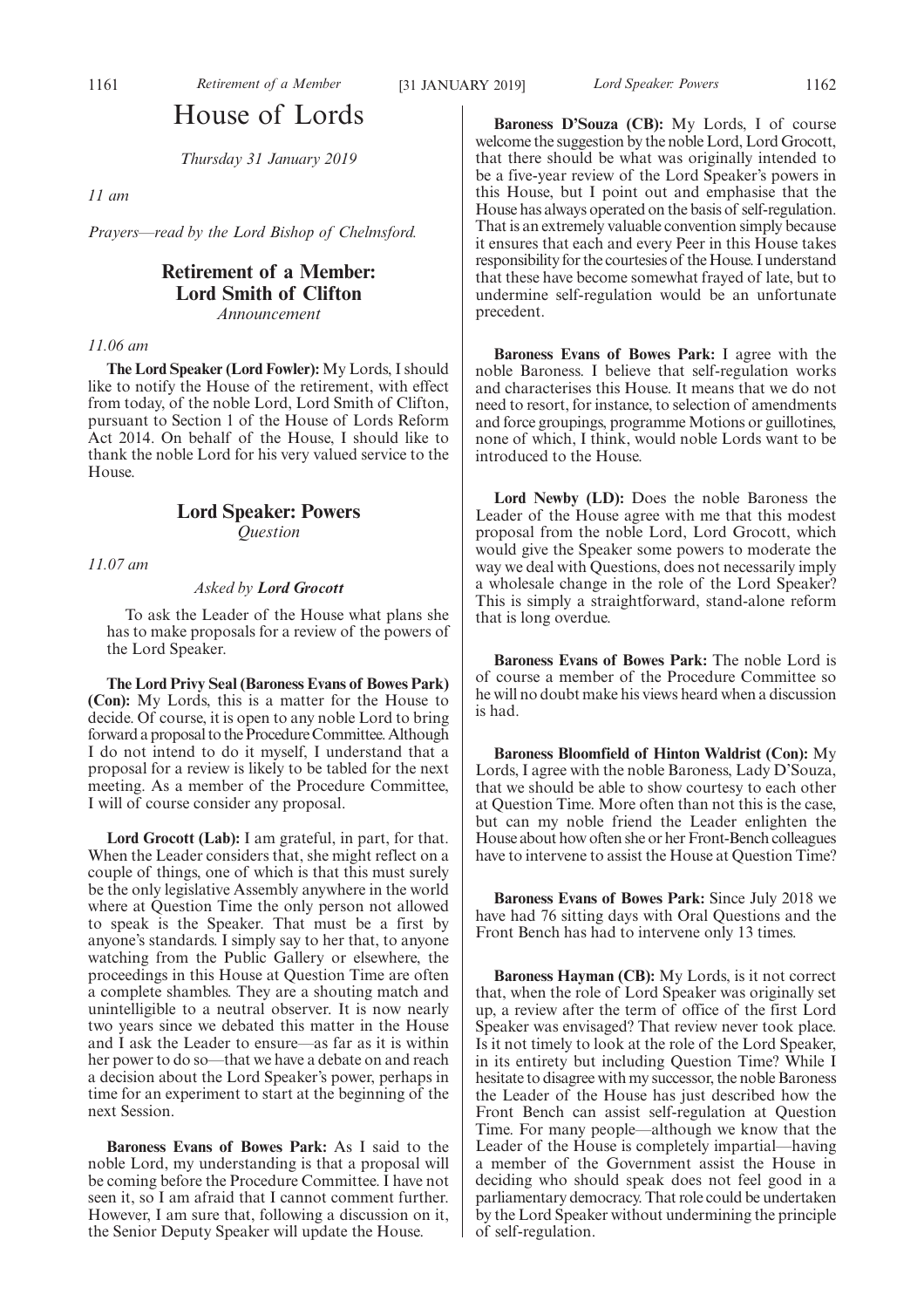Does she agree with me that the Lord Speaker on the Woolsack should remain dignified—not to mention imposing, old and venerable—and should not become efficient because, as the previous Lord Speaker has said, it is crucial to the effectiveness of this Second Chamber that we preserve our culture and practice of self-regulation?

> **Baroness Evans of Bowes Park:** I entirely agree with the noble Lord.

> > **Female Offender Strategy** *Question*

*11.16 am*

# *Asked by The Lord Bishop of Gloucester*

To ask Her Majesty's Government what progress they have made in implementing the female offenders' strategy.

**The Advocate-General for Scotland (Lord Keen of Elie) (Con):**My Lords, the*Female Offender Strategy*, published in June 2018, outlines the Government's long-term vision for improving outcomes for female offenders in custody and in the community. The strategy sets out a programme of work that contains a number of commitments that will take some years to implement. A new women's policy framework was published last December, and my noble friend Lord Farmer's review of family ties for female offenders is expected to report in the coming weeks.

**The Lord Bishop of Gloucester:** My Lords, I welcome that information from the Minister, which follows many positive commitments to the female offender strategy. However, we are still awaiting news of residential pilots, action to strengthen links between probation services and women's centres, the report from the noble Lord, Lord Farmer, and a national concordat. Given that many of the strategy's commitments have no clear timescales—indeed, in some cases the suggested deadline has already passed—how does the Minister plan to effectively monitor progress and stay on track?

**Lord Keen of Elie:** My Lords, we are concerned to ensure that these recommendations are implemented as soon as practicable; indeed, the women's policy framework was implemented as of 21 December 2018. We are taking forward further work in partnership with other groups and parties. I note the work of the Nelson Trust, which I know the right reverend Prelate is directly involved in, which recently put in a bid for additional funding from the ministry to further its community work. We are encouraged by the strength of that and similar bids, and want to take that forward as soon as possible.

**Lord Blunkett (Lab):** My Lords, if my noble friend Lady Corston were here, she would be enthusiastically supporting the right reverend Prelate in pressing for the review to be implemented as quickly as possible, not just on moral grounds but because the additional investment that the Minister has referred to is "spend

**Baroness Evans of Bowes Park:** The noble Baroness will be aware that aspects of the Lord Speaker's role were considered by a group on working practices, chaired by my noble friend Lord Goodlad, which produced a report in 2011. In subsequent years, the House took various decisions on its proposals, including deciding not to change the role of the Lord Speaker at Question Time. As I said in my original Answer to the noble Lord, Lord Grocott, I believe a discussion will be had in the Procedure Committee. If any recommendations are made, it will be for the House to decide whether it wishes to support them.

**Baroness Hayter of Kentish Town (Lab):**The important thing is that this is done; it is not good for it to fester. The word "timely" was just used, and this is a point we should consider. I would like to make a minor correction. If I understood the Leader of the House correctly, she said that the Chief Whip or somebody else had to intervene 13 times—I think that means from the Dispatch Box. The number of hands pushing and indicating is way above that. We have to recognise that this happens far more often than the figure of 13 perhaps suggests.

**Baroness Evans of Bowes Park:** The noble Baroness is right: that is interventions from the Dispatch Box. Generally, though, as we have said, I believe that Question Time works, that noble Lords show respect and courtesy towards one another, and that self-regulation is an important characteristic of this House.

**Lord Haselhurst (Con):** My Lords, appreciating that I might put myself at some risk, having served in your Lordships' House for no more than seven months, I suggest to the Leader that we would get much more out of Question Time if it were conducted by the Lord Speaker, who would maintain equity between party and non-party groups and perhaps other disciplines as well.

**Baroness Evans of Bowes Park:** I assure my noble friend that the Chief Whip and I do everything we can to ensure fairness around the House in answering Questions. In fact, almost 85% of tabled Questions asked since July did not come from the government Benches. We try to ensure as Question Time goes on that all Members of the House are given the opportunity to speak and to ask questions, which is an extremely important part of scrutiny of the Government.

# **Lord Howarth of Newport (Lab):** My Lords—

**Lord Dubs (Lab):** My Lords, how does the Leader of the House choose between us?

**Baroness Evans of Bowes Park:** I think noble Lords have just shown that they can do it for themselves.

**Lord Howarth of Newport:** My Lords, does the noble Baroness the Leader of the House recall Walter Bagehot's distinction between the dignified parts and the efficient parts of the constitution, and his observation that the dignified parts were imposing, old and venerable?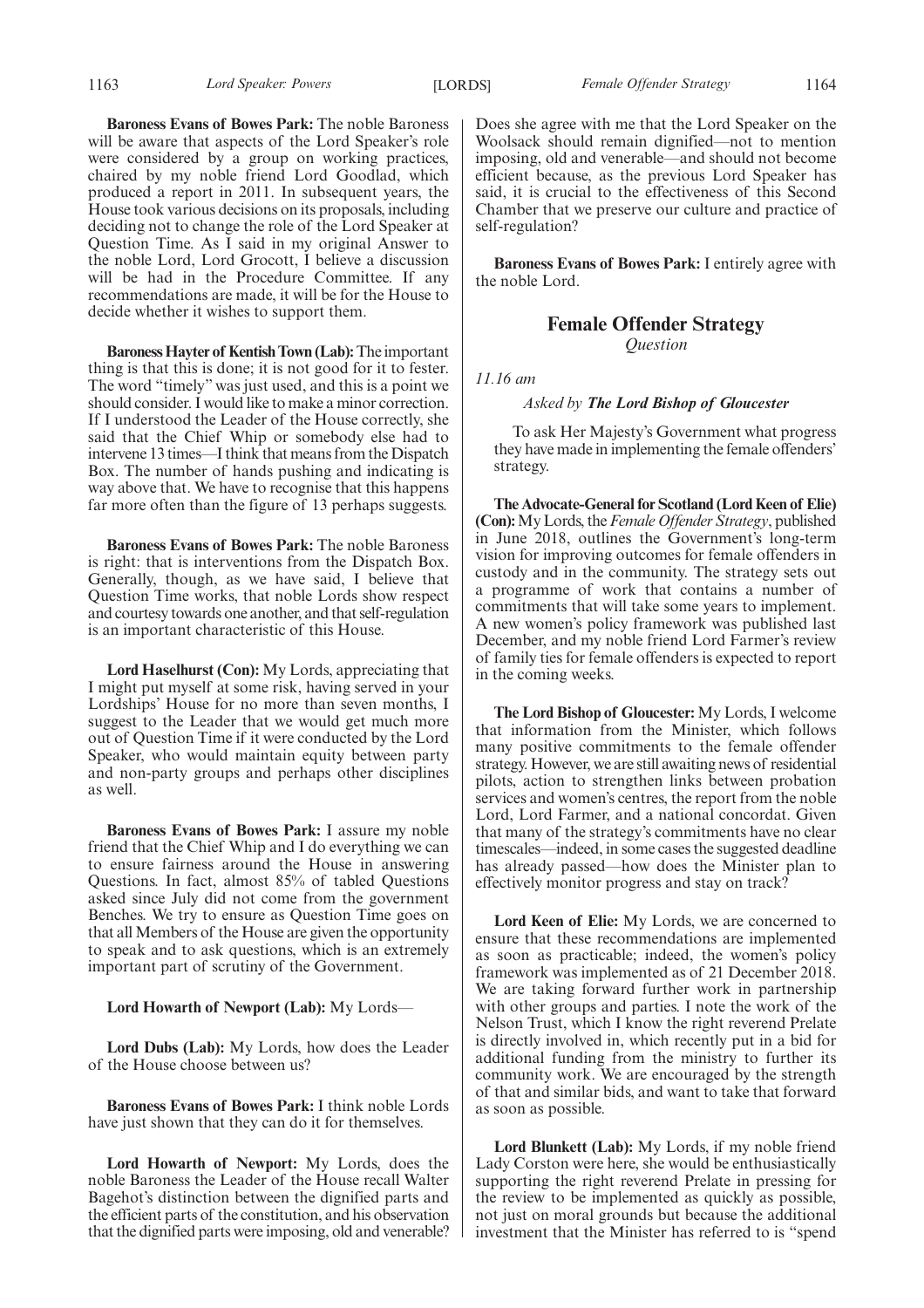to save". We could save an enormous amount of money by diverting into prevention and early intervention, rather than having women prisoners in the kind of conditions that I saw when I was Home Secretary.

**Lord Keen of Elie:** My Lords, I entirely concur with the noble Lord's observations. Indeed, our *Female Offender Strategy* seeks to build on the seminal report of the noble Baroness, Lady Corston, which of course goes back to 2007.

**Baroness Burt of Solihull (LD):** My Lords, the extension of mandatory post-custody supervision has disproportionately affected women. Recall numbers for men have risen by 22% since the changes were introduced but for women they have grown by 131%. Women are trapped in the justice system rather than being enabled to rebuild their lives. The Prison Reform Trust has called for mandatory post-custody supervision to be abolished. Does the Minister agree that the present system is not working, and does he have plans to review it?

**Lord Keen of Elie:** My Lords, the idea of mandatory supervision for those serving a sentence of less than 12 months was introduced only quite recently. There is a disproportion between male and female offenders in that context—I quite accept that. Indeed, that manifests itself in various other parts of the prison and custodial system. At the moment, we are seeking to extend community centre services, to help to accommodate those released after short sentences, and to combine community services with treatment requirement protocols.

That is extremely important, particularly for female offenders, where we see a vast proportion who have reported elements of mental health difficulty or who suffer from alcohol issues and, very often, drug abuse issues as well. Over and above that, an enormous proportion of these female offenders have at times been subject to domestic violence. We are trying to direct these services at these issues and will continue to do so.

**Lord Selkirk of Douglas (Con):** Does my noble friend accept that in recent years there have been a considerable number of pregnant women in prisons? Can he assure us that in every case the person concerned will be treated with sensitivity?

**Lord Keen of Elie:** This is a very important issue for us. In all cases where a female offender is in custody, we endeavour to ensure that birth does not take place within the prison system, but sometimes that cannot be avoided. We have extensive services for mothers and children up to the age of 18 months when it is necessary for them to be in custody—I emphasise the word "necessary". When an offender is reaching the end of a short sentence, steps are taken to try to ensure that mother and child are kept together. However, of course this cannot be done in circumstances where there has been a serious offence that results in a mother being in custody for a lengthy period.

**Lord Beecham (Lab):** The right reverend Prelate referred to the strategy envisaging greater use of residential and community services instead of custodial sentences. To what extent is that occurring? Are the Government still adhering to their policy of limiting funding of the strategy to £5 million over two years, replacing their previous plan to spend £50 million on five new prisons? If so, what is happening to the other £45 million?

**Lord Keen of Elie:** My Lords, there is an important shift in policy away from custody as a means of trying to resolve these issues. That is why we moved away from the proposal for five community prisons; we hope they will not be required. Instead, we have shifted the balance in the direction of community services. We will pilot such community residential services in five areas to see how they work. For that purpose, we have committed funding of up to £5 million over the next two years, but of course that will not be the end of the matter. We will address the consequences of the pilot in these five areas and see how we can take things forward from there.

**Lord Reid of Cardowan (Lab):** Does the Minister recall that 15 years ago, during my noble friend Lord Blunkett's custodianship of the Home Office, the Sentencing Guidelines Council approved indeterminate sentences for more serious crimes, on condition that there should be a significant reduction at the lower end for less serious crimes, particularly for women and women with debt? Unfortunately, from the judiciary's point of view, that has never been fully implemented. May I congratulate the Government on moving away from custodial sentences and ask them to look to this long-standing recommendation that has never been fully implemented?

**Lord Keen of Elie:** I agree with the force of the noble Lord's point. In fact, Section 152 of the Criminal Justice Act 2003 clearly requires the courts to consider imposing non-custodial sentences unless otherwise justified. The Sentencing Council guidelines from 2016 reinforce this move. In addition to that, we have a judgment from the criminal Court of Appeal in the case of Petherick in 2012, which set out the criteria for sentencing in cases involving, for example, a female offender with dependent children. We have been moving in the right direction, but I accept that we have not moved far enough and we are determined to see if we can do that.

# **Digital Mapping: Restrictions** *Question*

*11.24 am*

# *Asked by Lord Fox*

To ask Her Majesty's Government whether they place restrictions on commercial companies seeking to digitally map towns and cities in the United Kingdom; and if not, why not.

**Lord Young of Cookham (Con):** My Lords, there are no restrictions on the creation of mapping databases of the UK. The UK has world-leading mapping data and this is an area of competitive advantage, offering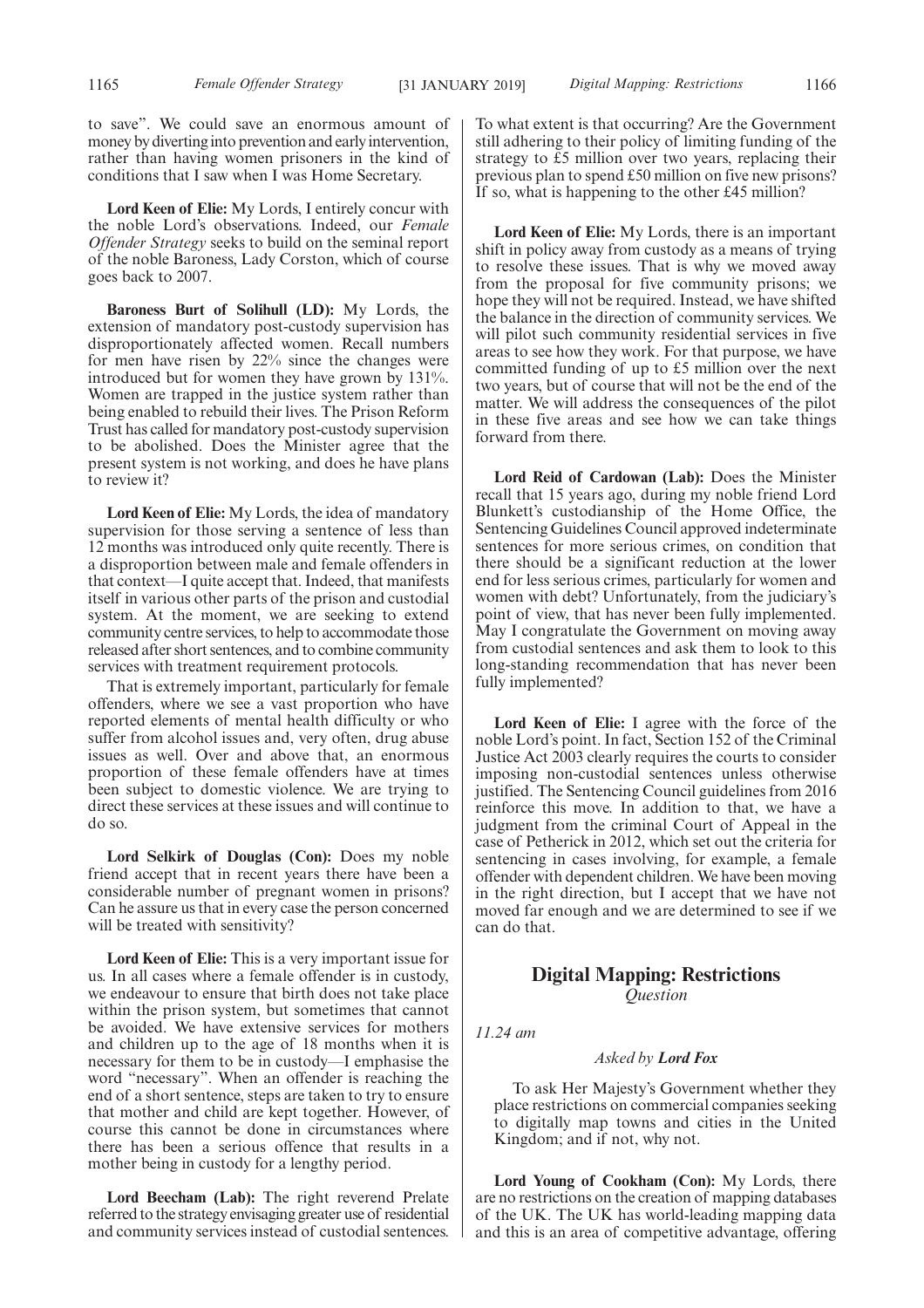#### [LORD YOUNG OF COOKHAM]

significant economic opportunities. In 2018, the Government created the Geospatial Commission to elevate this strength and it is currently developing a UK-wide strategy to realise the opportunities. As part of this, it will consider both risks and opportunities for current arrangements for access to mapping data.

**Lord Fox (LD):** I thank the Minister for his Answer. This is privately gathered data. There is at least one major high-definition survey going on, financed by a foreign-owned company that bases its services on Russian mapping software. Every day, data is processed in places such as Nairobi. This is not Google Maps; it is high-definition software pinpointing our civil infrastructure. The Minister seems relatively unconcerned about this. Can he assure your Lordships' House that a risk analysis will be carried out on the security nature of this data and some sort of strategy provided around how it is controlled within the obviously important commercial interests going on in this country?

**Lord Young of Cookham:** I understand the noble Lord's concern. He has tabled a number of Written Questions on the subject. In view of his concern, I have gone back to those responsible for security and received an assurance that those responsible for our critical national infrastructure are not asking for the restrictions on commercial mapping that the noble Lord seeks.

**Lord West of Spithead (Lab):** My Lords, precision digital mapping and the metadata associated with it are crucial in establishing nodal analysis and targeting, nodal analysis being identifying the one or two spots within water, energy and transport systems that, when taken out, can bring a nation to its knees. Bearing that in mind, could the Minister let us know exactly who is looking at this to make this decision? It is pretty critical and, as a nation, we went to immense efforts to discover people who might be our enemies so that we could do them harm. We do not want to open ourselves up to people to do us harm.

**Lord Young of Cookham:** Again, I understand the noble Lord's concern. Access to critical national infrastructure sites is, of course, heavily restricted. Ordnance Survey, as the Government's national mapping agency, is the only mapping organisation that has right of access to property for the purpose of mapping under the Ordnance Survey Act, passed by your Lordships' House in 1841. But in view of the concern that the noble Lord has expressed and that of the noble Lord, Lord Fox, I will go back to double-check the information I have been given. Of course, much of this information is already obtainable through satellites and Google street survey. The Soviet Union has mapped the UK since the 1940s. One has to be realistic about the amount of information already available—satellites can identify objects that are 30 centimetres long.

**Lord Dubs (Lab):** My Lords, would the Minister care to comment on the following? I was returning in a taxi from outside London to London. Going up my road, the driver was able to tell me the colour of my front door—he knew exactly what it was. Is that a healthy situation to be in?

**Lord Young of Cookham:** I hope it enabled the noble Lord to reach his destination. The geophysical data available helps people in their everyday lives. Noble Lords waiting for a 159 bus can use their iPhones to see when that bus will be coming. Noble Lords who might have forgotten where they parked their car can use their mobile phones to identify it. Noble Lords who go jogging in the morning can see whether they are going faster or slower than other noble Lords on the same circuit. One has to recognise that there are real advantages from having this geophysical data. I would not be concerned if everybody knew the colour of my front door.

**Lord Wallace of Saltaire (LD):** My Lords, during the Second World War—a period in which many members of the Conservative Party still appear to live—a suspicious foreigner taking pictures of houses would have been stopped by some doughty Britain such as Mark Francois and challenged in case he was a German. There were, and surely still are, some security questions to answer. Is it not proper for the Government to promise us a review of this? In the meantime, could the Minister tell us whether British map readers, satellite users and so on can discover as much detail about houses and critical national infrastructure in Russia and China as they now can about us?

**Lord Young of Cookham:** On the first question raised by the noble Lord, I refer back to my original Answer. I said that part of this is about considering both risks and opportunities for current arrangements for access to mapping data. In this country, because of the excellence of Ordnance Survey, there are relatively few commercial marketing organisations doing this work. Most of them build on the data from Ordnance Survey and add value to it. What knowledge we have of critical installations in Russia is a matter for the MoD, rather than a humble Minister in the Cabinet Office. But in the light of the views expressed on both sides I will go back and double-check the information that I have been given.

**Lord Harris of Haringey (Lab):** My Lords, I fear that this is a case of your Lordships' House trying to shut a stable door that has long been open. The Minister has highlighted our increasing dependence on global navigation data, whether while jogging or whatever else it may be. But this is about not just noble Lords jogging or trying to find their cars but about the maritime world, trains and everything else that depends on GNSS data. How far have the Government got in implementing the recommendations of the Blackett review of the extreme dependence of our national infrastructure on GNSS data, in particular in the financial sector, which would collapse if that data was interrupted?

**Lord Young of Cookham:** The noble Lord makes a valuable point. As I said in my original reply, we have established a new Geospatial Commission and it has a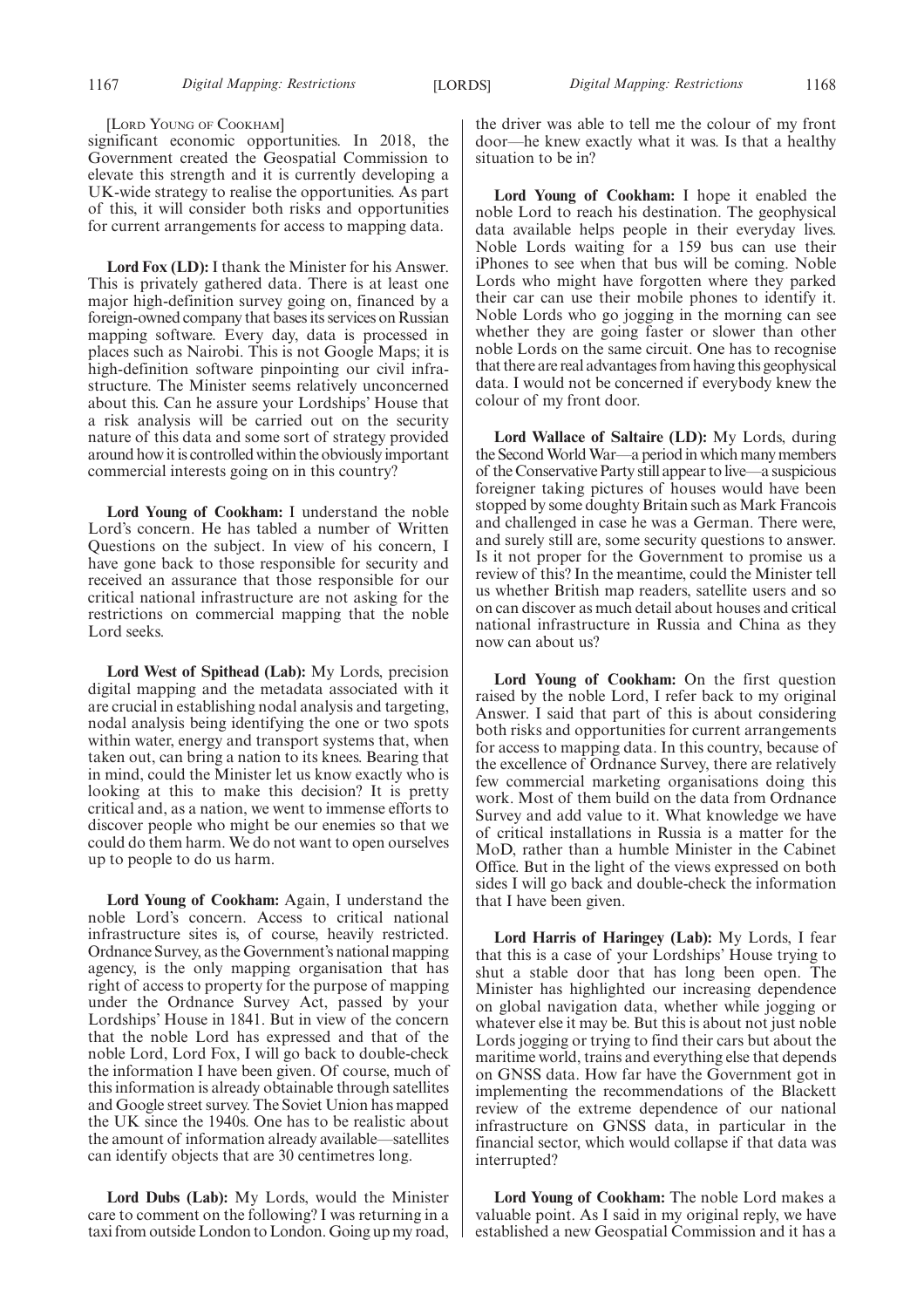number of objectives. If one looks at its five objectives, which I will not read out, one will see that they include the issue that he mentioned. At the risk of using jargon, which I criticised the last time I was here—and because he makes a valuable point—high-quality, crosscutting geospatial data and ecosystems are fundamental building blocks of our vibrant and innovative digital economy.

# **Fly-tipping**

*Question*

# *11.32 am*

# *Asked by The Lord Bishop of St Albans*

To ask Her Majesty's Government what assessment they have made of the impact caused by fly-tipping on areas of outstanding natural beauty, following reports that the Woodland Trust has spent over £1 million on cleaning up fly-tipping over the past five years.

**TheParliamentaryUnder-Secretaryof State,Department for Environment, Food and Rural Affairs (Lord Gardiner of Kimble) (Con):** My Lords, the impact of fly-tipping is grave wherever it occurs. It blights local communities and the environment, and tackling fly-tipping is a government priority. Defra's recently announced resources and waste strategy outlines our approach to tackling waste crime, including specific proposals to prevent, detect and deter fly-tipping. This month, we gave local authorities and the Environment Agency powers to issue financial penalties to householders who fail in their duty of care and pass waste to fly-tippers.

**The Lord Bishop of St Albans:** I thank the Minister for his reply. Having said that, the statistics from local authorities show that over half of them have not had one successful prosecution for fly-tipping. They say that it is not about a lack of law, regulation or anything else; it is a lack of resource. They simply do not have the ability to use the powers they have already got. What can Her Majesty's Government do to break through this impasse and address this terrible problem, which we face right across the country?

**Lord Gardiner of Kimble:** My Lords, I entirely agree with the right reverend Prelate. The fly-tipping and littering that we see in our country is unacceptable. One example is that of partnership. For instance, in his own diocese, the Hertfordshire Waste Partnership has brought together a range of organisations to agree on a common approach to tackle fly-tipping. It has seen a fall of 18% in incidents from 2016-17 to 2017-18. On local authority enforcement actions, there are over 300,000 investigations and a lot of hard work is going on. Partnership is the way that we are going to tackle this.

**Baroness Young of Old Scone (Lab):** My Lords, as chairman of the Woodland Trust, I can confirm what the right reverend Prelate said. This is a growing problem not just in AONBs but right across our woods and open countryside. It has got worse as local authority cuts have meant that waste disposal services are less readily available, particularly for green waste, which in many authorities is now charged for. As well as giving additional powers to local authorities, will the Minister seriously consider whether the resource constraints are a problem? The public also now need to be enlisted in much greater numbers to control this issue. Will he launch, together with local authorities, the Environment Agency and Crimestoppers, a public awareness campaign to ensure that the public report incidents—with vehicle numbers, where possible—and that, when they are approached by a white van man or a building contractor who will dispose of waste on their behalf, they personally check that that contractor is licensed and will take the waste to a licensed site? I commend to all noble Lords in the House today the idea of following the skip to the tip. It can be a very interesting journey.

**Lord Gardiner of Kimble:** I agree with a very considerable amount of what the noble Baroness has said. We need to educate people much more: one in five people consciously drop litter—one in four fail to tidy, or place, their litter—so there is a lot of work we need to do to educate. We are working with local authorities because we think that is the way forward. I would endorse the Great British Spring Clean of March and April as a way in which civil society can get much involved.

**Lord Robathan (Con):** My Lords, I am delighted to hear the Minister endorse the Great British Spring Clean, but will he get Her Majesty's Government to encourage every school to get involved in it, so that children are educated? Before he answers that, I will endorse what the noble Baroness, Lady Young, said. As a member of the Woodland Trust, I think that fly-tipping is absolutely appalling, whether on Woodland Trust territory or anywhere else.

**Lord Gardiner of Kimble:** Again, I agree with my noble friend that there is a lot that needs to be done. It is worse in urban areas than rural areas, but wherever it is, it is unacceptable.

**Baroness Bakewell of Hardington Mandeville (LD):** My Lords, where fly-tipping occurs on local authority land, such as country parks, the ratepayer picks up the cost; where on private land, it is the landowner who pays. To what extent do the Government agree that the problem is related to the increased cost of waste disposal, reflected in the cost of skips, which are an additional burden to many small trade-related firms? Does the Minister agree that an approach to ease the commercial recycling and associated costs, plus the availability of suitable disposal locations, might help to alleviate the situation?

**Lord Gardiner of Kimble:** My Lords, the resources and waste strategy engages a lot of that area. Interestingly, although during the lifetime of this Parliament £200 billion is going to local authorities, although not ring-fenced, we clearly want to be looking at this. We have asked WRAP to look at these matters, because the evidence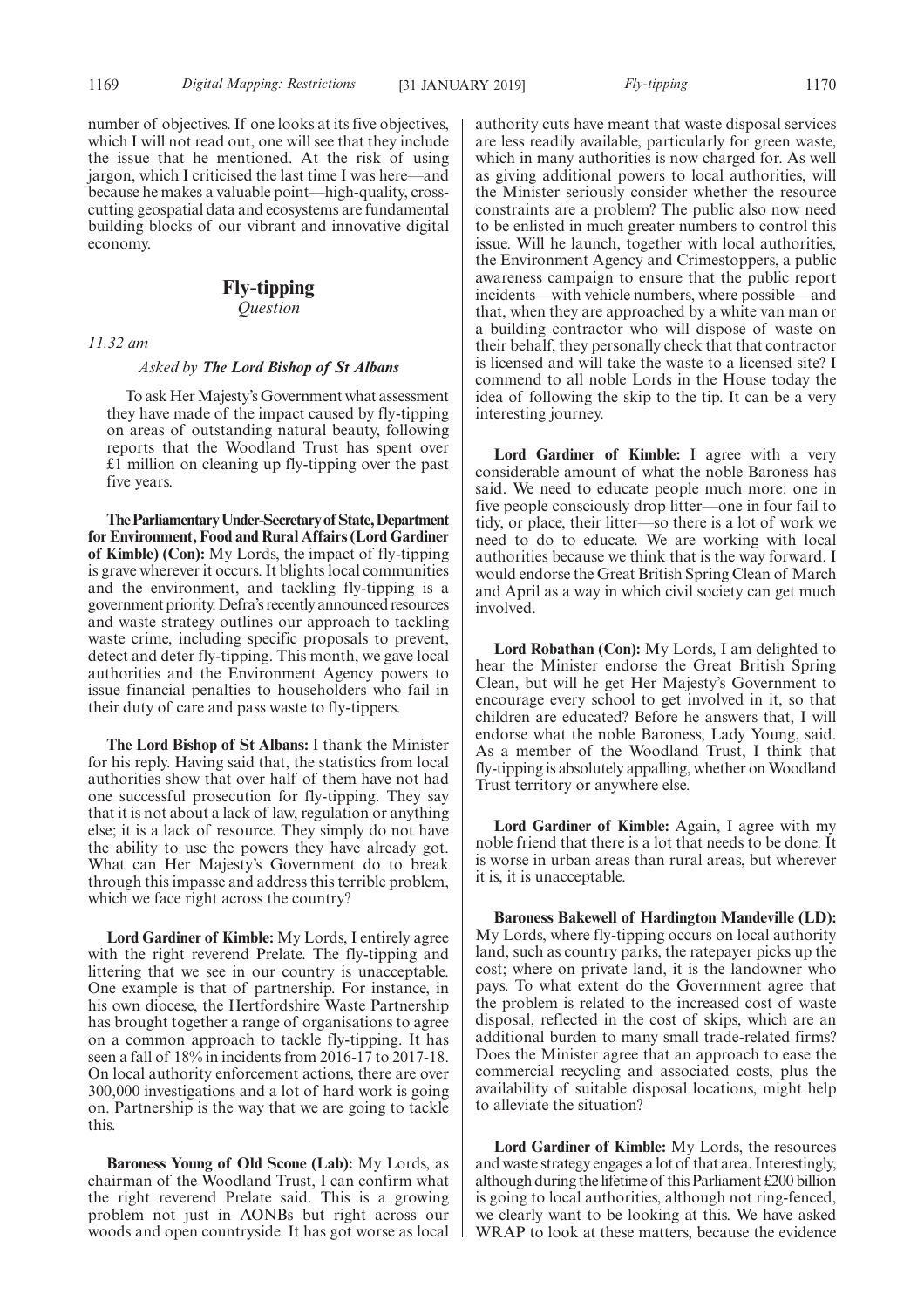[LORD GARDINER OF KIMBLE]

does not show that it is about resources; it is about using the actions that can be taken. There is a whole range of actions, with increased fines, that is going to be very helpful.

**Lord Mackenzie of Framwellgate (Non-Afl):** My Lords, given that a lot of fly-tipping takes place on private land—serious fly-tipping, at that—does the Minister agree that it would be useful to use more technologies such as discreet cameras with number plate recognition systems? Would he encourage the police to co-operate with landowners in this regard, and make it clear that when these people are detected the penalty deters them from making it worth while in the future?

**Lord Gardiner of Kimble:**The noble Lord is absolutely right. That is why, as part of the detect part of the strategy, we are developing a mobile app alongside landowners for reporting fly-tipping incidents. We are working with the Judicial Office, because we think that magistrates need to be effectively trained in environmental offences and take tougher sentencing and penalties.

# **Business of the House**

*Timing of Debates*

*11.38 am*

# *Moved by The Earl of Courtown*

That the debates on the motions in the names of Lord Whitty and Lord Hunt of Kings Heath set down for today shall each be limited to 2½ hours.

**The Earl of Courtown (Con):**My Lords, in the absence of my noble friend the Leader of the House, who has left to attend Lord Carrington's memorial service at Westminster Abbey, I beg to move the Motion standing in her name on the Order Paper.

*Motion agreed.*

# **Domestic Abuse Bill** *Statement*

# *11.39 am*

**The Minister of State, Home Office (Baroness Williams of Trafford) (Con):** My Lords, with the leave of the House, I shall repeat in the form of a Statement the Answer to an Urgent Question asked in the other House yesterday.

"The landmark draft Domestic Abuse Bill, which we published last week, will help transform the response to these horrific crimes. It is aimed at supporting victims and their families and pursuing offenders, to stop the cycle of violence. The Bill will cement a statutory definition of domestic abuse that extends beyond violence to include emotional, psychological and economic abuse. It does not create new criminal offences in relation to domestic abuse, because those offences are already settled law—such as Section 18 GBH, coercive and controlling behaviour and even, in the saddest of cases, murder. The offences are all devolved.

In line with existing criminal law, the provisions of the draft Bill extend to England and Wales only. Contrary to the suggestion that may be in the honourable Member's Question, there has been no change in the territorial application of the Bill compared with proposals in the Government's consultation published last spring. This was made clear in the consultation paper and reflects the fact that the subject matter of the draft Bill is devolved in Scotland and Northern Ireland.

We are currently in discussion with the Scottish Government and the Northern Ireland Department of Justice about whether they wish to extend any of the Bill's provisions to Scotland and Northern Ireland respectively. We are seeking to establish a Joint Committee of both Houses as soon as practicable to undertake pre-legislative scrutiny of the draft Bill, and I encourage all honourable Members to contribute to the process".

# *11.40 am*

**Lord Kennedy of Southwark (Lab Co-op):** My Lords, I thank the Minister for repeating the Answer to the Urgent Question taken in the other place yesterday. The citizens of Northern Ireland deserve the same rights enjoyed by everyone else in the United Kingdom, but, today, they do not benefit from legislation on coercive control or stalking, and the controversy over the legality of abortion carries on. This is not right; it is unfair and it is unjust.

Can the Minister explain to the House why, in the absence of a functioning Executive in Northern Ireland, the Government are not proposing to extend the law as outlined in the draft Domestic Abuse Bill to Northern Ireland? Will she comment on suggestions that it is a device to prevent the importantly won freedoms and protections that I referred to earlier being debated and considered in Northern Ireland and extended there as part of the Bill?

**Baroness Williams of Trafford:** The noble Lord will know that this is a devolved matter. Therefore, in order to for it be extended to Northern Ireland, the Northern Ireland Executive would have to request it through a legislative consent Motion. We know that this is a sensitive matter. We do not want to impose anything on Northern Ireland that is not already provided for. We respect the devolved process in Northern Ireland, which is why we have made the decision that we have. It has been a long-standing process in this area of law.

**Baroness Barker (LD):**My Lords, this week 28 women will come from Northern Ireland to Britain to have health treatment that they should be able to get at home. They do so because the definition of abortion in Northern Ireland is so tightly drawn that it does not include cases of foetal abnormality, rape or incest. If they were to seek an abortion, they could face a sentence up to a maximum of life.

That is unacceptable. It is unacceptable that women in Northern Ireland do not enjoy the same human rights as those of us in the rest of the United Kingdom. Will the Minister comment on a Cabinet Office source being quoted in the *Sunday Times* as saying that they, "foresaw the potential for the legislation to cause problems for the DUP"?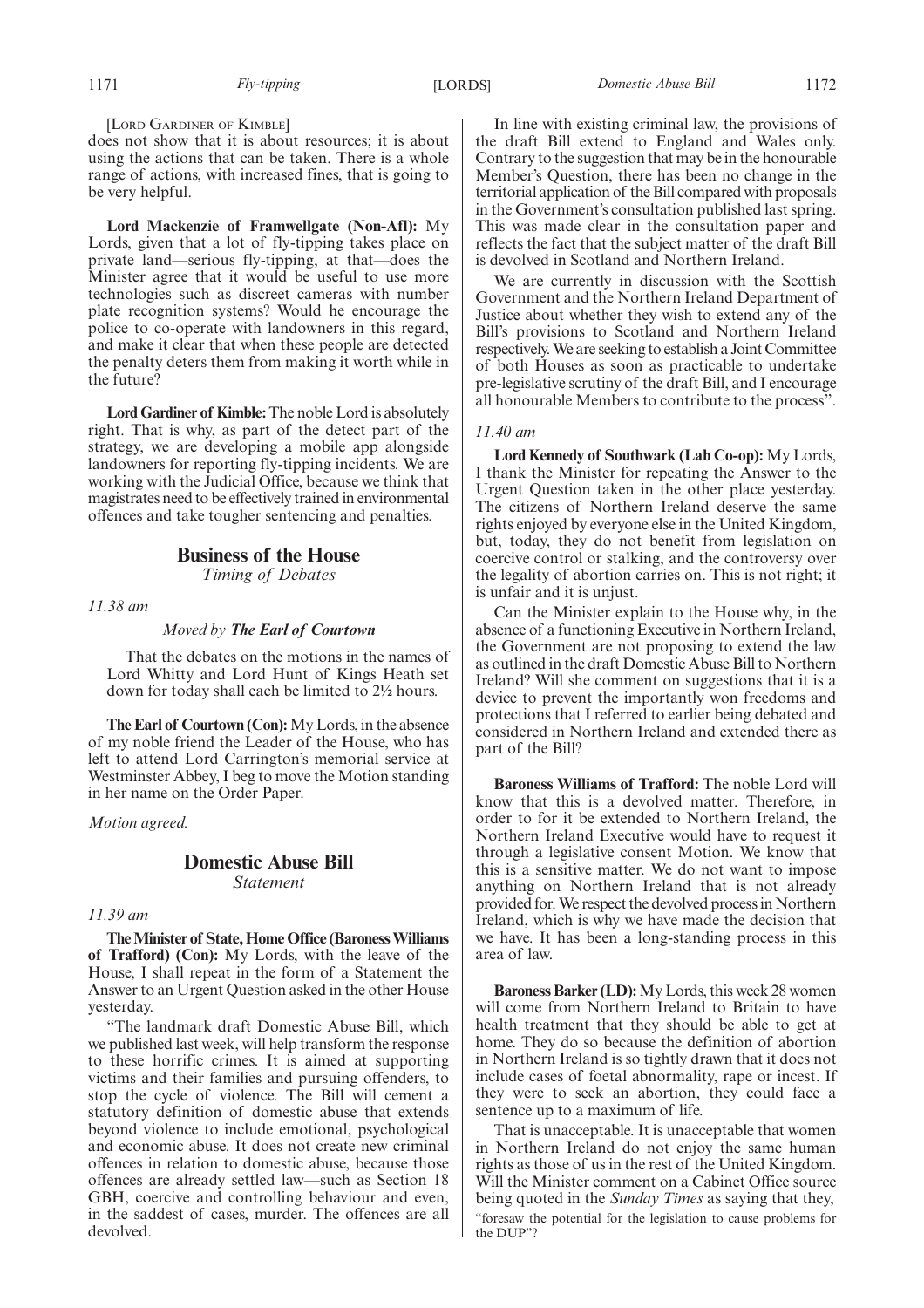Does she think it right that the human rights of the women in Northern Ireland should be sacrificed to placate the DUP?

**Baroness Williams of Trafford:** As I said to the noble Lord, Lord Kennedy, this is nothing to do with placating the DUP; it is about the laws that are currently in place. Let me get back to what the Bill does: it tackles domestic abuse in all its forms. The matter is devolved. I recognise that it is an incredibly sensitive issue on all sides of the debate. Abortion legislation is devolved. I hope that a Northern Ireland Executive are established as soon as possible so that they can take on this legislation through a legislative consent Motion if they wish.

**Lord Pannick (CB):** Could the Minister identify whether there are any provisions in this draft Bill which, in the Government's opinion, are not appropriate for enactment in Northern Ireland? Could she also confirm that this draft legislation was announced in the Queen's Speech in June 2017? Can she give the House some indication of when she thinks this legislation will be enacted?

**Baroness Williams of Trafford:** The draft Domestic Abuse Bill will be discussed for pre-legislative scrutiny in a Joint Committee of both Houses. That process should take 12 weeks, and thereafter the Bill should be introduced. As to whether any provisions are not appropriate for Northern Ireland, it is a devolved matter through legislative consent—as I have said. Northern Ireland can take up the provisions in the Bill, and that would be the process.

**Baroness Lister of Burtersett (Lab):** My Lords, it took three attempts yesterday to get a response from the Minister on the absence from the draft Bill of any measure to address the point made in the original consultation document—that insecure immigration status may also impact on a victim's decision to seek help—and then the Minister's answer left us none the wiser. Could the Minister now give us a clearer explanation why the draft Bill does not have any measure to address the problems faced by this particularly vulnerable group of women who are of great concern to organisations on the ground? Could she assure us that she will look at this issue further?

**Baroness Williams of Trafford:** The Bill does not differentiate between the types of women who might suffer abuse, but looks at how we treat the abuse itself. The noble Baroness will probably know that there is a destitute domestic violence concession, which is available to support people who may otherwise be forced to remain in a relationship with an abusive partner on whom they are financially dependent. I look forward to discussing those issues with the noble Baroness when the Bill comes to this House, as I am sure that she will be in her place challenging me.

**Baroness Burt of Solihull (LD):** My Lords, I asked the noble Baroness the Minister, Lady Vere, about the jurisdiction of this Bill as it applied to migrant women when it arose at Questions last week. I was heartened by her openness to consider the possibility of extending jurisdiction during the pre-legislative scrutiny stage. As my noble friend Lady Barker said, there is a whole group of British citizens to whom this legislation may not apply—women and men in Northern Ireland. Can the Minister confirm that the Government will be similarly willing to consider including the plight of every citizen in the pre-legislative scrutiny stage of the Bill?

**Baroness Williams of Trafford:** The noble Baroness will know that the ETJ will cover offences committed by a UK citizen against someone abroad. I am certainly happy to have a conversation with the noble Baroness on extending the ETJ. I do not want to speak for my noble friend, but I am not sure that she would have committed to extending it.

**Baroness Butler-Sloss (CB):** My Lords, I am the chairman of a forced marriage commission. Do the Government recognise that in forced marriages there is often domestic abuse, that the many victims of forced marriage who suffer domestic abuse need special care, and that the current refuges for them are not necessarily all that satisfactory?

**Baroness Williams of Trafford:** The noble and learned Baroness is absolutely right; I have seen this for myself. I have seen people who enter into a marriage—not necessarily a forced one—and have no leave to remain. They cannot speak English, and their passports have been taken from them. I absolutely recognise the point that the noble and learned Baroness makes, and look forward to discussing it during the passage of the Bill.

**Baroness Gale (Lab):** My Lords, the Bill is very welcome; it has taken a long time to come to us. Will the Minister confirm that, when it is passed, the Istanbul convention will be ratified? In the past she has said both that it would be and that it is a very narrow Bill.

**Baroness Williams of Trafford:**I will not only confirm that but thank the noble Baroness for all the work she has done on this. She has challenged me on this for probably the past three years. I hope that she and I together will get there.

**Lord Kilclooney (CB):** In the context of this draft Bill, can the Minister confirm that she welcomes contributions from noble Lords who want direct rule in Northern Ireland?

**Baroness Williams of Trafford:** That would be a matter for each noble Lord to articulate. We do not wish to see direct rule in Northern Ireland; we wish for an Executive to be re-established. It would be a terribly retrograde step to go back to direct rule in Northern Ireland. I think that the point the noble Lord is making is about imposing law in Northern Ireland without legislative consent—and we do not wish to do that.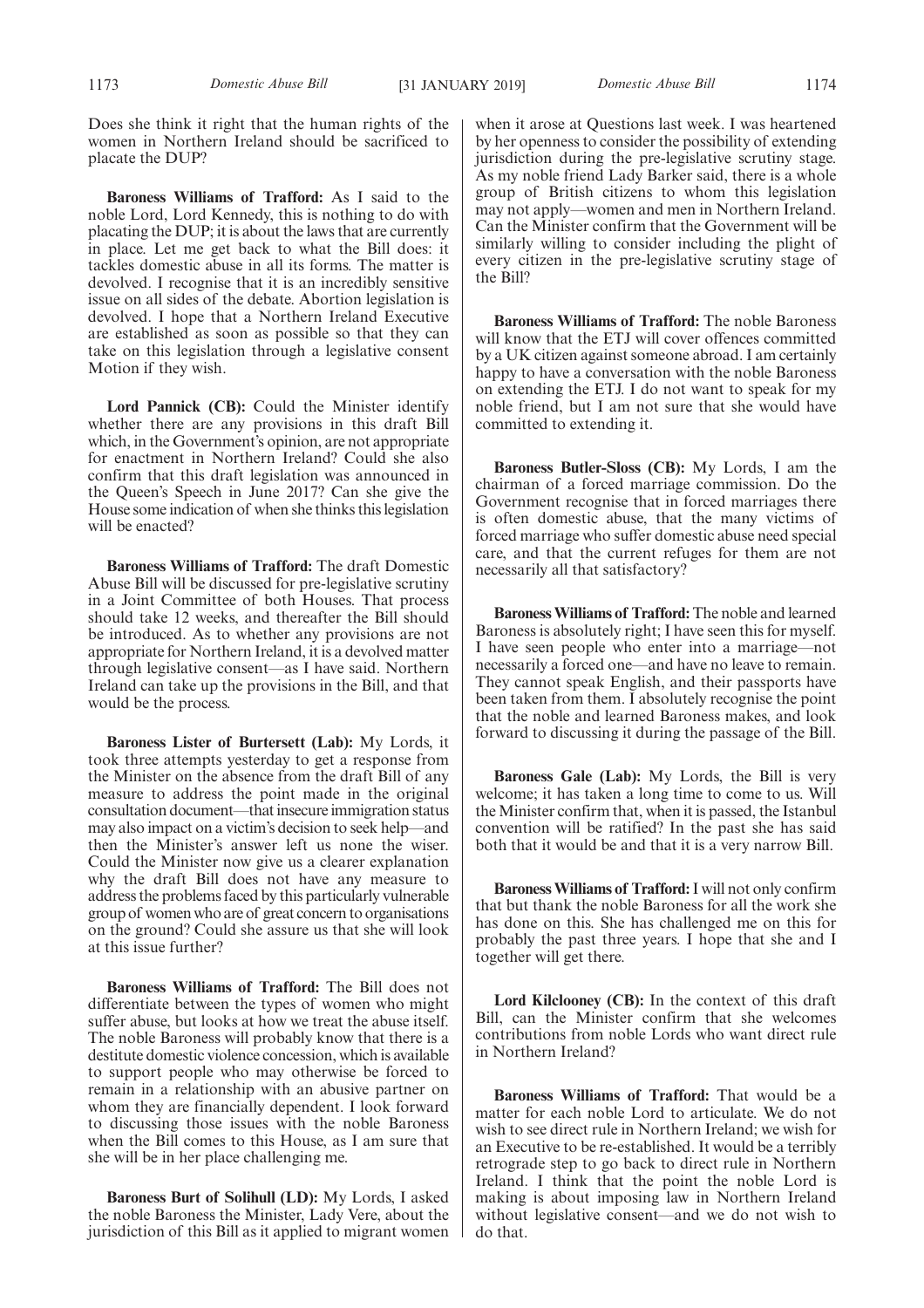**Lord Reid of Cardowan (Lab):** My Lords, I very much recognise the sensitivity of the issues mentioned by the Minister, and I am also a long-time supporter of devolution. But does the Minister recognise the bemusement of many, that in the greatest issue facing this country at the moment, Brexit, we have come to an impasse upon the insistence that there should be no difference between Northern Ireland and the United Kingdom, yet on occasion after occasion, as in this case, Ministers come to this Dispatch Box and tell us that we cannot have the same laws in the Province as on the British mainland? Does the Minister see the paradox contained in that presentation?

**Baroness Williams of Trafford:** The noble Lord might point out that in some ways this is a paradox, but in other ways it is because we respect the devolutionary process for Northern Ireland, and therefore we would not want to impose laws on the people of Northern Ireland that they did not wish to take. However, we hope in this situation that they might wish to take this up through legislative consent.

# **Social Housing**

*Motion to Take Note*

*11.51 am*

# *Moved by Lord Whitty*

That this House takes note of the case for a long-term commitment to increased provision of social housing to help to reduce housing costs, homelessness and housing benefit expenditure.

**Lord Whitty (Lab):** My Lords, this year marks the 100th anniversary of the Addison Act of 1919, which first gave general powers for local authorities to build and manage council housing. For decades, council housing was the ambition of millions of families in all walks of life, and for many it still is.

For my main text I have taken the recent report from Shelter's Social Housing Commission. It starkly sets out how we got here, what are the consequences, and makes proposals for drastic and strategic action to restore the central role of council housing in our housing provision.

I am of course grateful that such a large number of speakers wish to speak in this debate, but I am particularly pleased to see a member of that Shelter commission: my noble friend Lady Lawrence. I look forward to her speech, as well as to the maiden speech of my noble friend Lady Osamor.

It is still the ambition for millions of people in the often exploitative and squalid private sector to obtain social housing provided by local authorities and housing associations. That is why 1.1 million households in England—about 4 million people—are on council waiting lists and desperate for a council house. In London, the ratio of those households on the lists to available property is over 20:1, and in central London it is even higher. Lest this is seen as a purely urban issue, the

CPRE estimates that at the present rate it will take 133 years to clear the current waiting lists in rural counties of England.

In the last few decades, from the 1980s onwards, social housing—council housing in particular—has been first disparaged by Governments and media, then curtailed, and then directly attacked. Successive Governments share some of the blame, but the inheritance of the 1980s has done the greatest damage.

Building of social housing has fallen from an average of 126,000 per annum to a few thousand a year—fewer than 7,000 last year. Originally, the Thatcher Government's right to buy saw 3 million council homes lost, without the proceeds being used to provide for their replacement. Stock transfers and allocation of management to ALMOs has also often removed councils from their housing management role, sometimes with disastrous consequences.

Successive Governments have championed the growth of home ownership, and I do too, but that growth has reached saturation point and gone backwards. It has fallen from 70% to 63% in recent years. In the private rented sector, renting privately often means unaffordable housing costs. Indeed, even within the social housing sector, the insistence on "affordable rent"—which in practice works out at up to 80% of rapidly rising local private rents—has meant that housing costs have been too great for many families. In the private sector, it has meant multiple tenants in overcrowded rooms or even, in some cases, in sheds and outhouses. At the end of this line, it means the tragically burgeoning number of homeless on our streets, which has doubled over the past few years and, as we have seen in the figures today, has gone up again. Those figures are regarded by almost everybody as an underestimate.

Meanwhile, from the Government's point of view, over the past three decades, state support for housing has not diminished but has shifted dramatically from subsidies for building, improving and managing homes to providing welfare benefits for tenants. Instead of the Exchequer investing in building for the future, state spending goes on an escalating benefit bill, a large proportion of which is now going to private landlords, increasing housing shortages in town and countryside alike.

I often feel angry about this, and the last time I intervened in a housing debate, I just had a rant because I had only four minutes. Colleagues today have only three minutes, so I expect some more of those as well. I was blaming successive Governments, but also the overconcentration of housebuilding and developers, so that their ability to evade any social housing targets has grown. The difficulty that arises for local authorities and housing associations when dealing with private developers is that developers are in a position of strength to argue for a diminution in social housing.

Many simply blame the right to buy; I do not completely. In principle, the right to buy gave the possibility of home ownership to a lot of people who would not otherwise have had it, but local authorities need the right to suspend it and, as noble Lords will know, in Scotland and Wales it has been abolished. The main opposition to right to buy as it has been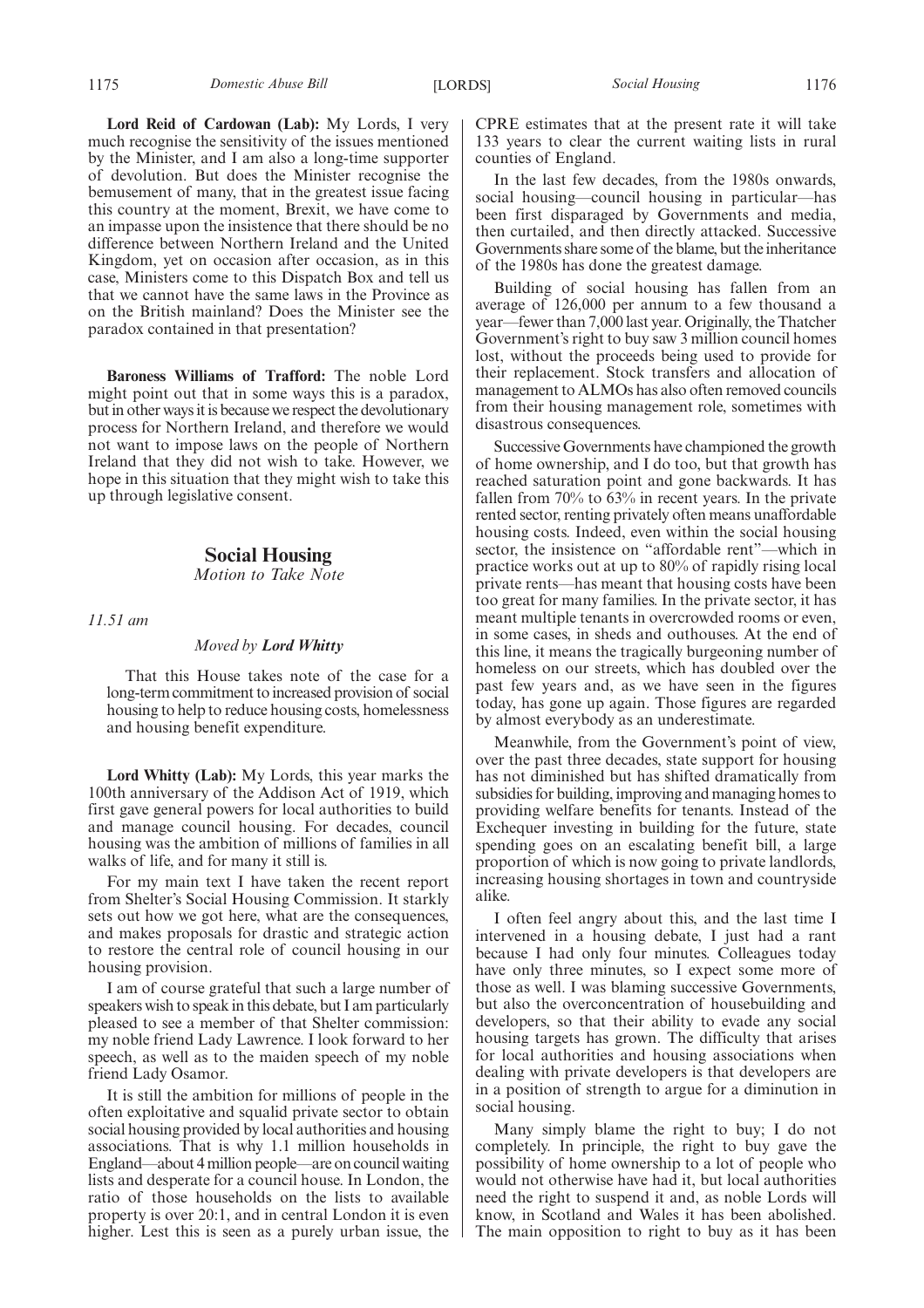practised has been because of the failure to use the proceeds to develop new social housing. If we had ploughed all that money back, we would have thriving mixed tenure communities, instead of which we have monolithic areas and misery in the private rented sector.

We often talk about social housing in terms of individual tenants and families, but homes also form communities. I am in favour of mixed tenure communities, but I am not in favour of new developments and regenerations drastically reducing the provision of social housing. For three decades, provision of housing overall in all forms of tenure has been inadequate; the Government acknowledge this, as do all political parties. We have created homes at only about half the rate of the creation of new households, but the social housing sector has suffered most, particularly council housing. Of course, other forms of housing provision ought, in a progressive policy, to play a significant part. Housing associations have a key role to play, as do the various schemes for shared ownership, and there is some scope for bringing back empty homes into use and conversion. But unless we have a strong and clear commitment to a long-term programme of building and converting for new social dwellings at social rent, we can solve neither the housing crisis, nor the social crisis, nor the problem of escalating housing benefit, nor ultimately the problem of homelessness on our streets and of hidden homelessness in many families up and down the country.

The recent Shelter report sets this problem out squarely and comes up with some proposals. In recent months and years, the Government have shown some recognition of the need to build more council homes, particularly in their recent document with a foreword by the Prime Minister herself, but the reality is that the number of homes being brought into being by councils has continued to diminish. The Shelter report calls for a major long-term programme; it envisages 3.1 million social homes being built, mainly by councils, over the next 20 years. That requires a drastic shift to capital and management investment in council housing, away from the growth in housing benefit now caught up, regrettably, in the difficulties surrounding universal credit.

That target is ambitious but it is shared by almost every housing commentator. I was slightly surprised to find, for example, the Centre for Social Justice normally seen as a right-wing organisation—coming out with not quite the same but rather similar targets and propositions on land reform. Most experts in this field realise that we cannot reverse the current problems in the housing market without councils playing a major role in the building programme. Since the 1920s, they have not: council building has fallen drastically and is now close to zero. The problem has got worse and other solutions, such as the growth of home ownership, are now grinding to a halt.

The situation has been aggravated by two other aspects. The Government have started to address one: the absurd restriction on local authorities building and investing in social housing. That was partly reduced in the recent Budget but it will take some time for that to have any effect. The other dreadful consequence of austerity has been local authorities losing a lot of expertise in their housing, architecture and planning departments, meaning that they are less able than they were in the past to commission new builds and improve their existing estates. That also needs to be reversed; the Government need to see that the money provided to local authorities is there to do just that.

This issue requires a long-term strategy, as Shelter and others have recognised, but the Government and everyone involved in the building industry and housing provision must ensure that the strategy starts now so that we build enough homes for the next generation homes that families can afford and in which they can be safe and create effective and functioning communities. I will give other speakers an extra four minutes because my voice is going but I hope that they will support the provisions of the Shelter report and my speech. I beg to move.

# *12.03 pm*

**Lord Porter of Spalding (Con):** My Lords, I declare an interest as the leader of South Holland District Council and the chair of the Local Government Association. I am also a small-scale private landlord, for what it is worth. I thank the Opposition for using their time to control the agenda of the House and use it for this most important of subjects.

It is an undisputable truth that every child in this country deserves to be born in a decent, safe, secure and affordable home. For the vast majority, council-owned or social landlord-owned properties are probably the only way to meet that affordability criteria. As the noble Lord, Lord Whitty, said, successive Governments over the past 40 years have fallen out of love with council houses for various reasons. That has not gone well for those of us who believe that safe, secure and affordable homes are best provided through the social sector. We saw at the start of the coalition Government and the recession that the post-war consensus that we would always invest in bricks and mortar was changed to an investment in tenants. That is why we are now spending, or wasting, more than £20 billion a year on housing benefit.

Probably the most reassuring statement from the current Prime Minister was made two years ago at the party conference. She is the first serving Prime Minister that I can recall to have a positive conversation about council houses. She talked about the benefits to children if they are able to grow up in a council house. That is the first time I can remember such a statement. She followed it up at last year's party conference by doing the one thing that will mark her out as probably one of the best Prime Ministers of the 21st century: she reversed the actions taken by successive Governments to prevent councils borrowing against the assets they already own. Our councils own a few million houses and we should be able to sweat that asset. She is the first Prime Minister to turn this around and she must be remembered for that. However you dress it up, she will be largely responsible for hundreds of thousands of children in this country being able to grow up in decent, safe, secure and affordable homes.

I agree with most of the other comments made by the noble Lord, Lord Whitty. Like him, if I stand up for too long I will rant, so I will add one of my minutes to the four that he has already offered back to the House.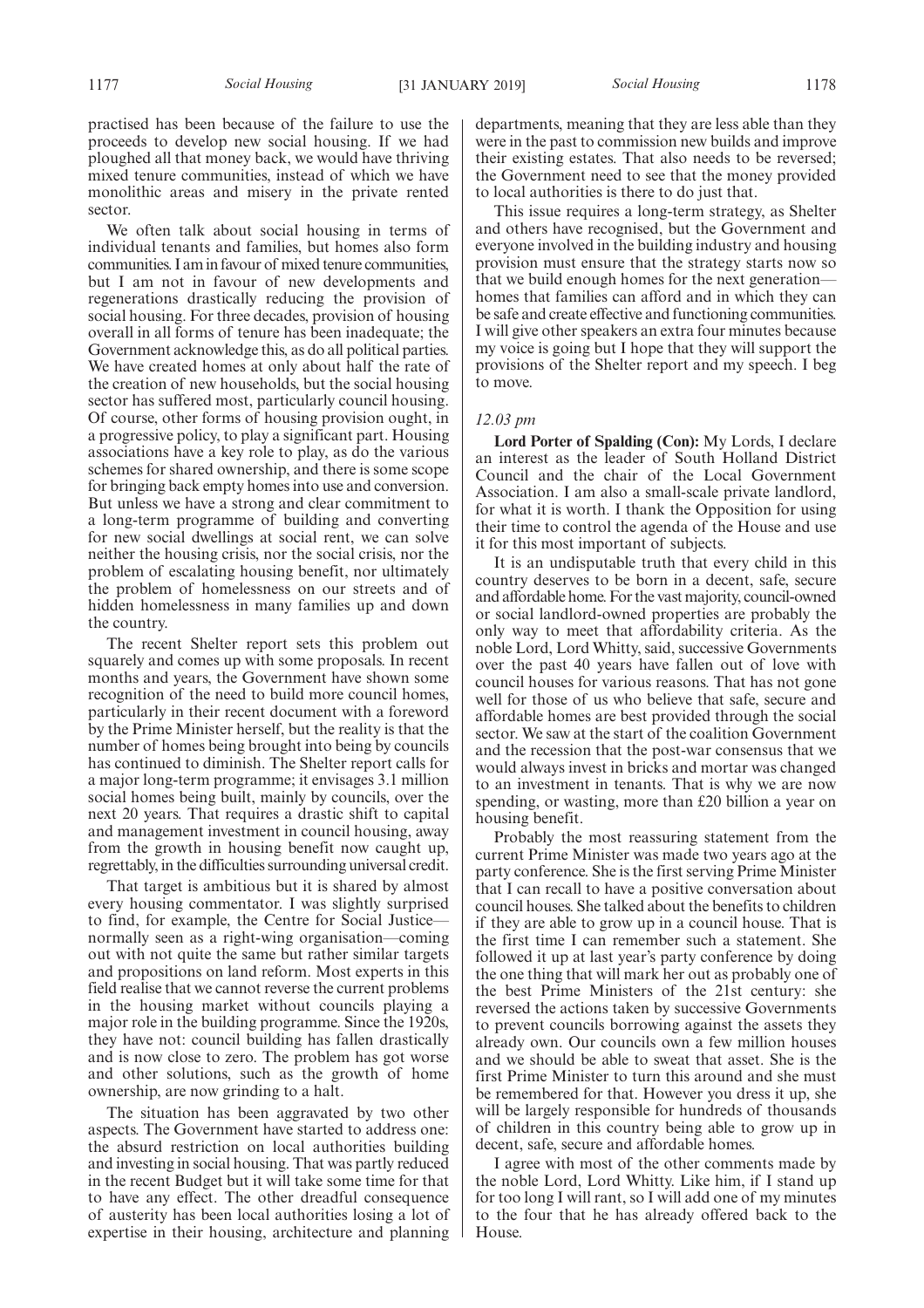#### *12.05 pm*

**Baroness Warwick of Undercliffe (Lab):** My Lords, I congratulate my noble friend Lord Whitty on securing this debate and I look forward to the maiden speech of my noble friend Lady Osamor. I declare an interest as the chair of the National Housing Federation.

I too want to refer to Shelter. Its social housing commission—my noble friend Lady Lawrence was a commissioner—recently set out graphically the damning consequences of poor provision of social housing, including increased homelessness. This is clearly a crisis and the true cost is staggering. The Government spend billions of pounds a year on housing benefit, much of it going to private landlords. Councils are spending hundreds of millions on housing homeless families. In stark terms, the housing crisis costs lives. Recently a homeless man died just outside this building.

The National Housing Federation and Crisis have shown that, to meet demand, we need to build 340,000 homes a year, but numbers alone will not solve this. The type of tenure is vital to tackling the root of the problem. We need to build 145,000 affordable homes a year and 90,000 must be for social rent. Last year, we built just 42,000 affordable homes. There are no quick fixes. We need a long-term, joined-up plan to build vastly more homes for social rent.

I want to use my three minutes to identify briefly some key issues and ask the Minister some questions. Housing associations will play their part as the largest providers of social homes, and the Government too have made a commitment to build 300,000 homes. How many of them will be genuinely affordable? How much investment has the Treasury calculated will be needed? Each area faces its own unique challenges, which require local solutions. In some places regeneration is needed, not new build. Does the Minister agree that different solutions are required, including investment for regeneration? Partnerships with local authorities are vital. The removal of the housing revenue account cap should empower local authorities and housing associations to work together to tackle the crisis. However, barriers remain. Will the Government reform the Land Compensation Act 1961 so that a fairer proportion of the uplift in land value can be shared with the local community, including for affordable homes? Will the Minister commit to delivering 50% of affordable housing across public sector land?

The freezing of working-age benefits, the design of universal credit, the spare room subsidy and changes in the way benefits are paid have all made life harder for many tenants. They have certainly contributed to, if not driven, the huge rise in homelessness. I am pleased that the Government have promised to provide impact assessments in their rough sleeping strategy. Can the Minister tell the House what data he and/or DWP have on the impact of benefit changes on homelessness?

The Government have taken positive steps to invest more in social housing, but to provide a sustainable solution they must act on longer term funding for genuinely affordable homes and on access to land. My final question therefore is: will the Minster commit to doing so in the upcoming spending review?

# *12.09 pm*

**Baroness Grender (LD):** My Lords, I congratulate the noble Lord, Lord Whitty, on securing a debate on such a significant issue. For too long, in all political parties, social housing has been the poorer cousin of affordable housing—which, as we know, is no such thing, being 80% of market rate. Having spent over 30 years plundering stocks of social housing—with the high peaks of sales in 1981, 1989 and  $2003$ —all political parties have failed abjectly to replace those stocks. Every political party has been guilty of inaction when in power and has failed to properly acknowledge that. The change in policy in 2012 to replace properties sold with affordable housing was in effect sticking a broken finger in a dam long since washed away. From the JRF to the IFS, calls for yet greater numbers of social housing properties to solve this are matched only by the Treasury's increasing deafness.

Gordon Brown's golden rule was but one example of the negligence the Treasury has shown for over a quarter of a century. The IFS suggests that this has suppressed social housing build over a long period. In 1996 I met with Gordon Brown and lobbied him on this issue. He was on the eve of an historic win, with an eye-watering majority and money to spend. The lack of commitment to turn this issue around, in spite of progress in other areas such as homelessness, was tragic. Today we have a housing benefit cost of £21 billion, down from £25 billion because of harsher criteria. Any normal business would look at these swingeing levels of ongoing current expenditure and ask: why is there no capital expenditure to turn this around?

So what of the future? First, all parties must accept that we have failed over a long period on this crucial policy. Secondly, all parties must work together with a real target for social housing instead of the usual arguments over the least lamentable record. It often sounds like a dispute about the size of the head of a pin rather than the sledgehammer required. Only yesterday we saw this in a speech from James Brokenshire promising £500 million—money that is not new and certainly not enough. Thirdly, the Treasury must be held to account and use the forthcoming spending review to make substantial change. Fourthly, no plans by any political party will deal with the immediate and urgent shortfall. The private sector must therefore be supported to be fit for purpose. Given that the main cause of homelessness is the end of an assured shorthold tenancy, this requires urgent attention and I look forward to hearing the results of the Government's current review.

The long-awaited ban on fees for tenants is a great first step, but more needs to be done. Failure to act urgently on this, on a huge scale, means another Christmas with 130,000 children in Britain in temporary accommodation—a number that shames us all.

#### *12.12 pm*

**The Lord Bishop of Chelmsford:** As Bishop of Chelmsford, I am also proud to be the Bishop of Becontree, Harlow and Basildon, three of the nation's boldest attempts by policymakers in the last century to address the housing needs of London and the south-east. When Becontree was built in the 1920s, it was Europe's largest public housing development.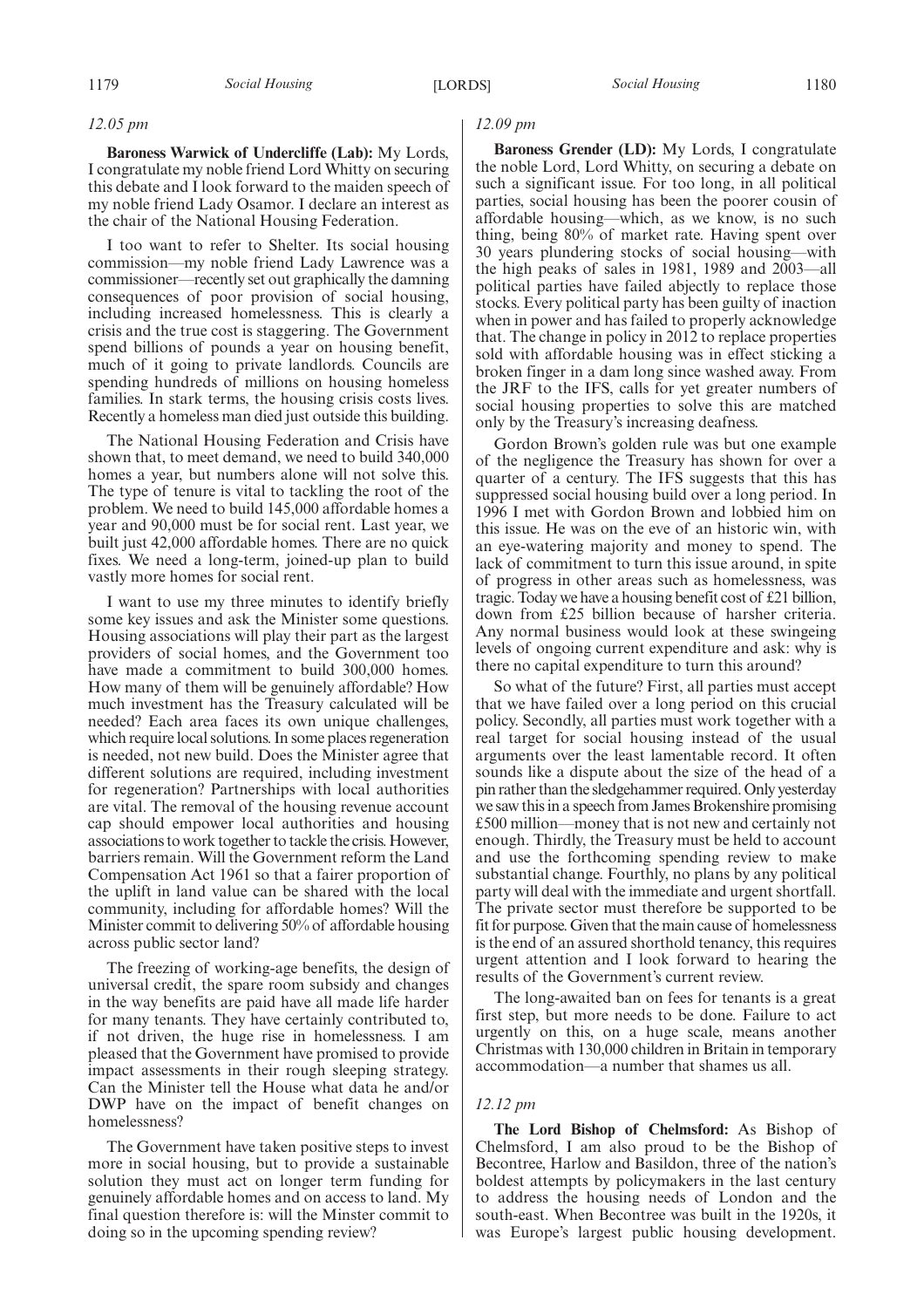The Government were then building homes fit for heroes after the First World War, and London County Council had a bold vision for 27,000 new homes and the infrastructure that went with them, which we do not see in housing estates today. There are many being built across Essex. It is great to move in, provided that you do not own a car—there is nowhere to park it—and provided that nobody who ever visits you has a car, because there is nowhere for them either.

The era of large housing estates has gone, but so has the vision to build proper communities. I therefore very enthusiastically support the Motion from the noble Lord, Lord Whitty, and the need to increase our commitment to provide social housing. This debate is very timely. We all see the reason for this in the terrible rise in homelessness. I pay tribute to the work done by churches and charities up and down this country to support those who are homeless.

Until fairly recently, most of us would grow up, live, work and raise a family in the same place, but we now live networked lives. We therefore end up gravitating towards living beside people who look and think as we do. But the danger is that a networked, aspirational society becomes a disintegrated society, a society with rising levels of aspiration but correspondingly higher levels of discontentment and unhappiness. Let me put it plainly: there is something wrong and we store up great trouble for ourselves when people cannot even aspire to live in the communities where they grew up.

Creating more diverse but integrated communities is challenging but it provides a better context for human flourishing, so please forgive me for making a theological point: you cannot be yourself on your own. The only way we can fully be what we are meant to be is in community with each other. The answer is plain and it is, of course, our common expectation: builders and developers must ensure that a significant proportion of the dwellings they build is affordable social housing.

However, we know that this is not happening. Let me point out one reason that we could address. Using what are known as viability assessments, developers can avoid or reduce the proportion of dwellings set aside for social or affordable housing, arguing that such housing undermines the overall profitability of the development. I am not suggesting that builders develop sites without profit but we could look at this—it could be more transparent—and then we could build not only housing developments but communities.

#### *12.16 pm*

**Baroness Bloomfield of Hinton Waldrist (Con):** I too join my noble friend Lord Porter in thanking the noble Lord, Lord Whitty, for using the Opposition-day debates to focus on this important and topical subject.

It is clear to us all that successive Governments have not done enough to build more affordable and social housing since the stock was depleted by the right to buy. With only three minutes, l am going to focus on the present and ways in which the Government could create a more sustainable model for the provision of social housing than currently prevails.

There are three elements to the cost of housebuilding: the land, construction and the profit margin. As the costs of both land and construction have escalated, profits—the incentive to build—have declined. When those are added to the many problems within the planning system, it is difficult to see how the Government will meet their target of building 300,000 new homes per year without both a new financial model and changes to the planning system.

The London Mayor Sadiq Khan's worthy but illadvised aim to require 50% of new homes built to be affordable or social makes the finances of a scheme completely unworkable and has resulted in a 23% decline in housing starts.

Of the three component costs, we must find a way of reducing the cost of land and ensuring that public land is used for future social housing needs, particularly in London, where 80% of boroughs report that access to social housing for their homeless clients is very difficult. I do not see an argument for subsidising or fast-tracking land acquisition by the private sector in return for an increased proportion of social housing. This merely leads to a perpetual housing shortage and escalating rents.

If the aim is to provide genuine social and affordable housing, then public land should be treated as the Crown Estate treats its land—as a long-term asset which is managed and looked after for long-term benefit, in this case of the community. It can be used for the provision of housing, and the nomination rights of who can occupy this housing should remain with the local authorities or housing associations.

A potential model is that of a community trust partnership. This model is based on using long-term institutional funding—say 25 to 35 years—to provide multi-tenure housing in urban and metropolitan areas. The CTP would bring funding and expertise to assist a local authority to develop land that it already owns. However, the local authority would retain ownership of the land, guaranteeing a return to the investor over the long term in the form of rents, retaining enough income to cover maintenance and fees. The CTP would not need to allocate a majority of housing for private sale; rather, it would enable a balance between private first-time renters, affordable rents for key workers and social housing.

Finally, to address the component of construction costs, I direct noble Lords to the conclusions of the Science and Technology Committee in its excellent report on offsite manufacture for construction. The Government have a welcome presumption in favour of this in the construction sector deal. Benefits include faster delivery; better quality, lower cost, low-rise buildings; fewer labourers; increased productivity; improved sustainability of buildings and infrastructure; and less disruption to communities.

I hope that the Government's commitment to offsite manufacture will be backed up by specific measures enabling this sector and its pioneering technology to flourish here and abroad, whilst at the same time introducing welcome competition to the housebuilding industry.

# *12.19 pm*

**Lord Pendry (Lab):** My Lords, it is most unfortunate that the terms of this debate, so ably moved by my noble friend Lord Whitty, are so broad that our time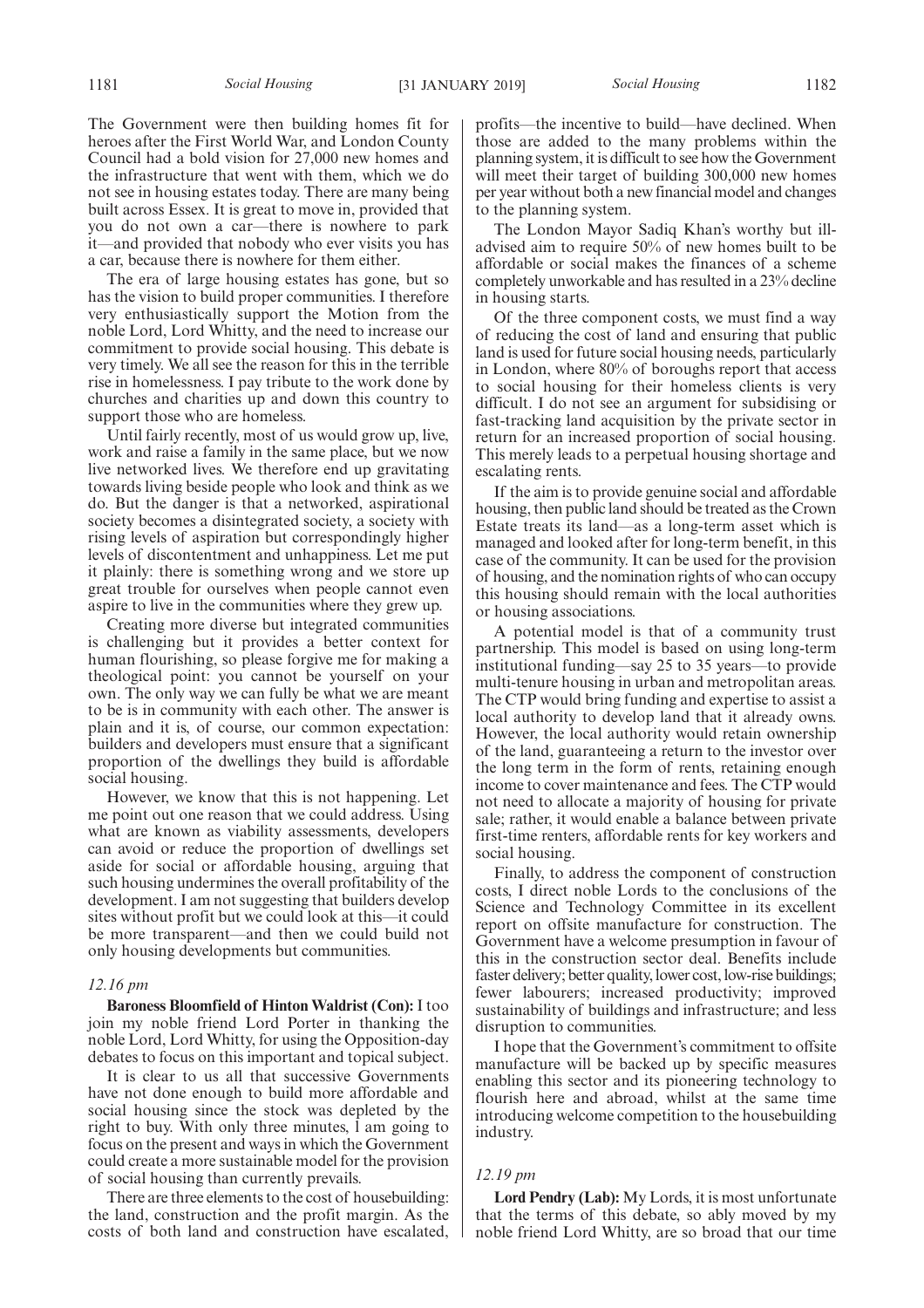[LORD PENDRY]

to speak on such important matters is so limited. As a result, I shall focus my short remarks on the pressing need for the Government to resolve this housing crisis, so that we can see an end to the diabolical increases in homelessness and the deaths of homeless people that we have seen over the past eight years.

By the Government's own figures, the number of people sleeping on the streets has more than doubled since 2010, and charities warn us that this is a strong underestimate. It is shocking beyond belief that the Government started publishing only last December the numbers of people who have been dying in this situation. The news that 600 people died while homeless in 2017 should chill us all.

The factors contributing to this are clear. We have a chronic undersupply of affordable housing following 40 years of failure in housing policy, driven in part by the ideological selling-off of our council houses. This Government have pushed the situation to breaking point, with their record lows in council housebuilding. Their cruel austerity measures and the capping of local housing allowance have exacerbated people's inability to pay expensive private rents.

Councils are struggling to find social tenancies for the homeless, and more and more people are becoming homeless because they cannot afford to pay their rent. When serving on Paddington council in the early 1960s, I witnessed the inhumane activities of a certain Peter Rachman towards his housing tenants. Rachman has gone, but the spirit of Rachmanism is alive today in the extortionate rents of this housing crisis and the increasing number of people forced to live in shocking conditions. The Government's attempts finally to address this crisis of their own making come too late. We must tackle the root causes of homelessness by committing to a long-term vision for the building of social housing, giving greater security to renters and ensuring that people have access to the benefits and support they need to help them keep their homes. If the Government cannot facilitate the most basic human need in our society—for people to have shelter—they must move aside for a Government who will.

# *12.22 pm*

**Lord Bird (CB):** I welcome this opportunity to talk about social housing and I thank the noble Lord, Lord Whitty, for tabling the question for debate. Harold Macmillan responded to Rachman, who had died a few years before, by having a unified House that brought in the rent tribunal. The rent tribunal meant that people like me could rent a flat, disagree with the rent, go to the rent tribunal and spend three or six months playing around so that the landlord did not get his money. This led to a 40% fall in the amount of cheap housing in the private sector. Until that point, only 30% of the population of the UK was in social housing. Enormous pressure was put on social housing, which meant that local authorities, and then the increasing number of housing associations, dealt only with the desperate. That ended social housing once and for all. You then have a new form of social housing, full of ghettos of profoundly needy people, instead of it being sociable housing, as it was before, with a mix of tenants, including working people.

I was born in a London Irish slum. We eventually got a council flat in Fulham in 1956. In the block of flats that we lived in, there were policemen, teachers, our first parking warden, caretakers and lorry drivers, and mixed in with them were the needy—people who were disabled and so on. It was sociable housing. We lost sociable housing when, with the best will in the world, the Rent Act took out of circulation a large amount of private housing, putting enormous pressure on local authorities. The local authorities, unable to meet the housing need, said that people had to fulfil the most dreadful criteria to be given social housing. So the next generation of my family, who lived in Fulham, never got social housing. We have to avoid that situation.

We also have to avoid what happened in the 1970s and 1980s, when we pulled down the crap put up in the 1950s and the Ronan Points that went up in the 1960s. We have to be very careful how we do this. We can call for all the social housing that we want but let us make it sociable. When only 0.5% of children living in social housing will get to university, it means that we have the worst form of social engineering possible.

#### *12.26 pm*

**Baroness Osamor (Lab) (Maiden Speech):** My Lords, it is a great pleasure and privilege to make my maiden speech in this very important debate, secured by my noble friend Lord Whitty. I wholeheartedly support the aims of his Motion: I believe that a safe and secure roof over one's head is a basic human right.

Since my introduction to this House, I have received a warm welcome from all sides, including from House officials and staff. I thank them all for that. I also extend my gratitude to my sponsors, my noble friends Lord Harris of Haringey and Lady Lawrence of Clarendon, and to my mentors, my noble friends Lady Wheeler and Lady Lister of Burtersett.

I am proud of my title: Baroness Osamor, of Tottenham in the London Borough of Haringey and Asaba in the Republic of Nigeria. It is a tribute to my late husband, Joseph, who died in a car crash, and to my father and mother.

I have been a proud member of Unite, my union, for over 40 years. It has afforded me many opportunities and I owe so much to it.

I was born in Nigeria in an era when very few girls went to school. My father, a progressive man, invested equally in all his children's education, breaking down all cultural and social barriers when he ensured this for us. I left Nigeria in 1963 to join my husband in the UK. Against all odds, he had managed to rent a room in Tottenham, a place I still call home. I was a fully trained teacher and my husband was training to be a lawyer. On arrival in the UK, I experienced at first hand the hatred and discrimination against black people.

It was commonplace to see discrimination in housing in the 1960s, with adverts that stated, "No Dogs, No Irish, No Blacks". During that era, the only viable housing option on offer for a young black couple was to accept very poor housing from landlords who exploited the bad situation. Most homes had no heating, no indoor toilet and/or no bathroom. We, like many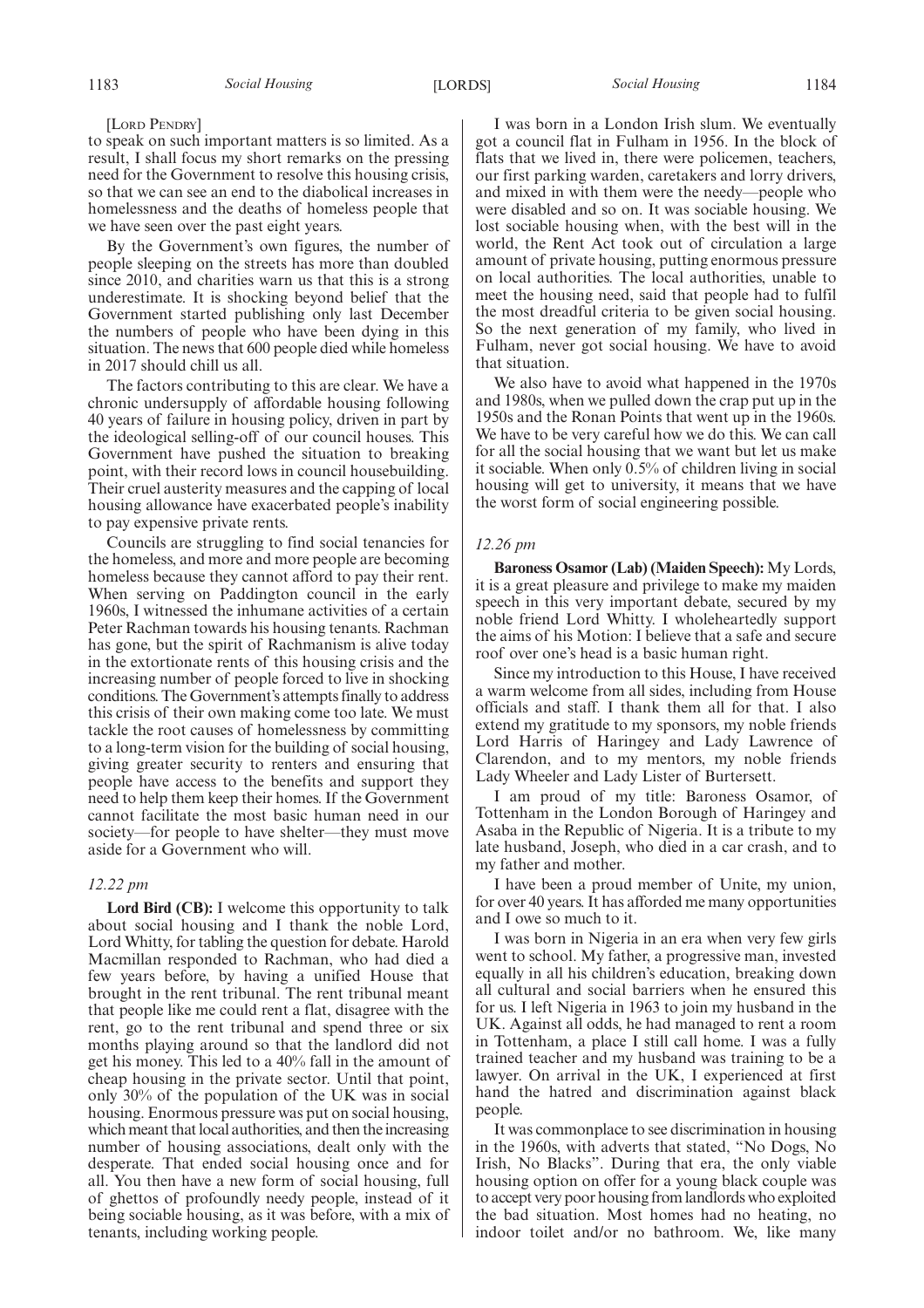others, felt the isolation and desperation of being on the receiving end of countless doors being slammed in our faces.

In contrast, back in Nigeria there were military coups, followed by the Biafran war, which initiated the displacement of my family. My family's home was taken over by the Nigerian military. These defining factors delayed the well-thought-out plan that my husband and I had to return to Nigeria.

Finally, my husband made that long voyage home but it proved his last ever journey. Sadly, we lost him in a fatal car accident. My husband's untimely death meant that I was now a widow in the UK bringing up a young family. When I look back at that time of mourning, it was the solidarity from my neighbours and friends that kept me afloat. I have nothing but admiration for the people I lived side by side with.

It was at that juncture that my personal and political life collided, leading me to work on building improved social connections with my neighbours for the betterment of all our communities. Collectively, as a community, we lobbied and addressed the primary issues of concern that impacted on us all. My lived experiences of getting involved in community activities provided dividends and led to my securing a job at Tottenham Law Centre, which did lots of housing casework, including on disrepair and homelessness. One of my many duties was to work with the families affected by the sus laws of the 1980s. The law centre continued to work with these mothers and families to help improve their lives. Together, we established and facilitated the creation of jobs for many left-behind families. I am proud to say that together we set up enterprise workshops, a co-op, a defence committee, a mothers' project, a nursery and a youth association.

I look forward to sharing my lived experiences and knowledge in future debates. My commitment to change is a motto that I believe underpins my life. I finish with this quote from Maya Angelou:

"You may not control all the events that happen to you, but you can decide not to be reduced by them. Try to be a rainbow in someone's cloud. Do not complain. Make every effort to change things you do not like. If you cannot make a change, change the way you have been thinking. You might find a new solution".

# *12.31 pm*

**Baroness Lister of Burtersett (Lab):** My Lords, it is a privilege to follow and welcome my noble friend, whose inspiring maiden speech, rooted in her lived experience, showed how much she will bring to our deliberations.

I strongly support this Motion, in particular with regard to homelessness. The National Audit Office drew attention to the,

"unquantified cost of homelessness to wider public services",

including health. Unquantifiable is the cost to the physical and mental health of homeless people themselves, and to their lives, with ONS statistics showing a 24% increase in the number of deaths of homeless people over five years. For the growing number of female rough sleepers, some of whom have fled domestic violence, these health problems are often aggravated by sexual harassment.

The other week, the *Nottingham Post* headlined the health costs of homelessness in the city. It quoted Suzey Joseph, an outreach nurse employed by Framework, a local homelessness charity, who said:

"They get infections, organ failure and get sicker and sicker until they die on the streets".

I met Suzey recently and was impressed by how she is helping homeless people to get the healthcare they need. Will the Minister undertake to look at this initiative as a possible model to promote through the Government's rough sleeping strategy?

The causes of homelessness are of course multiple, and it has suited Ministers to hide behind the mantra of complexity when challenged on the role played by their own policies. But complexity does not absolve them of responsibility. Like my noble friend Lady Warwick, I am particularly concerned about the impact of social security cuts and restrictions, including the cap, the two-child limit, the housing and other benefits freeze, punitive sanctions, universal credit and devolution to local authorities of responsibility for emergency assistance—at least 28 have abolished their schemes and almost all the rest have cut back drastically.

The evidence from organisations on the ground, research and the NAO all points to,

"the impact of welfare reform on homelessness",

to quote the Public Accounts Committee. The PAC thus recommended that DWP write to it,

"to set out what work it has undertaken to identify any elements of welfare reform that are having an impact on homelessness and what steps it has taken to mitigate them".

The report back—a full half page—is totally unilluminating and says nothing about mitigation.

In December, the Secretary of State for HCLG denied that the rise in rough sleeping is a political failure linked to government policies but, a week later, he acknowledged that there may be a link to social security cuts and that we,

"need to ask ourselves some very hard questions",

as to why there are so many more people on the streets.

What progress have Ministers made in coming up with answers, over a year since the PAC asked them to investigate the link between homelessness and so-called welfare reform? As social security cuts push more and more people further and further below the poverty line, they are undermining the Government's own rough sleeping strategy and thereby contributing to the rising death toll on our streets.

# *12.34 pm*

**Baroness Thornhill (LD):** My Lords, I draw the House's attention to my declaration of interest as a vice-president of the Local Government Association. From these Benches I welcome the noble Baroness, Lady Osamor, to the House. I am sure that her authentic voice will ring through for years to come. I thank the noble Lord, Lord Whitty, for this opportunity to contribute in a very small way to this really important debate.

I am in no doubt that the Government are committed to increasing the delivery of new homes—the legislation and consultations over the last four years have been quite prolific—but my questions are as follows. Are the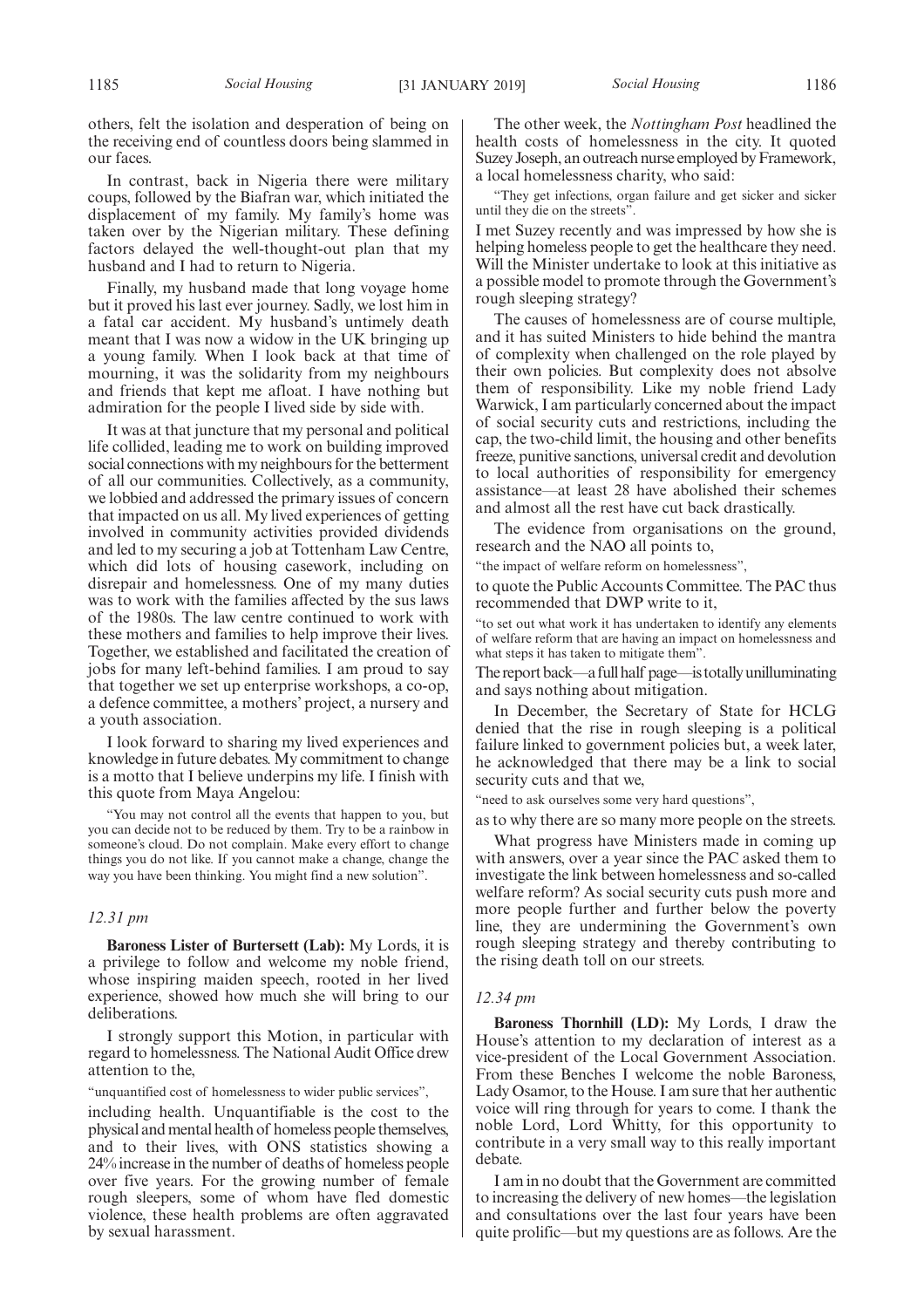[BARONESS THORNHILL]

Government committed mainly to increasing home ownership as the core plank of their housing policy, or do they recognise that the country needs a strong social rented sector? If it is the latter, is that actually being left to local authorities to provide only if they choose to do so? How are the Government working to overcome the well-documented affordability crisis?

A quick calculation shows that the majority of government housing money is spent on schemes to promote home ownership, including shared ownership, starter homes and Help to Buy, to name but a few. The amount of money spent on housing benefit is also rising as the private sector as a provider is expanding, while the amount spent on social housing has significantly decreased. I acknowledge that the lifting of the borrowing cap in October was helpful, but I do not believe that local government alone can transform the social rented sector without considerable subsidy and a real plan of action. I fear that we are being set up to fail despite our best endeavours and some excellent innovative schemes, such is the scale of the task nationally.

My own authority has been fortunate in receiving grant in the last round of funding, which will help us to build 55 socially rented homes. That is small beer, though; we were averaging 200 a year before the damaging viability clause mentioned by the right reverend Prelate was introduced. To make those 55 homes viable we have had to gift the land, borrow £6.7 million and contribute £2 million, and we have received £3.3 million in grants. That level of borrowing and contribution is beyond many district councils and small housing companies.

Many councils are reluctant to build for social rent when properties can be lost to them via right to buy within three years. Will the Government consider allowing councils to set their own right-to-buy policies for their area, or at least allowing councils keep 100% of rightto-buy receipts? In future assessments of housing need, will the Government specify for all local authorities the need for social housing and set clear objectives for the number of social homes that they wish to see built?

#### *12.38 pm*

**Lord Best (CB):** My Lords, I thank the noble Lord, Lord Whitty, for this debate. I congratulate the noble Baroness, Lady Osamor, on her powerful maiden speech. I draw attention to my housing interests on the register.

I spoke last week about social housing in the valuable debate introduced by the noble Lord, Lord Scriven, so I will concentrate today on a single issue: land value capture. Sir Oliver Letwin, in his radical report of last December, recommends that for future large sites local planning authorities should have the power to acquire sites at a maximum of 10 times their existing use value—for example, not £1 million or £2 million an acre but, say, £80,000 or £100,000 an acre. This would make it possible to provide thousands more genuinely affordable homes without frightening the Treasury.

The authority would create master plans and design codes. To deliver those, it would deploy a special development company to put in the infrastructure of the land being parcelled out, with individual parcels sold to builders and social housing providers to create housing of different types and tenures. Sir Oliver recognises that when landowners are unwilling to sell on these terms, compulsory purchase will be necessary.

The current CPO system needs overhaul, not least because it requires, under the Land Compensation Act 1961, that the valuation of sites subject to compulsory purchase must include "hope value"—the prospective uplift which could follow from a change of use. To achieve the Letwin model, a new Act of Parliament to amend the 1961 Act will be necessary. In the meantime, can land value be captured in any other ways?

The Mayor of Cambridgeshire and Peterborough, James Palmer, is doing deals with landowners to secure sites at just eight times agricultural value, rather than 100 to 200 times, and the mayor will switch locations for development if landowners are recalcitrant. However, planning decisions will often be pre-empted by infrastructure constraints, emboldening some landlords to hold out for wildly inflated prices.

An alternative opportunity is to use legislation that already exists. In 2016 and 2017, the noble Lord, Lord Taylor of Goss Moor, and I secured two amendments to planning Bills, with government support. These retain the still operative power in the New Towns Act 1946 which enables the Secretary of State to acquire land for a new settlement at existing land value, and now gives that power to development corporations set up by local authorities.

The Government are now canvassing bids from councils to use this route to capture land value and create sustainable mixed-tenure new communities. These can demonstrate that, if only land value can be captured, all our housing developments could be far better and far more affordable social housing could be created without overwhelming the public finances. An update on this issue from the Minister would be much appreciated.

## *12.42 pm*

**Baroness Lawrence of Clarendon (Lab):** My Lords, I thank my noble friend Lord Whitty for securing this debate and congratulate my noble friend on her maiden speech. I would like to lend my voice to this debate. This topic is broad and complex, so I feel that I can only touch upon one or two aspects of this matter, as time is limited today.

The subject of social housing is especially valued to me, as I am fortunate enough to be part of the independent commission put together by the charity Shelter to address the current public housing crisis in the UK. As part of the commission, we urge politicians not to remain idle at a time when half of young people are forced to live at home longer because of the shortage of affordable housing, as they have no chance of ever buying a house. The report also shows that private renters on low incomes spend an average of 67% of their earnings on rent. In our findings, the commission found that there can be a certain stigma attached to social housing. However, I believe that social housing can be seen as the key to a stronger community. In fact, many would say that social housing is essential in helping to rebuild society.

Moving forward, access to social housing is crucial for those in greatest need and should be a priority. Through various case studies, the commission also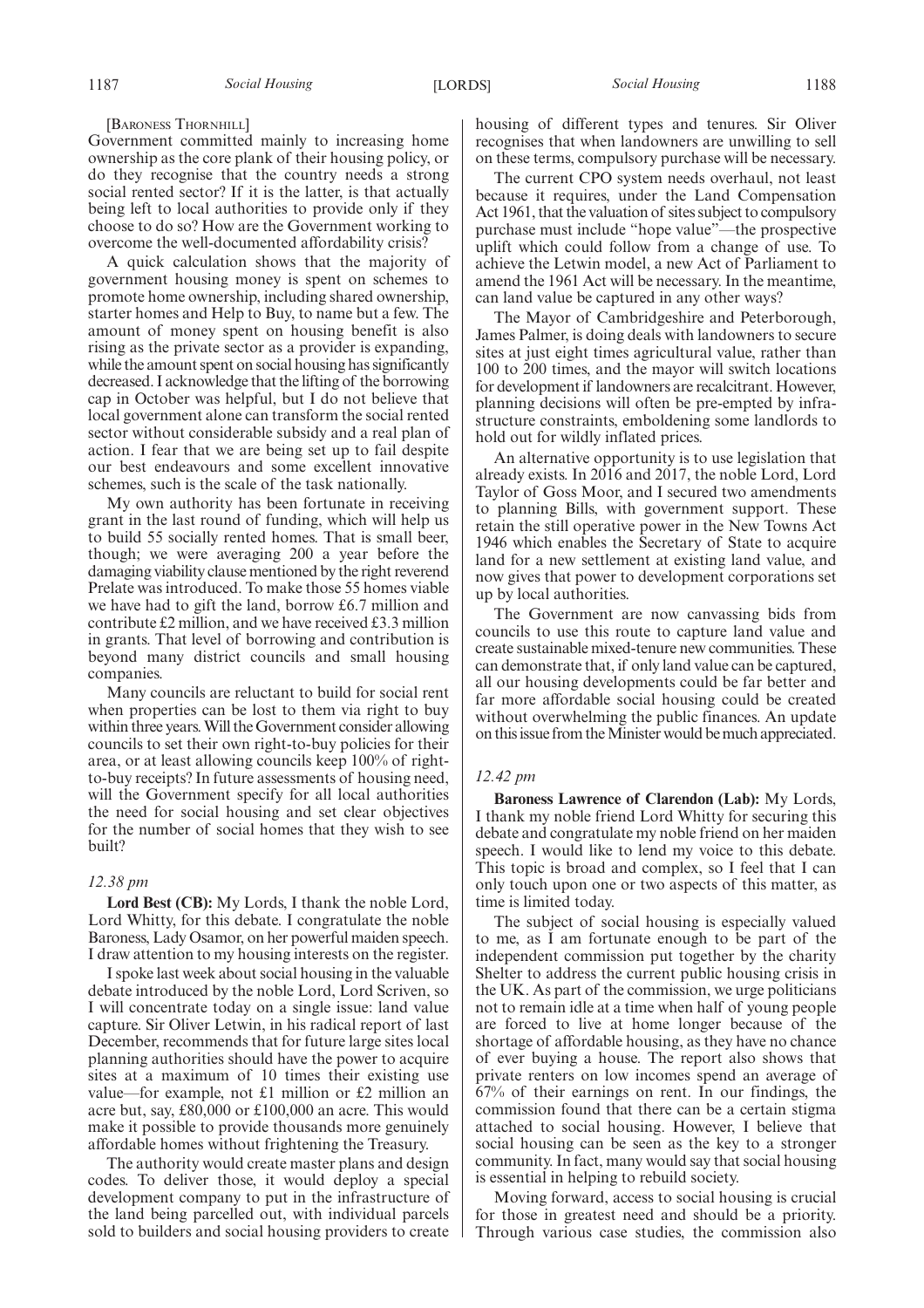heard many circumstances where tenants, both private and social, are being continuously overlooked by landlords and legitimate grievances are being routinely ignored. Red tape and indifference mean that many tenants are waiting for unacceptable lengths of time before their cases are considered. Some tenants have talked about waiting up to eight months before their complaints can be looked at.

Surveys show that many private tenants who raise any issues regarding inadequate living conditions are then likely to be asked to move on by their landlord. Research by Citizens Advice found that 46% of private renters who made a complaint about the condition of their home, such as about damp or mould, were issued with an eviction notice within six months. Tenants are asking for complaints to be taken seriously. As such, part of the solution would be the formation of a tenants' panel. It seems that there is a distinct lack of regulation in the housing sector, and reform is clearly vital. It is imperative that the Government should actively support the formation of a tenants' panels to share good practice.

We cannot fail to see first-hand the dire situation of the homeless epidemic in this country. I am sure I am not the only person who passes the unfortunate individuals at the entrance to the corridors of power each morning. Sadly, I learned that a gentleman passed away in the underpass that leads to the Palace of Westminster just before Christmas.

Shelter's report indicates that 277,000 people in England are homeless, with eviction from a private tenancy the most common cause. The report indicates that, without increased levels of social housing, this number is likely to increase. Ultimately, if more social housing is not delivered, it will have a devastating impact on people's lives, above all the continuing tragedy of homelessness.

In conclusion, I know we will not solve the housing crisis overnight. In fact, our reports suggest that a 20-year programme is required to deliver the scale of social housing reform needed in the UK. However, once implemented, this reform would allow the benefits of social housing to be accessible far more widely, thus benefiting those in need. We would like to see the Government accept the report and reform launched earlier this month as a solid proposal for building a just society for all those who seek better living conditions for themselves and their families.

#### *12.47 pm*

**Lord Garel-Jones (Con):** My Lords, I join other noble Lords in thanking the noble Lord, Lord Whitty, for introducing the Motion and above all congratulate him on the tone in which he introduced it. The challenge society faces in the social housing sector cannot be laid at the door of one political party but is the responsibility of the whole political class over the last 30 years. That point was eloquently made by the noble Baroness, Lady Grender, and my noble friend Lady Bloomfield. I also join other Members in congratulating the noble Baroness, Lady Osamor, on her maiden speech.

It seems that the Government are beginning to get their teeth into this challenge that society faces: first, by their commitment to commit £1.2 billion to homelessness reduction; secondly, by the undertaking to back local councils to build more social homes; and, above all, by removing the borrowing cap from them. They have also committed, I think, £2 billion to housing associations. I would be very interested, as I am sure that the whole House would be, if my noble friend the Minister, in summing up the debate, could give us some indication of whether these policies are moving in the right direction.

I will ask my noble friend two questions. First, I think he was quite active in something called the rough sleeping initiative in the early 1990s. Rough sleeping is one of those ghastly things that brings home to us all the challenge we face in social housing. Has his experience in that area given him ideas and initiatives that will make it rather more hopeful this time round that we will begin to tackle this very serious problem?

Lastly, when we compare not just the city of London but major cities right across this country with major cities in other countries, one contrast that comes home is the fact that in the United Kingdom we have rows and rows of terraced houses, whereas most major cities abroad have blocks of apartments. My understanding is that the cost of housing in a block of apartments is better than in individual terraced housing. If we were able to divert some of our efforts into that area, it would also relieve some of the pressure that the green belt is facing. I would be very interested to hear my noble friend's comments on that.

# *12.50 pm*

**Lord Bassam of Brighton (Lab):** My Lords, I join in the general congratulations to my noble friend Lord Whitty on instigating this debate on a subject which is of great importance to our nation, facing as it does a major housing crisis. I also join in the congratulations to my noble friend Lady Osamor on her fine and feisty speech in the cause of social justice.

Back in 1987, I became Labour's first chair of Brighton's housing committee, and as such I had a caseload of sometimes epic proportions covering housing repairs, rents, private landlord complaints and inquiries by homeless families. One of those who contacted me was a young single woman, with a small child, who was living in a room in a bed and breakfast just off Brighton's seafront. The room was not much bigger than her single bed and had barely enough space for a cot and a few belongings. It was heated by an electric fan that consumed most of her income. The room was damp, miserable and depressing. The poor young mother asked if I could get her rehoused and I said that I would try, and that I could at least ensure she got more active consideration. I took a full note of her circumstances and made a description of the conditions in the appalling bed and breakfast. I then wrote to the housing manager, setting out her case and ensuring that she got active consideration for a new home. Not long after, she was allocated a flat, and she sent me a very kind note thanking me for my assistance.

Just after the 2010 general election, I received a slightly mysterious email from someone who said that I had helped them in the past. They wanted to update me and seek my advice. The email's author asked to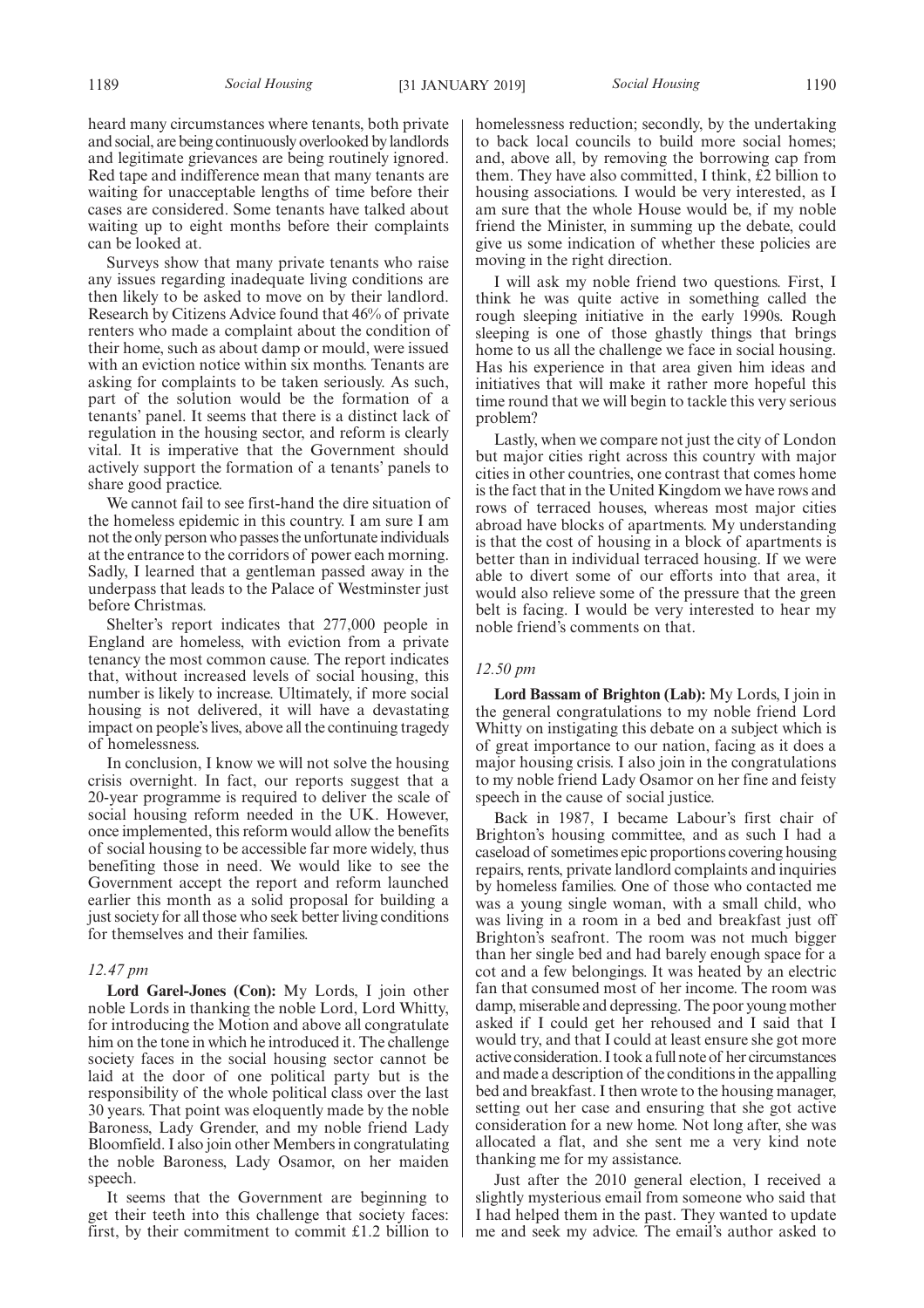[LORD BASSAM OF BRIGHTON]

see me and said that she would bring someone along with her. I made an appointment and when they arrived, I realised that we had met before; the young woman looked familiar but it was actually her mother who I had met over 20 years before. The young woman was the daughter in the small cot, aged four months; now, aged 23, she had not long since got a first-class degree and her first job. Her mum said that she simply wanted to meet me to say thanks, not just for my help all those years before but because that simple act had, in her view, turned her life around. It had given her hope and a home, and led to her daughter's success in life—a heart-warming story.

It is for reasons like this that I believe in not just social housing but council housing. I grew up on a council estate and I am proud of that fact, but since I left those homes have been privatised and the stock of council housing nationally run down, as we have heard. Right to buy has turned into one of the biggest housing swindles of all time, with housing once owned collectively now owned purely for profit. In Brighton, 50% of our council houses sold through right to buy are now owned by private landlords, and we have the obscenity of the council having to rent them back from those private landlords to house homeless families. That is madness.

In 1980, 30% of our stock was publicly owned; now, the figure is 17%. Council housing starts last year were just 6,000, while housing associations managed 35,000. But as we have heard from the National Housing Federation, we need at least 145,000 affordable homes. Government policy focuses exclusively on home ownership. I believe in home ownership but not at the expense of all else. Margaret Thatcher's dream of a property-owning democracy is exactly that—a dream. We have to get real and channel our investment where it works, and works fastest.

As housing chair in a local authority, I could summon up the land, pave the way for planning permission and build the homes. That was the reason why, even in the late 1980s, Brighton built 400 new homes a year. We could set targets for construction and we could meet them. It is why the single mother living in a bed and breakfast had a reasonable expectation that the council could help, and why she and her small family were able to thrive and grow, while having the reasonable expectation of, and aspirations for, a good life. We need to return to that dream and find ways to make it a reality. Council housing is, in my view, the route to that end.

#### *12.54 pm*

**Lord Greaves (LD):** My Lords, I remind the House that I am a district councillor in Lancashire, and I too used to be chairman of the housing committee. I agree with every word that the noble Lord, Lord Whitty, said, and am absolutely sure I would have agreed with every word he would have said in his last four minutes.

For all the faults of local authorities over the years and some of the major mistakes that were made, council housing is one of the great success stories of the last century. The more that that is said, the better. I remember when social housing was a new term introduced from America and we did not like it, because in America it meant housing for the down and outs and people at the bottom of the pile. The problem, as some people have said, is that that is what it is turning into in many places in this country. Council housing at its best was housing run by and provided by the local community for the local community. It provided so many families with a decent quality of life.

The same was true of local housing associations when they started. They were set up as locally controlled and relatively small, providing for local needs. Nowadays, a lot of housing associations have simply turned into large non-profit-making housing companies. Why it is thought that affordable and social housing should be provided by companies like this, rather than by democratically elected local authorities, is a mystery to me. Yet many local authorities, including my own I regret to say, were bribed and bullied—by the Labour Government in our case—into a stock transfer to a housing association. We were bribed because of the vast amount of money the Government gave us. Some of it was for housing improvement, renovation and repairs, which was fine, but a lot of it was just money handed out to the council to bribe us to do it. We were bullied into doing it because, if we did not, we would not even get the money to repair the housing. Initially, it was okay, and it was a local housing association with local representation, but it has now become part of a large north of England housing company.

There are two major scandals associated with this. One is the fact that something like two out of five houses—probably more now—sold under right to buy are owned by private landlords. This is not a propertyowning democracy where people own their houses under owner-occupation. It is simply a policy of the Tories handing over all this stuff to their mates and to private landlords. I have mates who are private landlords, and there are lots of good ones. But the large private landlord companies, particularly in the big cities, are responsible for a shocking deterioration in the housing stock occupied by the poorest people.

I do not have time to discuss the second scandal, the question of land, but it was referred to by the noble Baroness, Lady Bloomfield, and the noble Lord, Lord Best. Until the question of land is sorted out—in the cost of a new house in London and the south-east, something like 70% or more of that is for land; it is payment for nothing other than the uplift to the people who own the land—it will remain an absolute disgrace. The land ought to belong to the people. It does not, but we need some policies that move in that direction.

#### *12.58 pm*

**Lord Beecham (Lab):** My Lords, I refer to my local government interests and join others in congratulating my noble friend on her maiden speech. The housing problem is not just a question of numbers, although that looms large. It is also a question of what we build, especially in the private sector, where space and energy standards lag badly behind those in much of Europe. It is also a question of tenure. Of course it is right to promote owner-occupation, but there is something terribly wrong with a system in which councils are compelled to sell council houses to tenants at knockdown prices—40% of which end up in the hands of private landlords, who then charge significantly higher rents.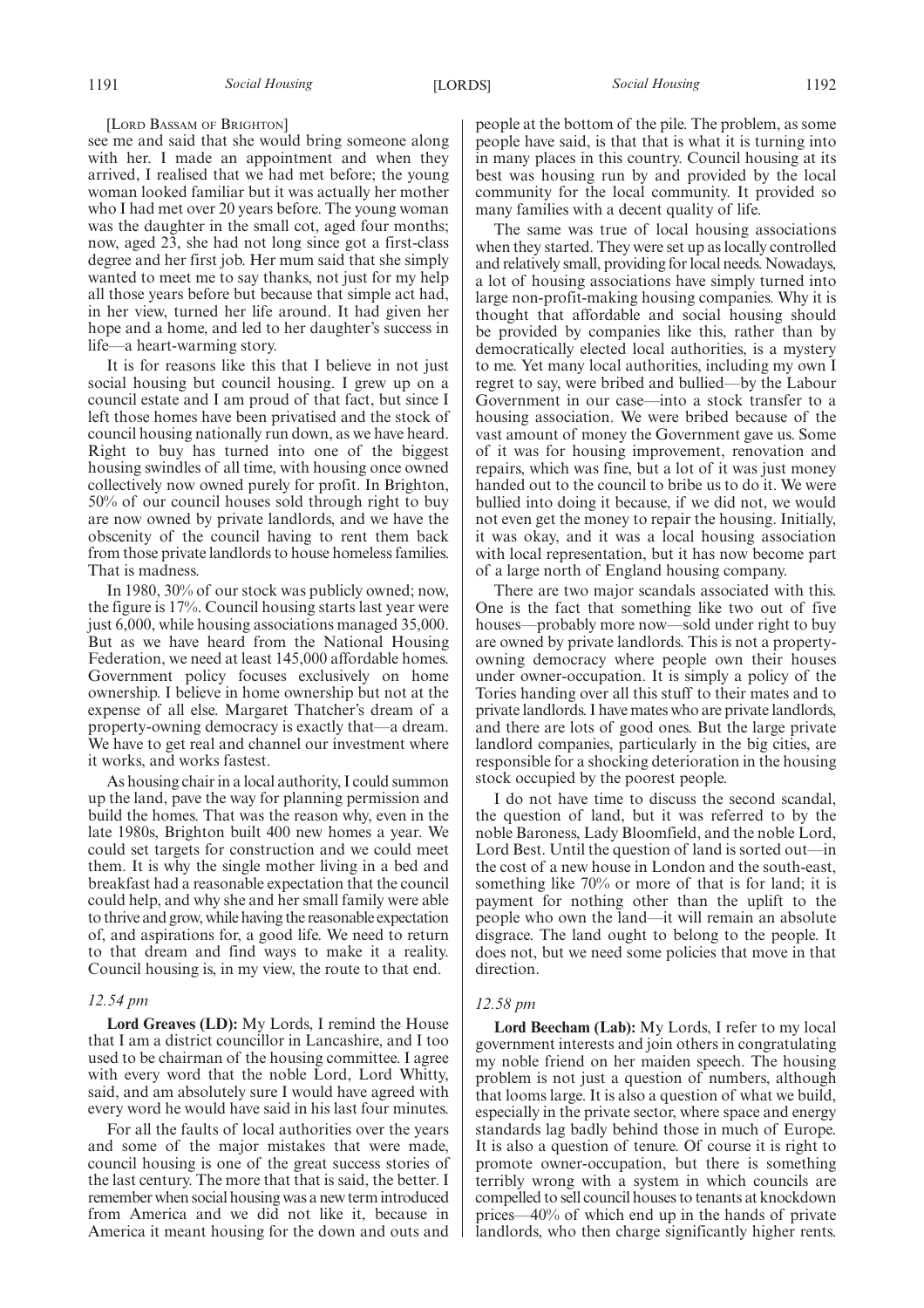Latterly, councils have been unable even to retain the proceeds of sale and use them to build new houses, while delivering £3.5 billion in discounts to tenants purchasing their homes.

Moreover, the Government's interpretation of affordability in their promotion of new building is unrealistic, pitched at 80% of the values prevailing in a market inflated by the lack of new building. In addition, there is the problem of the bedroom tax, which forces up the rents payable by council tenants occupying properties larger than they are deemed to need. How many of us would wish to see elderly friends or relatives, or ourselves, induced in this way to move to smaller accommodation, possibly in a different area, or pay higher rents for the privilege of remaining in the home that one has occupied for many years, with all its accumulated memories? Three thousand and fifty-six Newcastle households were affected by this last year.

Homelessness is another product of the lack of a serious housing policy. It has increased nationally by 400% due to the loss of private rented tenancies since 2010, with rough sleeping up by 169%. Yet the National Audit Office reports a reduction of 21% in housing services and of 59% in Supporting People funding, while there has been a 60% increase in the number of households in temporary accommodation, with all the problems that causes, especially to children and the elderly. In Newcastle, these figures translate to the following facts: 40,000 residents affected by welfare reforms could risk homelessness, 18% of debt advice clients last year had unsustainable budgets and council house rent arrears last March stood at £3.6 million. The council helped 19,000 people last year to secure £30 million of unclaimed benefits and 6,500 received debt advice. Sadly, 254 people were found sleeping rough in Newcastle in 2017-18; 80% of them had drug addiction issues, 55% had mental health problems, 25% had learning disabilities and 25% had been in care.

This is not just a housing problem, although housing is clearly an issue. Like many others, the council has a goal of being a homelessness-free city. That requires support from central government, its agencies and the NHS. We need action and funding to achieve this goal in housing provision and other services.

#### *1.02 pm*

**Baroness Watkins of Tavistock (CB):** My Lords, I thank the noble Lord, Lord Whitty, for tabling and introducing this important debate. I concur with what he said and the Shelter report. I draw attention to my interests, particularly as a board member of a housing association, and join other noble Lords in congratulating the noble Baroness, Lady Osamor, on her humbling maiden speech.

In the excellent Library briefing on the topic, we are reminded that the number of socially rented homes has been falling consistently in England since the 1980s and that in 2016 only 17% of homes fell into this category, compared to 25% in 1981. At the same time, the number of households in privately rented accommodation has risen and statistics show that private renters spend a much higher proportion of their incomes on rent than social renters. Renters in London, particularly those in the younger age group—between 25 and 34—are facing increasing housing costs. This affects in particular key workers in the public sector, who need to be near to hospitals, schools, ambulance centres and other places in which they serve. Crisis argues that insecure tenancies in the private sector have led to an increase in the cases of homelessness and the placing of some young families in bed and breakfast. At the weekend, I looked on the Mayor of London's website for a socially rented home with two bedrooms in south London. None is available.

The Government acknowledge these issues and in 2017 committed with local councils to build more social homes, as outlined in last year's Green Paper. The Government say that they will promote ambitious new pro-development deals to build more social housing, yet a quick review of flats for sale in London at reasonable prices—between £150,000 and £500,000 revealed 18,000 properties, some of which were doubtless sold under right to buy. Many such properties are being sold by older people who wish to sell and move to smaller properties, often outside the metropolis, or by families who want to leave London. Could not a government capital scheme be devised to encourage housing associations and councils to buy back many of those homes, possibly at a slightly discounted rate of, let us say, 90% of the estimated value, and refurbish them quickly to house many of those families in desperate need of two or three-bedroomed social rent properties? Housing associations could carry out this regeneration quite quickly while still undertaking to build new homes, including smaller units for people whose families now live independently and are themselves ready to downsize.

While I have used housing in London as an example, it is equally important to consider how redundant stock in rural communities, or stock that has been for sale for a long period without being purchased, could be redistributed as social housing if a capital scheme enabled councils and housing associations to buy back properties. This would be particularly useful in expensive housing areas such as rural villages in Devon and Cornwall, where holiday home ownership has sent property prices soaring. I would welcome the Minister's response on this matter, as it could provide a catalyst for increasing provision in tandem with the provision of new-build homes.

# *1.06 pm*

**Baroness Blackstone (Ind Lab):** My Lords, I declare an interest as the chair of the Orbit group, a large housing association. Few areas of public policy are more pressing than the crisis in the supply of social housing. There has been a terrible failure by successive Governments to address it. Since 2010, the situation has worsened. Both the coalition and Conservative Governments have not taken it seriously enough. Recently, there have been some welcome changes in policy, but they should have been introduced much earlier and they are not nearly ambitious enough.

Decent housing is vital to the quality of life of our citizens, which is greatly damaged if their homes are damp, cold, squalid and overcrowded. It is disgraceful that many children grow up in such homes. The experience will often damage them permanently, denying them the ability to reach their potential at school or beyond.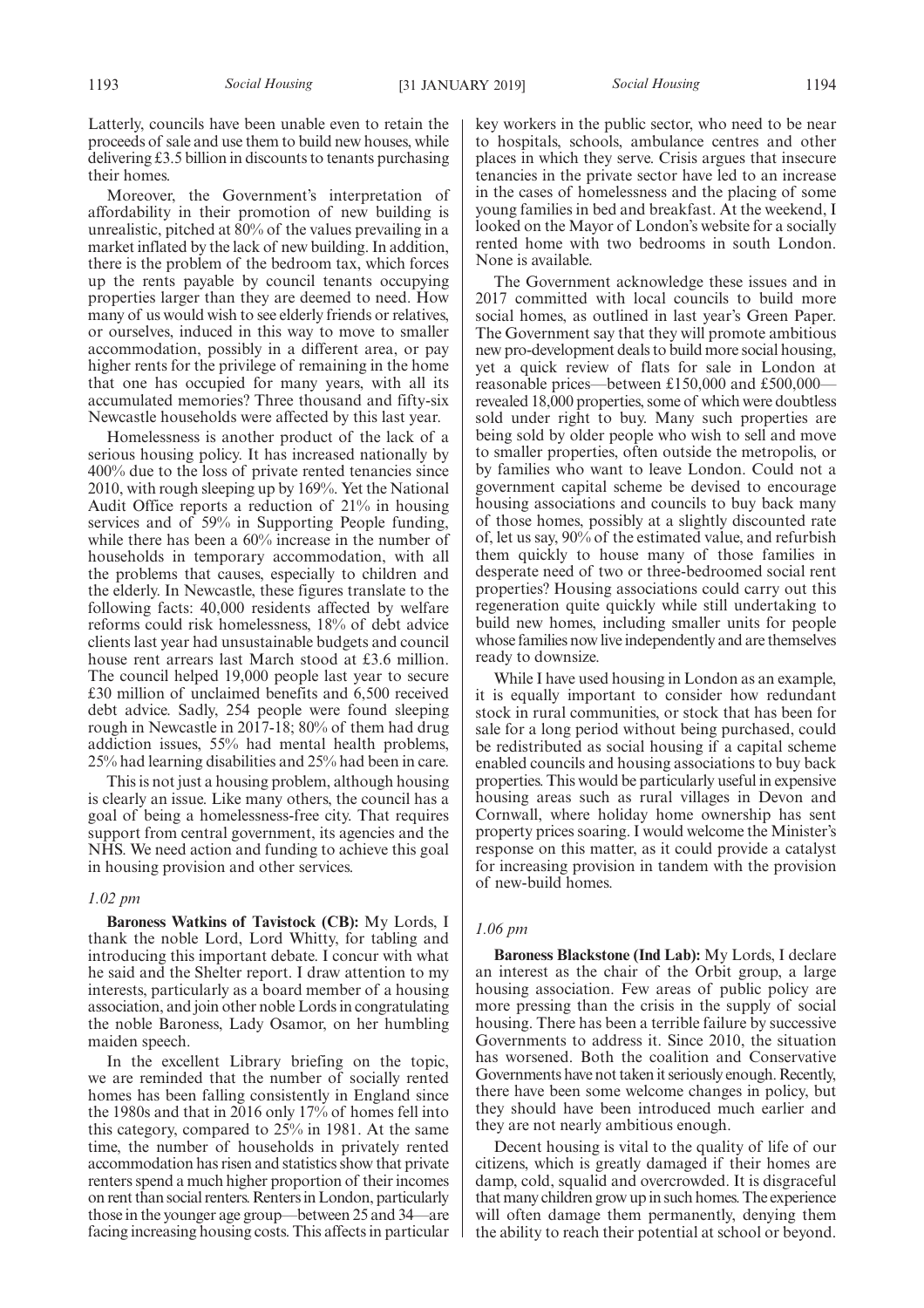[BARONESS BLACKSTONE]

Government investment in social housing should be seen as an investment in well-being and better economic outcomes.

It is also shocking that in a country as rich as the UK there are so many homeless people. The shortage of social housing means that local authorities struggle to meet their statutory duty to provide homes for people sleeping on the streets.

I want to make four points about the Government's policies. First, the decision to raise the cap on local authority borrowing is welcome, but it is not sufficient. Why not allow local authorities to keep 100% of the receipts from sales to invest in new homes? I hope that the Minister will reply to that. Secondly, why not curtail the right to buy altogether, as has happened in Scotland? We have heard today the figures on the outcome from right to buy. Thirdly, new government grants to both local authorities and housing associations need to be very much higher if the supply of new social housing is to meet the agreed targets. The reduction in the shedloads of money going on housing benefit would in the longer term outweigh the extra investment via government grants—I am sure that the Minister will agree with that.

Finally, as others have said, the availability of land is vital. As my noble friend Lady Warwick implied, the Government need to reform the Land Compensation Act 1961 so that a fairer proportion of the rise in land value is shared in the community. Will they produce a transparent database of land ownership, including that owned by government departments or their agencies, with a view to enforcing the sale of some of that government land for new housebuilding, especially for social housing?

#### *1.09 pm*

**Lord Morris of Handsworth (Lab):** My Lords, for the record I will take the opportunity to congratulate my noble friend on her maiden speech. She has much to offer your Lordships' House. I also thank my noble friend Lord Whitty for securing this able and timely report.

It is timely for a number of reasons, but I shall draw to the attention of the House the report from Shelter that tells us that more than 250,000 people are now homeless in England on any given night. Many are in temporary accommodation or are sofa-surfing, as it is candidly put. More than 4,000 people are sleeping rough.

In 1967 the first English housing survey was published. Some 50 years later, the Department for Communities and Local Government reported that the social rented sector was down 30% from its target. In response to the post-war housing need, local authorities and housing associations built nearly 4.5 million social homes at an average rate of more than 126,000 a year. That figure stands as a challenge, but in 1980 local authorities' ability to build and manage social housing was restricted. That year, just over 94,000 social homes were built. Three years later, supply had halved. Last year, it was down to a shameful 6,463 homes. That is an indictment of the nation and of decision-makers.

Instead of spending on building social housing, the Government are spending billions of pounds on housing benefit, much of which goes to private landlords. There is no return on that sort of public spending. Councils are now spending more than £996 million a year on

temporary accommodation—a rise of 71% in the last five years. Those figures tell us that the problem is getting progressively worse. The effects of bad housing do not stop at the doorstep. It increases costs to the National Health Service and to education, and much more.

I commend Shelter's housing commissioners, who have called in support and professionalism to make an assessment of the scale of the problem as they see it. They are seeking to recapture the original purpose of social housing, and I am sure that this debate will energise their efforts. I am also sure that noble Lords taking part in this debate will look to see what precisely Shelter will produce, so that we can take the benefits of this debate and integrate them as practical policy promotions.

I conclude by paraphrasing the President of Harvard University: "If you think solving the housing problem is expensive, try the cost of homelessness".

#### *1.13 pm*

**Lord Fraser of Corriegarth (Con):** My Lords, I welcome the noble Baroness, Lady Osamor, to this House, and wish her a long and happy sojourn here.

I have arrived at this issue as a relative newcomer, and now realise how fiendishly complicated it is. To state the obvious, the final objective of social housing policy is to reduce, and eventually abolish, the terrible scourge of homelessness. This requires the provision of enough housing to give everyone a roof over their head.

However, the path towards this nirvana is not straightforward. Simply building hundreds of thousands of houses all over the country is not feasible. Who will pay? The local taxpayer or the central authorities? What happens if local inhabitants object? What happens if building houses conflicts with other objectives, such as protecting wildlife or rural amenities?

Various schemes have been adopted. Council tenants have been encouraged to buy their own house, liberating cash that can be recycled into building new homes. Builders of commercial or free-market housing estates have been told to earmark a proportion to be sold cheaply to provide social housing.

Housing associations and non-profit organisations have also been very active. Families have even been parked in hotels and hostels. None of this completely solves the problem. In areas near this House there are at least three such hostels—but of course they only provide temporary accommodation.

In practice, a buoyant economy has meant that house prices have risen and rents have gone up, but the money available from the state has remained static. This is particularly true in London and the south-east. As an aside, social housing in London and in the south-east typically comprises 30% to 40% of any new houses built. In other areas, where social housing is often more needed, the total may be between 15% and 20%.

There is a paradox here. While the softening of house prices in London has helped the aspirational, just-managing classes, those dependent on social housing have suffered. This occurs because the profit margin on free-market housing estates has fallen, allowing less for the social sector.

The private sector does not have much incentive to understand or deal with poverty. It regards this as the domain of the local authorities. While universal credit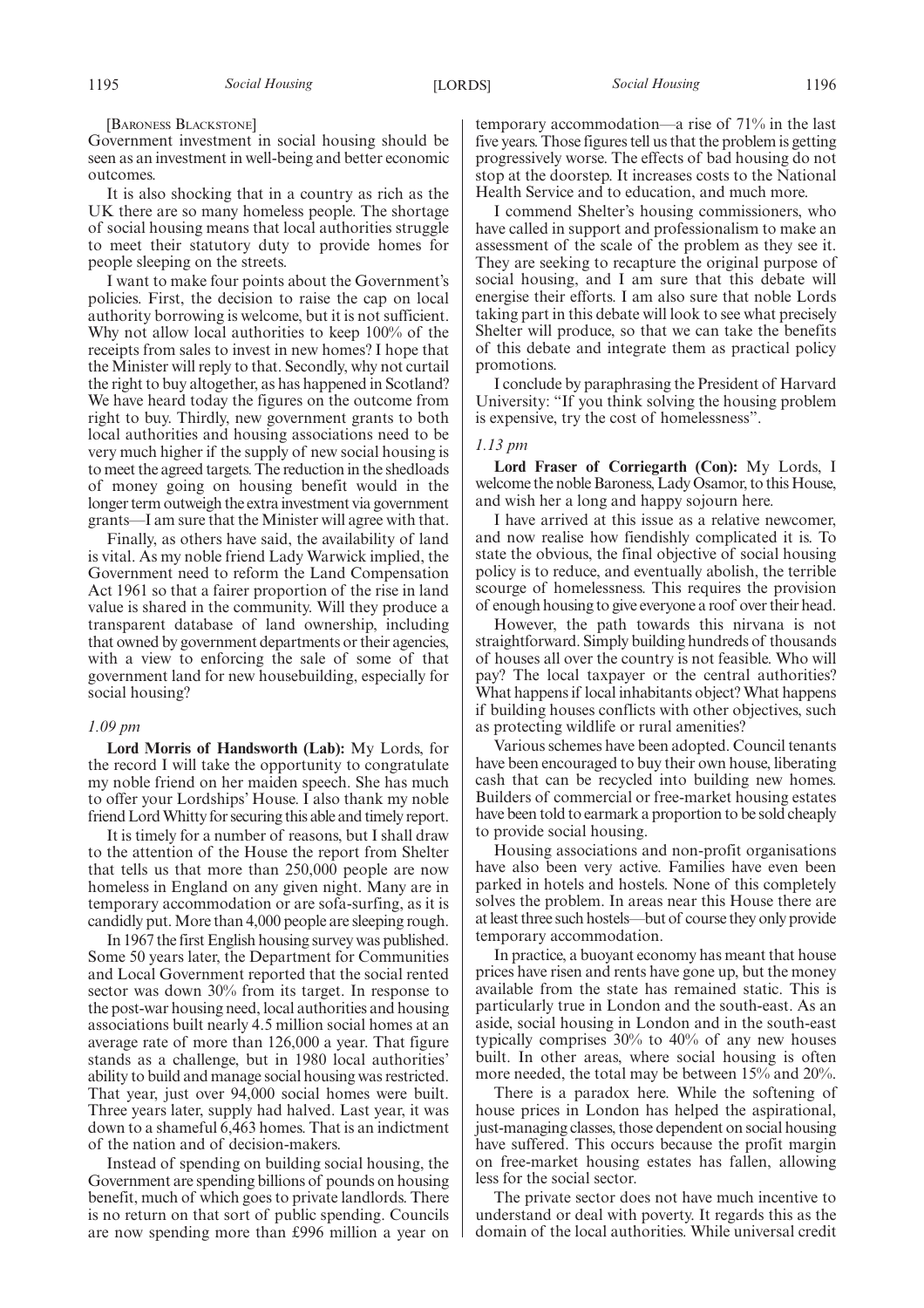could respond to this challenge, there are the issues of the first five weeks of the scheme before a payment arrives, and of the regulation that payment will normally go to the individual tenant, rather than direct to the landlord—a disincentive to the private sector.

Help, however, is at hand. Tackling homelessness has become a government priority. This has taken several forms. First, planning regulations have been simplified and, perhaps more importantly, enforced; secondly, the cap on local authority borrowing—as many have mentioned—is being lifted; and, thirdly, technology has become increasingly involved. The proper technology is available, which can map, price and plan for the outbreak of poverty and its consequences. Administrative data, which is beginning to bear down on these issues, both in the private and in the public sector, can now prevent rather than cure the problem and, as we all know, prevention is better than cure.

The combination of the high priority put by the Government on the abolition of homelessness and the increasing role of technology can and should improve the productivity of the sector and, naturally, the lives of those affected.

## *1.17 pm*

**Baroness Healy of Primrose Hill (Lab):** My Lords, I congratulate my noble friend Lord Whitty on securing this debate, and my noble friend on her moving maiden speech.

I wish to raise one group in society that is often overlooked in debates on housing and homelessness—the elderly. By 2040, as many as one-third of all 60 year-olds could be renting privately, facing unaffordable rent increases or eviction at any point. They could be living with insecurity and in poor accommodation, with increasing numbers relying on housing benefit.

The elderly should have the right to a safe, secure and comfortable home, especially when they may be ill, disabled and less resilient. The charity Age UK has highlighted concerns about the 1.9 million pensioners in the UK living in relative poverty, 36% of whom are private tenants. It wants to see laws to improve the take-up and availability of the disabled facilities grant only  $7\frac{1}{2}$  goes to the private rented sector. Security of tenure needs to be extended to five years so that private tenants can access these grants.

The private rental sector cannot meet the needs of vulnerable elderly people, many of whom live in terrible housing conditions that affect their health and well-being. Lack of security of tenure prevents them accessing repairs, improvements and adaptions because of a fear of losing a tenancy or being subject to unfair or abusive behaviour.

Only by providing more social housing of good quality and affordability can we help keep older people healthy and living independently, and reduce the need for residential care. We need consistent standards for all sheltered and extra-care housing in the social rented sector, and all new build should comply with the lifetime homes standard so that the need for adaptation is lessened as tenants age.

Homelessness among the old is also on the increase, rising by 40% in the last five years. The Centre for Policy on Ageing estimates that in England on any one night, around 400 older people aged 55 and above may be sleeping rough. Age UK is concerned by some local authorities' reliance on the private sector to meet their duties under the new Homelessness Reduction Act by offering financial help to access housing, resulting in people who lose one insecure private tenancy being helped to find yet another insecure private tenancy. There must be more affordable options in the social rented sector.

Shelter's commission is correct in calling on the Government to invest in a major 20-year social housebuilding programme, culminating in 3.1 million new social homes. Labour is committed to a major council house-building programme. We must as a country meet the challenge and create a new generation of housing equipped to meet the needs of an ageing society.

# *1.20 pm*

**Lord Judd (Lab):** My Lords, I too thank my noble friend Lord Whitty for introducing this debate. Its quality so far shows how right he was to choose this subject. I also thank most warmly my noble friend Lady Osamor for a powerful and moving speech. I believe she has a great deal to offer this House in the future.

I want to make a plea: I hope that in our concern about housing we do not underestimate the significance of the rural housing crisis. The sale of council houses and the subsequent profiteering is an indication of the difficulties and challenges, but also an indication of how misguided a policy can be. I would like to put to the Minister a specific question on the part being played by the Land Compensation Act 1961 in England. It has obviously gone wrong, and it seems that unless we tackle the ground it covers, we will be in difficulties with whatever housing programme we want.

My experience in politics says that what matters most in all this is the political will to do it, which means not just one Minister but all the interrelated Ministers. We have the problems of health, mental health, poverty and acute unhappiness in old age. All are related to housing, and unless we get everybody behind this and a determination that we are going to do it, it will not get done.

In particular, I thank the right reverend Prelate the Bishop of Chelmsford for his terrific speech. He reminded us that a house is not just a house but a home. That means that in our programme and determination, we must think of the social issues, integration with health and schools, the police and the probation services—all these things—so that we make an integrated society where people are not stigmatised but part of the community, and so that we enable people to live rich lives.

#### *1.23 pm*

**Lord Thurlow (CB):**I too add my congratulations to the noble Lord, Lord Whitty, on securing this debate; the number of speakers, balanced across all sides of the House, is testament to the severity of the subject being considered. I of course congratulate the noble Baroness, Lady Osamor, on her maiden speech, which was powerful and quite emotional. I declare my interest as a small-time landlord, as declared in the register.

This debate is about stark facts. We have heard shocking statistics repeated in several speeches. I will not add to the facts, but they are pretty shocking. There is the number of council houses sold; the lamentable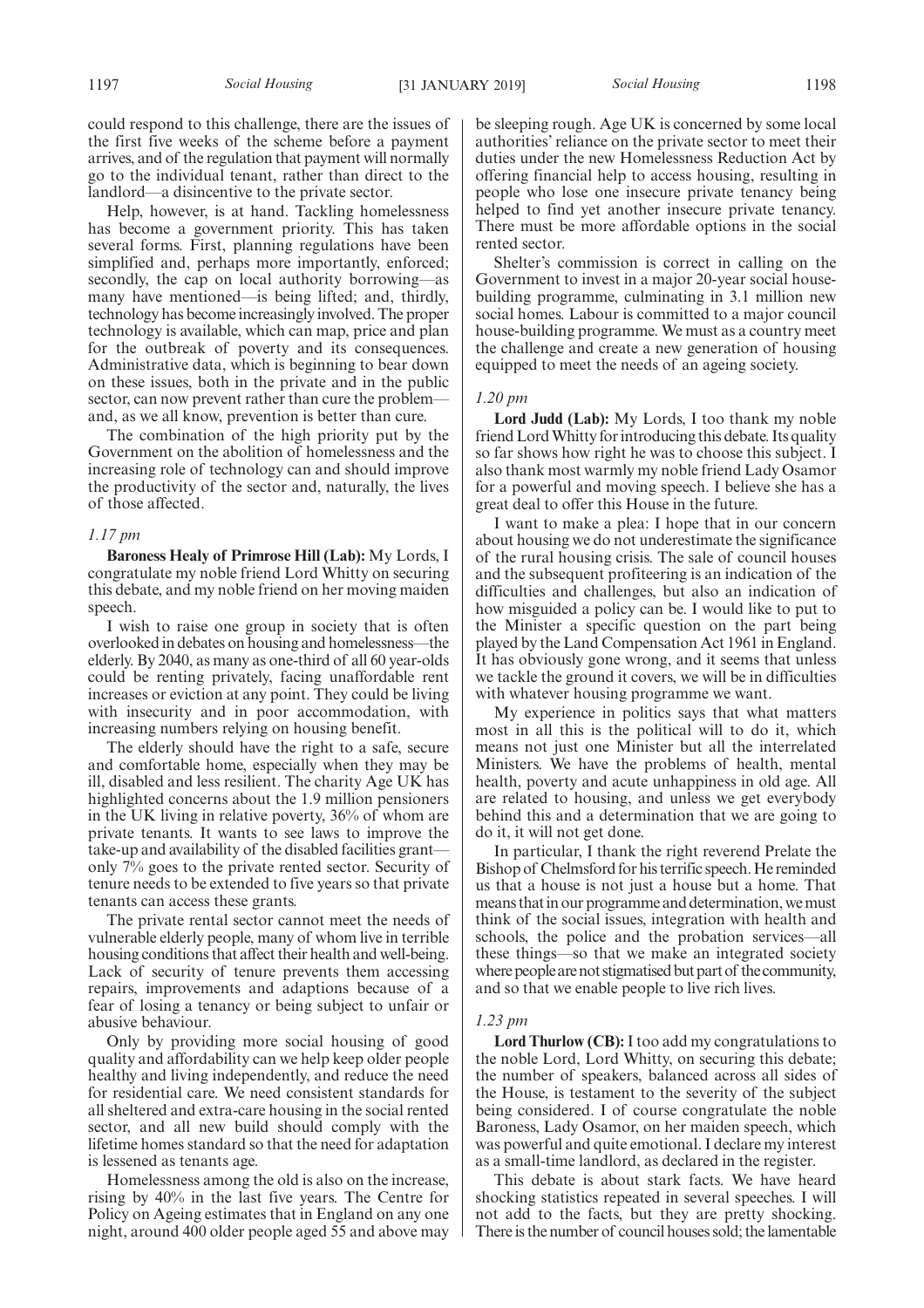[LORD THURLOW]

replacement numbers; the affordability of the housing constructed; the rental cost discrepancy between affordable housing, as deals are done with private developers, and council or social housing; waiting lists—here I will add a statistic: Shelter told us that over 1 million households were on waiting lists in 2017; and homelessness. The noble Lord, Lord Morris, made an inspired comment about the cost of homelessness, which is huge. These are all stark facts. While it may be difficult to add to the statistics, this is a take note debate. I hope that the Minister will indeed take note of these shaming numbers coming from all sides of the House.

I think we all agree that there is no quick fix. We need a cohesive strategy and a long-term programme, and we need to reflect regional differences and needs. Perhaps we also need to replace the emphasis on, or reconsider, the right to buy. I have not heard references to the staircasing shared ownership programme, which has been around for many years. It allows the owner of social housing to buy a small percentage of the equity in their property, perhaps 20%—something they can afford. They do not need a big mortgage but something that they can manage, at market value, and when they are ready and if they wish, they can buy some more at the current market value. That should be looked at more carefully. New borrowing powers for local authorities will take time to mature; there is no quick fix.

On cost, clean sites are expensive. The noble Lord, Lord Best, an acknowledged authority, has referred to an interesting proposal to reduce the costs, but why not try harder with brownfield land? It is frequently serviced and centrally located, with good access to transport, hospitals, schools and shops. It needs cleaning up, so get on with it—clean it up anyway. Much of it is in indirect government ownership. It is morally unjustifiable to develop green space, particularly greenfield space, when this is the case.

My three minutes are nearly up. Steadily selling stock without replacement is a spiral—a sure way to make the problem worse. The population is not declining. I have two questions for the Minister. Why are sales not being replaced, and why is there so little funding for local authorities?

## *1.27 pm*

**Lord Sawyer (Lab):** My Lords, I also thank my noble friend Lord Whitty for organising this debate and my noble friend Lady Osamor for her excellent maiden speech; no doubt there are many more to come, especially if she sits next to this fellow—he can teach her a trick or two. I also thank my noble friend Lady Lawrence for being a member of the Shelter commission. Its report is one of the best on housing I have ever read, and this could be a watershed moment if Ministers are prepared to read it and put it into effect. That is a big if, but it is a great report, so well done. It lifted my spirits to come and speak in this debate, because they were not high today.

We are getting towards the last speaker, and, let me tell you, when you are the last speaker you listen carefully to all the debate—more so than if you are the first speaker and you pop out to the loo. But I have the weight of this debate. There have been some outstanding speeches, and I started to write them down. I thought, "I'm going to write down all the great speeches", but the list was too long—there have been some great speeches from all sides.

What is the story? I am sorry to say that it is a story of pain, misery and unhappiness, to echo the point made by the noble Lord, Lord Thurlow. Homelessness, drug addiction, mental health issues, insecure tenancies, dreadful private landlords—dear me. What a mess we have got ourselves into, and what are we going to do to get ourselves out? It is a shocking state of affairs that I have sat and listened to this afternoon. I can tell your Lordships that if I was the Minister, I would go back to No. 10 and kick some backsides to get something done about this.

What about us? We are not doing too badly. I hope we all live in the homes of our choice, in warm and safe homes, exactly as we like to live, and that whether we own them or rent them, we are all okay. We are like the majority of people in this nation, and that is how the majority should be. That is how everybody should be, not just a majority: able to live in their home of choice—a warm, secure place. The gap between those people we talk about in our debate and us is enormous. It is like two different planets, and we must do something about it—close it down, tackle it and put it right—because it is a shame on our nation.

My noble friend Lord Beecham mentioned Newcastle, which is a great place. I say in passing: Man City 1, Newcastle United 2. If you can believe that, you will believe anything, but it is true. He said that Newcastle had a policy of a homelessness-free city. I hope that the Minister will say this afternoon that it is the ambition of the Government to have a homelessness-free nation.

# *1.30 pm*

**Baroness Donaghy (Lab):** My Lords, I thank my noble friend Lord Whitty for initiating this debate and congratulate my noble friend Lady Osamor on her wonderful maiden speech.

Shelter's report recommends a political consensus on social housing. Perhaps we could just agree to adopt it and its recommendations, and then we can all go home. As someone brought up on a council estate, and who was horrified by the right-to-buy policy in the 1980s, with the loss of 3 million homes from the social housing stock, any political consensus cannot come soon enough. I was part of the generations for whom, as Shelter describes,

"social housing played a vital role in meeting the housing needs of ordinary people".

It was not an ambulance service. The aim of the report is to recapture this purpose. The explosion in the private rented sector has led to seemingly contradictory outcomes: an increase in housing benefit costs and an increase in homelessness. Capital Economics has stated:

"Over the past decade this rising proportion of housing benefit caseloads in the private rented sector has cost nearly £14 billion in additional benefits and rental payments in real terms".

Turning to private renting, which has doubled since 1997 and comprises 20% of all households in England, more than a quarter of such properties fail to meet basic standards. The Minister will be aware of the selective licensing scheme, under which all privately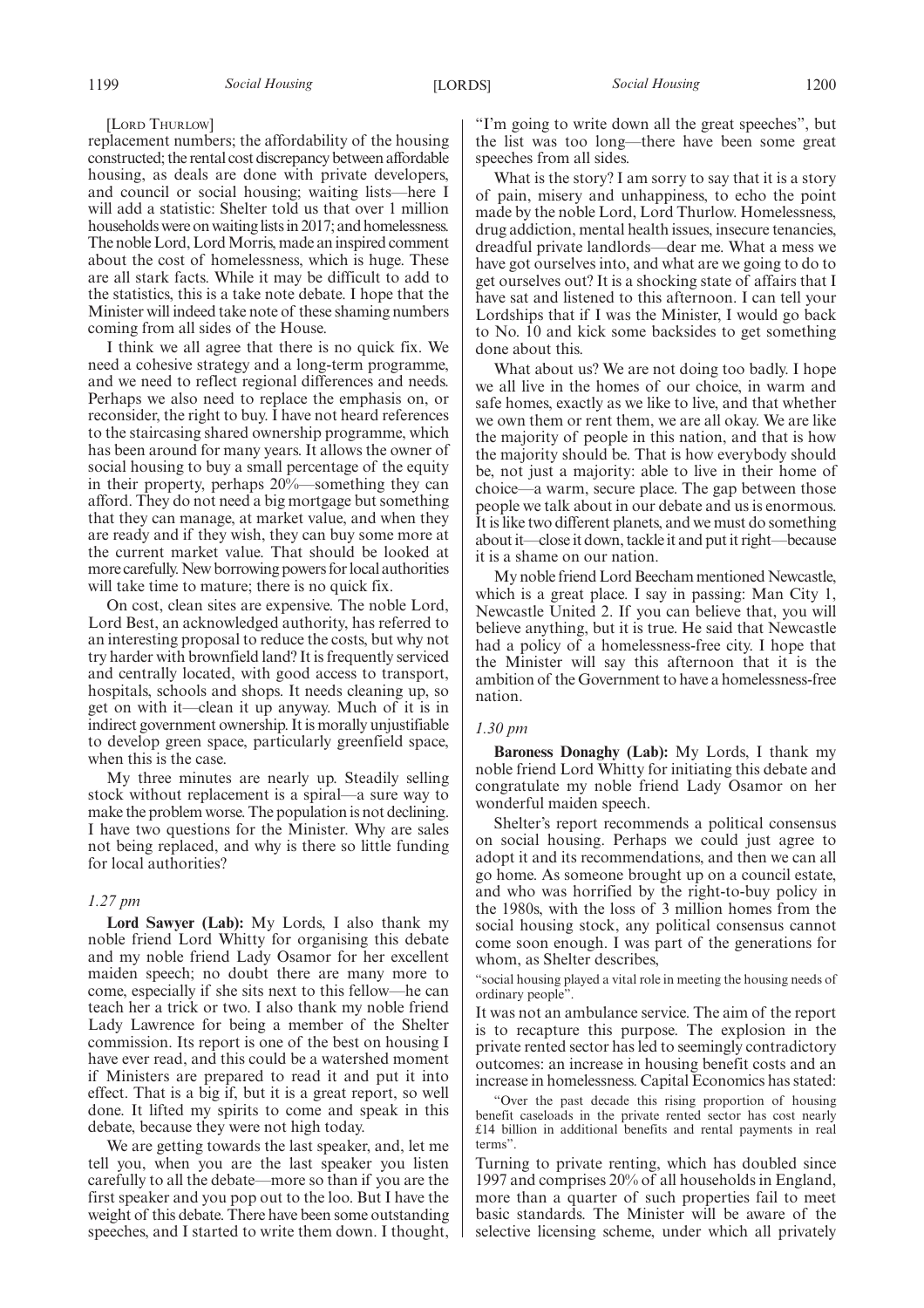rented properties must be licensed with the local authority. The Chartered Institute of Environmental Health and the Chartered Institute of Housing have published a joint report entitled *A Licence to Rent*, looking into the effectiveness of such schemes. It finds that in areas with selective licensing,

"high numbers of serious hazards and defects",

are "being identified and addressed" as a result of property inspections. I understand that the Government are conducting a review of selective licensing, and I hope the Minister will be able to tell us how that is progressing and whether the Government will consider the recommendations of the two chartered institutes' report, including setting up a national landlord register in England.

Finally, the National Housing Federation and Crisis have produced a report that shows that our housing backlog has reached 4 million. They have called on the Government to make ambitious, comprehensive reforms to the land market, including prioritising the sale of public land for social housing. What plans do the Government have to tackle the land market issue?

## *1.33 pm*

**Lord Shipley (LD):** My Lords, I remind the House that I am a vice-president of the Local Government Association. First, I congratulate the noble Baroness, Lady Osamor, on her excellent maiden speech, which was rooted in a strong sense of public service and community. It is a delight to see her take her place in your Lordships' House. I also thank the noble Lord, Lord Whitty, for enabling us to have this debate. As my noble friend Lord Greaves said, there was nothing to disagree with in what he said. He drew attention to the excellent report from Shelter and he called for drastic and strategic action in his detailed analysis of the reasons why we need many more homes for social rent over the long term—two very important words.

As my noble friend Lady Grender said, all parties have failed over the past 30 years and we must start to work together. I entirely agreed when she said that the Treasury needs to be held to account in the spending review for investing in revenue subsidy through housing benefit at the cost of investing in social housing as part of our capital infrastructure.

The evidence given in support of the Motion has been there for all to hear in today's debate. Despite a stream of government announcements over the past two to three years that they would act to solve the housing crisis, in practice, very little has been done to achieve it. The long-awaited Green Paper on social housing remains just a Green Paper.

The result is that today we have 320,000 people sleeping rough or living in temporary accommodation, which is a rise of 13,000 on the previous year. Local councils have to meet a bill of just under £1 billion to pay each year for temporary accommodation, and the social housing waiting list amounts to more than 1 million households. We have a private rented sector which now accommodates one household in five across the United Kingdom, up 50% in the past 10 years. As we have heard, we have a housing benefit bill that has risen to £21 billion today and, as I said, about which the Treasury seems to show little concern, when it could turn that current expenditure into capital infrastructure spending. Crucially, three times as many social homes have been sold in recent years as have been built.

In October, I led a debate in this House on affordable housing—that is, housing that is genuinely affordable. As I said then, the cost of home ownership can never be met by very large numbers of people. Average home prices are eight times annual workplace earnings; 20 years ago, the figure was just three and a half times. Private renters are now on average spending 41% of their income on housing, so saving becomes very difficult for them. Those figures come from the latest English Housing Survey.

The Government's White Paper published in February 2017, called *Fixing Our Broken Housing Market*, stated:

"The starting point is to build more homes".

Perhaps the Minister will note those words: it is about building more homes, not simply converting other dwellings outside the usual planning system, without the appropriate number of affordable homes being included, let alone social homes.

My noble friend Lady Thornhill pointed out the imbalance between government subsidy for owner occupation and for rent. As she said, the removal of the housing cap will help, but we cannot just leave it to local authorities. They need considerable subsidy and a real plan of action. They need the right to limit the right to buy, including the right to keep 100% of receipts from sales. There must be a debate about that issue because, as has been said, there is a real danger that local councils are simply being set up to fail.

The Chartered Institute of Housing, in a report in November 2018, said that £8 billion of government support is going into the private housing sector up to 2021, with half going into private owner occupation over that period, when social housing support is less than £2 billion a year. Two billion pounds is the sum of money that London-listed housebuilders declared as dividends in 2018. It is broadly the same sum as was spent by the Government to support social homes. I hope that noble Lords on all sides of the House will find themselves very concerned by those figures.

Help to Buy has finally been changed to assist only first-time buyers. As reports have shown, Help to Buy has encouraged higher house prices. A 2017 report from JP Morgan showed that it has led to higher profits, higher share prices, higher dividends and higher bonuses for builders. I note that the noble Lord, Lord Fraser of Corriegarth, asked who would pay for this. I think that the answer lies in the debate we need to have about the balance between government subsidy of private housing and owner occupation and the cost of public housing and social housing. We should recognise that, in recent years, public money has been spent on subsidising owner occupation at the expense of building social homes for rent. Surely the time has come to redress that balance.

My noble friend Lord Greaves reminded us that council housing is one of the great success stories of the past century: locally provided for local people. He also reminded us of the originations of housing associations, which were similarly local. I agree with him: we must go back to greater local accountability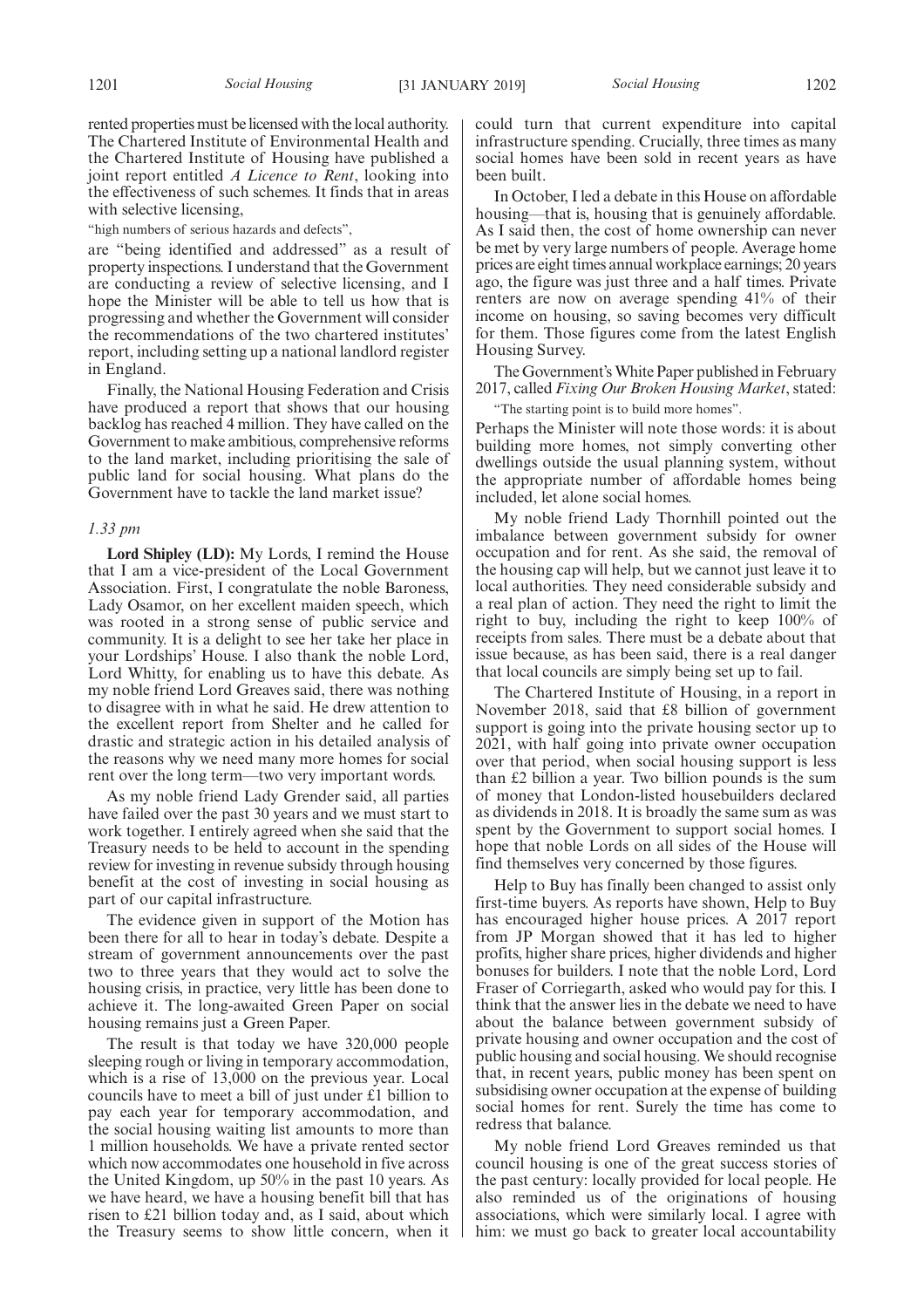#### [LORD SHIPLEY]

in the provision of affordable housing. Mention has been made in the debate of the uplift in land value caused by planning permissions. Across all parties, there is huge concern about this matter; I hope that the Minister will be in a position to say something further on that. I am convinced that the Land Compensation Act 1961 must be amended, as the noble Lord, Lord Best, reminded us.

Now that the Shelter report is out, many other reports are out, all saying the same thing. We need a debate about the kind of social housing we want to build. It needs to be accessible. We need lifetime homes and decent space standards. We need to know where the social housing will go because different numbers are required in different parts of the country. Above all, we need an action plan for delivering solutions to the problem that has been identified so clearly. We need to think about key workers. We need to work out ways to reduce the high housing costs faced by so many people. We need a means to get young people on to the housing ladder. In saying that, I believe that we need a new generation of homes for social rent for those who need help with housing, such as key workers and those on low incomes, and for those for whom renting is a step on the ladder and who aspire to own their own home. I was very struck by the contribution of the noble Lord, Lord Bird, who said that this should be about not just social housing but sociable housing. I concur.

In October, I said that our current housing crisis represents the biggest failure of public policy in the past 20 years. Today's debate has shown that to be true. We have built more than 2 million too few homes across the UK, resulting in high prices, high rents, fewer social homes and serious difficulties for younger people wanting to buy their own home. One in five households is now in the private rented sector, where conditions can be very poor and tenure insecure. We have an imbalance and a major problem to solve. It is the duty of any Government to solve that problem.

# *1.43 pm*

**Lord Kennedy of Southwark (Lab Co-op):** My Lords, I thank and congratulate my noble friend Lord Whitty on securing the debate. I draw the attention of the House to my relevant registered interest as a vice-president of the Local Government Association. I congratulate my noble friend Lady Osamor on her excellent maiden speech; I look forward to hearing from her many more times. She brings a wealth of experience to our debates, as we heard today, and I am delighted to welcome her.

We all accept, I think, that we are in the middle of a housing crisis. Today's debate is focused on the part of the housing crisis in which we see people in the most desperate need imaginable. You would have hoped that the Government would have focused their primary policy action there, but that is not the case and this failure is paid for by the taxpayer through increased housing benefit bills and other costs.

The Government understand that there is a problem. I accept entirely that successive Governments have not done as much as they should have. However, we have a crisis and despite all the evidence before them, the Government cannot bring themselves to take measures that would make a real difference to help those in the most desperate need and, at the same time, reduce costs and make housing more affordable for all, across all tenures. They are caught up in starter homes, pushing more right to buy with no programme for the replacement of the social homes lost, and the ridiculously named "affordable rent" model, which is totally unaffordable for many people. The result is a booming housing benefit bill and an increasing private rented sector with no real support for local authorities to deal with the rogues that operate at the bad end of the market; I am well aware that many excellent private landlords also want the rogues dealt with.

We need to hear more from the Government on a real commitment to building more social homes on proper social rents: a commitment that also involves housing associations being enabled to do the same and being encouraged to live up to and return to their founding principles—a commitment to make housing costs cheaper for everyone, whatever the tenure. The noble Baroness, Lady Bloomfield of Hinton Waldrist, raised the issue of community trusts and offsitemanufactured housing. I agree with her that such initiatives can make an important contribution to housing needs. I also think that the co-operative sector could play a much bigger role in an expanded sector, providing much-needed social homes where tenants have direct and real control over their homes.

The Prime Minister deserves credit for dropping certainly quietly forgetting about—some of the worst provisions of the dreaded Housing and Planning Act, which must be a contender for one of the worst pieces of legislation. Written on the back of a cigarette packet, it was the biggest piece of ideological rubbish brought forward by the Government in recent years. We will all be better off for a commitment from the Government. I just do not understand why the Government are so reluctant to do more of what could make a real difference. To be fair, the Government have taken a positive step with the lifting of the borrowing cap to enable councils to build more homes. I congratulate them on that, but we need local authorities to be able to keep 100% of the receipts for council homes sold under right to buy. The Government should at least do that, if they are not going to suspend right to buy, as has happened in Scotland and Wales.

I want to see a rise in home ownership but not a decline in the council homes available for rent. The noble Lord, Lord Greaves, was right to point out that the intent behind the right-to-buy policy was probably to increase home ownership, but 40 years on many of those homes have found their way into the private rented sector and, in an act of madness, councils are having to rent back the homes they sold in the first place at vastly increased prices. It is a matter of regret for us all.

As I have told the House before, like my noble friends Lord Bassam and Lady Donaghy, I grew up in council properties; in my case, in the Borough of Southwark, on the Aylesbury and Pelier estates, which are very close to where the noble Lord, Lord Hayward—he is on his place on the Government Benches—now lives. The properties I lived in as a child were warm,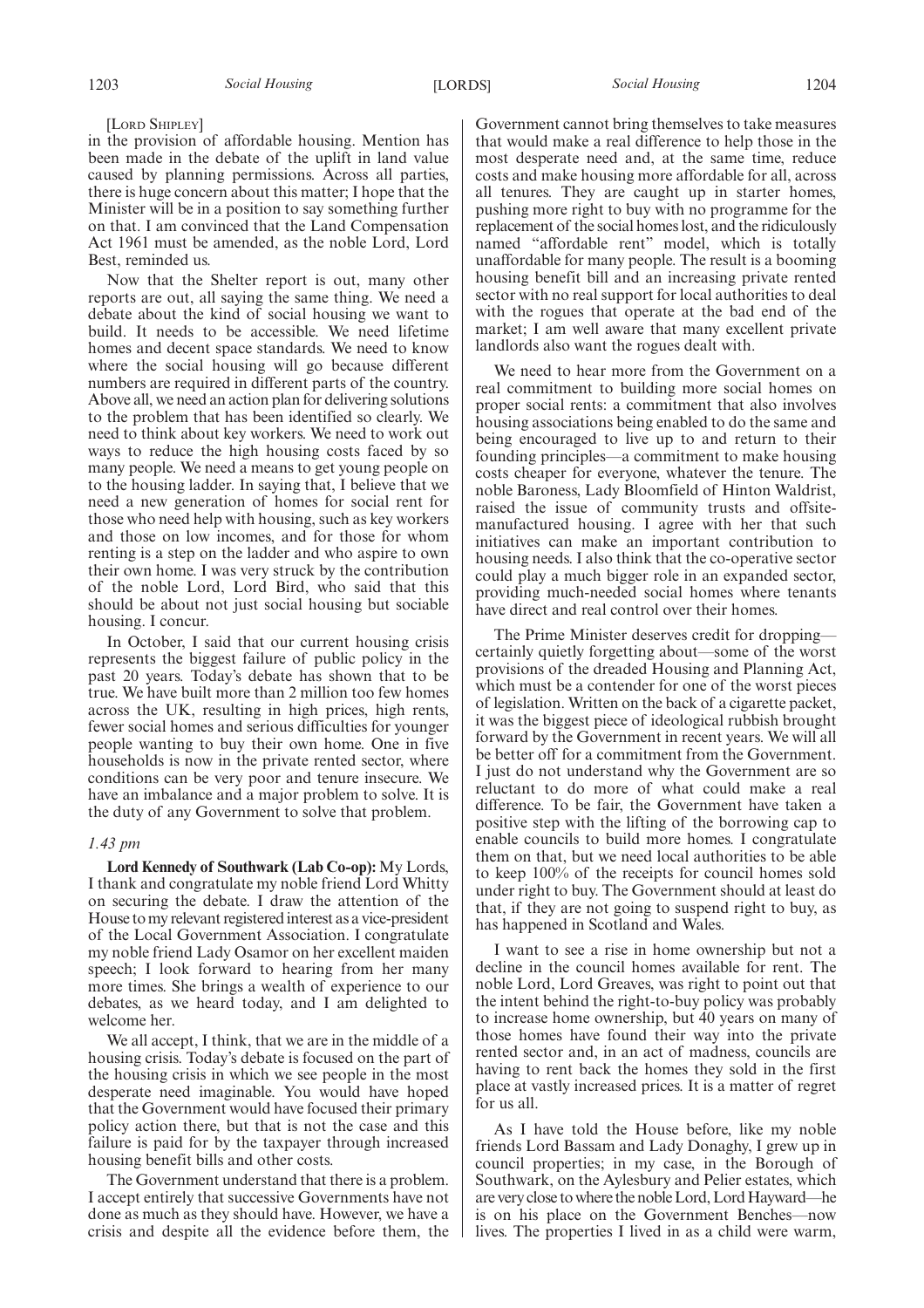safe and dry; they were good for our family and helped us to thrive, as the noble Lord, Lord Porter, made reference to in his speech.

The noble Lord, Lord Bird, was absolutely right when he described council housing in the 1960s and 1970s, and my own experience was very similar. We had teachers, office workers, young families, retired people and unemployed people all living together. That is not the situation now on many of our council estates. Moving forward to today, I and all my siblings are home owners and we recognise how lucky we were as children to have a decent home to live in. My noble friend Lord Sawyer was right to say that the story now is often one of pain, misery and suffering. I think that life is very tough for people with young families trying to make ends meet while paying the market rent for a private rented property or, as I have said, the unaffordable affordable rent model. The year before last, I actually wrote an article for the Fabian Society about how living in a council home had helped my family to thrive. At this point, I should mention that I serve on the executive committee of the society.

Looking at government statistics, we have new housing completions in 2017-18 reaching 163,000, a 16% increase on the previous year, but looking at the figures in detail, only 27,410 were built by housing associations and just 1,700 by local authorities. One must ask how many of those homes that were built in the social sector will be let at truly affordable rents. I fear not enough, even among the small number of homes being built.

The noble Lord, Lord Fraser of Corriegarth, made an interesting contribution, although I did not agree with very much of it. However, I agree with him that prevention is better than cure, but to deliver that we need to see more initiatives, policies and resources being targeted at prevention; otherwise, the taxpayer and society as a whole will pay many times over for this policy failure. We need to deal with the problem in the first place.

The removal of the borrowing cap is obviously welcome, but that on its own will produce around only an additional 9,000 homes each year, nowhere near the 100,000 social homes that I believe need to be built every year to deal with this problem. My noble friend Lady Warwick of Undercliffe made the point about the need for new social homes to be genuinely affordable. As I said earlier in my contribution, this is a really important point.

Can the noble Lord tell the House whether the Government will look at removing housing borrowing from contributing to public debt? What plans do they have for local authorities with no housing revenue account to enable them to access borrowing in order to build homes to meet local housing need? The noble Lord, Lord Thurlow, also made a good point about looking at making more use of brownfield sites. We need to do much more of that.

One of the most shocking things we have seen in recent years is the rising number of people who are homeless. The right reverend Prelate the Bishop of Chelmsford paid tribute to the work of churches and faith communities in supporting homeless people, and I join with him in paying my own tribute. Homelessness is of course in plain sight outside this Palace. My noble friend Lady Warwick of Undercliffe told the House about the homeless person who last year died literally feet away from this House. I think that that is absolutely tragic. Indeed, you cannot walk from a mainline station to get to the Palace without seeing homeless people sitting in doorways through these bitterly cold nights. It is a shocking and shameful scandal that has grown substantially since 2010. Despite the Homelessness Reduction Act, unless we provide realistic money to local authorities to pay for interventions and thus deliver on their new obligations, what is a well-intentioned piece of legislation will not have the impact it could have to help towards solving the tragedy of homelessness.

I also think that housing policy and good intentions are often frustrated by the work of other departments and a lack of joined-up thinking across government. This is a trap that all Governments can fall into. I think that the actions of the Department for Work and Pensions need to be looked at carefully to see the damage that they are inflicting on other government programmes and initiatives. Can the noble Lord, Lord Young of Cookham, tell the House how the policy decisions and proposals are discussed across government in order to avoid these problems?

In conclusion, I thank my noble friend for bringing this Motion before us. It has been an excellent debate with great contributions from across the House. We all want to solve this problem and we want to support the Government in doing that.

## *1.54 pm*

**Lord Young of Cookham (Con):** My Lords, I am grateful to all noble Lords who have taken part in what has been a very constructive debate, as the noble Lord, Lord Kennedy, has just said. In particular I am grateful to the noble Lord, Lord Whitty, for choosing it and for introducing it with a very eloquent non rant.

It is almost 40 years since my first speech as a housing Minister in 1981. The noble Lord, Lord Whitty, was then working for the General, Municipal, Boilermakers and Allied Trades Union prior to running the Labour Party. The noble Lord, Lord Shipley, was a Newcastle city councillor keeping tabs on the noble Lord, Lord Beecham, who was entering his middle period as the leader, and a youthful noble Lord, Lord Kennedy, was waiting to be able to vote in his first general election. Affordable housing was a priority for the Government then and it remains a priority for the Government today.

It was during my time as a housing Minister in the 1980s that I met the noble Baroness, Lady Osamor. She was campaigning for the renovation of the Broadwater Farm estate and, as important, for the empowerment of the local community and an improvement in its relations with the local authority and with central government. I remember meeting community leaders, of whom she was one, and the charismatic Dolly Kiffin. It is good to renew her acquaintance after all those years. I commend her on her speech and look forward to her future contributions.

An occasional partisan note has crept into our debate. As noble Lords know, I am the least partisan of Ministers. Perhaps I may just put one or two statistics before your Lordships to redress the balance;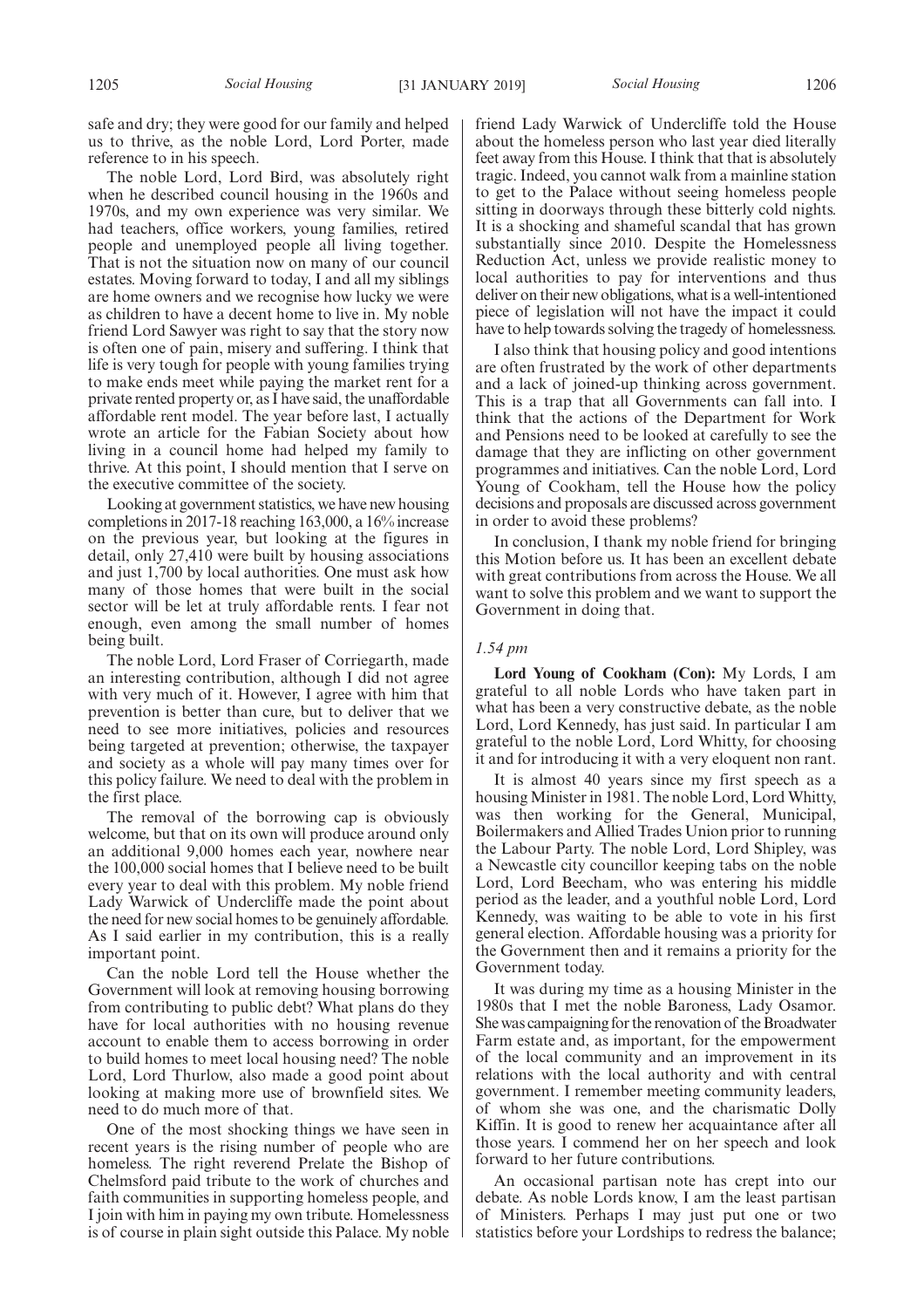#### [LORD YOUNG OF COOKHAM]

this debate is about social housing. Between 1997 and 2010, the stock of social housing fell by 420,000. Since 2010, the overall stock of social housing has increased by 79,000. Some 12,440 local authority dwellings were built between 2010-11 and 2017-18, up from 2,920 over the previous 13 years. The briefing we all got from the Home Builders Federation said that housing output was up by 78% in the last five years and that the supply has risen to its fourth highest level since 1971. For the year ending March 2018, the planning system granted permission for 359,000 new homes. There is more in my brief which I will not deploy because I want to answer the debate and because we are in no way complacent about the task ahead.

I would like to make two general points about social housing. First, there has been much emphasis on the need for more housing at social rents, a point made by the noble Lords, Lord Kennedy and Lord Shipley, as opposed to affordable rents. I understand the case, but there is a trade-off between rent levels on the one hand and the number of homes that can be built on the other. For the sake of argument, let us assume that an extra £1 billion became available. On average across England, we would expect either to build 12,500 homes at social rents or twice that number— 25,000—at affordable rents: double the number of homes to house those in housing need. Moreover, approximately two-thirds of social housing tenants receive housing benefit to support the payment of their rent. So I understand why housing Ministers want to maximise supply, and I plead guilty to this. More recently, the Government have recognised the case for social rents in areas of high demand, a point made in this debate, and we have turned the dial back to provide a minimum of 12,500 new social rent homes. But those who call for a major reversion to traditional social rents must recognise the cost in lost output, and that is true whatever the level of investment available.

The second general point is one that has not been made at all in this debate: if you are in housing need, of course the number of new social homes built is relevant and the more the better. But someone in housing need is eight times more likely to be rehoused through a re-let of an existing social home, than through a new home. So increasing the number of re-lets is a key ingredient in helping those in need. Without changing the rules on security of tenure, I am all in favour of a dialogue between social landlords and their tenants where the tenants' circumstances have improved substantially, partly as a result of having a decent home, so that they are now in a position to consider home ownership and explore Help to Buy, shared ownership, which was mentioned by the noble Lord, Lord Thurlow, and other home ownership options.

That is also why I have always been a keen supporter of portable discounts—basically, turning the discount that a social tenant is entitled to under right to buy into cash so that the tenant can buy a home. It has a number of benefits. It widens the choice of home that the tenant can buy beyond just the one he is in. It secures a re-let at a fraction of the cost of new build, and of course it does so more quickly. Moreover, it does not erode the stock of social houses, a point made by many noble Lords. The concept is being tested through the current voluntary right-to-buy pilot for housing association tenants in the Midlands; the discounts are funded by central government. I hope housing associations consider whether this has a greater role to play in tackling waiting lists.

On this, and in response to points made by the noble Lord, Lord Whitty, I was interested to read in last week's*Inside Housing* an article by Mark Henderson, the chief executive of Home Group, supporting voluntary right to buy. He said that 87% of his tenants wanted to own their own homes. He went on to say:

"At Home Group, for example, we want to go a step further", than the national federation's offer of replacing one for one.

"We will be able to build two homes for every home sold, including at least one for social or affordable rent. This means that",

voluntary right to buy,

"will lead to a net increase in the amount of affordable homes in an area, alongside helping customers achieve their aspirations of homeownership".

I hope other housing associations might consider following his lead.

This brings me to right to buy and the points made by many of those who have spoken, including the noble Lord, Lord Whitty, and the noble Baroness, Lady Blackstone, about the use of right-to-buy receipts. Since the reform of the housing revenue account and the introduction of self-financing in April 2012, a proportion of receipts is paid to the Treasury to reflect the reduction in the amount owed to the Treasury and as part of the self-financing settlement, but also to tackle the budget deficit. However, noble Lords will know that we have just undertaken a consultation on the use of right-to-buy receipts. We are considering the responses and how to take these forward. I will ensure that all the points made by noble Lords about more flexibility and the use of capital receipts are taken on board before we come to a final decision on that. Capital receipts could be used for the purposes the noble Baroness, Lady Watkins, suggested, namely, regenerating existing local housing stock. The noble Lord, Lord Kennedy, asked whether local authorities that have transferred their stock can borrow. Yes, they can. They can borrow through their general fund in line with the prudential code. If they want to, they can then on-loan to a third party for housing development.

I turn to rough sleeping, a topic covered by many noble Lords, including my noble friend Lord Garel-Jones, the noble Lord, Lord Pendry, the noble Baronesses, Lady Lawrence and Lady Warwick, and others. Many referred to the tragic death of a rough sleeper on our own doorstep a few weeks ago. Under the first rough sleepers initiative, which was launched in 1990 and which my noble friend Lord Garel-Jones mentioned, the number of people sleeping rough in central London fell by more than half—from an estimated more than 1,000 before the initiative began to around 420 in November 1992. The model was taken forward by the incoming Labour Government and extended to other parts of the country, but the challenge today is as acute as ever.

In response to my noble friend, there are four ingredients to a successful strategy. The first is prevention. The Homelessness Reduction Act, backed by £1.2 billion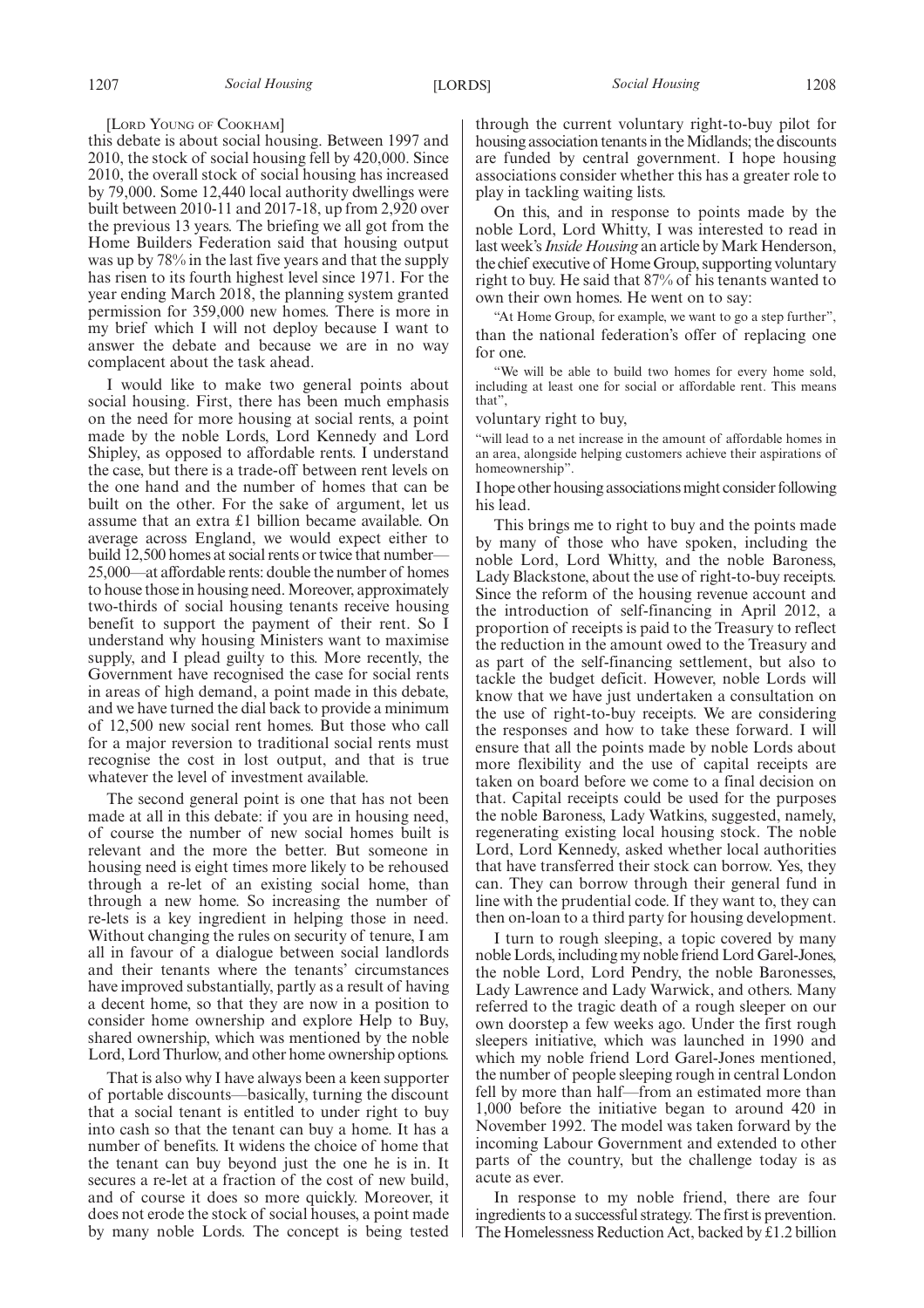and piloted through this House by the noble Lord, Lord Best, should give people the help they need earlier and reduce homelessness. Secondly, we need outreach workers with the skills to build up confidence and trust with the rough sleepers and persuade them to abandon that lifestyle. Thirdly, we need direct access hostels with all the necessary support services such as health—mentioned by the noble Baroness, Lady Lister and the resources to deal with the underlying problems. Fourthly, we need move-on accommodation so that people can put their lives back together and re-enter the mainstream.

I join the right reverend Prelate the Bishop of Chelmsford in praising those who do heroic work: Centrepoint, The Passage, St Mungo's and Change Grow Live. Initiatives such as No Second Night Out are particularly important and worthy of support. I pay tribute and wish every success to my ministerial colleague in the department, Heather Wheeler, committing to halve rough sleeping by 2022 and—in response to the question asked by the noble Lord, Lord Sawyer—end it completely by 2027. It is an ambitious agenda, backed up by £100 million in funding for the first two years, and in December we published a delivery plan showing how we intend to deliver on the 61 commitments made.

I am grateful to the noble Lord, Lord Bird, for his contribution outlining the consequences of ending rent control. When I bought my copy of the *Big Issue* today from Phil in Great Peter Street, he asked to be remembered to the noble Lord. Phil suggested that those in the Victoria area who are recruiting staff could do well to call in on the nearby hostel where Phil stays, where they would find some motivated and hard-working employees who deserve a break, like him.

Many noble Lords spoke about encouraging local authorities to build, and we want to see councils deliver a new generation of homes. We have abolished the housing revenue account cap, and my noble friend Lord Porter deserves credit for the role he has played in securing that freedom. We hope that will enable them to double delivery to around 10,000 homes per year by 2021-22.

The noble Lord, Lord Whitty, criticised stock transfer, when a local authority transfers its stock to a housing association. This can happen only where the tenants have voted for it. In many cases, after they voted for it, the regeneration of a stock took place at a faster rate than would have taken place under the local authority so I do not think that is a fair criticism of housing policy.

Removing the borrowing cap will help to diversify the housebuilding market, with councils better able to take on projects and sites that private developers might consider too small. To further help councils build, we are providing a longer-term rent deal for five years from 2020 that provides local authorities with a stable investment environment to deliver the new homes.

I was struck by the phrase "long-term" in the noble Lord's Motion—a challenge to all Administrations accused of short-termism. I agree with him that if we are to make faster progress we need to give those who supply social housing greater certainty. That is why in September the Prime Minister announced a £2 billion long-term funding pilot, starting in 2022, which will boost affordable housing by giving housing associations the long-term certainty they need and will move away from the stop/start delivery that has characterised previous approaches to funding. This funding certainty makes it more viable for the larger housing associations many noble Lords have key roles to play in housing associations—to take risks and invest in more ambitious projects and larger sites, with the funding guaranteed beyond the current spending review.

We recognise that our commitment to increase the supply of homes requires a modern construction industry—a point raised by my noble friend Lady Bloomfield, who talked about off-site construction. The strategic partnerships we are developing with housing associations are being used to promote modern methods of construction. This is supported by our £4.5 billion home building fund providing support to builders using modern methods of construction, which will, we hope, help to address the shortage of skilled on-site construction workers in addition to encouraging custom builders and new entrants to the market.

My noble friend Lord Garel-Jones suggested that we should build up rather than along and pointed to the difference between our cities and many in Europe. It so happens that yesterday the Secretary of State for Housing announced that, as part of a fresh initiative, 78 homes will be built on London's rooftops by the summer after Homes England agreed a £9 million funding deal with Apex Airspace Development. This follows our revised NPPF supporting opportunities to use the airspace above existing buildings. These will be built off-site then winched into position to minimise disruption to existing residents.

Many noble Lords referred to poor standards in the private rented sector. The noble Baroness, Lady Donaghy, asked about selective licensing, which is basically a scheme to drive up standards and safety in the private rented sector, where they are known to be poor. Last year, at the invitation of the noble Lord, Lord Kennedy, I got up very early one morning and went to Newham with the noble Lord, the Mayor of Newham, Rokhsana Fiaz, and the police to see how selective licensing was enforced—basically, by going into premises that are as yet unlicensed but suspected of being tenanted. What struck me—and, I am sure, the noble Lord—was the appalling conditions many tenants were living in, paying extortionate rents, but also the sensitivity of the team from Newham in explaining to frightened tenants exactly what was going on and what their rights were. I was deeply impressed that morning.

Since 2015, eight schemes have been approved by the Secretary of State for Housing: one was rejected but it then successfully reapplied. In response to the noble Baroness, a review is under way: we are due to publish it in the spring and I will make sure that the chartered institute report to which she referred is fed into it before we come to any conclusions.

My noble friend Lady Bloomfield raised a number of important points on planning, investment and construction. Last year we updated the NPPF to tackle unaffordable house prices in many areas across the country. The framework sets out a new way for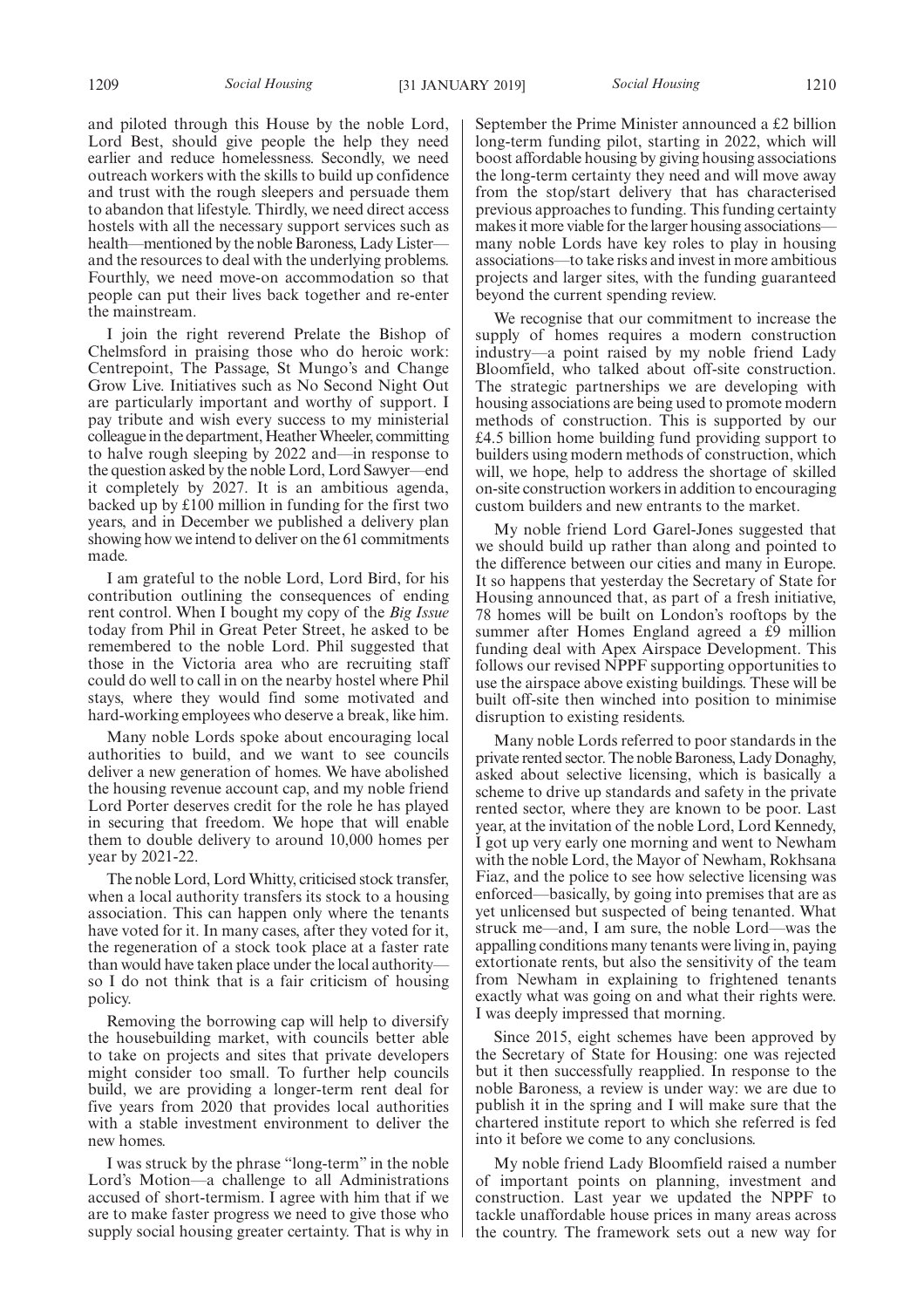#### [LORD YOUNG OF COOKHAM]

councils to calculate the housing needs of their local communities. We are working closely with other government departments and local authorities to identify and free up public sector land to maximise the amount of affordable housing built on it. The community trust partnership mentioned by my noble friend is one model that can help bring private sector investment alongside local authorities and provide experience to increase affordable housing.

One of the key points that has arisen during the debate—which I will certainly raise with the Secretary of State—was the cost of land and the Land Compensation Act 1961. At the moment we have the CIL, the infrastructure levy, and Section 106, both of which seek to capture the value of land. Many noble Lords, including the noble Baroness, Lady Blackstone, and the noble Lords, Lord Shipley, Lord Best and Lord Judd, said that we ought to go further and do more. We are committed to capturing increases in land values to reinvest in local infrastructure, central services and further housing. That is why we are at the moment making important changes to ensure that the existing mechanisms for securing funding for infrastructure and affordable housing work as effectively as possible. I take seriously the comments and suggestions made during the debate.

I am conscious that I will not be able to get through everything in the time available but, quickly, on public sector land, an issue raised by the noble Baroness, Lady Warwick, the aim of the programme is to release land with a capacity for at least 160,000 homes in England from the central government estate by 1 March 2020. The noble Baroness asked what the percentage of affordable might be. The answer is, as I think she knows, that local authorities set their own percentages in their local plan. It is a matter for them, having assessed local need, to judge what should happen on new developments.

On supported housing, I was interested in the speech of the noble Baroness, Lady Healy. There is a need for specialist and other supportable, affordable housing for older and vulnerable members of society. We have delivered 34,000 new supported homes in England since 2011 and, together with the Department for Health and Social Care, we continue to make funding available for investment in new supported housing. Our announcement last summer that the housing costs for supported housing would continue to be made by housing benefit has been greatly reassuring to those active in the market. I hope it will be welcomed by the sector and unlock fresh investment.

I apologise for not dealing with all the questions. I have many good replies in front of me which, sadly, I do not have time to read out but which I will answer.

The Government support the case for delivering more affordable housing and are committed to doing so. We want to support the delivery of the right homes, be they for rent, ownership or supported housing in the right places. We have listened to the sector and to today's debate. We have introduced a number of measures to create a more stable investment environment. We have abolished the HRA borrowing caps; announced longer-term funding; increased our affordable homes programme to £9 billion; announced social rent funding; and set long-term rent certainty. We are not complacent but now is the time for councils and housing associations to step up and deliver the affordable housing that communities need. I thank all noble Lords again for their contributions to this debate.

# *2.13 pm*

**Lord Whitty:** My Lords, I thank everyone who has taken part in this debate. I particularly appreciated the maiden speech of my noble friend Lady Osamor.

Until the Minister spoke, I was going to say that we have a wide consensus in this House. I know the Minister's heart is with that consensus but he felt obliged to read out—unusually for him—large chunks of his report to defend the Government's position. However, all Governments have failed on this front and we are faced with a colossal problem. We are in the midst of an enormous housing crisis in general and we will not get out of it without a substantial contribution from council housing.

Yes, that has to be afforded and directed towards the priority areas. The noble Lord, Lord Fraser, asked where the money was coming from. There is a huge amount of money effectively being wasted in housing benefit, which, over a 20-year strategy—if the Treasury was slightly more strategic and intelligent—we could begin to transfer back into building and improving the fabric of housing available to everyone.

I am grateful to all noble Lords who have spoken. The noble Lord, Lord Bird, reminded us that social housing has to be sociable and the right reverend Prelate said that this is all about community, which it is—absolutely. This is not only about individuals but about community. For social housing to meet the needs of people and to become a community, it must be available to more than those who are emergency and urgent cases. That used to be the case and should be again.

Some words have changed their meaning. The word "affordable", in relation to rent, rapidly needs replacing. I do not disagree with some of what the Minister said but it means that the exorbitant rents that exist in the private sector are now reflected for new tenants in the social sector as well. That is not going to solve any problems.

Finally, as my noble friend Lord Sawyer, said, we are in danger of exacerbating the gap in our society between those who own and those who rent. I would remind my noble friend Lord Sawyer that the most important football result was Millwall 3, Everton 2. However, he makes an important point.

There are wider issues than bricks and mortar in housing—wider even than the safe and secure conditions we seek—because housing has an impact on health, our society as a whole and the dreadful scourge of homelessness. I remind the House that Nye Bevan was Minister for Health and Housing and it may be that a broader remit for the Ministers and the civil servants involved in this field is necessary. For the moment, I thank everyone who has participated and broadly supported the recommendations of the Shelter report. I beg to move.

*Motion agreed.*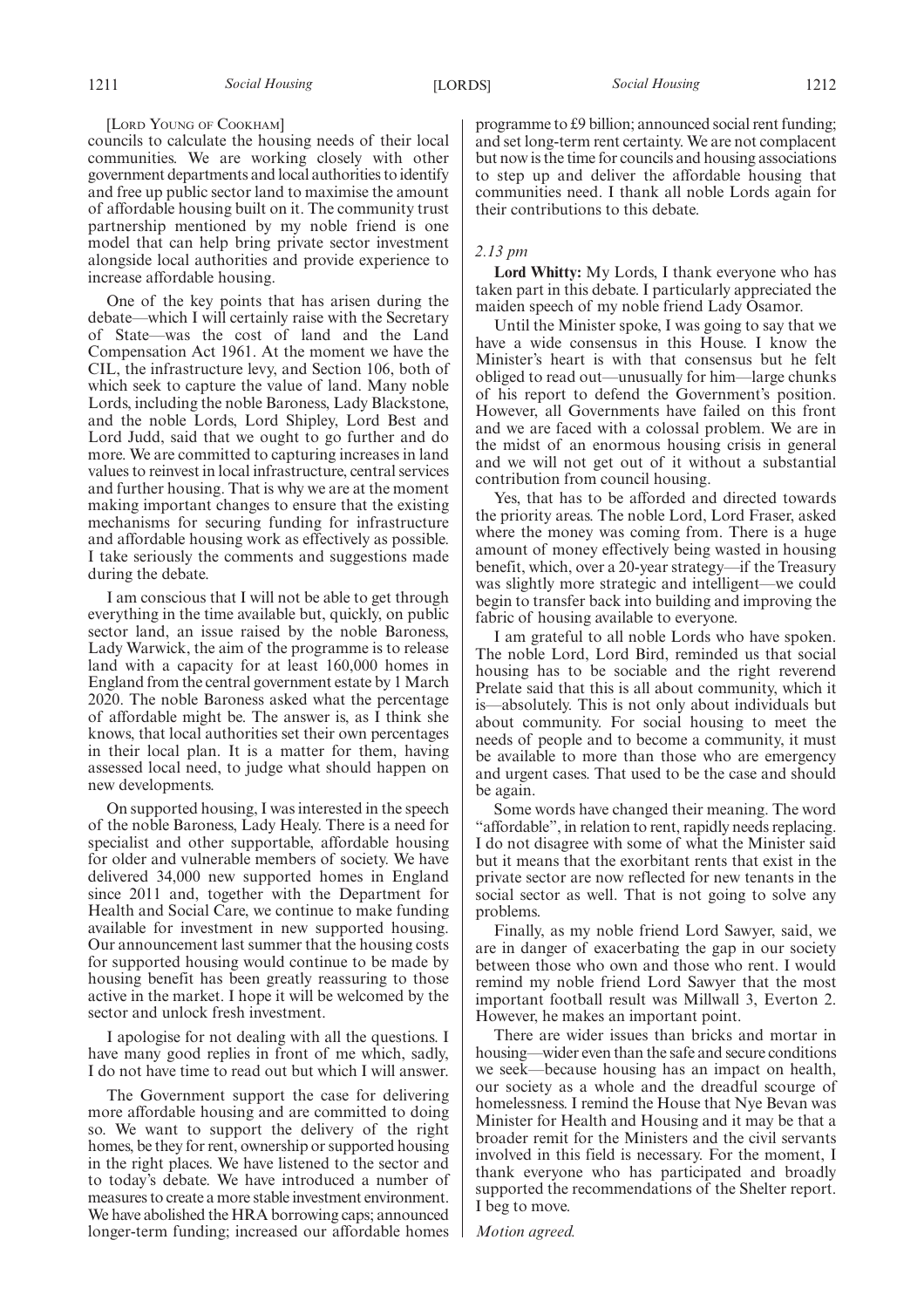# **Zimbabwe**

*Question for Short Debate*

*2.17 pm*

#### *Asked by Viscount Goschen*

To ask Her Majesty's Government what assessment they have made of the current situation in Zimbabwe.

**Viscount Goschen (Con):** My Lords, this House and another place have taken a close interest in Zimbabwe over many years, reflecting the close ties and shared history which exists between our two nations. There is a great deal of support and good will here towards Zimbabwe and its people, and a universal wish to see peace and prosperity return to that great land.

After the intense period of strife which led in 2017 to the removal from office of Robert Mugabe, there was real optimism that a turning point had come for the economy and for the lot of the ordinary citizen. That is why we have all been so alarmed to see the situation in Zimbabwe get worse and not better since that time. The simple facts are that the agricultural sector was decimated by the farm invasions, and what was once a highly productive farming operation now lies largely fallow. The result is that Zimbabwe, which was once a net exporter of staples including maize, wheat and soya, and of cash-crops such as tobacco and flowers, now has to import almost everything and has little foreign currency with which to do so. What money there is has been largely lost to corruption.

The net result has been rampant inflation and chronic food shortages, including of staples such as bread. I understand that, at this very moment, because of the low level of domestic production of wheat and a lack of foreign currency, bread is now hard to find on the streets of Harare. The Government have introduced a synthetic currency in the form of bond notes and have attempted to control some prices but, because of shortages, the black market is prevalent in every commodity from cooking oil to basic medicines. Everything is difficult to get hold of and everything is very expensive, particularly for the ordinary citizen.

As we know, the Government recently doubled fuel prices through duty increases, which caused panic on the streets among the ordinary people, who have endured great suffering and who knew from bitter experience that the inevitable consequence of fuel price increases would be a knock-on effect on the availability of the very basics of life. Fuel is needed to transport people to work and to bring foodstuffs into the city. In an economy absolutely on the edge, that tips people over.

The protests seen on the streets of Harare were not politically motivated or organised but were driven by fear, desperation and ordinary people's concern that they are not able to feed themselves and their families. But any protest whatever has been treated as an act of aggression against the state and has been met with violence. There have undoubtedly been credible, wellpublicised, desperately troubling reports of the state using the army and the other security forces against its own citizens and of murder, rape, torture, beatings and intimidation. This has particularly taken place in the townships at night. People have been lifted from their homes. People have resorted to sleeping in trees and in the bush to try to keep themselves safe. This is being done well away from the eyes of foreign journalists and diplomats.

The rule of law, which survived for such a long time under extreme pressure, appears very largely to have broken down. There are many reports of magistrates sending people to jail without trial, and many people have been severely injured. In the important debate yesterday in another place, Harriett Baldwin, the Minister for Africa, referred to a report of more than 1,000 arrests having been made. In a particularly sinister development, the internet was shut down during the height of the disturbances, meaning that people could not communicate domestically or internationally, and many areas of business came to a standstill.

The real tragedy of this situation is that it is entirely a man-made crisis. This has been brought about not by natural disaster but by greed and corruption. Where there is corruption, repression invariably follows to protect entrenched interests, and where there is repression, the economy and the ordinary citizen suffer, as they have done in Zimbabwe for decades.

I draw a comparison with Zambia, where I lived and worked for a period in the late 1980s and early 1990s. In those days, Zambia's economy was in a pretty poor state, despite relative political stability. Essential commodities were scarce and the basic infrastructure was very fragile. People were poor. However, all the commodities and goods one needed were available for sale in Zimbabwe, the roads were well maintained, the policemen smart and well disciplined, and tourism was thriving, and all this despite the legacy of the civil war. There was an extraordinary period after Mr Mugabe came into office where the country exceeded expectations, before the rot set in.

I shall continue the comparison with the country I know much better, Zambia. It had a peaceful transition of power at the ballot box in 1991, when Kenneth Kaunda was defeated by Frederick Chiluba in the general election, and democracy has prevailed since then. Very shortly before I left Zambia, I remember driving on the roads and seeing people joyfully holding up their fingers as a sign of the hands of a clock. They were saying "the hour has come". Democracy came, and since then there have been democratic elections. The result has been the liberalisation of the economy and the attraction of investment, including in the retail and hotel sectors. Many farmers were welcomed into Zambia from Zimbabwe and encouraged to set up new production.

There is absolutely no reason why, with the right political will, Zimbabwe could not again be a prosperous, thriving economy. It has significant natural resources, a benign climate, huge agricultural potential, wonderful tourism opportunities and great people. The international community is standing by to help Zimbabwe rebuild itself, and the UK and the broader international community could give tremendous support in the rebuilding of critical state functions and capability—what is known as nation-building. Whoever leads the country out of this terrible state has the opportunity to make their mark in history: the history of Zimbabwe and that of post-colonial Africa. However, this can come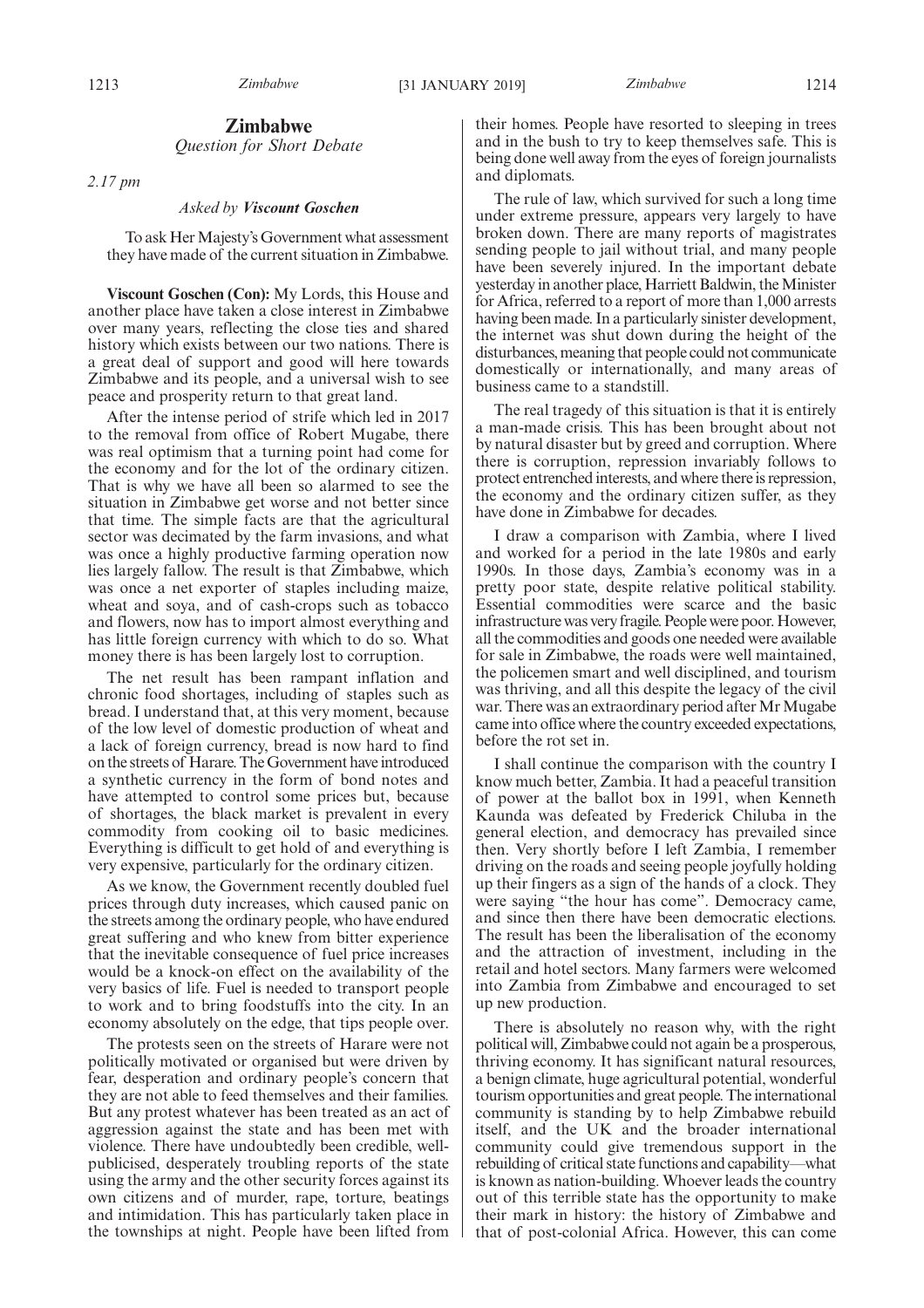[VISCOUNT GOSCHEN]

only with a profound commitment to reform of the rule of law, economic management and democratic liberty.

So what can be done? The answer undoubtedly lies in a firm, multilateral response from the Commonwealth, the United Nations, SADC, the African Union, South Africa and indeed the European Union. However, it remains the case that on the world stage many countries look to the UK to take a leading role, given the depth of our understanding of the country and the closeness of our contacts. It is clear that the Government of Zimbabwe want to rejoin the Commonwealth, and it is equally clear that there is no question of them doing so without significant reform. Will the Minister set out the agreed position of the Commonwealth towards Zimbabwe potentially rejoining in due course? What discussions has he had with his counterpart Commonwealth Ministers? What discussions have Her Majesty's Government had with the South African Government and with other members of SADC? Does the Minister agree that the credibility of neighbouring countries, in particular South Africa, will be judged by their response to this crisis? For too long other leaders have decided to look the other way, but that is to be complicit, and as long as this situation prevails, the reputation of the region will continue to suffer. Will the Minister tell the House the result of the EU-African Union bilateral to which he referred in answer to the Private Notice Question asked by my noble friend Lord Hayward last week?

Some might ask why we should care, as surely this is someone else's problem. We should care very much because we can help, because the humanitarian situation is so bad and because we can play a significant role in coalescing international opinion to try to deliver change in that wonderful country where the footprints of the United Kingdom are still to be seen in the sand of that land. I thank all noble Lords who are going to speak in this debate.

# *2.27 pm*

**Lord Chidgey (LD):** My Lords, I congratulate the noble Viscount, Lord Goschen, on securing this debate at such an appropriate time. He referred to neighbouring countries that I, too, know fairly well, including not just Zambia but Botswana. There is a hub of countries which we can compare with Zimbabwe.

Reading a blog from an expatriate Zimbabwean returning to his country from Cape Town reminded me of the times when my organisation had thriving design offices in burgeoning Bulawayo and Harare. I shall quote the anonymous blogger:

"Once upon a time, my country was one of the most developed in Africa, with an envied infrastructure and education system. It was … blessed with abundant mineral resources, well-educated people, and regarded as Africa's bread basket".

The city streets were well maintained and people took pride as they walked around the centres of Bulawayo and Harare, which were free from hustlers and street vendors. He went on to write that,

"things started changing ... The roads are rutted … and full of potholes. The struggle is real as people's stories tell of hardship, deepening poverty and unemployment. The youths standing on street corners … drug use. Communities are falling apart …

Life has become survival of the fittest ... I thought a new dawn had come … Robert Mugabe resigned … The once-proud people are now reduced to hawkers and black market hustlers, yearning to just earn enough for a meal".

Christina Lamb, foreign correspondent of the *Sunday Times*, reported that just the other afternoon in Pumula in the Bulawayo suburbs, two girls—one aged 11 and the other 12—were playing between each other's homes. They made the mistake of peeping through the wall of the police station to see what had happened to their neighbours, who had been locked up. They were spotted by the soldiers, dragged inside the compound and raped in the courtyard.

Rapes, beatings, floggings, shootings and murders, handed out by the army, have become commonplace as a reign of terror spreads across Zimbabwe. In this regard, we must congratulate the DfID personnel and the whole UK FCO team in Zimbabwe on the outstanding support they are giving to the victims. The abuses are the worst seen in Zimbabwe for at least a decade, dashing any remaining hopes that the departure of Mugabe would lead to political reform. Leading human rights lawyer Beatrice Mtetwa states that there can be no question but that Zimbabwe is under military rule—the army is in control.

In response to the strikes in protest at the doubling of fuel prices and the crackdown by troops using systematic and brutal torture, government spokesmen reportedly said that the people had to learn to behave "correctly". Hundreds have suffered gunshot wounds and more than 800 citizens—possibly over 1,000—have been arrested, often without reason or charge, since the "stay away" protests were called by the unions. The monitoring report by the Zimbabwe Human Rights Commission on the "stay away" and the subsequent disturbances resulting from the deteriorating economic and security situation highlighted that on 16 January the commission's monitoring teams were denied access to, or any interaction with, those detained in police stations across Harare and Bulawayo provinces. Efforts to monitor detainees proved futile.

Nevertheless, the commission has produced an extensive monitoring report on the actions of the police and on the military crackdown and arrests. It reports on the losses of life through gunshots—at least 12—and the targeting of members of the opposition and civil society organisations. It reports on the beatings and arrests late at night, the denial of bail, the excessive use of force and police brutality, and countless examples of breaches of citizens' rights under the constitution.

There are chilling parallels with Zimbabwe's history under the Mugabe regime, perpetrated in the past by Manangagwa, reinforced by the demands for personal enrichment by those leading the Government and the armed forces by directing the country's precious resources into their own pockets.

Over the last 12 months, the UK has given financial support to election monitoring initiatives and has set up a \$100 million investment facility for growing businesses in Zimbabwe—the first such initiative for 20-odd years. Can the Minister say whether this initiative is now under review? In April last year, the Government strongly supported Zimbabwe's application to rejoin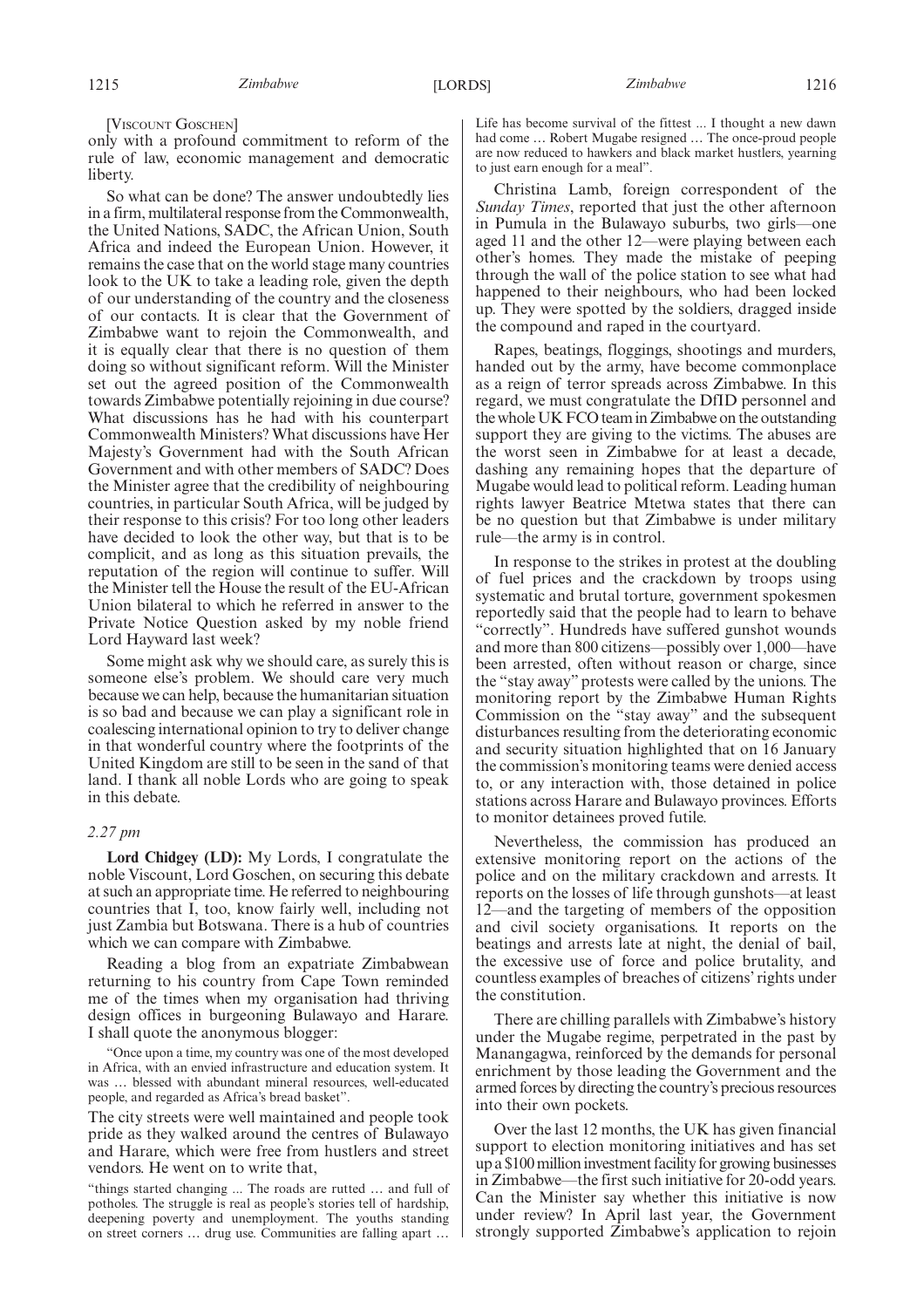the Commonwealth. Are they now reviewing their support for that application, given the fresh outbreak of atrocities?

According to Stevens Mokgalapa writing in the *Zimbabwe Situation*, lifting sanctions would serve only as a reward to the Zimbabwean Government. President Ramaphosa and the Minister of International Relations, Lindiwe Sisulu, have failed to grasp the repercussions of economic and political instability in Zimbabwe on the neighbouring country of South Africa. They must not reward brutal regimes that gun down their own people in the streets. They should use their influence to defend the victims, not to protect the aggressors. Does the Minister agree?

Finally, the Democratic Alliance in South Africa notes that, given the failure to manage border security, the only option is to stop the problem in the first place. South Africa's standing in Africa, as well as its position on the UN Security Council, are platforms from which to draw attention to the crisis in Zimbabwe. Does the Minister agree? In that context, can he enlighten us on the outcome of the Minister for Africa Harriett Baldwin's meeting with the AU Commissioner for Peace and Security and the outcome that she hopes to achieve during her visit to the region?

# *2.34 pm*

**Lord Hayward (Con):** My Lords, first, I congratulate my noble friend Lord Goschen on obtaining this debate and I thank him for his kind comments in relation to my PNQ last week.

I would like to touch on just two subjects. One is my experience of having been an electoral observer in Zimbabwe last year, and the second is the role of South Africa, which the noble Lord, Lord Chidgey, also referred to. However, before I do so, I pay credit to Christina Lamb, who has been referred to previously; to Kate Hoey in the other place for her constant pursuance of assistance and democracy in Zimbabwe; to DfID for the efforts and money that it put in in relation to funding work at the election last year; to the Foreign and Commonwealth Office for its very quick action over the last few weeks, to which I paid credit in the Private Notice Question last week; and to the Commonwealth observers, with whom I shared the honour of being an election observer last year, and in particular the noble Baroness, Lady Jay, who unfortunately cannot be here today. I believe that, although limited, our role in the election helped and, along with the other observers, it enables us to comment on what happened.

As far as I am concerned, the election in Zimbabwe last year fell into three categories. The first was the unfair period in the run-up to election day. Communication through the media, funding and assistance were dominated by ZANU-PF. There is absolutely no question but that nobody else got a look in. The chiefs played a major role. I lived in the country many decades ago and was struck by how unchanged that influence has been in an apparently modernising country. The development of the country in that period was most depressing. As I and my colleague Sabrina Grover from Canada headed out to Matabeleland North, we were driven by an individual who commented on the lack of development in Harare over the last few decades.

The significance was that he was a qualified architect, but he had had no work for the whole of his adult career because there had been no development in the country. In that first period, the Zimbabwe Electoral Commission failed to take any action on the dominance of the media and the bias that I have referred to.

The second period—election day itself—was remarkably fair and peaceful. Here, I pay credit to all the employees who carried out the election and to the thousands of observers across the country. Before election day, they all slept for several nights on the floors of unlit, unheated and, in many cases, seriously degraded schools to protect the ballot boxes. Overwhelmingly, the election day went smoothly.

The post-election day—the third category—was another matter. We saw the murders of demonstrators in the centre of Harare only eight blocks from where we were staying in our hotel. We saw the looting of the MDC offices and the arrest of a number of MDC candidates and employees. The significance of that looting was that the MDC lists of supporters are now in the hands of the Government. Therefore, although what we have seen in these last few weeks has been random in many cases, as has already been identified, there is the potential that those who worked so hard and so peacefully will be persecuted, arrested and attacked. Is it not ironic that the person leading those arrests and attacks himself only fled Zimbabwe under an illegally obtained evacuation order smuggled into his house last October? He had to burst his way through Forbes border post with the support of his family, blocking the guns of the Zimbabwean military that is, President Mnangagwa. So twice in his life he has faced persecution, yet he seems willing to do the same to his own population now.

I could comment much more in relation to the election but I shall pick on one particular occasion. On the night of the actual election, Sabrina Grover, the Irish ambassador from Pretoria, a DfID representative from the British embassy and I were standing outside a polling station in a rural area in Matabeleland North. We were approached in the darkness by a man who wanted to protest about a random arrest that had happened at his polling station earlier in the day. That is the sort of thing that can and does happen and there were many other instances. But overwhelmingly, election day went well.

As has been identified, the key to this is South Africa, which has the power, influence and capacity to help, aid and intervene in Zimbabwe if it so wishes. One of the most striking things in relation to the election was that, before election day, we were given the figures for registration in Zimbabwe. The number of women massively outnumbered the number of registered male voters. Why? Large numbers of men have gone to South Africa because that is the only place they might get work. We do not know the numbers involved—perhaps 1 million or 2 million—but the situation was shown up by this imbalance.

The South African Government can intervene, and not only to the benefit of the Zimbabwean population; in doing so, they can ease the problems of unemployment and depression in South Africa as well. I wholeheartedly welcome this debate and I hope the Government,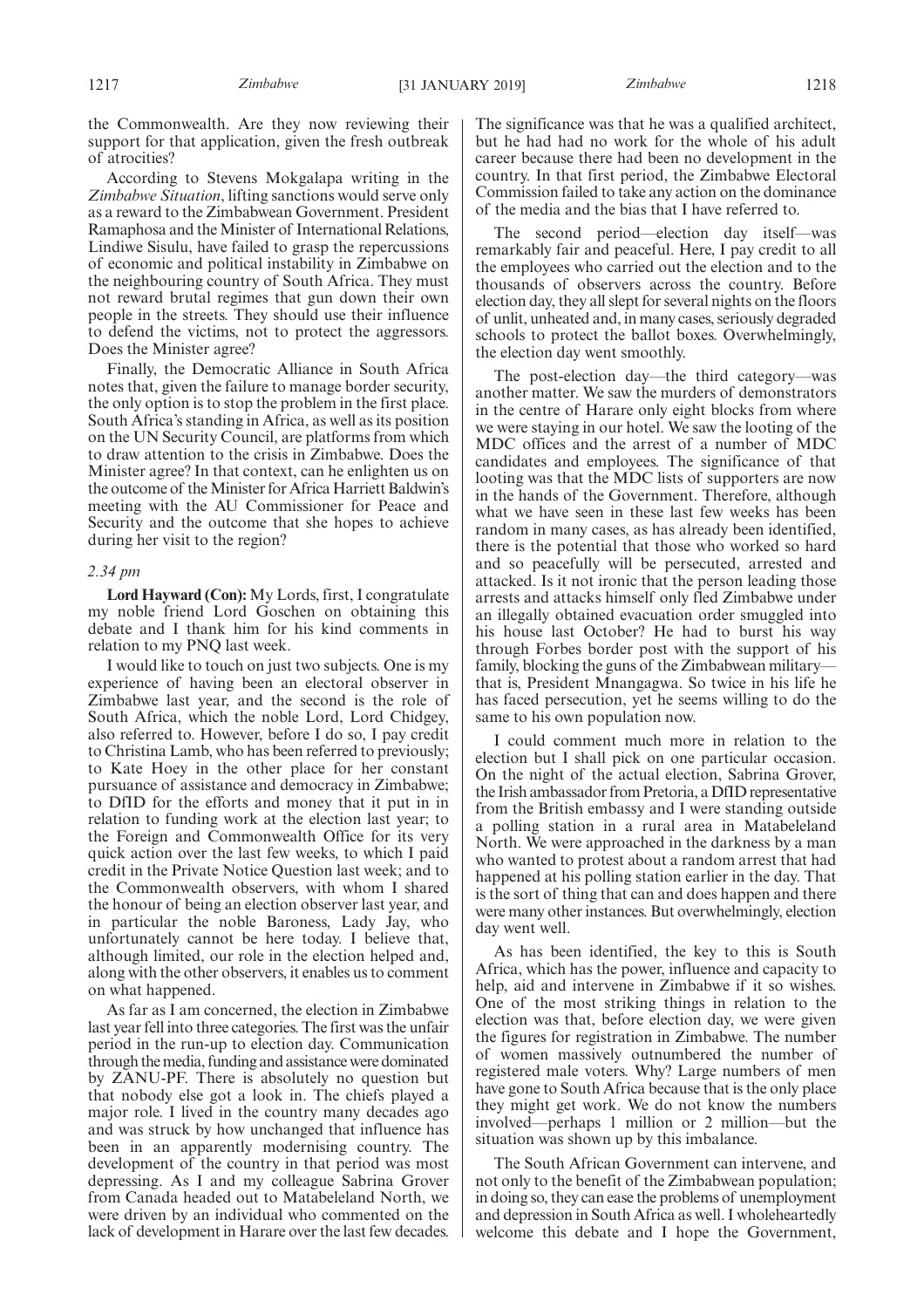[LORD HAYWARD]

along with many other Governments in the world, can make progress with President Mnangagwa and his Government.

# *2.41 pm*

**Lord St John of Bletso (CB):** My Lords, I join in thanking the noble Viscount, Lord Goschen, for introducing this very topical short debate. I, like many, had great hopes and expectations that the end of the Mugabe regime and the election of President Emmerson Mnangagwa would herald a new dawn of rebuilding political and economic stability in Zimbabwe.

Sadly, my high expectations and those of many others have been severely dashed. Many believe that the political and economic situation has deteriorated even more, leaving citizens grossly underwhelmed. While the recent street protests were triggered by the doubling of the fuel prices, this was just one of the multiple dimensions of the current Zimbabwe crisis.

There are, in essence, four key aspects to the current malaise, the first being the political crisis stemming from the contested legitimacy and leadership of the President, with clear divisions between him and his deputy, Constantino Chiwenga. The political crisis also has a constitutional dimension in that the traditional structure of checks and balances between the legislature, the Executive and the judiciary are just not there: the state is now captured by the military and more compromised. Secondly, there is the economic crisis, which has been manifested by a crippling debt trap, huge unemployment and a debilitating currency crisis. Thirdly, and most importantly, the human rights crisis has resulted in a suspension of fundamental freedoms, unlawful killings by the state, systematic torture and mass rape of women and children as extrajudicial instruments of punishment. The final aspect is international isolation, which has seen the President seeking assistance from Russia.

After the recent atrocities by the military, where live ammunition was used to kill innocent civilians and opponents to the regime were hunted down, much of the population of Zimbabwe has lost all faith, in both the military and political leadership, and people fear that their voices are not being heard by the international community. The move by the state to shut down the internet and social media was another flagrant abuse of human rights and associated with authoritarianism.

In his inaugural speech when he took office, the President undertook to promote economic stability by respecting property rights, repealing the indigenisation Act and tackling the multi-layered currency crisis. He also undertook to have an independent and respected judiciary, which applies the law, and an independent and respected police force, which enforces the law. Sadly, Zimbabwe has descended into a lawless state where none of the four pillars of democracy is functioning effectively, and which is being subverted by a kleptocratic elite. Moreover, there have been strong rumours that Vice-President Chiwenga has been attempting to unseat the President but has not managed to garner sufficient military support.

There are, however, a number of encouraging developments. The recent move to allow companies and individuals to transfer dollars electronically is to be welcomed. There have been calls for financial assistance by South Africa to alleviate the humanitarian crisis— I hope that this will be made conditional by South Africa on political reforms in Zimbabwe. The economic reforms introduced by the Minister of Finance, Mthuli Ncube, have been slowly starting to take effect, but the move to double the fuel price overnight was deeply irresponsible and reckless.

The nature of the political crisis requires a negotiated political solution, but the relatively low level of trust between the key players, Mnangagwa, Chiwenga and opposition leader Chamisa, means that this is highly unlikely. Ideally, to attempt to restore the public's trust, there should be a Government of national unity, with a negotiated transition. International calls for the demilitarisation of Zimbabwe, I fear, are a long way away. The military and political leaders appear determined to keep hold of the levers of power rather than relinquish them for the promise of what they see as an uncertain longer-term upside of support by the international community.

DfID and the CDC have played an important role in trying to reduce poverty and promote economic recovery. I believe that efforts should be focused more on the private rather than the public sector in Zimbabwe. Any aid to the public sector in Zimbabwe should be conditional on political reforms.

My allotted time is up. There is currently no clear fix or solution to the current crisis. Like the noble Viscount, Lord Goschen, I hope that, in time, Zimbabwe will rejoin the Commonwealth but this will require a rigorous set of preconditions to be met.

## *2.47 pm*

**Baroness Redfern (Con):** My Lords, I too thank the noble Viscount, Lord Goschen, for initiating this short debate today, following the Oral Question last week by my noble friend Lord Hayward, and I am grateful for the opportunity to take part.

A full week has passed, and still we hear and read about the continuing, disproportionate use of force to retain order. The situation originated from the announcement of steep increases in fuel prices earlier this month. We are told that the price rises were meant to tackle fuel shortages, but they mean that Zimbabwe now has the most expensive fuel in the world—and the people are poor. All this is happening in a country which has lots of economic minerals such as platinum, gold, diamonds, chrome, coal, nickel and many others, which should have been used to help develop this lovely country. Even basic commodities such as food are affected. Not many years ago, there was a vibrant agricultural sector, but now the country relies on imports. Food costs three times the average person's salary; fuel and medicine remain scarce and are increasingly expensive; and all this is coupled with large-scale unemployment, making further protests likely.

Many crimes committed by the security forces have gone unreported to the police because victims are often fearful of detention or further violence. With women allegedly being raped by the security forces during these night raids, they too live in fear. With so much distrust, they dare not report against police or soldiers. There are further reports, too, of security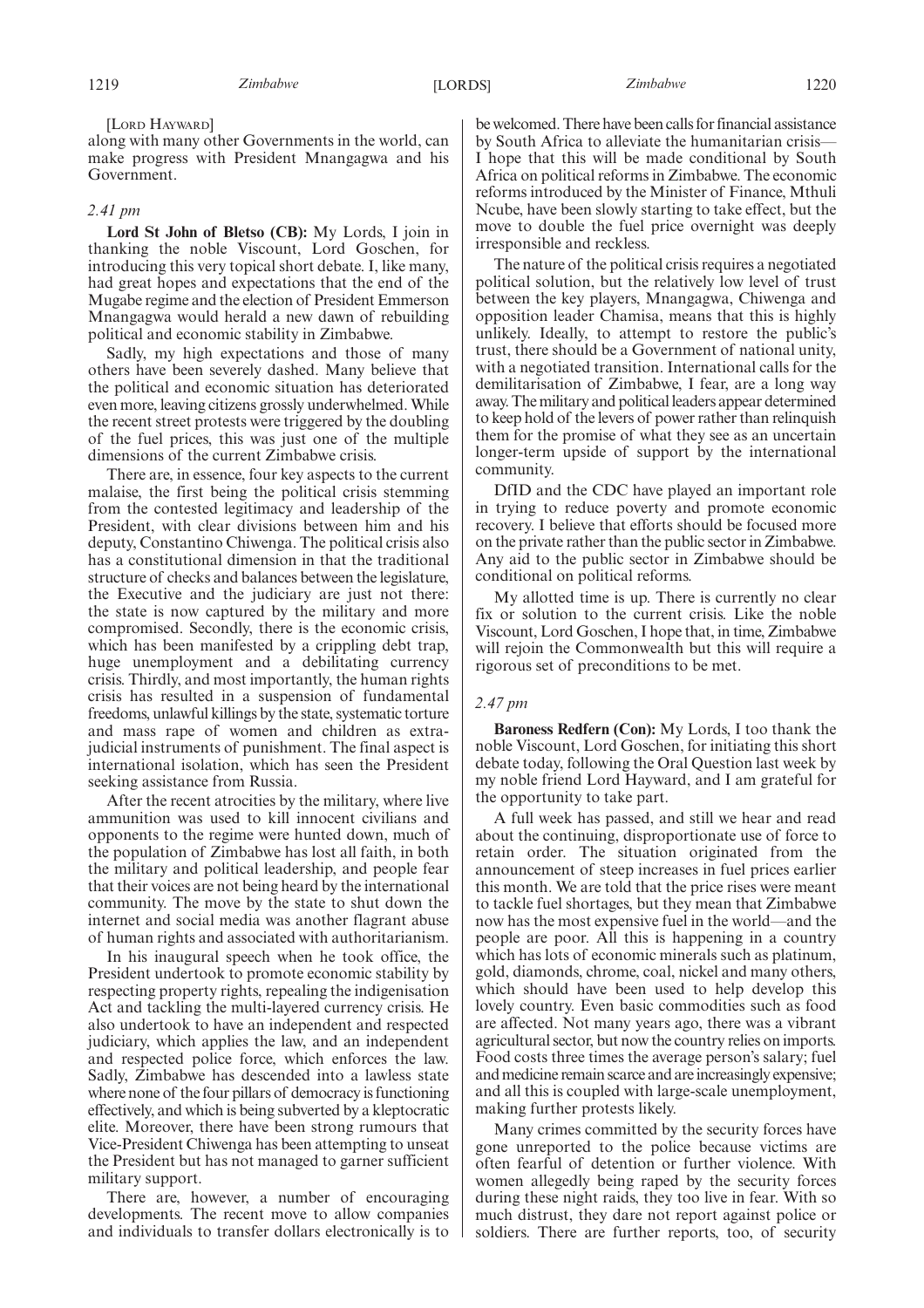"When things get out of hand, a bit of firmness is needed".

And courts are struggling to process the huge number of detainees.

Seeing the end of Mugabe's rule prompted widespread optimism that the repression of previous decades was over, but, regrettably, it seems even worse. We have seen this level of violence in Zimbabwe for at least a decade now, and it seems to stall any remaining hopes that the end of those 37 years of Mugabe's reign would lead to major reforms of that beautiful country. Since then, the military have become even more of a significant player in social, political and economic affairs, with retired officers being appointed to key Cabinet roles and overseeing, as we heard earlier, the shutdown of the internet.

It is in the gift of countries such as the UK to protest, monitor and challenge human rights issues in Zimbabwe, as well as continuing to voice UK concerns regarding corruption. As we are all well aware, corruption places in danger any economic growth. I look forward to the Minister's response.

# *2.51 pm*

**Lord Collins of Highbury (Lab):** My Lords, I too thank the noble Viscount, Lord Goschen, for initiating this timely debate. As he rightly said, there was great hope that the departure of Robert Mugabe would usher in a new era for Zimbabwe. However, any optimism has now evaporated. Since the presidential elections, we have seen the killing of protesters, the arbitrary detention of opposition activists and further curbs on the freedom of the press.

As Harriett Baldwin said in the Westminster Hall debate yesterday, the Zimbabwe Human Rights Commission has recorded a wide range of human rights violations since the fuel protests and general strike that began on 14 January. She said that at least eight deaths and many injuries were reported. There are credible reports that arrests may exceed 1,000, and many are still detained. She expressed particular concern at the targeting of opposition and civil society in the wake of the protests. Has the UK specifically raised with the Zimbabwean authorities the violent repression and targeting of trade unionists by the police and security services which has resulted in the general secretary and president of the Zimbabwe Congress of Trade Unions being arrested and charged with subverting a constitutionally elected Government? They are on remand until 8 February, with bail hearings this week.

On his return to Zimbabwe, President Mnangagwa committed to holding his security forces to account for human rights violations and spoke of the urgent need for a national dialogue and reconciliation. However, as Harriett Baldwin said yesterday, words need to be followed by deeds. I hope the Minister will urge the Government of Zimbabwe to immediately release the

trade union leadership so that they can engage in good-faith negotiations with them on a peaceful and constructive way out of the economic crisis, with full respect for human rights and workers' rights.

The Minister assured the House last week, during the Question from the noble Lord, Lord Hayward, that the UK was working very closely with international partners such as the SADC and the African Union and in particular with South Africa to urge the Government of Zimbabwe to stop their disproportionate use of force. We know that Harriett Baldwin, the Minister for Africa, attended the EU/AU ministerial meeting in Brussels on 21 January to discuss Zimbabwe in particular. Yesterday, she reported that she met the African Union commissioner for peace and security to raise the UK's concerns. The African Union is an imperfect but important organisation for influencing change and exerting pressure on Governments to adhere to the provisions in the African Charter on Human and Peoples' Rights. As we have heard, Harriett Baldwin is travelling to the region this week to urge a co-ordinated international approach to the crisis. Can the Minister set out how the Government intend to work with the African Union on ensuring that the human rights, protections and freedoms of the people of Zimbabwe are upheld?

As Harriett Baldwin also reported yesterday, and as we have heard mentioned in today's debate, targeted EU sanctions remain in place, including on Vice-President Chiwenga. Can the Minister indicate whether our discussions with allies there involve any plans to extend those sanctions, or indeed introduce new ones, to put more pressure on the Government of Zimbabwe?

On development aid, I acknowledge DfID's longstanding decision not to channel funds directly, which, as we heard from the noble Viscount during the debate, flows from concerns about the role of the ruling party, ZANU-PF. Taking it sector by sector, 50% of DfID spending in 2018-19 will be on human development, with economic development the second biggest sector on 24%, while 18% will be spent on governance and security. I understand that there are currently 19 active UK aid projects. What assessment has been made of the governance and security projects? Can the Minister assure the House that no funds are ending up in the hands of the Zimbabwean Government or their agents?

# *2.57 pm*

**The Minister of State, Foreign and Commonwealth Office (Lord Ahmad of Wimbledon) (Con):** My Lords, I join all noble Lords in thanking my noble friend Lord Goschen for tabling what is in every sense a timely debate. Perhaps it has been made even timelier since earlier today I had the great honour to attend, along with several noble Lords, a service at Westminster Abbey for the late Lord Carrington. His role in Zimbabwe's independence and in bringing about the negotiations that took place is a poignant reminder of the hope and ambition that existed.

I thank all noble Lords for their contributions. Recent developments, as several noble Lords, particularly my noble friend Lady Redfern, have said, are of significant concern. The response of Zimbabwean security forces to recent protests has been not just disproportionate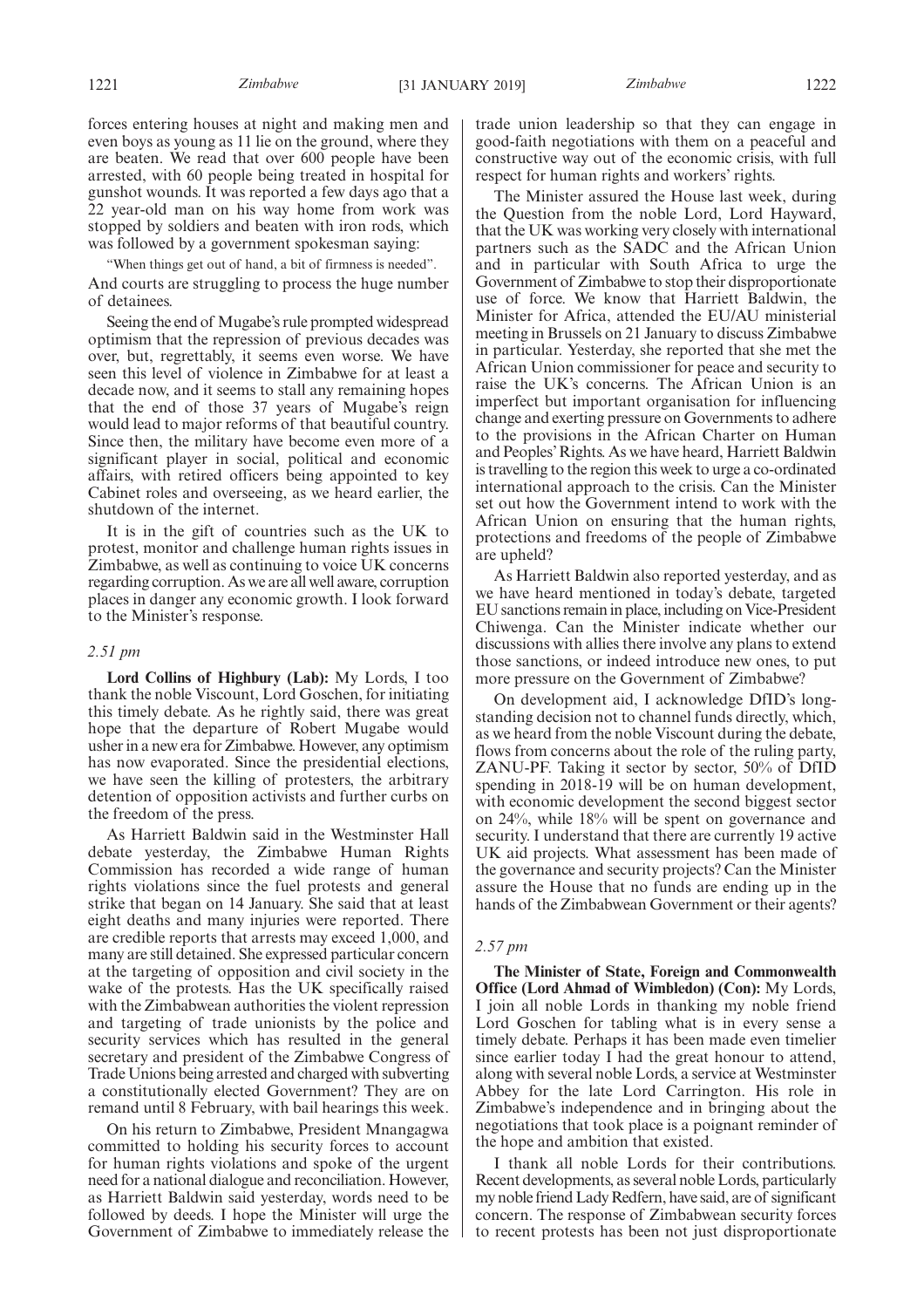[LORD AHMAD OF WIMBLEDON]

but reminiscent, as my noble friend said, of the darkest days of the Mugabe regime. They have used live ammunition, carried out widespread and indiscriminate arrests and unleashed brutal assaults on civilians, with clear disregard for the due process of law. The noble Lord, Lord Collins, mentioned the Zimbabwe Human Rights Commission, and he was right to cite that at least 470 cases of assault, including 80 that were gunshot-related, have been reported. He raised the important issue of the recent arrests of trade union officials. Because the situation is so fluid, I will write to the noble Lord to furnish him with specific details about this, but I assure him that we are watching these cases very closely.

My noble friend Lord Hayward paid tribute—a tribute shared by all of us—to the journalists who have shown great courage and whose reports have conveyed the footage of young men and even children being beaten up by soldiers in broad daylight. We have received accounts of atrocities committed by security forces during the violent crackdown, including raping of civilians. There have been indications of at least nine reported rapes, some of which appear to be politically motivated.

As was reported, President Mnangagwa returned to Zimbabwe a full 10 days into the crisis. He committed to hold security forces to account for human rights violations and spoke of the urgent need for national dialogue and reconciliation. We welcome these words. The President must also—as my honourable friend Harriett Baldwin, the Minister for Africa, who was quoted by the noble Lord, Lord Collins, said—act to stop the abuses and make good on these commitments. We are particularly concerned by the targeting of the opposition and civil society in the wake of the protests, another point ably made by the noble Lord, Lord Collins. President Mnangagwa's Administration must now act. They must learn lessons from these events and the tragic violence that followed the election last year, which was witnessed directly by my noble friend Lord Hayward.

The President must also, as he promised, implement the recommendations of the commission of inquiry into the 1 August violence. In particular, he must address the finding that the use of force by the security services was unjustified and disproportionate. As several noble Lords mentioned, the Government's internet shutdown was a disturbing curtailing of freedom of expression and the media. Her Majesty's Government intervened directly through my honourable friend and our ambassador, and I am pleased that the High Court of Zimbabwe ruled the shutdown unconstitutional on 22 January.

Several noble Lords drew attention to the UK's response. My noble friend Lord Goschen asked about the outcome of the EU-AU meeting and about SADC. During the debate, my honourable friend's visit to the region was mentioned. She is in South Africa today and I can assure noble Lords that this is a subject of specific discussion. The noble Lord, Lord St John of Bletso, mentioned this meeting and I assure him that all these issues are being looked at very seriously. I agree with noble Lords that South Africa has a key role to play in this. I also assure noble Lords that FCO and DfID officials have raised Zimbabwe directly with the Commonwealth Secretariat; I will come to the Commonwealth in a moment. The British ambassador in Harare has also met her counterpart from South Africa, so we are working very closely on this.

The noble Lords, Lord Chidgey and Lord Collins, asked about the specific outcome of the meeting with the African Union commissioner. Mrs Baldwin met him on 22 January and highlighted the UK's concern about the situation in Zimbabwe. The African Union has emphasised the need for the security forces to respond proportionately and respect human rights standards. We will continue to work very closely with it. The noble Lord, Lord Chidgey, also rightly raised the issue of the economy. We all recognise the importance of debt relief for Zimbabwe. I assure him that the UK and others have been clear that any support for arrears clearance or debt relief will depend on seeing real progress with economic and political reforms. A number of those reforms were highlighted by my noble friend Lord Hayward in the report after the elections last year.

Minister Baldwin told the ambassador that we expect Zimbabwe's security forces to stop using disproportionate force, and that the Government should reinstate full internet access. My right honourable friend the Foreign Secretary repeated this message publicly to President Mnangagwa on 21 January. Yesterday, Minister Baldwin spoke to Foreign Affairs Minister Moyo to reiterate our concern and call for an end to ongoing human right abuses. As I said, she is in South Africa today. In addition, Melanie Robinson, our ambassador on the ground, met the Home Affairs Minister on 23 January and had a substantive meeting with Minister Moyo on 25 January. The ambassador also met the opposition leader, Nelson Chamisa, on 16 January.

The noble Lord, Lord Collins, raised the important issue of civil society groups. I assure him and all noble Lords that we continue to engage directly with civil society groups to ensure that we not only record the violence that has taken place but bring perpetrators to account with the authorities. Noble Lords are right to point out that the UK provides extensive financial and technical assistance to civil society organisations in Zimbabwe which support Zimbabwean citizens in holding the state to account. As I am sure all noble Lords will appreciate, we do not publicise our partners to avoid putting them directly at risk—a very poignant point in the current circumstances.

On the humanitarian situation, the fact that the recent unrest was sparked by a rise in fuel prices illustrates the desperate economic situation in which many millions of Zimbabweans find themselves. Our international development programme continues to support the people of Zimbabwe through the economic crisis; we are giving £86 million in aid this year. The noble Lord, Lord Collins, asked where we are channelling that money. In the last five years alone, we have provided ongoing access to clean water for 2.3 million people, given nutrition support to 1.3 million people, including adolescent girls in education and children aged under five, and helped 96,000 children to gain a decent education.

On re-engagement, the UK stands ready in friendship; the noble Lord, Lord St John, made this point. We are friends of the people of Zimbabwe and want to see a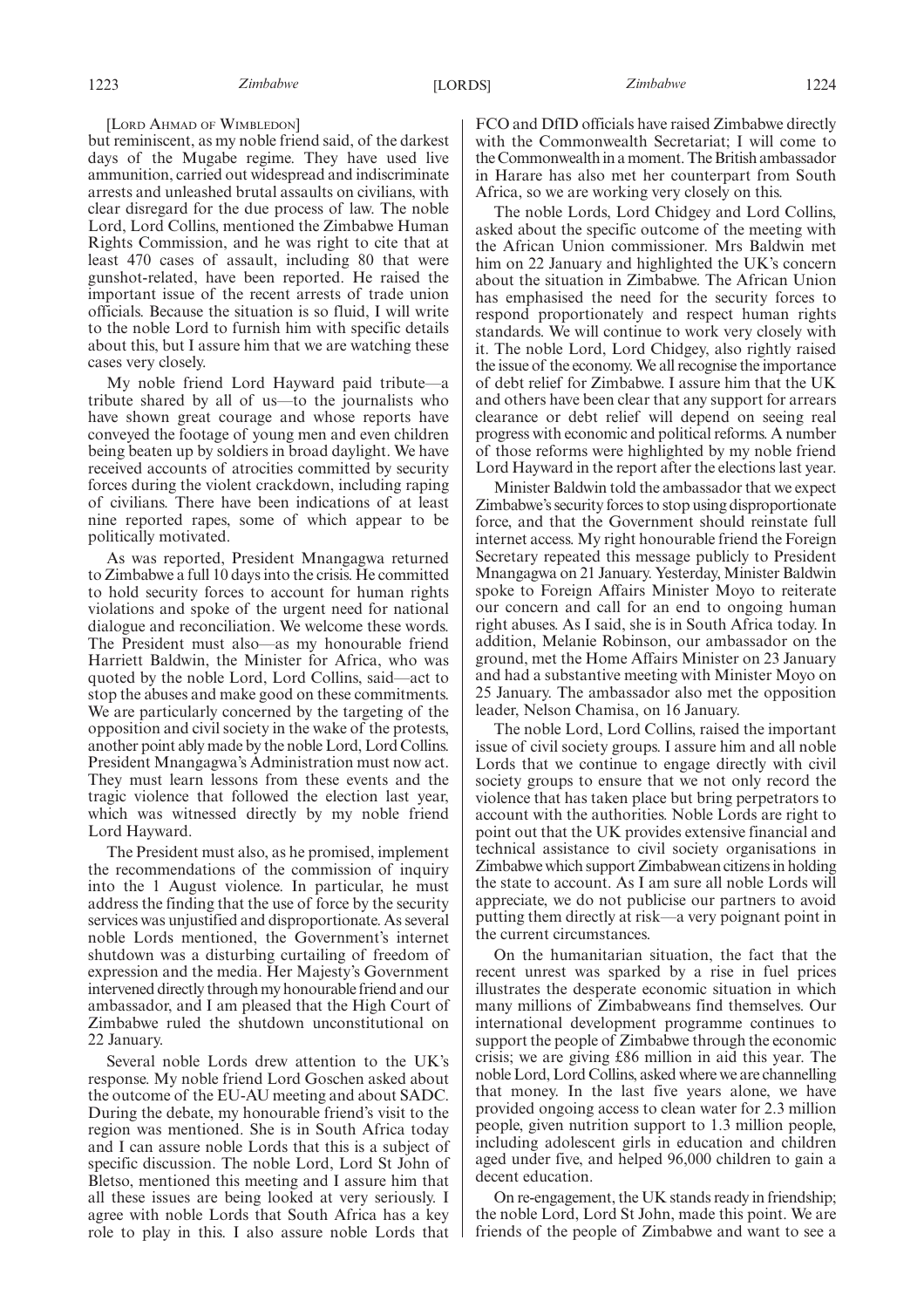change in Zimbabwe not just for the sake of the country and its neighbours but for its standing in the wider world. We will work together with national partners in pursuit of that objective. I assure my noble friend Lord Goschen and others that we are working with international partners, particularly SADC and the EU, and will continue to do so. As several noble Lords noted, Minister Baldwin attended the EU-AU ministerial meeting in Brussels last week. During that time, as I have already reported, she met with the Commissioner for Peace and Security to discuss the situation in Zimbabwe.

A question was raised about Zimbabwe's application to rejoin the Commonwealth. As Foreign Office Minister with responsibility for the Commonwealth, I can confirm that, after the elections last year, we were supportive of Zimbabwe's potential return to the Commonwealth. Indeed, a meeting was held on the margins of the Heads of Government meeting. However, as all noble Lords will know, it is not just for the UK to decide whether Zimbabwe can rejoin the Commonwealth; the final decision lies with all members. I assure all noble Lords that the UK will support readmission only if Zimbabwe meets the admission requirements by complying with the values and principles set out in the Commonwealth charter. The disproportionate use of force by security forces, the detainment we have seen and the abuse of human rights suggest very clearly that this position is not yet attainable.

We have been clear with the Government of Zimbabwe that if they wish to rejoin the Commonwealth, this can only be based on genuine and sustained political and economic reform, points well made by my noble friends Lord Goschen and Lord Hayward. The events of the past two weeks demonstrate, however, that they have a long way to go.

**Lord Howell of Guildford (Con):** If my noble friend would forgive me, I have not spoken in the debate but have attended it throughout and it has been excellent. Is it not worth bearing in mind that not only is he an excellent Minister with responsibility for the Commonwealth but we are the Chair-in-Office of the Commonwealth at this moment? Is it not possible to be more proactive? Zimbabwe used to be a great member of the Commonwealth, but of course it left and there is now a disaster. Its plight and the impact of this on the whole of Africa and surrounding Commonwealth countries is very serious. Is it not possible to organise a stronger voice through the 53 Commonwealth members, including the great powers of Asia, in determinedly discouraging the Zimbabwean authorities from pursuing this hideous course? It is wrecking its chances and its prosperity.

**Lord Ahmad of Wimbledon:** My noble friend makes a very pertinent point. I assure him that, as Chair-in-Office, we take our role very seriously. This will be a subject of formal and informal discussion among Commonwealth countries. I assure him that we are using all channels, but most notably we are working with our key Commonwealth partner, South Africa. It has a major influence on the future relations throughout Africa, and particularly on developments in Zimbabwe. I will certainly take particular note of his suggestion, but it is clear that the Commonwealth stands united if these

reforms cannot be met. As recent events have shown, words alone are not enough; we need to see action on political reform.

In the interests of time, I will write specifically to the noble Lord on sanctions policy, but the existing sanctions policy remains in place. I assure him that we are continually reviewing sanctions and their most effective use, along with EU partners.

It is vital that Zimbabwe's political leaders focus on doing what is best for its people, with all parties rejecting violence, upholding the rule of law and putting the best interests of the country first. As the Foreign Secretary said in the House of Commons, President Mnangagwa must not turn the clock back. He must move rapidly from words to action on the political and economic reforms that he has set out to work with all Zimbabweans to build a pathway to a better future. I assure all noble friends, including my noble friend Lord Goschen in particular, that Her Majesty's Government remain committed to doing the right thing to ensure and to install the hope of the Lancaster House agreement almost 40 years ago. As our departed noble friend Lord Carrington aptly said, in doing so, we will always put the best interests of the Zimbabwean people first.

# **NHS Long Term Plan**

*Motion to Take Note*

*3.10 pm*

# *Moved by Lord Hunt of Kings Heath*

To move that this House takes note of the *NHS Long Term Plan*, published on 7 January, and the case for a fully funded, comprehensive and integrated health and care system which implements parity of esteem, preventative health and standards set out in the NHS Constitution.

**Lord Hunt of Kings Heath (Lab):** My Lords, in opening this debate I declare my interests, particularly those relating to health, as listed in the register. The NHS gives extraordinary care to people in the United Kingdom. It enjoys huge popularity. Yet it is struggling. Austerity has taken its toll. We have seen a deterioration in services and the key access targets have not been met for many a month. Add in increased rationing of treatments, cuts to public health funding, inadequate mental health services and disinvestment in social care and it is hardly surprising that the NHS faces unprecedented pressure. This is what makes the NHS plan so important and why it is important we debate it today to try to turn this around.

I can say at once that much in the plan is welcome: the expansion of primary and community care; the drive for integrated care; the emphasis on clinical services for young people; and the identification of clinical services for cancer and cardiovascular disease, for example, where outcomes in this country lag behind many comparable countries. Welcome too is the acknowledgement of the role of carers, which appears a number of times in the plan. Particularly ambitious is the aim to transform services, using technology to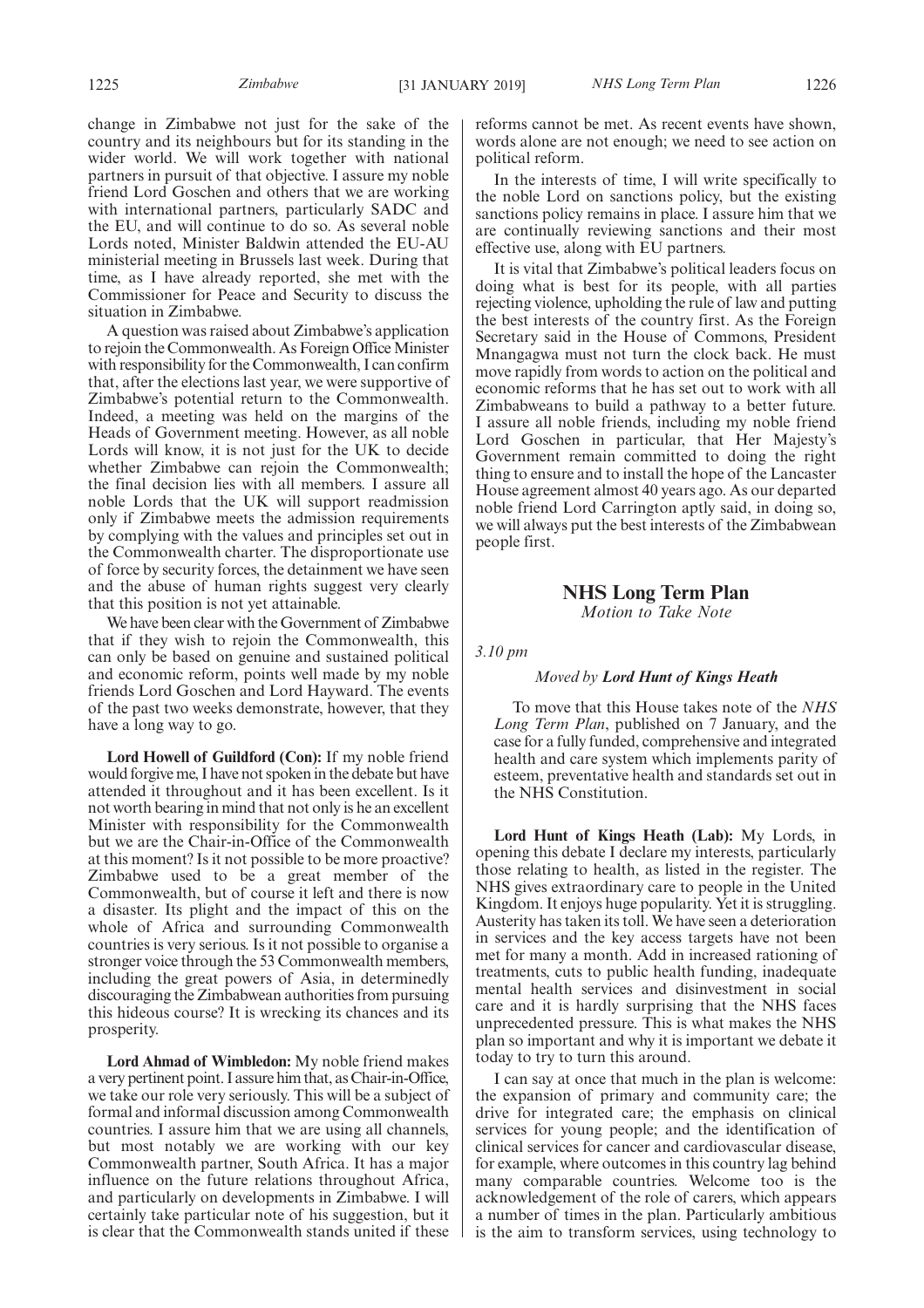#### [LORD HUNT OF KINGS HEATH]

provide many more online interventions and reduce patient visits to out-patient clinics by up to a third. The plan also hints at further centralisation of hospital services for major trauma, stroke and other critical illnesses, again to improve patient outcomes.

So the plan's overall thrust is welcome as far as I am concerned, but my worry is that the Government have not learned from previous efforts to transform and integrate services. For a start, the plan is almost entirely focused on the National Health Service. It is a great pity that it was published in advance of the Green Paper on adult social care. It also shows scant recognition of the crucial role of local government, particularly in the current crisis in social care, yet the intended integration of health and care simply cannot happen without local authorities being full partners and some kind of long-term funding settlement for social care.

Similar challenges await the NHS, it seems. The plan promises increased investment in primary and community care, but where will it come from when acute hospital services are at full stretch and demand for services will inevitably grow? Although the plan is a sensible statement of intent, the question is: where is the beef to make it happen?

I start with funding. It is no surprise that the NHS is under funding pressure. A growing proportion of the population is aged 65 or over. We already have 2.9 million people with long-term multiple conditions. This is bound to grow over the next 10 to 20 years. It is always hoped that new technology will reduce costs, but the experience of health so far is that it tends to increase costs. If we add that to the current deficits among providers, the demographic challenge and the additional commitments given in the plan, there is a big bill to pay.

The report of the Lords Select Committee chaired by the noble Lord, Lord Patel, who cannot be here today, recommended that funding for the NHS should increase at least in line with GDP. We know that the consensus among health policy analysists is that we need 4% real-terms growth per year to meet these kinds of challenges. This is what the NHS received in patches, but on average, between 1948 and 2010. Since then it has flatlined at about 1% real-terms growth. Even the injection of an average of 3.4% over the next five years will not make this up.

According to the plan, the intention is for the NHS to return to financial balance. Productivity will increase, and the growth in the demand for care will be reduced through better integration and prevention. Overall, the plan presents this as a cohesive response to the funding crisis. All I would say is that that is a courageous offer from the NHS.

Alongside funding, the other big challenge is the workforce. We already have fewer doctors and nurses than any comparable country. This is likely to worsen in the near to medium term. The GMC—I declare an interest as a board member—points out that one in five doctors aged 45 to 54 are considering leaving the profession in the next three years. Even more worryingly, nearly a quarter of doctors in training and just over a fifth of trainees have informed the GMC that they feel burned out because of their working conditions and pressures. We know that other professions face similar challenges. We know too that we have a big problem with the largely low-paid social care workforce.

A big question to put the Minister is why the workforce implementation plan, which is some months away, was not published alongside the 10-year plan. What confidence can we have that the forthcoming spending review will provide the funding that, in the context of Brexit, is bound to be required for a huge increase in the number of training places? Also, why on earth are we having an NHS workforce plan? Why can we not have a health and social care workforce plan? The document preaches integration, but the Government have a wholly disintegrated approach, with no joint plans for money, the vision or the workforce. I say to the Minister: if the Government are serious about integration, for goodness' sake start integrating your own efforts.

I will briefly touch on technology. I should again remind the House of my membership of the advisory board of Sweatco. The Secretary of State is putting a lot of effort into technology and the use of artificial intelligence. I support and welcome that. However, the report produced this week by the Academy of Medical Royal Colleges on some of the ethics involved in artificial intelligence is well worth reading. It makes the point that if technology is thought to help reduce demand on the health service, the Government might get a shock. As the academy points out, many of the technology approaches might actually encourage people to make greater use of health care, rather than being a sensible demand measure. I do not think the Secretary of State has quite got the hang of that yet, but he will need to if we really are to make the most of technology. The plan is lacking in detail on how performance and standards will be maintained, or how the impact of technology on patients, the workforce and cost-effectiveness will be assessed. We need to see that detail.

I refer noble Lords to my trusteeship of the Royal College of Ophthalmologists in saying that one example of something that works is the National Ophthalmology Database. It is a clear example of a large-scale audit that has improved the quality and safety of cataract surgery, reduced unwarranted variation and is making savings. Yet at the same time as we are being promised this great investment in technology, that database and others are in danger of being pulled because the department and NHS England are not making available the money to fund them in the future. I hope that the Minister might agree to meet me to discuss this, because it is one thing to say that we are going to have a great technology expansion, and quite another when some of the basic building blocks are being reduced or taken away.

On public health, which is perhaps the most disappointing aspect of the 10-year plan, the Government had an amazing report from the Chief Medical Officer just before Christmas in which she spelt out the problems of health inequalities and had a tough message for the Government. She said, "You've got to take this seriously", and that hard fiscal measures to deal with obesity and some other public health issues are really the only way to make an impression. The 10-year plan ignores this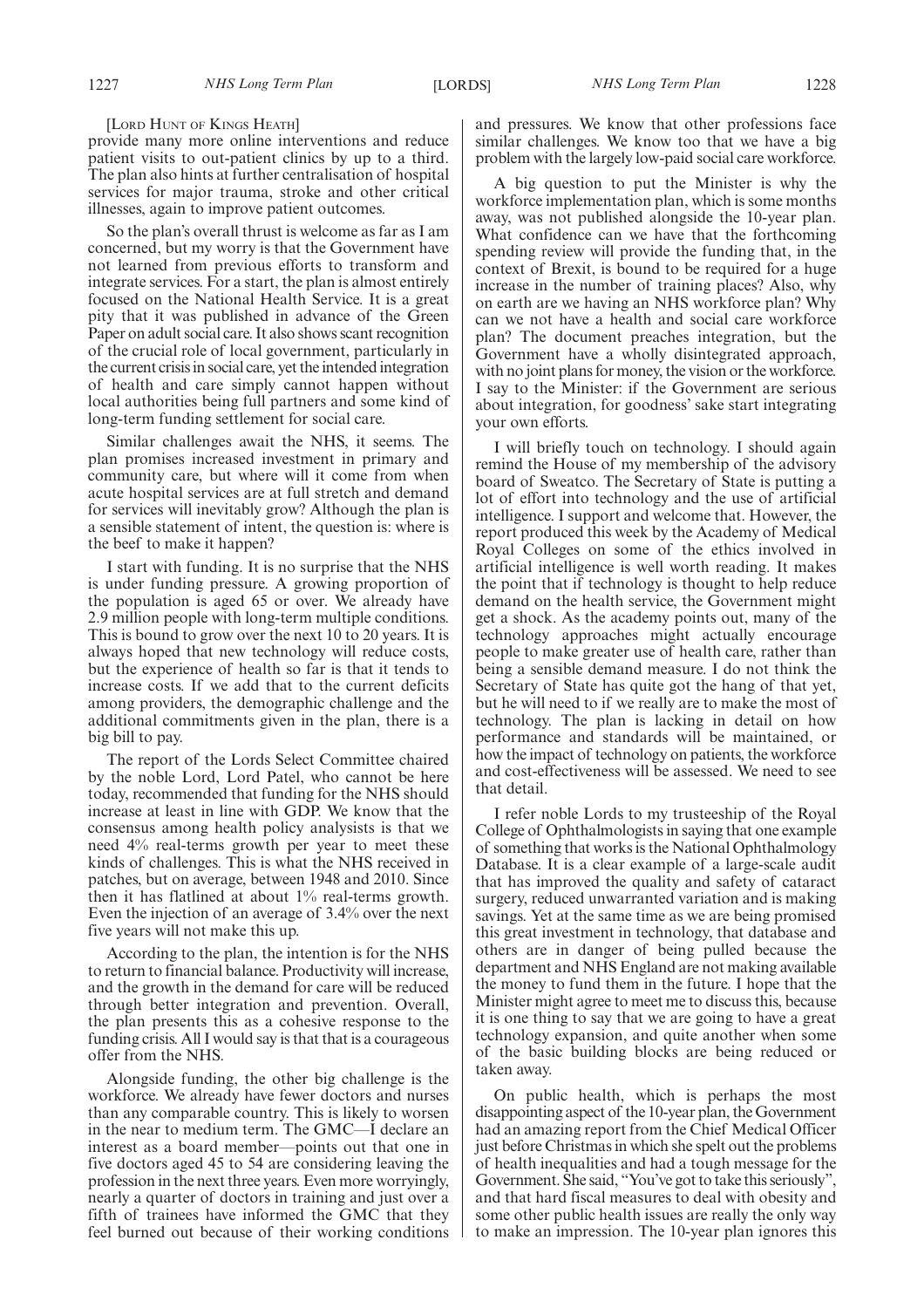altogether. My interpretation of it is that it is all down to individuals, and only individuals, to improve their own health. It is very disappointing that the Government have chosen to ignore the words of wisdom from their own Chief Medical Officer.

I want to touch on targets. As noble Lords will know, the standards for the NHS are set out in the NHS constitution but they are not being met. The plan is silent on this. The only thing that we know, from an announcement this week, is that the four-hour A&E target will be changed and relaxed. I know that the argument from Simon Stevens is that the target will be prioritised for the most serious illnesses. I understand that and accept the reasons for it. The problem is that for conditions that are felt to be a lesser priority, the four-hour target will no longer apply. I really worry that we will go back to the bad old days of people waiting for hours and hours in our A&E departments.

Whatever the views on targets, I have no doubt that that four-hour target helped to smarten up the NHS. It got rid of a lot of the fears the public had about long waits. The president of the Royal College of Emergency Medicine has warned that scrapping the four-hour target will have a near-catastrophic impact on patient safety in many emergency departments. This decision appears now to have been made but I hope that the Government will ask NHS England to look again at it.

I come to social care, on which the plan has nothing to say of any importance whatever. The plan actually looks as if it was written by NHS managers, and to produce a 10-year plan without having local government as your full partner to it is quite remarkable and very disappointing indeed. We are still waiting for the Green Paper. We have no idea what will happen to long-term funding for social care. How on earth can the plan be delivered unless social care is a full partner to the health service, and unless local government is brought right inside the building to share the decisions on the future? The one thing I would say to the Government is: for goodness' sake, where in the report is the social care plan that will complement what is clearly the desirable aim of the 10-year plan itself?

I very much welcome this debate and am delighted that so many noble Lords are taking part in it. I think the Government will find that the plan's aims receive a lot of support from throughout the House and that there is no argument with what the Government seek to do. But without long-term sustainable funding and a workforce plan that links into the requirements of the future, and without the full involvement of local government in social care, they will not be able to pull it off and that would be a great pity.

I turn to the Chief Medical Officer for my final words. In her extraordinary annual report, she spoke of how healthcare is often seen as a cost to the state but she was very wise in refuting that. As she said:

"The NHS and public health services are not a burden on our finances—they help to build our future",

with,

"the good health of our nation … the bedrock of our happiness and prosperity".

Amen to that, and I beg to move.

# *3.25 pm*

**Lord O'Shaughnessy (Con):** My Lords, it is an honour to be given the opportunity to follow the typically penetrating speech of the noble Lord, Lord Hunt. I congratulate him on securing the debate today and thank him for giving this House the opportunity to celebrate the historic investment that the Conservative Government are making in the NHS—I am sure that was his motivation—while giving us the chance to debate how that funding ought to be spent. Constructing a three-minute speech is probably a good discipline for us all, so I will focus my comments today on two issues which are of great significance: integration and innovation.

On integration, the structural centrepiece of the long-term plan is the joining up of healthcare delivery in combined authorities called integrated care systems. This marks a significant departure from 30 years of Conservative and Labour health reform, which had previously focused on creating competition within layers in the healthcare system—primary, secondary and so on. My belief, which I think is reflected in the long-term plan, is that this approach has run its course, not least because it increasingly goes against the grain of the healthcare needs of our people. The median patient is now older, has more complex needs and co-morbidities, and constantly moves between different bits of the NHS to receive their care, so having a vertically integrated healthcare system makes perfect sense.

However, I have two questions for my noble friend that flow from this approach, which as I said is the right one. First, achieving this goal may need primary legislation. Is this something that the Government are prepared to do? If they are, and given the support for integration on the Opposition Benches, the question is whether the Opposition would be prepared to back the Government. Secondly, one concern that has been expressed about these ICSs is that they could create again unaccountable local monopolies. How will the Government counter that risk?

Just as important as making sure that our health service is truly joined up is making sure that patients continue to be able to access life-saving therapies. The NHS has a great history in this area through pioneering surgery, novel drug development, and so on. But as the noble Lord, Lord Hunt, pointed out, the NHS can sometimes look at innovation as something that costs it money rather than making it perform better. I believe that this mindset is changing: look at the sophisticated arrangement between Novartis and NHS England that has led to CAR-T therapies being available here, with the first patient successfully treated; or the sequencing by the NHS of 500,000 genomes in the next five years, bringing truly personalised medicine to people with cancer and rare diseases.

We are making progress, but one critical way in which we can build on that further is to increase the UK's medical R&D budget. Can my noble friend assure the House that during the upcoming spending review, her department will make a very strong case to the Treasury for a major uplift in the budget of the National Institute for Health Research, which has had a flat-cash settlement over the last eight years? Making the UK the place in the world in which to do clinical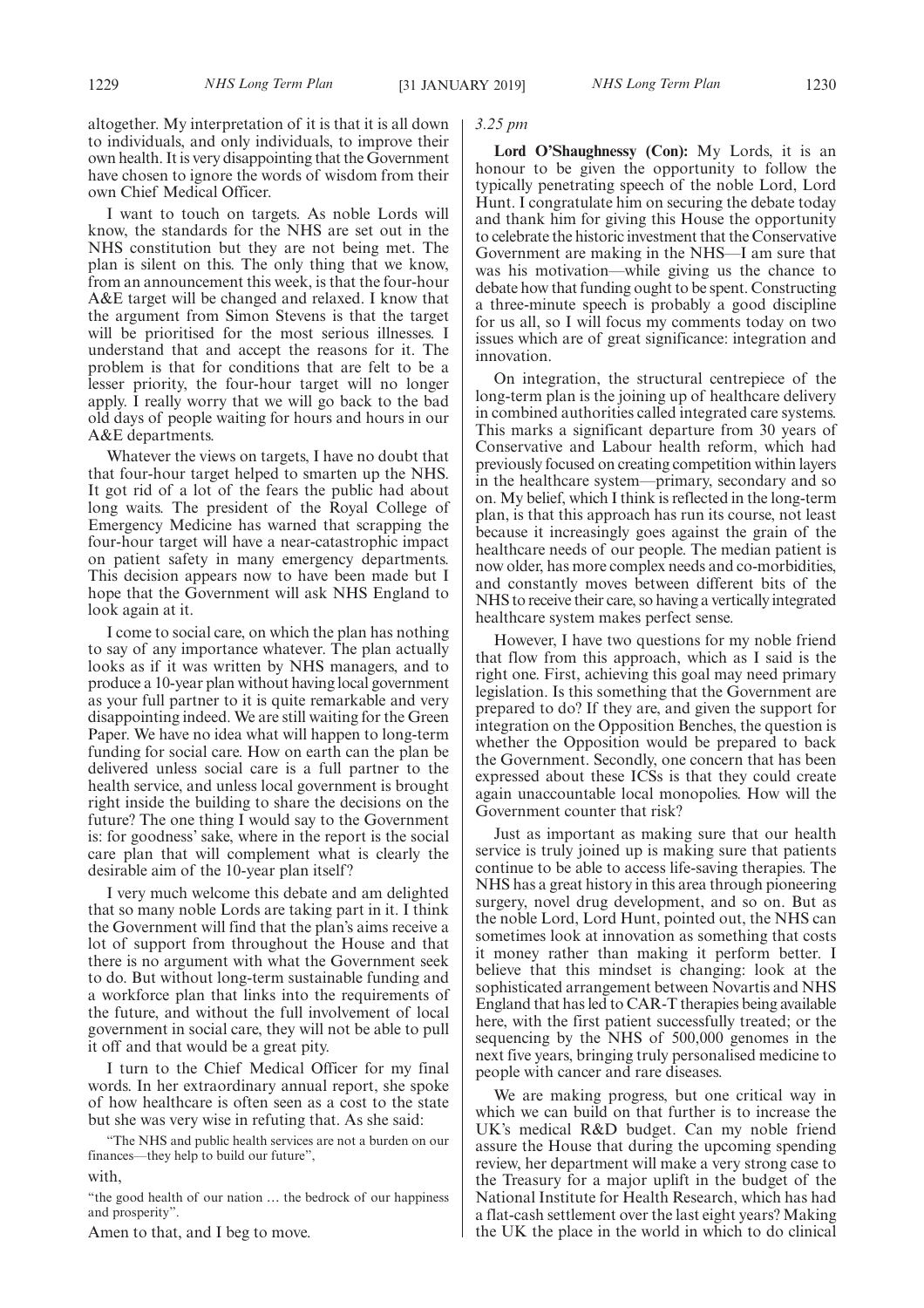[LORD O'SHAUGHNESSY]

research will ensure that NHS patients are among the first in the world to get life-saving and life-changing therapies.

# *3.28 pm*

**Baroness Walmsley (LD):**My Lords, I too congratulate the noble Lord, Lord Hunt, on his speech. I will focus on obesity and my colleagues will focus on other areas.

Chapter 3 of the plan proposes improvements in cancer, cardiovascular disease, stroke, diabetes, respiratory disease and mental health. But the disease of obesity is often the root cause of these and is one of the top-five risk factors for premature death. Obesity services are mentioned in chapter 2, but the problem is that there is no recognition that obesity is a disease, the prevention and treatment of which is vital to avoiding a wide range of other diseases. Bringing professionals of many disciplines together to work on this in primary care settings is essential to success. This is not all down to the NHS. Local authorities have a big role to play, along with CCGs. However, because of their progressive underfunding, many have had to withdraw services. From 2016 to 2017, the percentage of CCGs reported as commissioning tier 3 services went down from over 68% to 57%.

I was pleased to read that the NHS will provide more access to weight management services in primary care for people with a diagnosis of type 2 diabetes or hypertension with a BMI of 30-plus. But do you have to wait until you get sick to access these services? I was also pleased that the NHS has noticed the remarkable success of the GP Dr Unwin, who got hundreds of his type 2 diabetic patients into remission through low-calorie and low-carbohydrate diets, and is now going to run a pilot scheme of its own. However, professionals working in the field are clear that obesity is not just a lifestyle choice which can easily be reversed by exercising more or eating less—it is much more complex than that. Will the NHS follow the proven cost-effective model of the Fakenham weight management service, which uses a multi-disciplinary team to give personalised tier 3 services to suitable patients? They provide specialist nurses, dieticians, exercise professionals, consultant endocrinologists, psychotherapies and pharmacotherapy, and can refer some for bariatric surgery, which is also very cost-effective.

Recognition of this disease would remove the stigma and mental illness experienced by sufferers, and focus attention on treatment and research. The mechanism of obesity disease is not yet fully understood, but genetics play a part. It appears that the brains of sufferers respond differently to hormones generated in parts of the gut which tell the brain that the person is full and does not want any more to eat. So far, a few drugs have been developed to mimic this normal response, and these have been helpful to many patients. Patients who have undergone bariatric surgery show this phenomenon dramatically. Their diabetes disappears overnight and they lose weight rapidly but do not feel hungry.

Whatever the cause, will the Government make the commissioning of tier 3 weight management services mandatory, because then all CCGs would have to provide them? This could save a lot of misery, and save the NHS millions.

# *3.32 pm*

**Baroness Donaghy (Lab):** My Lords, I am grateful to my noble friend Lord Hunt of Kings Heath for initiating this debate. Reading the National Health Service long-term plan is like being invited to a party without any food or drink: no money or plan for social care, no budget for training and educating the workforce, no indication of how local authorities will be able to afford their share of responsibility, and no budget announcement for public health. The National Audit Office has said that the crisis in social care, the state of finances in the NHS and the record staff shortages and waiting lists mean that the £20 billion announced by the Government as part of the 10-year plan could be wasted.

I will concentrate on health inequalities. When the Black report on health inequalities was published in 1980, it had a profound effect on me. It was published on the August bank holiday, and the newly elected Conservative Government rejected it. Thanks to Penguin Books, which published it in 1982, it had a wider audience and a huge impact on health inequalities. Yet here we are again. If you are woman living in Kensington and Chelsea or Camden, you are likely to live 7.4 years longer than a woman living in Manchester or Blackpool. A man living in East Dorset is likely to live 9.5 years longer than a man living in Manchester or Blackpool. The Chief Medical Officer's annual report indicates that,

"a child born in the most deprived areas would have 18 fewer years in good health than one born in the most affluent areas". Infant mortality, working poverty and cuts in benefits are on the increase, with the virtual disappearance of local authority support services, including children's centres and smoking cessation classes. The geographical variation of working-age individuals on incapacity benefit is also stark: a 13% claimant rate in Blackpool; 8% in the south-west of Scotland, south Wales and the north-east of England and Merseyside; and below 4% in most of the south of England. The brutal closure of primary industries in the 1980s made these variations worse.

I would bet that there is an exact correlation between these areas and those who voted to leave the European Union, alienated every bit as much as from Westminster and Whitehall as they are from the EU. Time does not allow me to make comparisons with other countries, but it is not good. To ensure that the long-term plan works, the Government will need to accept the CMO's recommendations on spending, housing and migration that, and enormous political will.

#### *3.35 pm*

**Baroness Browning (Con):** My Lords, I too am grateful to the noble Lord, Lord Hunt of Kings Heath, for giving us this opportunity. I pay tribute to the fact that the plan focuses on autism. I declare my interest in the register as a vice-president of the National Autistic Society. The focus on the need to reduce diagnosis waiting times for autistic children and young people is very welcome. Please do not forget the adults in the community who have yet to receive a diagnosis; they are some of the most complex cases for professionals to address accurately.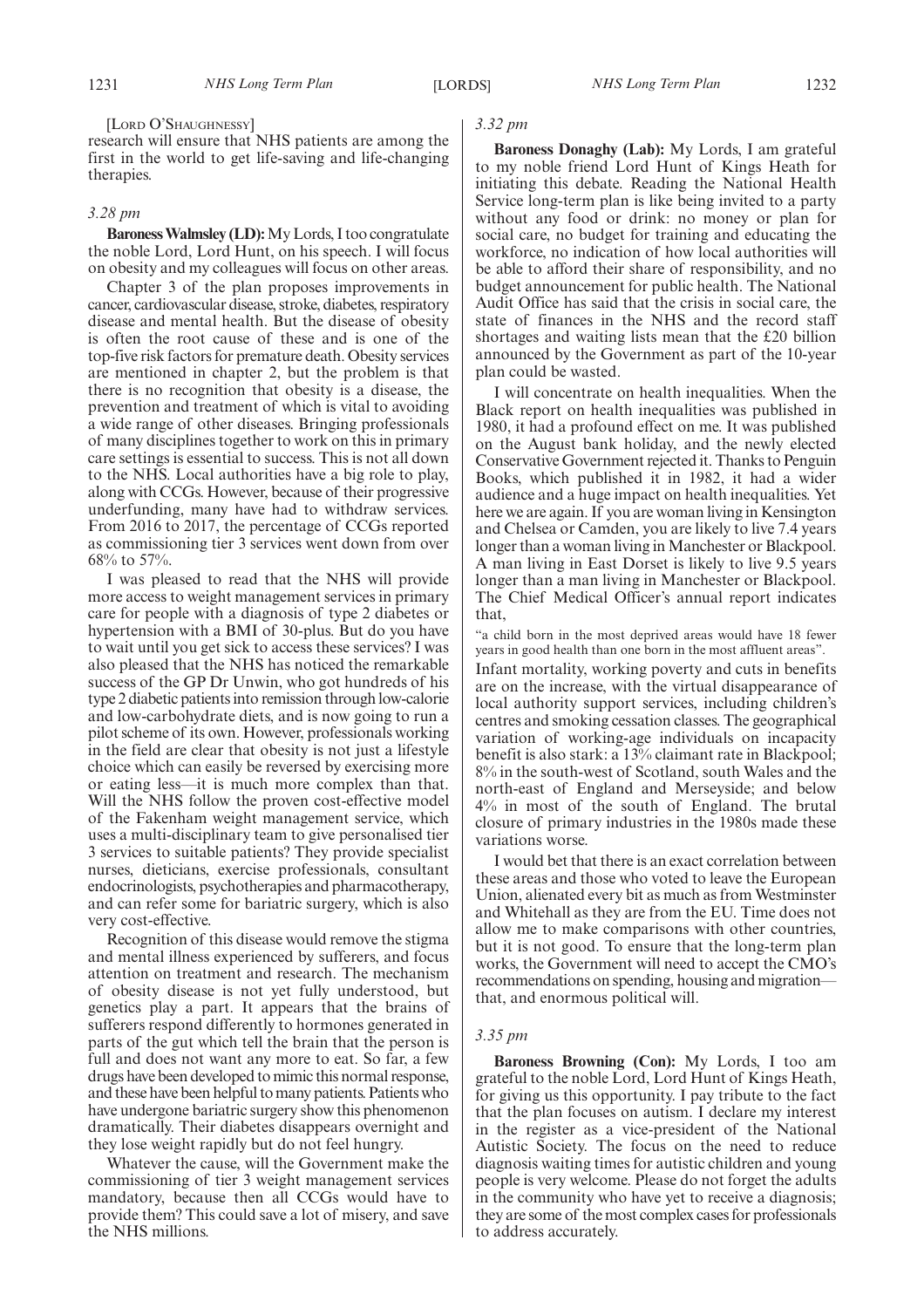The need to reduce the number of autistic in-patients in mental health hospitals is something that this House has debated on many occasions, and which I know is a very real problem for many families around the country. The improvement in understanding the needs of people with learning disabilities and autism within the NHS generally has improved, but there is still much to be done. There is also the issue of increasing investment in crisis support: sometimes we deny people small amounts of support and they end up in crisis. That is one of the most expensive ways to address people.

The long-term plan contains a commitment to piloting a new annual health check for autistic people. That is welcome, but I must say to my noble friend on the Front Bench that it is very important that that is done by doctors and professionals who have a good understanding of autism. If parity of esteem is to mean anything, it must be more than just checking blood pressures and weighing people. Checking the mental health of people ontheautisticspectrumisprobablyalmostmoreimportant than just checking them physically.

In order to do that, it is important that the GP knows who to call. For many years, the National Autistic Society and others, including the Royal College of General Practitioners, have been calling for improved recording of autism in GP registers, so that GPs know more about the needs of their autistic patients. If we do not have a register, and if GPs do not log who their autistic patients are—even if they do not see them very often—will they know who to call for annual check-ups? It is really important that the need to create a database of who is on the autistic spectrum and where they are is included. That requirement is missing from the report. I hope my noble friend will address that; perhaps she will get back to me and put a letter in the Library of the House. The database has been requested for many years.

On dementia, there is much that is very good in this area, but I hope equally that some of the pilot schemes will not be pilot schemes for too long, and that the process will be speeded up—particularly the side-by-side service provided by the Alzheimer's Society.

#### *3.39 pm*

**Baroness Masham of Ilton (CB):** My Lords, as president of the Spinal Injuries Association, I join others who have spoken about the seriousness of the NHS and social care workforce. The British Medical Association says that the NHS needs a "robust workforce plan", including additional resources for training, which is missing from the long-term plan*.* The Royal College of Nursing says that if the Government do not take appropriate action, NHS England will be unable to improve cancer treatment, mental health and care for more patients at home, as outlined in the plan.

Spinal cord injury is a devastating, long-term condition which leads to complete or partial loss of movement and feeling, loss of sexual function and double incontinence. Access to specialised health services is essential to spinal cord-injured people's rehabilitation, ongoing physical and mental health, and ability to live independently.

Spinal cord injury centres across the country are increasingly experiencing bed closures, as capacity is sought by their host hospital trusts to meet winter pressures affecting other services. As a result of these closures, it is increasingly difficult for spinal cord-injured people to access specialist healthcare and receive essential treatment for their condition. Without these closures, it has been found that the spinal injuries service needs 54 extra beds to make it viable.

I join Age UK in warning that the number of care vacancies will rise unless the Government take action to allow EU staff to continue to work in the UK. It is said that there are around 110,000 job vacancies in care in England and that around 104,000 care jobs are held by EU nationals. Age UK has said:

"The social care workforce is already struggling but if after a UK withdrawal we shut the door on staff from the EU we'll make a bad situation even worse".

The Government should recognise this and allow EU nationals to continue to come and work as paid carers. Coming from Yorkshire, I can say that the latest figures show that almost 4,000 EU nationals are working in adult social care in Yorkshire and Humber.

There are few greater risks to long-term global health than the increasing resistance of many infections to antibiotics. I hope that we will work with other countries across the world to develop new antibiotics and overcome the dreaded killer of antimicrobial resistance.

#### *3.42 pm*

**Lord Turnberg (Lab):** My Lords, I congratulate my noble friend Lord Hunt on a brilliant speech. I strongly agree with him that the long-term plan is heavy on admirable aspirations but short on implementation in at least three areas: public health, social care and the workforce—I shall focus on just public health and the workforce.

In public health, everyone agrees that our biggest challenges are smoking, obesity, alcohol and air pollution. It is interesting that three out of these four are due to what we do with our mouths—someone said that the most dangerous organ in the body is the mouth, and that is even without talking. However, the brain is more dangerous because all these challenges are due to behaviour and personal choice, and if we are to make a difference we have to influence behaviour.

We cannot place all that responsibility under the public health banner alone. Valuable publicity campaigns against smoking and obesity have been led by the Cancer Research campaign. If we are to reduce calorie and sugar intake, it will depend on the actions of the whole of government to persuade the food industry, possibly by legislation, to make a difference. If we look at how we might reduce alcohol consumption, we see that the best way is by increasing duty on alcohol. There is a close relationship between the rate of taxation and alcohol-related diseases: the higher the tax, the lower the rate of liver disease. If we want to change behaviour, it is the responsibility of the whole of government and not just public health in isolation.

However, there is one vital area of public health that clearly needs support, and that is its role in the control and prevention of infectious diseases. It is Public Health England that detects and controls outbreaks of communicable diseases, nips them in the bud and prevents them by vaccination programmes. Will the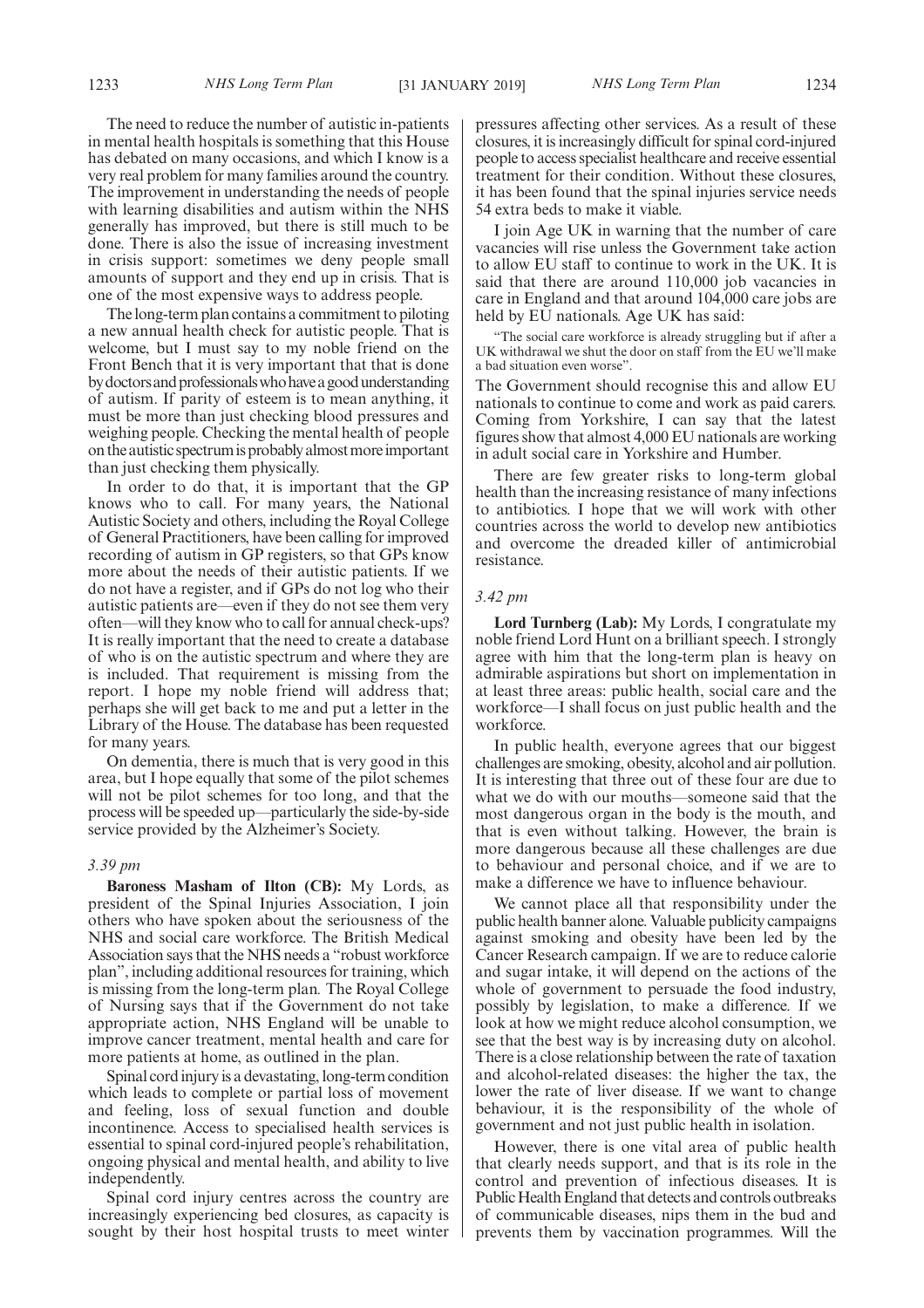[LORD TURNBERG]

Minister please take that on board? I am afraid that I should reveal my own bias, as many moons ago I was chairman of the Public Health Laboratory Service.

Now what about workforce, where the plan is silent? With 100,000 staff vacancies, mostly nurses, filling that gap is an enormous challenge. The suggestion that we should increase our efforts to recruit nurses from overseas will only go so far, so we must do better at recruiting and retaining UK nurses. We can do things. The first is to fish in the waters of nursing associates and nursing assistants. A large number of them are desperate to be given the opportunity of a career structure that will put them on a ladder leading to a full nurse qualification. We should make nurse associate posts more attractive by offering them the prospect of career progression. We should do much more to attract back into the profession the many nurses who have retired for one reason or another. We do not make nearly enough use of this resource. Will the Government answer that?

In medicine, we have unfilled hospital consultant posts across the board, but much the biggest danger is the shortage of GPs despite all the efforts of government to bring in pharmacists and others to fill the gaps. General practice has now become an unpopular career. Few going into practice are willing to take on a partnership role, with all the administrative burdens that it entails; many want to work part time and many want to retire early. It is not pay that is the issue; it is the increasing patient numbers, the distractions of paperwork and bureaucracy, and the heavy hand of the commissioners that get in the way of what they were trained to do.

There is emphasis in the plan on multidisciplinary teams and primary care networks—hardly novel ideas. I seem to remember writing about them in my review of London's health services in 1997, and my noble friend Lord Darzi's excellent review proposed the idea of polyclinics in general practice. That has not lost its attractiveness now that we are jettisoning competition in favour of collaboration. Will the Minister look at these ideas again?

# *3.46 pm*

**Baroness Tyler of Enfield (LD):** My Lords, I too congratulate the noble Lord, Lord Hunt, on securing this debate. Like him, I think that there is a lot to welcome in the long-term plan, particularly the commitments to increased investments in mental health, primary care and community care, as well as the emphasis on prevention and health inequalities.

However, there is also much to worry about—mainly things about which the plan is silent. The NHS does not operate in isolation, and I am concerned—like many other noble Lords—that many of the laudable aims of the plan are being directly undermined by cuts elsewhere to public health and social care budgets. For example, the plan's commitment to a more concerted and systematic approach to reducing health inequalities is welcome, but it comes at a time when public health funding has been reduced in real terms by some £700 million in five years, according to the LGA. So my first question to the Minister is simple: do the Government plan to reverse these cuts to public health?

Adult social care is facing a £3.6 billion funding gap by 2025. With such a focus on prevention in the plan, it simply does not make sense to underfund social care. In fact, according to the National Audit Office, one-fifth of emergency admissions to hospitals are for existing conditions that community or good social care could manage. Unless we invest sustainably in social care and public health, the funding in the plan will not be well used. Given the vital role social care will play in the success or failure of the plan, it is a great shame that the Green Paper was not published alongside it. Could the Minister give a firm commitment on when the social care Green Paper will be published?

While proper funding is vital, services cannot operate if we do not have the workforce to run them—a point that has already been clearly made this afternoon. The National Audit Office has warned that the NHS will not be able to use its new funding optimally, precisely because of staff shortages. This is a particularly pressing issue for adult mental health services, where more than 20,000 mental health positions in England are currently vacant. These positions are simply not being filled fast enough. According to the charity Mind, mental health trusts employed more than 179,000 staff in August 2017. A year on, this figure had risen by only 1,500—nothing like the additional 21,000 mental health practitioners the Government themselves said were needed to treat the additional 1 million people by 2021. Could the Minister give a date for when the NHS workforce plan will be published?

Finally, I will draw attention to the continuing issue of out-of-area placements for mental health in-patients, about which the plan says little. At the end of June 2018, NHS Digital reported some 680 active out-of-area placements, of which 95% were deemed "inappropriate". Could the Minister say what precise plans the Government have to tackle the use of out-of-area placements in mental health services?

#### *3.49 pm*

**Baroness Watkins of Tavistock (CB):** My Lords, I congratulate the noble Lord, Lord Hunt, on securing this debate, and draw attention to my interests as set out in the register. Like other noble Lords, I welcome the plan and the certainty it brings to health service funding, and in particular the aim to achieve parity of esteem between mental health and physical health through investing in the causes and consequences of poor mental health.

However, it is vital to provide truly integrated social and healthcare services in our population to promote healthier lives and provide support and treatment to those with a range of disabilities, including both physical and mental health conditions. Yet we still await the Government's Green Paper on social care, which is another essential part of the jigsaw. Without clear indications of the funding source available for social care, the implementation of the NHS plan will flounder, with many people remaining in hospital when they are ready for discharge—not only older people with comorbidities but younger people with learning disabilities and autism, a proportion of whom are still in institutional care despite all political parties'commitment to eradicating this approach.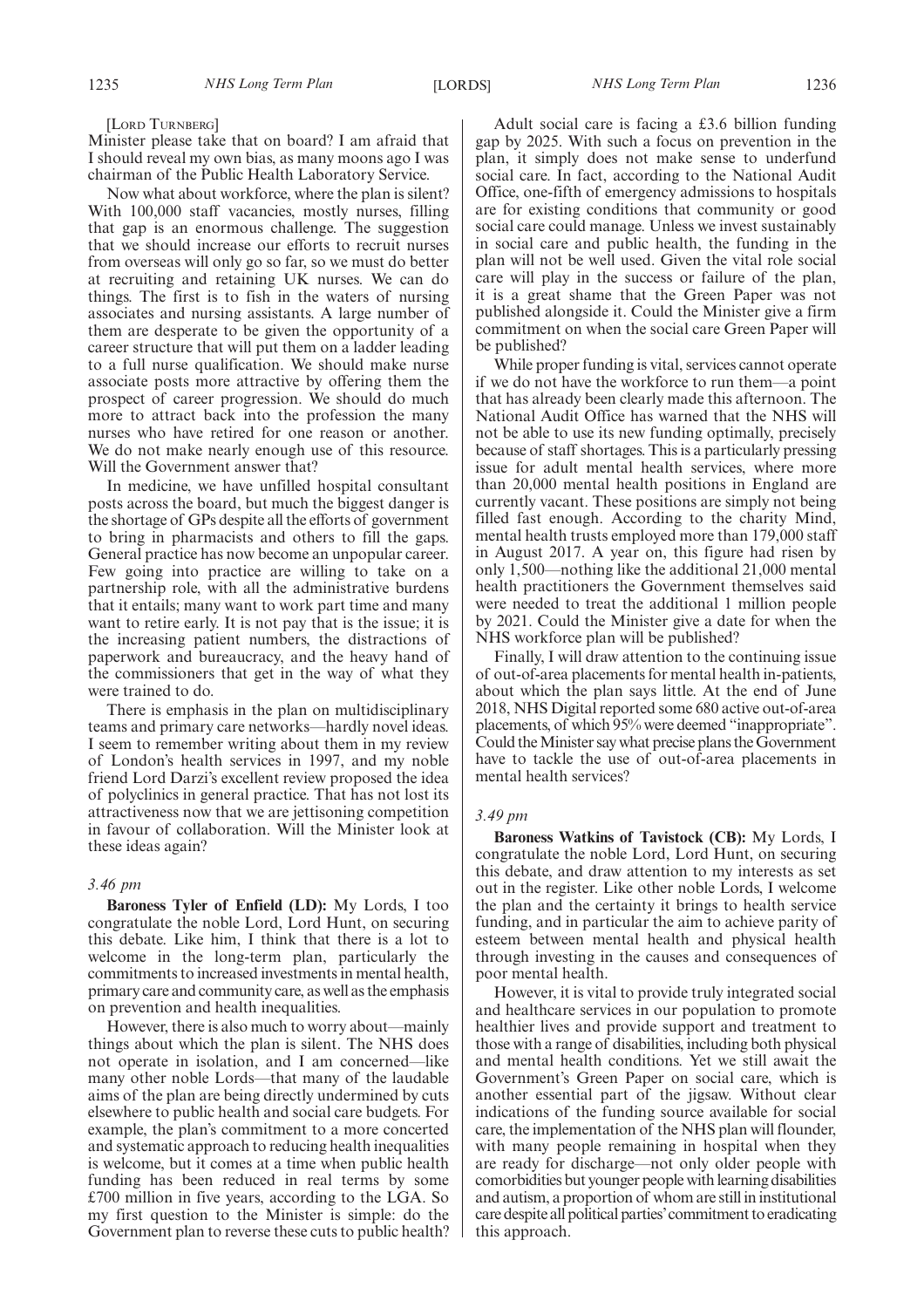Public health budgets have been cut since 2015, yet

we know, for example, that for every publicly funded pound spent on contraception there is a saving of £9 over 10 years—before considering the wider societal costs and impacts of unplanned pregnancies. The number of health visitors is being reduced in many local authorities—not necessarily because decision-makers want to do so, but because they must make provision for minimal statutory services, so they are faced with selecting the least-worst options to balance budgets. How swiftly will PHE budgets be restored and increased so that both contraception and health visiting services can be adequately provided?

The noble Lord, Lord Turnberg, and the noble Baroness, Lady Tyler, spoke eloquently on workforce issues, but I want to draw attention to the fact that, while we talk about the NHS having a shortage in the region of 40,000 nurses, there are a number of vacancies in the voluntary and independent sectors—particularly in nursing and care homes. At a conservative estimate, there is a shortage of at least 60,000 nurses in England. Yet the NHS plan says that by 2028 it will improve the vacancy rate by 5%. A simple arithmetic equation tells us that this means only 2,000 more nurses. What impact will this really have in assisting the delivery of the new plan?

Finally, there is a section in the plan relating to limiting A&E admissions for alcohol-related problems. This is an excellent aim, but surely the swiftest effective approach would be to introduce a minimum unit price for alcohol, as adopted in Scotland and recommended by medical experts in public health, not only in England but internationally. Could the Minister tell us how the review on minimum unit pricing in England is developing?

#### *3. 52 pm*

**The Lord Bishop of Carlisle:** My Lords, this NHS long-term plan is very welcome, and from these Benches I commend all those who contributed to it. It is a comprehensive plan—not easy when health is such a wide-ranging topic. It is also realistic about the many challenges we still face. When it comes to issues such as smoking, alcohol dependence and air pollution, I applaud the strong emphasis on public health and prevention, along with the necessary reminder that responsibility for our own health does not belong solely to other people.

This is also an ambitious plan. The noble Lord, Lord Hunt, whom I thank for this debate, referred to it, in true "Yes Minister" style, as "courageous". In particular—the noble Lord, Lord O'Shaughnessy, reminded us of this—it promises the creation of integrated care systems across England by April 2021 to deliver the triple integration of primary and specialist care, physical and mental health services, and health with social care. This was an important plank in the report of the Lords Select Committee on the future sustainability of the NHS, many of whose recommendations have, I am glad to say, been picked up by this long-term plan. Of course, in practice, as the noble Lord, Lord Hunt, pointed out, this integration will be greatly affected by the details of the forthcoming Green Paper on social care, which has been repeatedly postponed. So we look forward to that and, in due course, as we have also been reminded, to the promised workforce implementation plan.

Others have raised questions about this plan. If I have a criticism, it is that I could find no reference within it to spiritual care, which is offered by chaplains so faithfully, day in, day out, not only in hospitals but now in many GP practices. It can make a big difference to health outcomes and to the general well-being of relatives and friends, as well as patients. This is one of the things that the NHS was set up to provide, so it comes as a rather surprising omission. I am sorry if it is there but I have missed it.

That is also a reminder, should one be required, of the need for effective partnerships between the NHS and organisations in the community and voluntary sector that are closest to vulnerable people or which represent the needs of particular groups that are easily forgotten or left behind. I think in particular of those who work with minority ethnic mental health issues, and countless volunteers who are committed to tackling the increasingly prevalent problems of loneliness and isolation, with all the implications they have for the mental, physical and emotional health of elderly people especially.

The Church of England, together I am sure with other faith bodies, will do everything it can to work with everyone concerned to achieve the plan's goals, for which we are grateful—although, as others have observed, we are only too well aware of the gap that exists for every institution between aspiration and implementation, and the desperate need for adequate resources in and for the NHS.

# *3.56 pm*

**Lord Ribeiro (Con):** My Lords, Secretary of State Matt Hancock, on taking up office, identified three priorities for the NHS: workforce, technology and prevention. The ambitions set out in the plan cannot be realised without significant improvements in the health and social care workforce. It is therefore disappointing, as other noble Lords have noted, that neither of these plans was published alongside the *NHS Long Term Plan*, and we will have to wait until the end of the year. Similarly, funding for medical training is welcome, increasing training places from 6,000 to 7,500, but post Brexit more places may be required. NHS Improvement reported 11,576 whole-time equivalent medical vacancies in quarter 1 of 2017-18—a vacancy rate of 9.3%, up from 6.78% in the previous year. This is equivalent to 108,000 clinical staff, including nurses. Add to this the adverse effect of Brexit, which I mentioned earlier, which is likely to reduce nurse recruitment from Europe, and it becomes imperative for us to retain and grow our own staff.

Your Lordships may recall my own interest in preventing smoking in cars with children present. As a surgeon, I was aware also of the effect of smoking on wound healing and, in particular, surgical site infections after operations, the risk of which doubles if patients smoke on the day of surgery. I therefore welcome the plan's commitment to offer all patients who smoke and who are admitted to hospitals NHS-funded tobacco treatment services to assist smoking cessation. On Public Health England advice, the option to switch to e-cigarettes will be made available. NHS hospitals are an ideal environment to wean patients off smoking, yet the policy on smoke-free zones varies between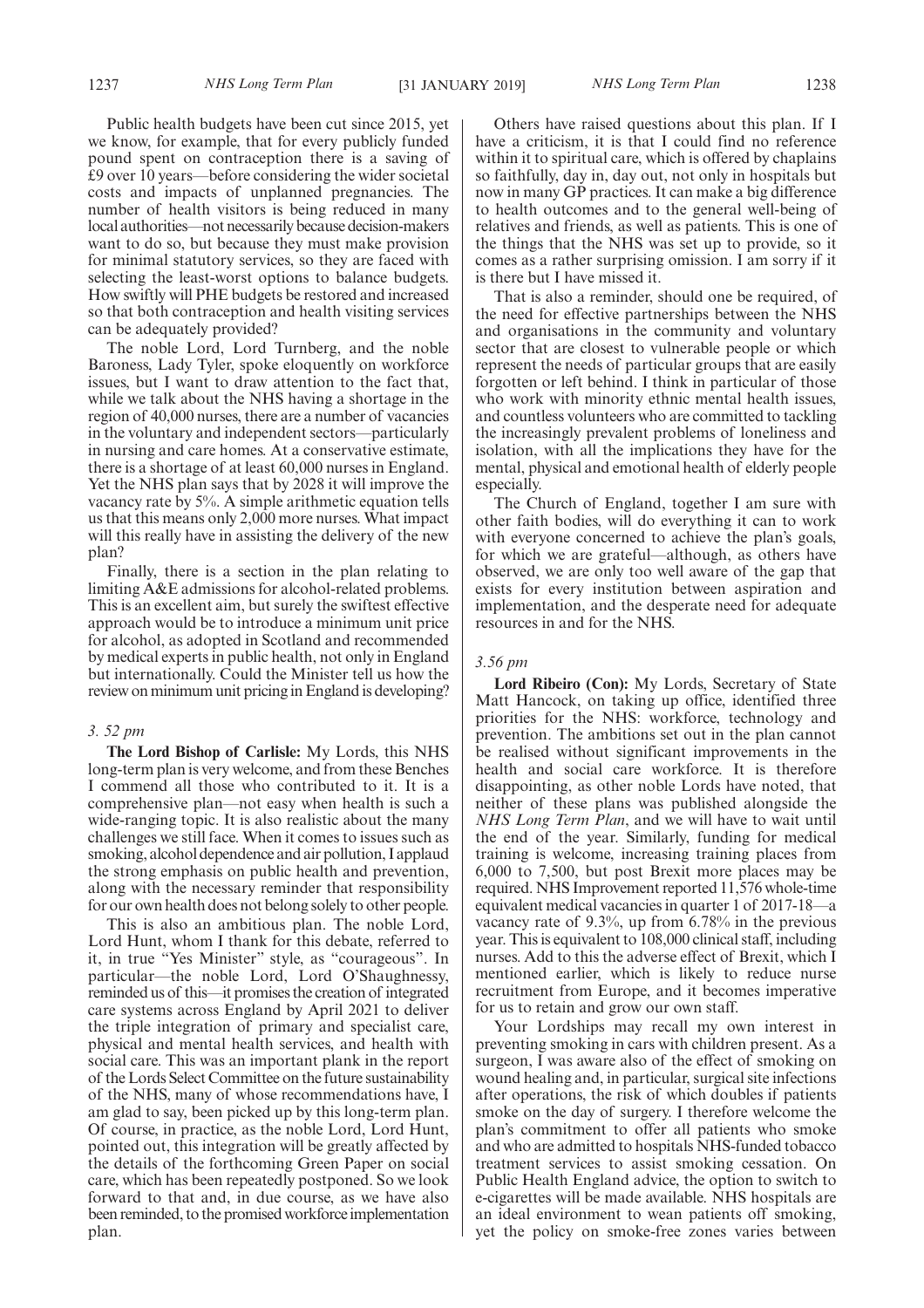# [LORD RIBEIRO]

hospitals and patients are often not given the help they need to quit. There is an aspiration in the plan to achieve an Ottawa model for smoking cessation. It is used in 120 hospitals in Canada and will, I hope, be used in all NHS hospitals by 2023-24. My question to the Minister is: when will the rollout of the Ottawa model in secondary care begin and what funding for smoking cessation programmes will there be over the lifetime of the plan? Finally, can the five-year plan of the Taskforce for Lung Health be reviewed by the Government to consider the areas not covered within the plan?

# *3.59 pm*

**Baroness Pitkeathley (Lab):** My Lords, like many in your Lordships' House, I owe my life to the NHS, so I am always glad of any opportunity to praise it, for which I thank my noble friend, as well as for his wonderful opening speech. I welcome any initiative that helps the NHS to thrive.

I shall confine my remarks to how I believe the plan will affect the 6 million carers who underpin any service provided by national or local agencies and whose contribution, as I never tire of reminding your Lordships' House, is valued at £132 billion every year: roughly equivalent to all spending on the NHS.

Last year, Carers UK surveyed 7,000 carers and asked what they wanted from the NHS. They were clear that they wanted the long-term plan to turn the NHS into the most carer-friendly health service in the world, and that that would entail better recognition for carers, better identification of carers and more support for carers. I am very pleased that the long-term plan makes the specific commitment to be the most ambitious ever set of NHS commitments to carers.

The plan details how NHS England will improve how it identifies unpaid carers and strengthen support for them to help them address their individual health needs. It also identifies that carers are twice as likely to suffer from poor health themselves compared to the general population. To combat this, the quality marks for carer-friendly GP practices will help carers identify GP services that can accommodate their needs. There is also national adoption of carers' passports, which will be helpful.

These are welcome initiatives, but the survey last year found that, even among those carers caring for more than 50 hours a week, as many as one in five said that their GP had no idea that they were a carer, and, even when they knew, only one in 10 had been given advice about where to get support. Can the Minister give more detail about how this identification will work in practice and what support will be given to GPs to enable them to give the help that I know they want to give?

The plan also promises better support for carers in emergencies, and support for young carers is also welcome. I want to know more about plans to support the thousands of carers who are in the NHS workforce. So many of them are juggling their work responsibilities with their unpaid caring responsibilities. Support for them in the workforce is vital if enough staff are to be retained to give the plan even a ghost of a chance of being delivered.

Other commitments in the plan also help carers: for example, social prescribing and the joining up and co-ordination of care. As ever, the important part is not the plan but how it will be implemented in local areas. The patchy record of STPs and integrated care systems may give us some anxiety about that. Above all, there is a real sense that this is a missed opportunity. This is a three-legged stool with only two legs. Alongside the NHS plan, we urgently need ambitious proposals for the funding and delivery of adult social care that have the huge contribution made by carers at their heart. The social care Green Paper, when published—I am tempted to say, if published—must set out concrete measures to support carers and give them practical support without putting their own lives on hold. The future of the NHS itself, as well as the system of social care, may depend on it.

# *4.03 pm*

**Lord Low of Dalston (CB):** My Lords, I congratulate the noble Lord, Lord Hunt, on securing this debate. There can hardly be a more timely and pertinent subject for debate at present than the case for a fully funded, comprehensive and integrated health and social care system in the context of the new *NHS Long Term Plan*. We have only three minutes, so I shall concentrate on just one thing which I actually know something about: eye health and visual impairment. In doing so, I declare my interest as a vice-president of RNIB and co-chair of the All-Party Parliamentary Group on Eye Health and Visual Impairment.

Sight is the sense that people most fear losing. Ophthalmology has the second-highest number of out-patient appointments of any specialty. Due to demographic factors, the number of people in the UK affected by sight loss is projected to rise by more than 10% by 2020 and more than 40% by 2030. The British Ophthalmological Surveillance Unit—BOSU—found that more than 200 people every year experience severe and permanent sight loss due to delayed and cancelled appointments. Yet, extraordinarily, there is no mention of ophthalmology in the long-term plan.

For these reasons, my all-party parliamentary group undertook an inquiry into capacity problems in NHS eyecare services and the commissioning and planning of such services in England. The inquiry was supported by an independent secretariat hosted by RNIB, and funded by the Bayer pharmaceutical company, which had no role in the scope, development or delivery of the inquiry, however. The inquiry's report—*See the* Light: Improving Capacity in NHS Eye Care in England—was published last June and contained 16 recommendations. Obviously I cannot go into all of them in any detail now, but they include measures: to ensure that eye health is accorded higher priority; on how capacity issues are addressed by sustainability and transformation partnership plans; to ensure that the national tariff for ophthalmology does not disadvantage patients at particular risk of avoidable sight loss who require follow-up appointments; and to ensure that patients requiring follow-up appointments are seen within clinically appropriate timescales.

Finally, eye clinic liaison officers—ECLOs—play a vital role in signposting patients to support in the community following the often devastating trauma of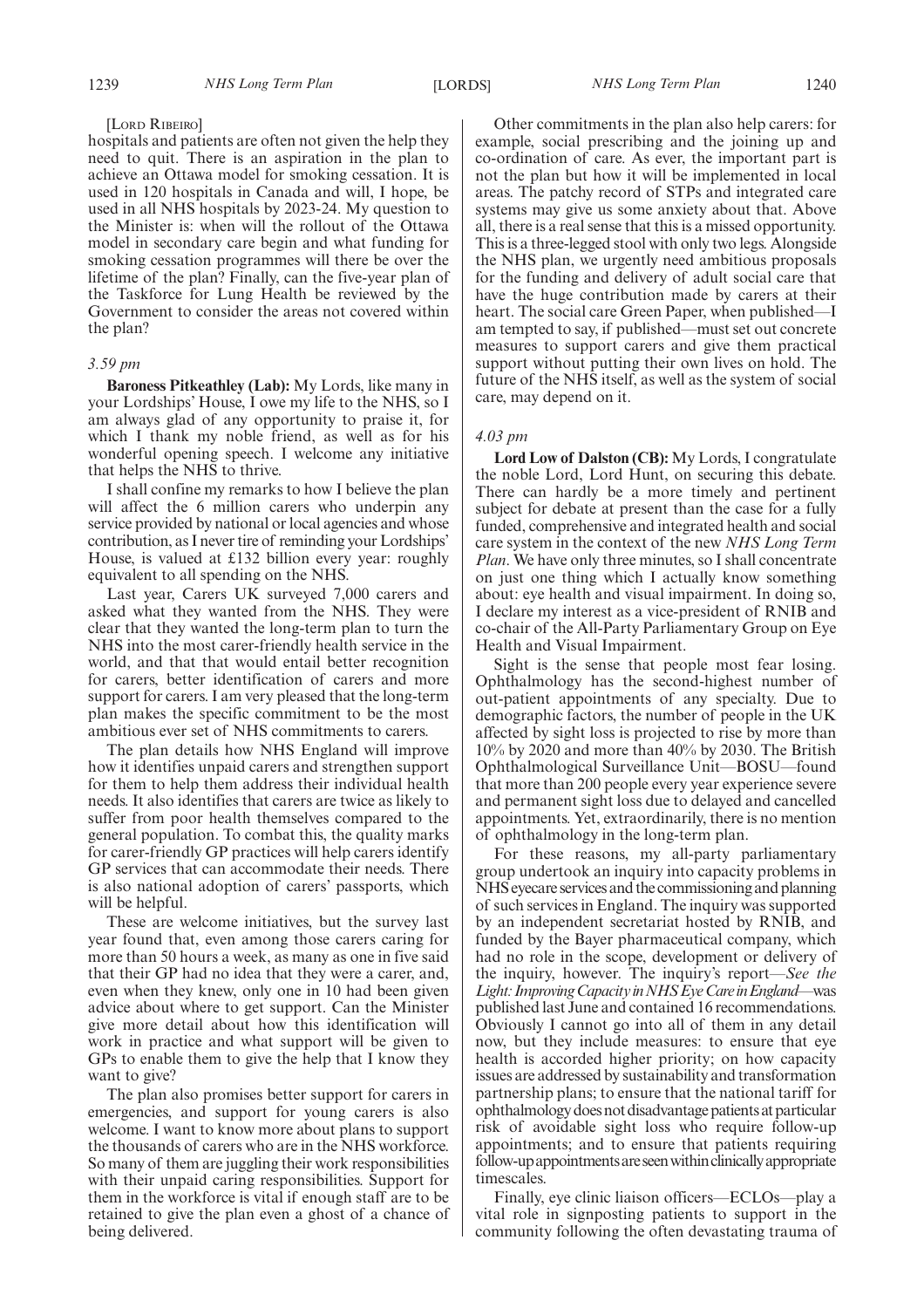a diagnosis of sight loss, but their availability is patchy. RNIB is therefore calling for all ophthalmology departments to offer ECLO support. I would be glad to learn from the Minister the department's thinking on how ECLO services could be rolled out throughout the eyecare service, and to hear that the department is both taking our all-party group's recommendations seriously and working for their implementation.

#### *4.07 pm*

**Baroness Cumberlege (Con):** My Lords, my interests are in the Lords register. This debate is opportune because today we heard an announcement from Simon Stevens on the first steps to implementing the plan.

The NHS is frequently likened to a sea-going tanker. I do not agree with that; I think it is more like a flotilla. Numerous boats sail in the same direction but when the storm rages, the flotilla disintegrates, with each ship seeking its own safe harbour. The 2012 Act enabled disintegration, which is why this plan is so crucial. It seeks to cement new systems to integrate health, on a population base, through integrated care systems. Along with other noble Lords, I welcome that.

The wise and wonderful Sir Cyril Chantler published in the *Lancet*:

"Medicine used to be simple, ineffective and relatively safe. It is now complex, effective and potentially dangerous".

That emphasis on being potentially dangerous has driven us to consider how we can make medicine safer while recognising its complexity and the need to involve patients, consumers and citizens. The plan assures us that having a baby is now safer than it was 10 years ago, which we welcome. Nevertheless, giving birth in this country is not as safe as in Sweden. Why? Its teamwork is awesome: it learns from mistakes and avoidable harm, then spreads the learning. We do not. The maternity review fashioned a system based on the Swedish system, called "rapid resolution and redress". We have no confidence that the department will introduce it, so I would welcome some support from the Minister to enable that to happen.

We know that we can improve safety by ensuring that women have continuity of care from the health professional, usually the midwife, to care for her through her pregnancy, the birth and the early days of parenthood. Research shows that with continuity, 19% of women are less likely to have a miscarriage, 24% are less likely to experience a pre-term birth and 16% are less likely to lose their baby overall. Should we be surprised by that? Of course not; it is common sense and it is what women seek. Technology has its place and can aid continuity through the use of iPhones, emails and so on, but when it comes to maternity care, robots are not the answer. Women want the skills, the personal knowledge and the relationship they have with their professional friend. Being handed from one midwife to another does not make for a good experience or aid safety. Continuity does, which is well understood in the long-term plan.

#### *4.10 pm*

**Lord Rogan (UUP):** My Lords, I thank the noble Lord, Lord Hunt of Kings Heath, for providing the House with the opportunity to debate the NHS. The Motion refers to parity of esteem. But, in the continued absence of a devolved Government at Stormont, I would argue very strongly that the people of Northern Ireland are not being given parity of esteem in healthcare. A recent study commissioned by the Northern Ireland Department of Health revealed that healthcare professionals are struggling to keep the local NHS running.

The *Medical School Places Review* has found that there are currently 110 specialist doctor vacancies in the Province and an additional 580 specialist doctors will be required in Northern Ireland over the next seven years. The report helpfully includes proposals to address the shortage of specialist doctors, including an increase in training posts and the construction of a new medical school in Londonderry. Responding to the report, the Northern Ireland Department of Health has said that implementing the proposals would cost £30 million a year. However, it has admitted that the money would have to be diverted from funding other local authority services. It also stressed that any new medical school would require approval from a Health Minister. But I would remind your Lordships that Northern Ireland does not have a Health Minister. In fact, we have no devolved Ministers at all and there is no prospect of any being appointed for the foreseeable future while Her Majesty's Government play footsie with the DUP to stay in office. The situation is becoming scandalous.

Waiting lists in Northern Ireland are substantially worse than in the rest of the United Kingdom. Department of Health figures published in September 2018 showed that 94,222 people in Northern Ireland were waiting longer than 52 weeks for their first consultant-led out-patient appointment. Equivalent statistics for the whole of England showed that just 3,464 were waiting for such a prolonged period. The Royal College of Nursing has recently warned that patient safety in Northern Ireland is being compromised by a shortage of more than 1,800 nurses in hospitals alone. We are also struggling for GPs. There are currently more than 3,000 patients per GP in Northern Ireland, which is unsustainable. Yet the people of Northern Ireland, patients and medical professionals alike, are expected to put up with this as the winter turns increasingly bitter.

Doctors, nurses and other NHS workers cannot be expected to deliver for patients at the levels they do without the necessary support. That includes support from properly accountable Ministers serving in a devolved Administration and scrutinised by locally elected political representatives. The NHS belongs to all of us. I invite the Minister to convey my concerns.

#### *4.13 pm*

**Lord Chadlington (Con):** My Lords, I join others in thanking the noble Lord, Lord Hunt of Kings Heath, for initiating this important debate. On page 43 of the long-term plan there is, as far as I know, the first prominent planning reference to the mental health issues associated with gambling. The Government have committed to establishing centres nationally for gambling treatment, saying:

"We will invest in expanding NHS specialist clinics to help more people with serious gambling problems".

This is welcome news and a hugely important step forward. However, the plan fails to submit gambling to the same forensic analysis adopted for the use of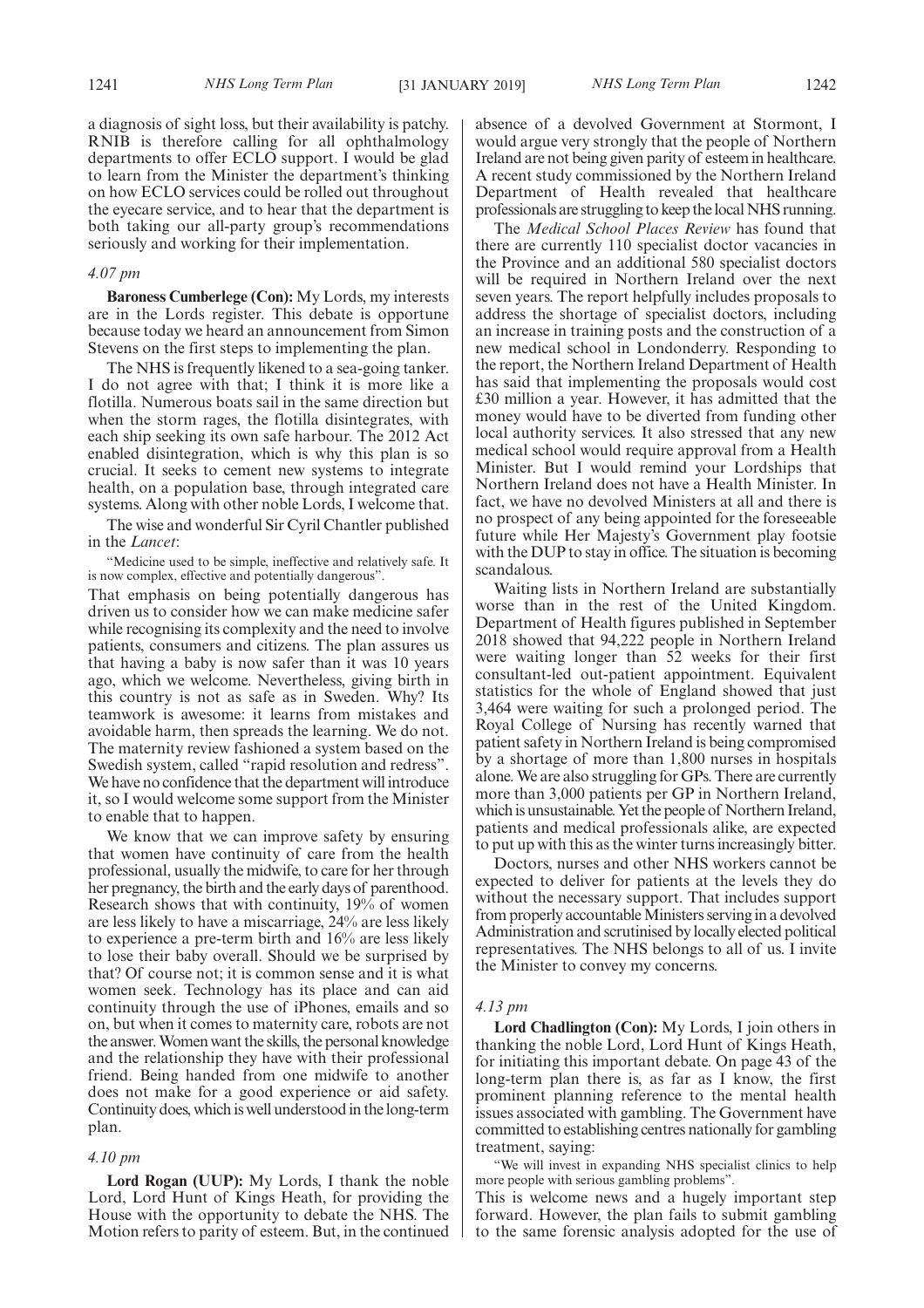[LORD CHADLINGTON]

alcohol or tobacco, where careful consideration is given to education, cessation, prevention and treatment. I remind noble Lords once again of the litany of gambling figures based on information currently available. There are over 430,000 adults with a serious gambling problem, but only 2% are in treatment; 2 million are in danger of addiction; 55,000 children aged between 11 and 14 are already addicted; 75,000 children are at risk; and an estimated two gambling-related suicides occur every working day. Could there be a more compelling case for education, cessation, prevention and treatment programmes?

I am extremely encouraged by the recent meetings I have had with senior executives in the gambling industry. Some are voluntarily adopting initiatives such as doubling their industry levy or advertising tools to control excessive gambling. This clearly demonstrates an appetite for change. However, there is still much more to be done. I therefore ask the Minister, first, whether gambling could be considered in the *NHS Long Term Plan* in precisely the same way as alcohol and tobacco. Secondly, can the Minister confirm that the Government have held, or are planning to hold, conversations at the highest level with the gambling companies and other stakeholders to find common ground for voluntary and constructive reform?

## *4.16 pm*

**Baroness Gale (Lab):** My Lords, I thank my noble friend Lord Hunt for bringing this important debate before us today. I declare an interest as a co-chair of the APPG on Parkinson's.

The NHS sees 12.5 million neurology-related cases each year. People with neurological conditions have the lowest health-related quality of life of any long-term condition. Public Health England's 2018 neurology mortality report showed that the number of deaths in England relating to neurological disorders rose by 39% over 13 years, while deaths in the general population fell by 6% over the same period.

While the *NHS Long Term Plan* details improvements in stroke services, there is no mention of neurology more broadly. Many serious neurological conditions, such as Parkinson's, are not mentioned, so while the *NHS Long Term Plan* contains positive steps for mental health, there are still significant concerns about how these services will work for people with Parkinson's. The recent findings of the All-Party Parliamentary Group on Parkinson's report *Mental Health Matters Too*, which I chaired, exposed the difficulties that people with Parkinson's face in accessing high-quality mental health care. Mental and physical health services currently operate in isolation, leading to disconnected care. Clinicians are experiencing problems accessing patients'notes and there is poor communication between services.

People with Parkinson's rate access to a specialist Parkinson's nurse as their top priority. Nurses are more accessible than consultants and offer the specialist knowledge and support that many GPs cannot. In the 2017 Parkinson's UK "Your Life, Your Services" survey, those who had access to a Parkinson's nurse reported higher levels of care, support, information and control over their health, and fewer hospital visits. There are currently 380 Parkinson's nurses in the UK, approximately 100 fewer than needed. Measures in the plan to increase nursing levels are welcomed, but I hope this includes Parkinson's nurses.

I have two questions for the Minister. What steps will the Government take to ensure that the forthcoming workforce plan includes measures to increase Parkinson's nurses and therapist services to address the rising number of people with the condition, set to be 170,000 by 2025? What action is being taken to ensure physical and mental health services are joined up for people with Parkinson's?

# *4.20 pm*

**Lord Scriven (LD):** A plan for personalised and predictive systems of healthcare linking together genomics, big data, artificial intelligence and digitisation—is this real or just fantasy? This is the NHS, which recently said no fax machines by 2020, yet the plan trumpets that by 2024 all secondary healthcare organisations will be digitised. This statement may in time be found to be a different type of artificial intelligence.

The NHS will embrace these new ways of working but the Government need to be realistic on the route map and the investment needed to do this. To make this happen the NHS needs to attract, train and retain a digital-literate workforce and have open-source systems that have operability across the health and social care systems. I see nothing in this plan about digital linkages between health and social care.

Also, the NHS must be trusted on cybersecurity. Last year, every trust tested by the NHS failed on agreed cybersecurity standards, yet the plan says that there will be fully digitised secondary care by 2024. What risk assessment has been done on this target when it comes to data and cybersecurity? What work is ongoing and with whom to ensure operable seamless systems between health and social care?

The plan states that within three years community staff will have access to mobile digital services. A 2018 survey showed that in community nursing this could not happen as in 81% of cases poor connectivity at the patient's home stopped it. In 33% it was thwarted by uploaded data that could not talk to other systems it needed to. What other non-NHS departments and mobile network companies are part of this plan to make mobile digital working happen and is the three-year timescale realistic?

This service change will need a workforce that is digitally literate, yet the plan has only eight lines on a digital workforce: unfortunately, it gives a top-down approach through the digital academy. Let us be clear: for this to work, the NHS needs at every level a workforce that is digitally literate and equipped to exploit the personalised and predictive care system that the plan articulates. What workforce planning is happening over and above the digital leadership academy to ensure full digital skills for healthcare staff?

To date, £2.8 billion investment is agreed for IT and digital change until 2021. However, the *Health Service Journal* in 2018 reported that government estimates showed that £13 billion of investment was needed, of which 60% is revenue not capital. What investment over the £2.8 billion has been agreed for the plan's digital transformation?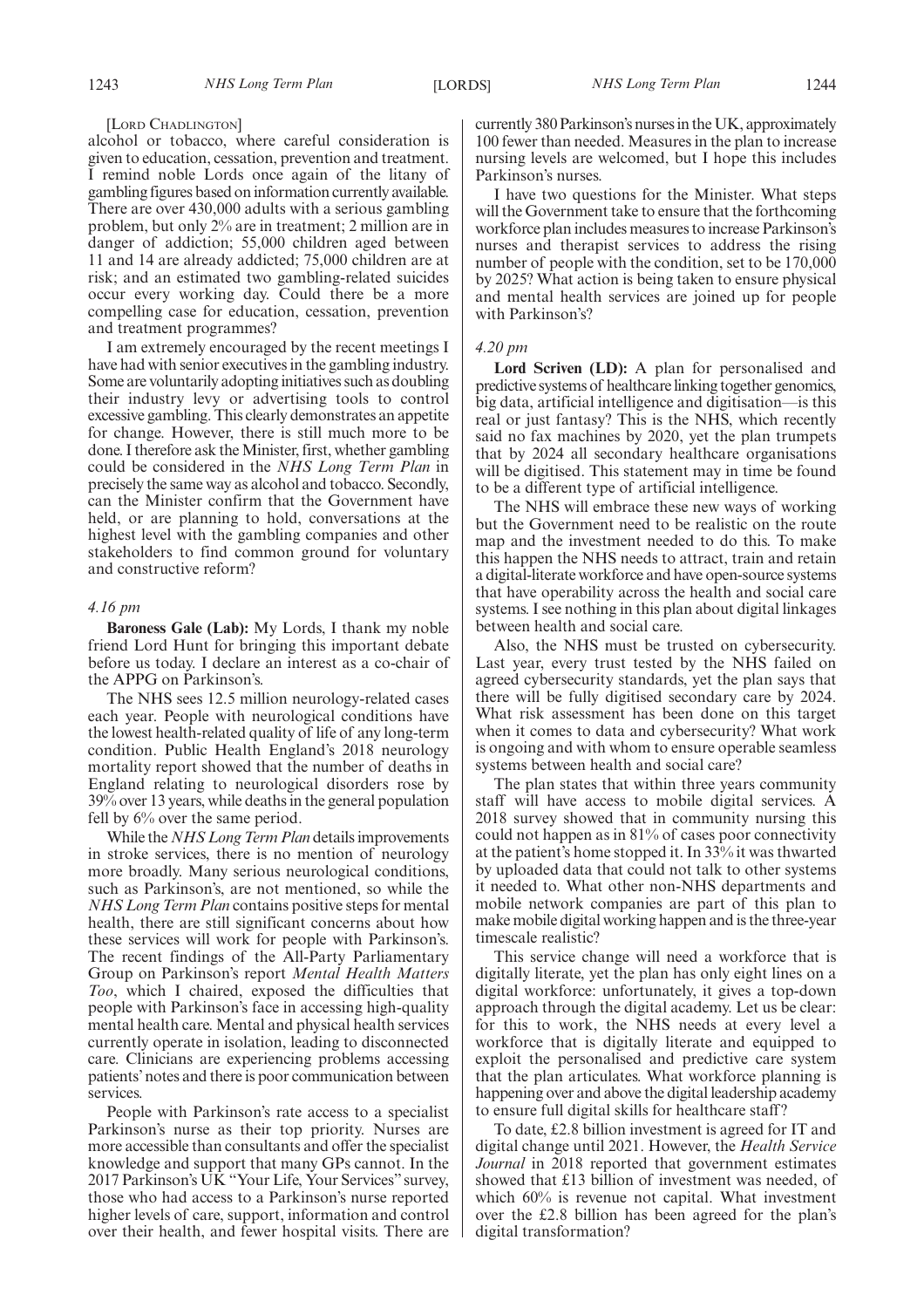The plan is ambitious for a digitised personalised and predictive care system but it needs to be based on realistic plans and firm investment to make it happen. I hope the Minister can answer the questions I pose to show that this is the case and not just aspiration wrapped in hope.

# *4.23 pm*

**Baroness Neville-Rolfe (Con):** My Lords, I refer to my interests, notably as a director of Health Data Research UK. I congratulate the noble Lord, Lord Hunt, and would like to join him in any meeting on data. I thank the Library for producing an excellent note for this debate.

I am quite new to health as a public policy issue encouraged by the noble Lord Patel—and have considered the plan de novo. The response has shown that there is overwhelming public support for the NHS and we must take full account of that fact. However, that ought not to prevent us from recognising that the structure of the NHS has drawbacks. I will mention two. It is vast, and therefore bureaucratic, and all experience shows how difficult it is to maintain high levels of efficiency in large bureaucracies. Also the NHS, by its very nature, makes little use of market pricing, making the optimum allocation of resources close to impossible. We must do our best to eliminate inefficiencies, but the NHS is ordained to suffer from some of them.

Given my commercial experience, I regret the overuse of percentages in the plan and the lack of key overall numbers on expenditure and capital formation and on future demography, which is too often ignored in public investment. Value for money is also given very little prominence. Less surprising is the total absence of the notion of enterprise and incentives. This is a pity as GPs are small businesses, and the best are good businesspeople. The fact is that management skills are needed to deliver effective change. The "lean thinking" principles trained into retail could help to cut out waste and blockages. I was reminded of this by the example on page 19 of ambulance paramedics stuck on a hospital ramp with other calls piling up that they could not get to.

I commend the Government on the new focus on digital, personalisation and data. AI is improving the efficiency of drug trials, and there could be vast savings from introducing patient apps for patient records. This would allow easy migration and an end to the familiar cry, "They have lost the notes". Apps could be introduced immediately for maternity and to replace the red baby book.

I would also like to see support for HDR UK's digital innovation hubs for the safe sharing of data in R&D and better use of data to improve outcomes—for example, on cancer and antimicrobial resistance. This huge global health issue receives a modest mention on page 39. Are noble Lords aware that, without new antibiotics, routine operations could become too risky and that cancer and paediatric care could become extremely difficult? I welcome the Health Secretary's initiative at Davos, but we also need worldwide efforts to reduce irresponsible antibiotic use for animals. I was glad to hear the CMO referencing the red tractor label, whose standards have helped to reduce antibiotics on farms by 40% over five years.

I look forward to an annual update on the whole long-term plan and to seeing some quick wins from this enormous investment of money, time and effort.

## *4.26 pm*

**Baroness Wheeler (Lab):**My Lords, I, too, congratulate my noble friend on securing this debate and on his excellent speech. There is much to commend and welcome in the *NHS Long Term Plan.* However, the key questions on how it is to be delivered in the light of the realities of the huge injection of cash the NHS needs on top of what has been pledged by the Government, how integrated care is to be achieved without addressing the funding crisis in social care and, without any indication in the plan, how the chronic shortage of staff in key professions is to be addressed all remain to be answered.

My contribution today is on specialised health services. These typically cover small patient populations, collectively treat hundreds of thousands of patients every year and cannot sensibly be planned, procured and provided at a local level. One in 17 people will be affected by a rare or complex condition at some point in their life. I declare an interest as a voluntary vice-chair of the cross-party Specialised Healthcare Alliance, which comprises charities and voluntary organisations, large and small, representing and campaigning for people with rare diseases and complex health conditions, and corporate supporters.

Many specialised services provide for people with rare genetic conditions, while anyone might need to call upon others, such as spinal injuries and serious burns. Under the Health and Social Care Act 2012, NHS England is the sole direct commissioner of all specialised services. It has a current annual budget of £16.6 billion of the NHS total spend. Before the Act, services were planned at either local or regional level, but in effect much of NHS England's approach almost from the beginning of its existence has been to shift the balance back towards local decision-making. Indeed, the *NHS Long Term Plan* and last year's supporting planning guidance represent the latest in a long line of attempts to get the balance right between national and local responsibility for planning specialised services. There are now to be planning boards across areas, with alternative collaborative arrangements in some circumstances.

Guidance so far is vague on structures, processes, procedures and timescales, so I have some key questions for the Minister and I ask her to write to me if she is unable to respond today. First, we are told that 70 services might benefit from local collaboration, with mental health, cancer and learning difficulties prioritised in the first instance. When will further details of the changes and processes for moving to the new structures and of the decisions on which services are to be provided locally be announced? What forms of alternative arrangements will be permitted?

My second question relates to the key issue of consultation with local services, patients, carers and representatives of patient organisations. NHS England seems to have learned from past experience of seeking to drive through changes without sufficient consultation and involvement. Can the Minister reassure the House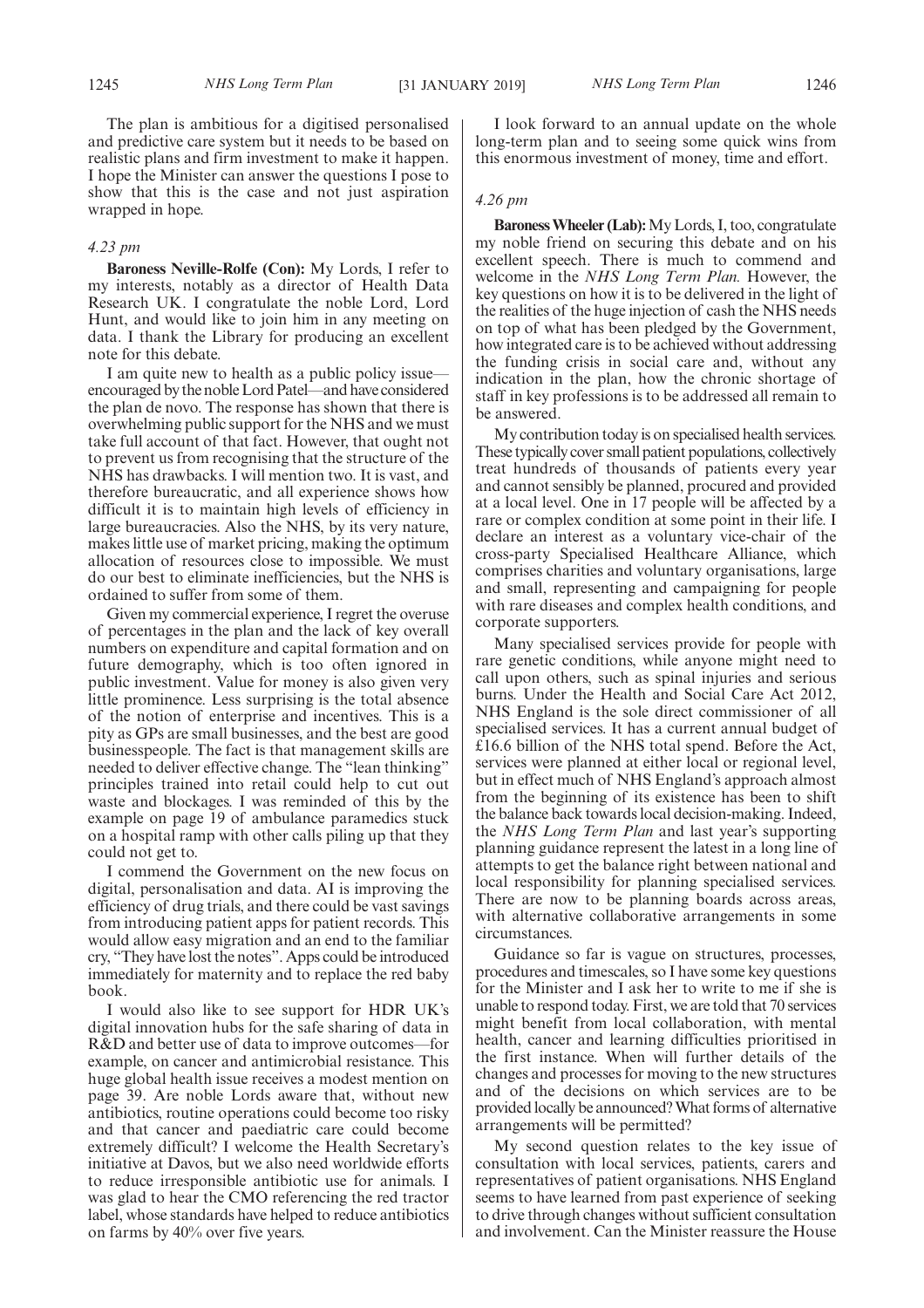#### [BARONESS WHEELER]

that the new specialised planning boards will embrace the provisions and spirit of patient involvement in the 2012 Act and include patients and public representatives, who will be meaningfully involved in decisions about the way their care will be delivered?

Finally, there must be clear and transparent accountability and oversight when service planning is delegated to local level. Can the Minister confirm that NHS England will retain overall accountability for all specialised services, and can he also confirm when formal accountability arrangements will be published? NHS England's vision for specialised services presents important opportunities to improve patients' experience of care. If it is to be realised, NHS England must take a transparent and collaborative approach to working with the public and patient organisations.

# *4.30 pm*

**Lord Bird (CB):** My Lords, I am very grateful to the noble Lord, Lord Hunt, for this opportunity to talk about health.

If you really want to cheese off anybody from the health industry, when they start talking about not having enough doctors, nurses and assistants, you might choose to say, "Well, maybe the problem is that you've got too many patients". I have tried that out in many places and have cheesed people off. However, when I tried it out on my GP, he said, "That's very interesting. If I had 25% fewer people to handle, I could do a much better job than I am doing now". The question of whether there might be too many patients rather than not enough doctors was raised by Matt Hancock, the Health Secretary, the other day when he said that we spend £97 billion on curing disease and £8 billion on prevention.

I first went to school as a child after the Second World War in 1951. Back then there was social medicine, with an enormous amount of National Health Service involvement in the lives of young working-class boys even boys from the slums—in an attempt to prevent illness. We were given so much help that I think many of us have remained healthy. That is borne out by my reaching my 73rd birthday yesterday, which is an enormous surprise if you consider all the things that I have done to myself. It has not been the National Health Service that has helped me but I am still here, and I put it down to some of that early stuff back in the slums, when they got us running around, drinking milk and water, looking at our memberships, inspecting our hair and all sorts of wonderful things like that. However, I will not go into too much detail.

I am also interested in whether it is possible to look at the National Health Service as the very epicentre of our society, reinventing the concept of health over the next 20 years. I do not think that we should leave health to doctors or nurses; you should go to them only when something goes wrong. A very nice report by the *Big Issue* and CILIP on libraries and the reasons for supporting them proves that £27 million was saved for the National Health Service by running libraries and attacking the problems of loneliness.

I was on the train today and met a woman who was going to Addenbrooke's Hospital for the last session of chemotherapy on her breasts. She went with a fierceness, and I thought to myself, "God bless her". It will increase her chance of surviving if her mental well-being is improved by a sense of happiness, hope and optimism, and that is what is created by areas outside the National Health Service. We have to reinvent the NHS so that it is the very epicentre of everything, with libraries, schools, universities and prisons all linked together.

# *4.34 pm*

**Lord Holmes of Richmond (Con):** My Lords, I congratulate the noble Lord, Lord Hunt, on securing this debate. I also declare my interests as listed in the register.

In the time available, I will limit my comments to the potential of elements of the fourth industrial revolution which could be deployed to assist the National Health Service and all healthcare. In fact, I will limit myself to two elements: artificial intelligence and distributed ledgers. Artificial intelligence has incredible potential to augment, not replace, our clinicians and so transform diagnosis and care. Let us consider the work that has been done at Moorfields, where artificial intelligence is being deployed to analyse hundreds of thousands of retina scans—something that it would be impossible for one person to do in a lifetime, never mind a career. Here artificial intelligence is not replacing but augmenting the consultants who are working in that area.

This goes beyond the business of healthcare into the business of the NHS itself. Let us consider the number of missed appointments, costing over £1 billion to the National Health Service. Artificial intelligence certainly has a role to play there. As we set out in the report of the Select Committee on Artificial Intelligence, published last April, were the United Kingdom to deploy ethical artificial intelligence effectively, we could be not just a world leader but a world beater. There can be no better place to do this, and no better illustration of it if we get it right in the NHS—and indeed across all healthcare.

I turn to distributed ledgers, which are often called blockchain but, in relation to how they are deployed, it is better to describe them as distributed ledgers. These are effectively immutable, anonymised, decentralised records with huge potential in healthcare for drug safety and security, care assurance and many other examples. But again, let us go beyond elements that impact directly on care. Currently, the NHS spends 25,000 doctor days on assuring the identity of people coming into the service. Assured ID is of course incredibly important, but there are many different ways of doing it. Imagine those 25,000 doctor days being deployed on patient care.

There is much disagreement around the potential of 4IR in health and many other areas but there is broad agreement on the critical and central importance of data. Data underpins all this; with NHS data comprising some 65 million patient records, it has extraordinary potential, although massive risks and issues remain to be understood, not least the almost singular lack of interoperability within the service. Practical problems also have to be considered against legal, cultural and ethical considerations.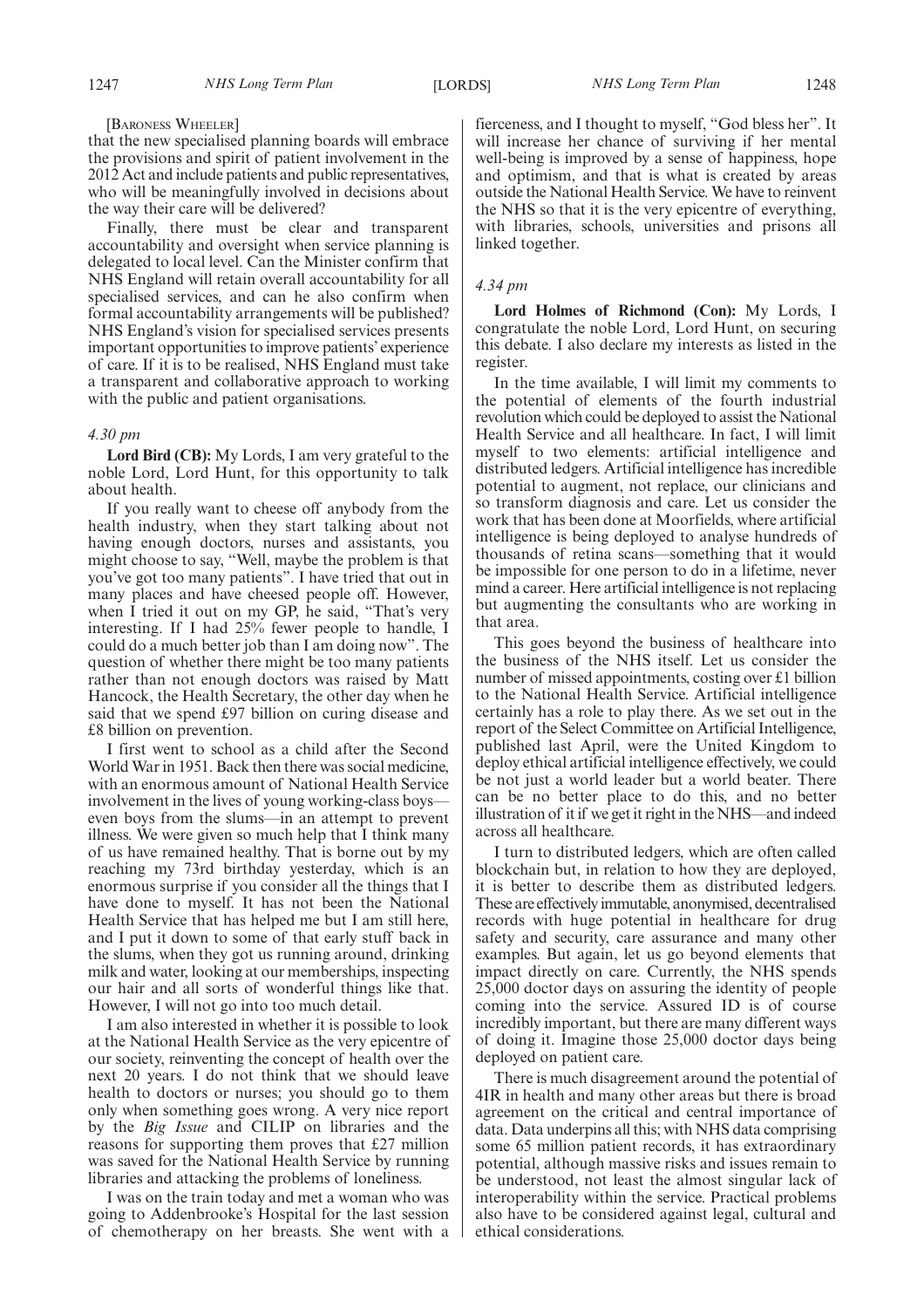Can my noble friend the Minister outline the Government's plan to address probably the greatest epidemic in the NHS—that of data fragmentation? Data has always underpinned health innovation. Dr John Snow used it to isolate the cause of cholera and Florence Nightingale to revolutionise hospital hygiene. The NHS currently produces a proliferation of data but is all too often stymied in its ability to use and deploy it because of the aforementioned fragmentation.

I am in no sense naive about the issues, risks and challenges of deploying these new technologies. To put it simply, we need to ensure that trust is fully and firmly at the centre of all our trusts.

Consider the immutability of all patient records—being able to have a single source of truth, your patient record, in your hand, alongside the trusted, immutable tracking of your timestamped record, including everyone who has accessed it and why. None of this is straightforward. There is so much that the organisation must do to get to a position even to consider many of these technological possibilities, but they are possibilities. If the NHS is an oil tanker, it is an oil tanker that has to climb a mountain. That is not easy.

If we get this right, even partially, we will not just have a National Health Service that is a world leader in patient care. We will have a National Health Service that is a leader in the adoption and deployment of artificial intelligence and distributed ledgers for public good: a service fit for the future enabled by the 4IR. That is a possibility, not an inevitability.

#### *4.40 pm*

**Viscount Hanworth (Lab):** My Lords, this debate has been rich in its detailed treatment of particular issues but I shall talk only in general terms. At its inception in 1948, the NHS was an expression of the egalitarian philosophy of the Labour Party. At that time, it had the support of many Conservative politicians, but gradually they changed their opinions. They began to favour a health service in which consumers could exercise their preferences in favour of a more personalised provision, if that is what they wished for and if they were able to afford it.

In 2009 several leading Conservatives who were to become members of David Cameron's Cabinet put their names to a manifesto criticising the NHS. They were calling in effect for the NHS to be dismantled and replaced by a system based on health insurance in which private providers would play a major part. This worried their leader, who was conscious of the popularity of the NHS and of the damage to the Conservatives' electoral prospects that might ensue if their adverse attitudes towards it were widely perceived. For that reason, he felt compelled to assert that the NHS would be safe in the hands of the Conservatives. Nevertheless, the covert plans to privatise parts of the NHS proceeded unabated. The Health and Social Care Act 2012 was the precursor to its intended privatisation.

**Baroness Browning:** I advise the noble Viscount from personal experience that David Cameron's motivation was not political expediency. As I know only too well, he had every reason to be grateful to the NHS because of his son.

**Viscount Hanworth:** I thank the noble Baroness for that interjection. I do not think the two issues are mutually exclusive; I think there was a very strong consciousness on his part, which may be commendable, that the NHS was very popular in public opinion. Be that as it may, the covert plans nevertheless proceeded, and the Health and Social Care Act 2012 was indeed intended as a precursor to privatisation. The Act aimed to induce competition among the agencies of the NHS and appointed clinical commissioning groups to govern the provision of medical services. These were to be run partly by the general practitioners but they were also to be the point of access for private service providers. The intentions of the 2012 Act have not been fulfilled. This has been due in part to the reluctance of the private sector to pursue the opportunities that have been offered. However, years of neglect and inadequate financial provision have ensued, which have brought the NHS to its present state of crisis.

It is against that backdrop that the Government have commissioned the *NHS Long Term Plan* that we are discussing today. The report has been authored by health service professionals. It envisages some felicitous prospects and is written in an optimistic spirit. Surely the Government have calculated that such a report cannot fail to do them credit. It is bound to divert attention away from the current problems.

The report recognises some of the major issues facing the NHS. These include the present inadequate funding, the shortfall in staffing, the inequalities of its provision across the regions, the pressure from an ageing population and the demand for innovative and expensive treatments that cannot be afforded easily. The report is remarkably sanguine in what it proposes can be done with a minimal increase in funding. It argues that the prevention of health problems can forestall the need for medical cure. It proposes that the demand on hospitals' resources can be limited by reducing the number of patients and the length of their residence.

**Noble Lords:** Three minutes!

**Viscount Hanworth:** I am sorry, I am going to take a little more time because some of this was pre-empted.

#### **Noble Lords:** No!

**Viscount Hanworth:** No? Okay.

#### *4.44 pm*

**Lord Rennard (LD):** My Lords, I refer to my interests in the register. As an officer of the APPG on Smoking and Health, I am delighted to see that support for smokers accessing NHS services to quit is a key feature of the long-term plan's commitments on preventive healthcare. Smoking remains the leading cause of preventable, premature death in England, killing nearly 80,000 people a year and costing the NHS an estimated £2 billion.

I welcome the plan's commitments to fund new support for smokers to quit when in hospital, for long-term users of specialist mental health and learning disability services, and for pregnant women and their partners. The noble Lord, Lord Ribeiro, has already referred to how measures have been seen to work effectively using the Ottawa model for smoking cessation.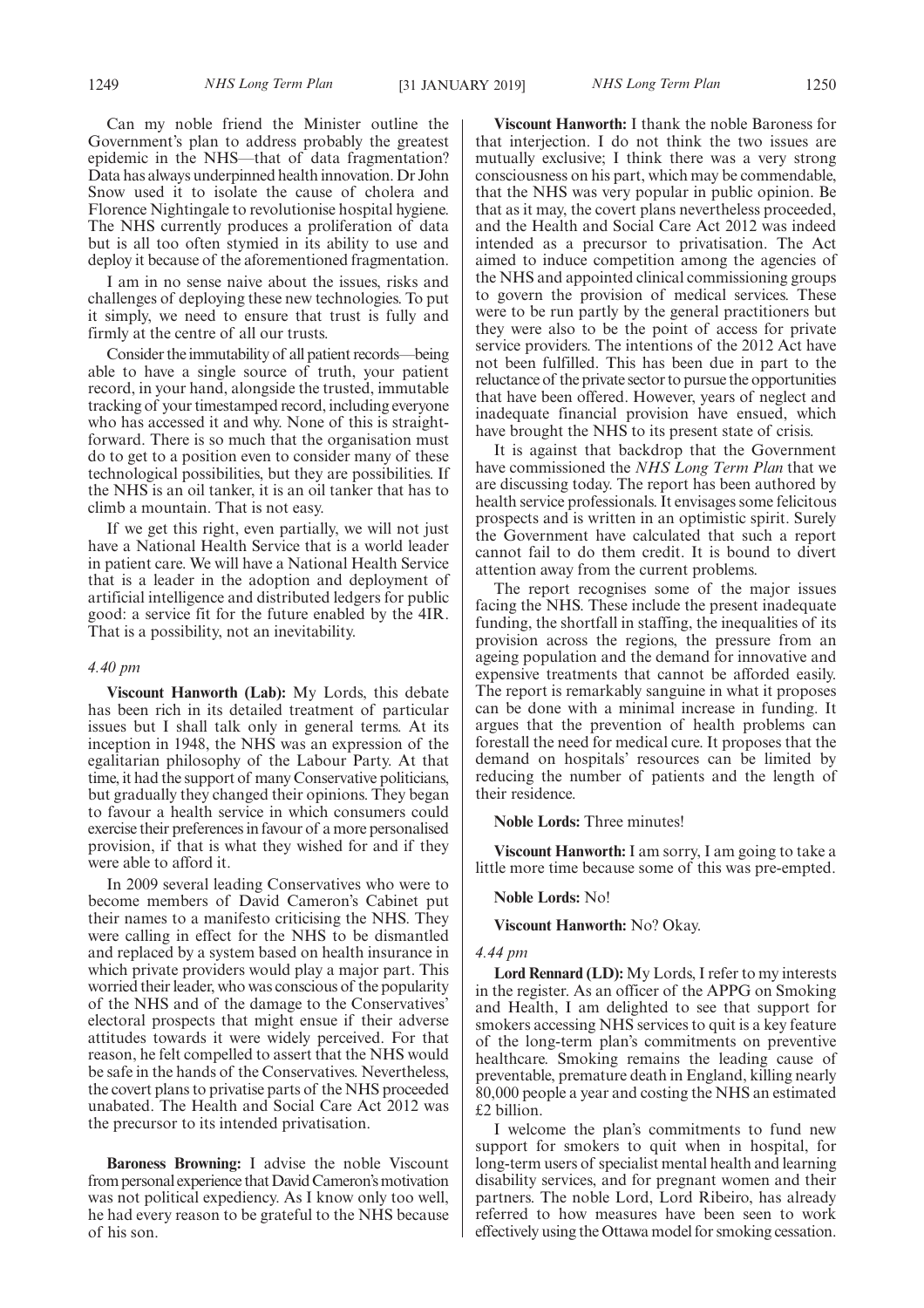#### [LORD RENNARD]

Where this model is applied in Canada, smoking status is recorded on admission to hospital, with staff delivering brief advice and providing medication to all smokers. Smokers are then followed up both in hospital and post discharge to provide them with specialist behavioural support. Rates of quitting with this model have improved dramatically, and those in the programme were also 50% less likely to be readmitted to hospital. The plan states that this support will be in place across all hospitals by 2023-24. Like the noble Lord, Lord Ribeiro, I hope that the Minister may today give us an indication of when that rollout will begin and what funding will be made available for this programme over the life of the plan.

The plan's commitments to support smokers who are long-term users of specialist mental health services, both in hospital and in the community, is also very welcome, but this will rely on upskilling a workforce that is already under great pressure. A survey by Action on Smoking and Health and the Mental Health and Smoking Partnership recently highlighted the very variable training and infrastructure in place to support smoke-free policies in different trusts. We need best practice in all of them.

I also welcome the explicit commitment in the plan for the option to switch to e-cigarettes, in line with guidance from Public Health England and the recommendations from the Science and Technology Select Committee last year. This option will be included in the support available to smokers in in-patient mental health services.

The plan also addresses the issue of smoking and pregnancy. Women who live with a smoker are six times more likely to smoke throughout their pregnancy. I hope the Minister may be able to tell us how additional support for partners, alongside that for pregnant women themselves, will be delivered and whether this will continue during postnatal appointments to maximise the chance for all children to grow up in a smoke-free home.

Successful implementation of the plan's commitments to smoking cessation is clearly threatened as local authority public health budgets continue to be squeezed, reducing the funding for and availability of community stop-smoking services. I concur with the words of many others by saying simply that, without properly addressing the issues of social care and integration with local authorities, this plan will fail.

# *4.48 pm*

**Lord Colwyn (Con):** My Lords, there are only eight speakers to go.

I must congratulate the noble Lord, Lord Hunt of Kings Heath, on his comments and explanation of the case for a fully funded, comprehensive and integrated health and care system. The noble Lord is a busy man: today he is talking about the long-term plan, tomorrow he is dealing with organ donations. I am interested as a retired dental surgeon and a fellow of the British Dental Association.

I would briefly like to turn the attention of the House to the issue of dentistry, which is notable by its total absence from the long-term plan. NHS dentistry plays a key role in preventing oral health conditions and it is also a very good early indicator of a range of general health problems. But despite the Government's insistence that prevention is at the core of their agenda, funding for NHS dentistry per head of population has fallen by 14% in nominal terms in the past five years.

Not a week goes by that we do not hear in the media a report about patients having to travel unreasonable distances to access an NHS dentist, or that they have had to perform some minor operation on the kitchen table. People unable to find a dentist show up at their GP surgery or A&E, neither of which can help them, further wasting precious NHS resources. The ambitions set out in the plan cannot work without significant improvements to the care of the health and social care workforce. Further, it is estimated that 1.8 million older people could have an urgent dental condition.

In the light of all this, I hope that my noble friend can offer some explanation why dentistry is barely mentioned in any long-term plan and what further plans the Government have to improve access to NHS dentistry.

# *4.50 pm*

**Lord Brooke of Alverthorpe (Lab):** My Lords, I express my gratitude to my noble friend Lord Hunt of Kings Heath for securing the debate. I thank the Government too for producing the long-term plan. I join others in applauding Professor Dame Sally Davies's annual report for 2018 and the recommendations she has produced on how we might achieve better health in the UK by 2040. It is a particularly impressive document. She is one of the bravest of our public health servants.

I will not say anything on alcohol because that has been more than adequately covered by my friend, the noble Baroness, Lady Watkins of Tavistock, but I will focus mainly on obesity, which is identified in the plan as one of the major problems we face. I share my noble friend Lord Hunt's disappointment that there is a paucity of public health initiatives in the plan. I support the views expressed by the noble Baroness, Lady Walmsley, and my noble friend Lord Turnberg on the importance of public health co-ordination and campaigning on obesity, which was also indirectly, in general terms, supported by the noble Lord, Lord Bird, who talked about how we need to raise our sights on where we are trying to go.

I have asked this question previously to the noble Lord, Lord O'Shaughnessy: where is the overarching co-ordinated national campaign against obesity? If it is truly the crisis that everyone keeps saying it is, why do we not have one? This morning, Public Health England reminded me of a whole variety of different initiatives it is running, but when I go to my GP and look at the noticeboard announcements, I see notices about smoking, drugs and alcohol, and services for babies, mothers and older patients. Obesity gets barely a mention, yet it is seen as one of the crises facing us. We must return to the topic of the amount of attention given to it centrally.

Last week, we had a very good debate on the inadequacy of local authority funding led by the noble Lord, Lord Scriven. Its focus was again primarily on social care, but there was little mention of the very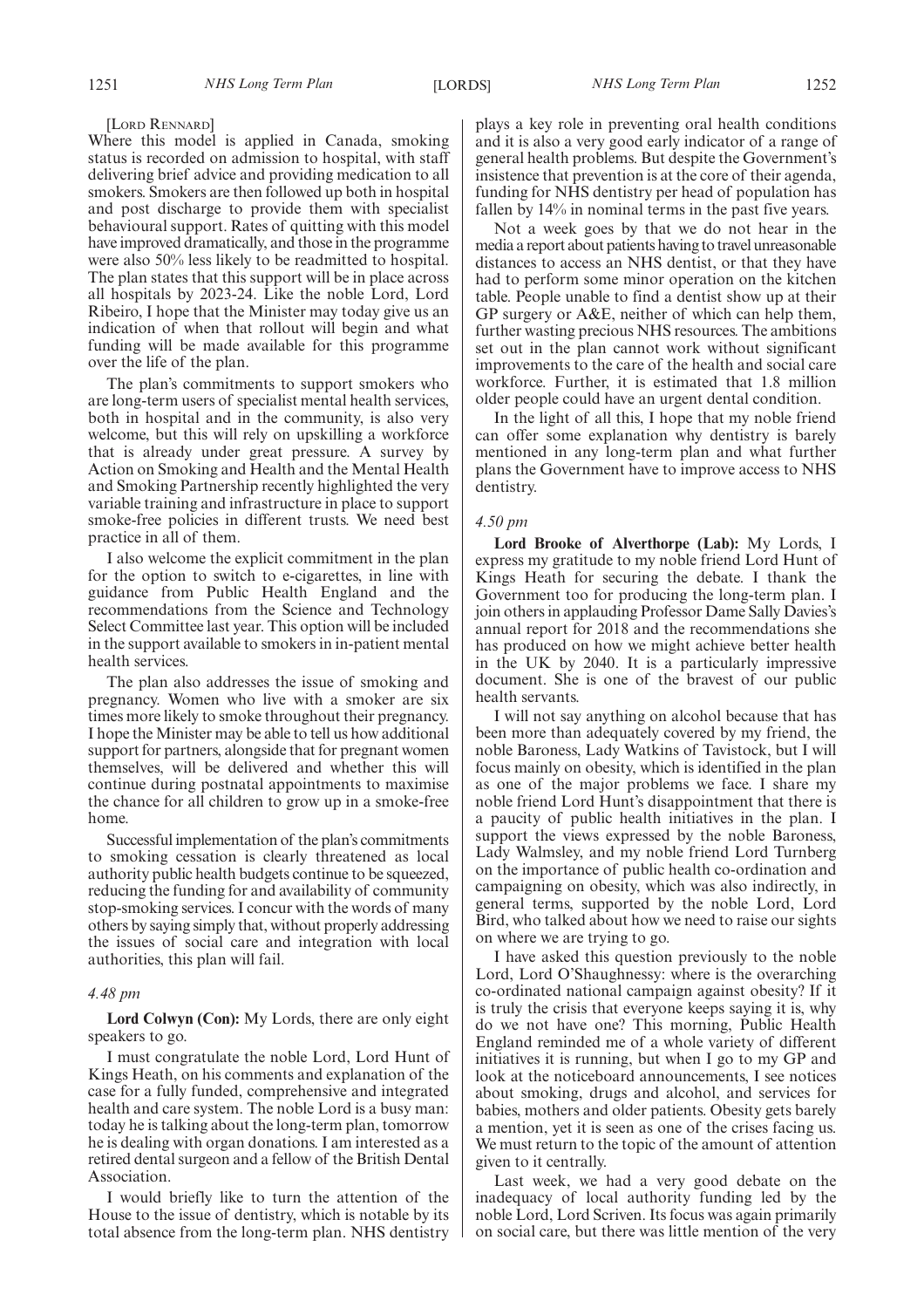important responsibilities that now fall to local authorities regarding public health and public health campaigning. That again has been cut because of shortages of money at local authority level. I wrote to the Secretary of State when he took office pleading that he should give this a higher priority. I have had no reply, but maybe the Minister might follow this up to see whether his deliberations continue, and whether he will now respond positively and say that he is prepared to embrace this.

We really have to get a co-ordinated national campaign running, particularly for children. The plan focuses on people with diabetes and people with a BMI of 30-plus, but that excludes thousands of people who are obese and most of the children—there is nothing in it about children.

I tap my watch and see that I have come to the end of my remarks. Plenty of work can be done that does not necessarily cost money. We need to look at how we can engage children with programmes and games that will captivate them and turn their attention to their health. We can also look at cheap activities such as yoga that will help people find a way to look at their health and improve their positive outlook on life. There is much to be done. Is the Minister prepared to embrace some of these suggestions? We could then look forward to seeing a chapter 3 for the child obesity programme. When will it come?

#### *4.54 pm*

**Lord Stirrup (CB):** My Lords, I refer the House to my interests in the register and to the fact that I have family connections with the NHS. In the three minutes allotted to us in this important debate I can really make only one point: that the *NHS Long Term Plan* contains many worthy initiatives and objectives, but delivering the improvements that it seeks will be an extraordinarily difficult task, especially as we have no overarching strategy for health within the UK. I say this because a strategy must bring together ends, ways and means in a balanced and coherent way. No one issue can be addressed without the others.

When we talk about a fully funded health service, for example, we come face to face with the fundamental problem confronting the NHS and all other health services around the world. How does one constrain cost in a system of open-ended demand and everincreasing technological opportunity? Without such constraint, healthcare is in effect an unbounded system; we could end up spending 100% of our GDP on it and still not satisfy every demand. The only rational answer is to balance resources and tasks by controlling both, rather than just one of them. This of course means limiting the care that is provided. That already happens, but in an often random and unplanned way. So the question we should be asking ourselves is: what is the most equitable system of rationing?

Whatever system is chosen, it will sometimes lead to unfortunate and perhaps tragic cases which frequently become political causes célèbres, so if we are to decide on the fairest and most efficient system of healthcare rationing, it must be done on a cross-party basis. As long as healthcare is treated as a political football, effective solutions to this conundrum will continue to elude us.

Let me caution against the pursuit of apparently attractive but, in the long term, chimerical solutions. One of the most common is the cry for greater efficiency. The idea that this can be used to wish away the underlying financial dilemma is ill-considered at best and mendacious at worst.

Nor should we think that restructuring healthcare will make the problem any easier. Preventive measures to improve long-term health are important, but they are unlikely to moderate demand for NHS services. We will all, alas, continue to suffer physical, and perhaps mental, deterioration over time. The clinical causes of the deterioration may change, but they will still need to be treated or ameliorated. It therefore follows that improved public health programmes, while essential, will over time likely result in greater expenditure rather than less.

The *NHS Long Term Plan* covers many important areas and sets out some laudable ambitions. But unless we find a sustainable way of balancing ends, ways and means, we will still not have an effective healthcare strategy.

#### *4.58 pm*

**Baroness Massey of Darwen (Lab):** My Lords, I thank my noble friend Lord Hunt for securing this important debate and for his well-known commitment to health services.

I was particularly struck by one sentence among many in the Oral Statement earlier this month. It said:

"At the heart of the Plan is the principle that prevention is better than cure".—[*Official Report*, 7/1/19; col. 2069.] I agree, but I was disappointed to see that there was not so much emphasis on public health, community

involvement, youth health or better cost analysis. Organisations which we know sent briefings and were generally supportive of the plan's aims. One said that, "some significant pieces of the jigsaw are … missing".

Another said that the long-term plan is,

"defined as much by what it omitted as what it contained".

I will identify some things as I see them. The British Association for Sexual Health and HIV expressed concerns about public health funding—which, of course, supports prevention. These services have been cut in recent years; around £700 million will be cut between 2014 and 2020.

I am also surprised to see no cost-effectiveness figures in the plan. Are they available elsewhere? It is surely important to weigh the potential cost savings from prevention versus treatment costs. The plan states that in April 2019 NHS England will introduce more accurate assessments of the need for community health and mental health services. Will this be done in real consultation with local groups to identify local, specific needs?

Moving on to young people, I thank the Association for Young People's Health for its analysis. It is important to recognise that early intervention is not just about young children. Adolescence provides a second window, given the massive brain development and growing maturity in sexuality, relationships and reasoning among adolescents. Adolescent services are crucial to any health plan and are not sufficiently addressed in this one, yet they are key to general health.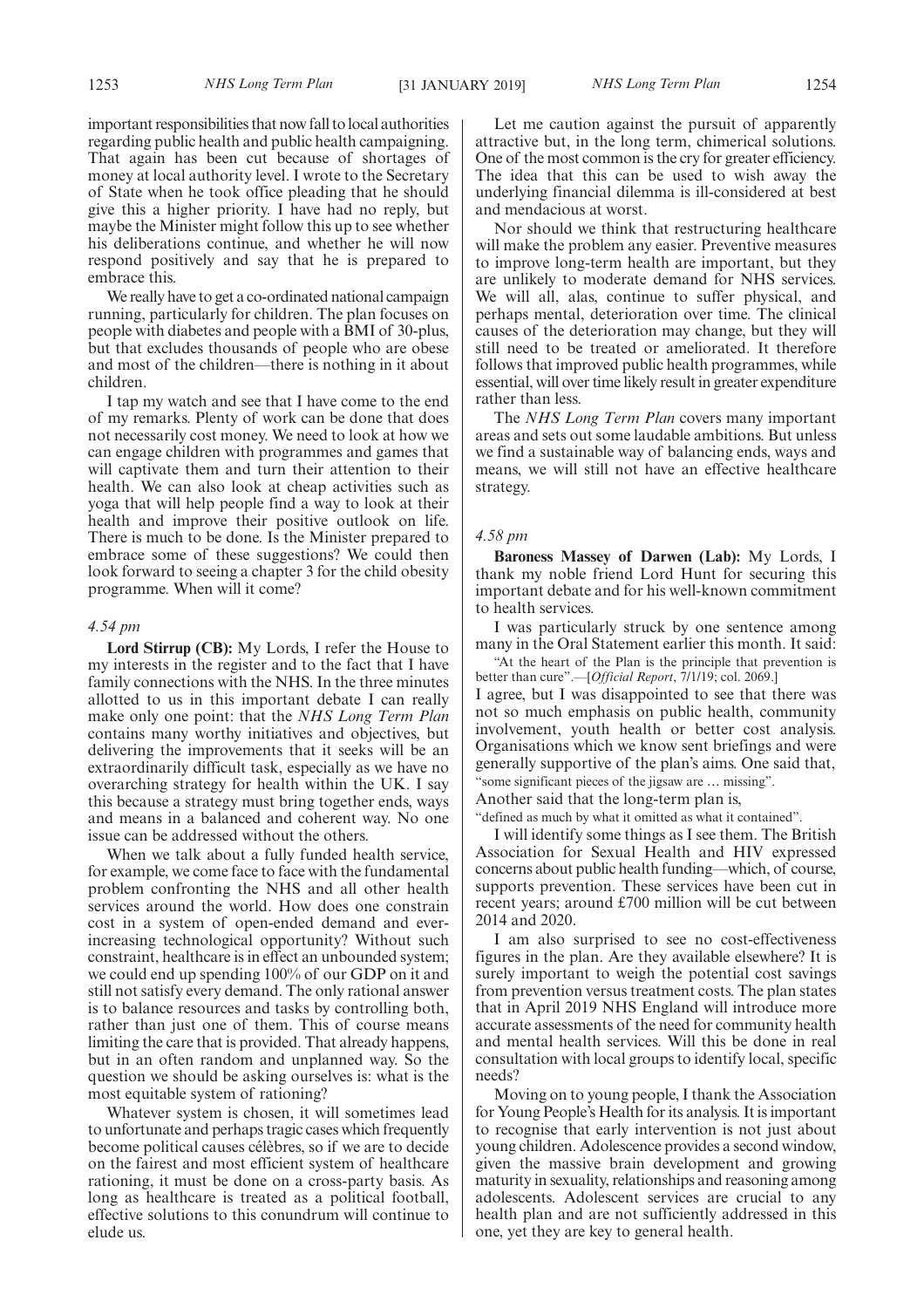# [BARONESS MASSEY OF DARWEN]

Last week I was involved in a seminar with young people. One young woman said that we are experts by experience—how true. So are communities experts by experience, and they need to be listened to in order to formulate responses. Will the Government take note of the concerns expressed in this dynamic and wise debate—and, more importantly, will they keep the debate going so that we can all have a say in what is happening to this plan?

#### *5.01 pm*

**Baroness Redfern (Con):** My Lords, I thank the noble Lord, Lord Hunt, for bringing this important debate to the House, and welcome the plan. All the evidence tells us that the UK population is set to grow and age significantly over the next 10 years, with people over 65 increasing by 33% and over-85s almost doubling, against an increase of only 2% in working adults. On the basis of delivering this health prevention agenda against a growing population, in developing this plan and framework the Government and the NHS have worked closely with local authorities, patient organisations, NHS staff and the public so that everyone has the opportunity to contribute.

The shortage of trained staff needs to be resolved if the ambitions in this long-term plan are to be achieved. I am pleased to hear today of the announcement of the biggest reform to GP practices in 15 years, to improve access and create 20,000 more staff for those practices. Supporting staff and boosting morale with rewards for career progression should help to retain our experienced, dedicated staff and help to grow our own.

Reducing and tackling waste with smarter working to improve productivity and efficiency is important. Prevention is the key to transformation—expanding screening and age range—as survival rates can be improved dramatically by earlier diagnosis and early multi-access to treatment. It is about empowering patients to become more effective in managing their own health and to take responsibility as part of their personal decision-making. This long-term plan is ambitious, aiming to transform services using up-todate technology to provide many more online interventions for patients and so reduce up to a third of out-patient appointments.

With excellent sharing of data—precision diagnosis, the earliest interventions backed up by detailed costs of investment, covering genetic data around performance and outcomes—more capital investment will be required. For example, we need more MRI and CT scanners to improve survival rates. Data collection, handling, storage and sharing to achieve and facilitate IT skills technology saves time and money, so I am pleased to see the Government wanting to invest £440 million in new technology and £75 million in electronic systems to unlock the full potential of biopharmaceutical, personalised medicines, genomics and the identification of applications for stem cells and the development of new drugs—but we need to be much quicker in decisionmaking on those appraisals.

I welcome the proposed increased investments in primary and community care, focusing on full integration of health and social care, moving out of hospital settings and into the community to deliver more care in the home, as new technologies unleash the ability to deliver a high-quality service so that only patients triaged with more acute or specialised care are in hospital.

Finally, having seen the changes over the past 70 years, I look forward with optimism to the ambitious long-term plan that sets out to modernise the NHS for the next 20 years.

# *5.04 pm*

**Baroness Jolly (LD):** My Lords, I draw attention to my interests as declared in the register. It is worth mentioning that the noble Baroness, Lady Browning, is the only Peer to have mentioned people with learning disability and autism. In 2015, following the Winterbourne View scandal, there came the Transforming Care programme. Can the Minister outline in a letter or, if there is time, at the end of the debate what progress has been made and whether local authorities received the budgets required to match the services they are delivering?

I thank the noble Lord, Lord Hunt, for calling this debate. The long-term plan is detailed and forward thinking, but without supported staff, sufficient resources and consideration of social care, it is difficult to see how the Government can achieve the comprehensive and integrated health system to which they aspire. The long-term plan is a positive step forward, but it is defined as much by what it omits as what it contains. Without a workforce strategy, the social care Green Paper and involvement of local authorities and not-forprofits, the plan is incomplete.

We have 100,000 vacancies in our health system. The 3.4% uplift in long-term funding for the NHS does not cover key areas of health spending, and uptake of innovation is patchy. By 2030, we could have a quarter of a million vacancies in our NHS, including in key areas such as nursing. We are already suffering from the loss of 5,000 mental health nurses since 2010 and a 50% drop in the number of district nurses in the same period. The number of health visitors is down by 4,000, which does not bode well for children's services and a healthy early start. My key concern is that, while the long-term plan recognises the workforce crisis, there is no magic bullet. Without solving staffing problems, many of the goals in the plan will go unfulfilled.

The crisis is exacerbated partly because workforce planning in England has become increasingly fragmented and incomplete. Six years on from the introduction of the Health and Social Care Act, it remains unclear who is accountable for workforce strategy and investment. Can the Government confirm where the buck stops for workforce planning for nurses, doctors and care staff? What timeline can we expect for the release of the workforce plan, which will provide more detail on strategy? Is the March date given to the noble Baroness, Lady Harding, realistic? A "quick and dirty" piece of work will give us a picture of what is happening, but it is the resulting timelines for all the strands of this work that will shape the workforce of the future.

I hope that we will see health and social care considered together in the workforce plan, as many other noble Lords have said. Integrating health and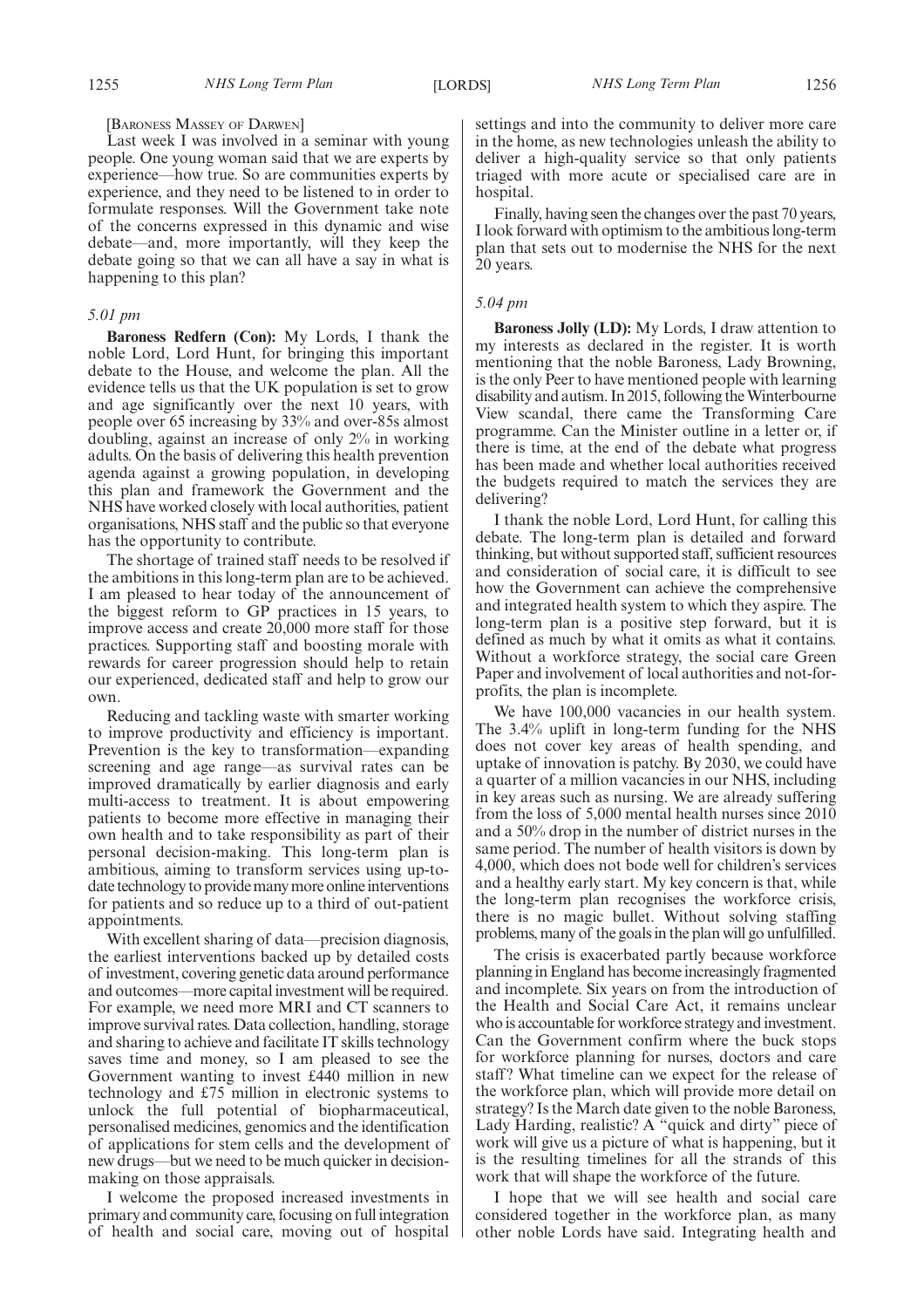social care would, for instance, strengthen our ability to support individuals with multi-morbidities, an area that was relatively neglected in the plan.

The rollout of the "enhanced health in care homes" model, which strives for co-ordination and co-operation between care homes and the NHS, is an encouraging commitment in the plan which recognises barriers to good health and attempts to overcome silos. Overcoming silos can also mean broadening skill sets.

One headline in the plan is the greater focus on training "generalist" doctors. This is a good idea; we should not neglect encouraging broad skill sets at all levels of health and social care. Can the Minister expand on this proposal for generalist doctors? It would require reinvestment in training. In 2006-07, the training and education budget was 5% of the NHS's total budget, but that has now fallen to 3%. It would cost £2 billion to put the budget back to 5%, but the returns may be far greater, so for the Chancellor it could be a good deal.

Retention of staff is a problem. It is such a waste if trained staff leave for a better-managed, better-paid role elsewhere. A start might be to look at rostering. Complaints about inflexible rosters from nurses, but also of late from junior doctors, make for a culture of stress, leading to staff opting for agency or bank work, where choice or control is possible for the individual but not, of course, for the hospital. Some hospitals do this successfully; others need to copy what is done.

To retain experienced staff, could the Government also encourage employers to pay a living wage to social care workers? This could form part of the social care Green Paper when it arrives. Currently, many in our community are being served by staff who are overstretched and underpaid. Social care staff in hospitals, care homes and the community are the glue that keeps the system together, that prevents admissions from the community and that speeds patients home.

In the past, key medical innovations tended to be within the realms of big pharma. Now innovation appears in the form of med-tech, robotic surgery and other surgical improvements such as delivering TAVI heart valves through the groin. Under a local anaesthetic, this achieves today what before required open heart surgery, with all the risks that entailed. This is not only a surgical improvement; patient stays are hugely reduced and outcomes often immediate.

In the long-term plan, there is a laudable focus on digital health to bolster access to services, which, if carefully implemented, may increase patient satisfaction and help to minimise wasted resources. Some surgeries do this better than others. I had to cancel a doctor's appointment to take part in a debate tomorrow—I sent a text; they confirmed with a reminder text; all I needed to do was type "absent", and they cancelled the appointment. Innovation in staff rostering can improve staff and ward morale and allow a better work/life balance.

I have a couple of questions for the Minister, which I am happy to wait for. What support are the Government giving to innovators and early adopters of technology designed for use in operations and other clinical interventions? What changes need to be made to commissioning to accommodate and support innovation?

Looking at the speakers' list, it is no surprise that this has been an interesting and well-informed debate—it is always going to be the way. There is much and varied experience in your Lordships' House, and I thank the noble Lord, Lord Hunt of Kings Heath, for tabling the debate.

# *5.11 pm*

**Baroness Thornton (Lab):** My Lords, I start by congratulating my noble friend Lord Hunt on initiating this important debate. I also congratulate noble Lords on the discipline they have mostly shown in this debate, and on the spread and depth of the views that they have expressed.

I will not summarise the contents of the 10-year plan, because my noble friend did that extremely well in his opening remarks. Noble Lords have covered a great deal of ground in the last two hours, and presented the Minister with a veritable cornucopia of questions to answer—some of which I suspect she may pass over to the new Minister when she arrives here on Monday.

I intend to focus on implementation and finance chapters 6 and 7—and also make some remarks on digital transformation. There is no doubt that this is an ambitious plan, and it needs to be ambitious. The key question is: how will it be delivered? As noble Lords have said, there are dozens of aspirations in the plan; so far it seems to have avoided the previous pitfalls of promising unrealistic productivity gains and savings from reducing demand.

I was struck by the pertinence of the remarks made by the noble Lord, Lord Kakkar, when we discussed the launch of this on 7 January. He said:

"How are Her Majesty's Government going to go about developing the metrics to determine how success should be measured? How will they go about providing a baseline picture of the current situation in different parts of the National Health Service so that the purpose and ambition of this plan can be properly measured? Which part of the NHS is going to be responsible for measurement and implementation: NHS England, NHS Improvement or, indeed, the Department of Health and Social Care?".—[*Official Report*, 7/1/19; col. 2076.]

Those remarks were echoed by my noble friends Lady Donaghy and Lady Massey. I could not have put it better myself, so I did not try. I hope the noble Lord might forgive me for repeating his questions, because I do not think they were adequately answered on 7 January. They will run through the course of the discussions we will have over the coming period.

These questions are important because the plan fails to set out what success looks like for the patients, carers and staff. It does not set out how worthy aims are to be achieved, and there is no coherent approach to the management of the necessary changes. My noble friend Lord Brooke's description of obesity perfectly illustrates that.

On implementation, my question here also concerns the somewhat Delphic reference to legislation in the plan. Is this the rollback of the hideously complex and expensive competitive frameworks, with the accompanying bureaucracy, that exist at the moment, referred to by my noble friend Lord Hanworth? Is the Minister able to enlighten the House further as to when and to what purpose this legislation will be scheduled? Indeed, do the ICSs need primary legislation, and what will be the role of local government in them?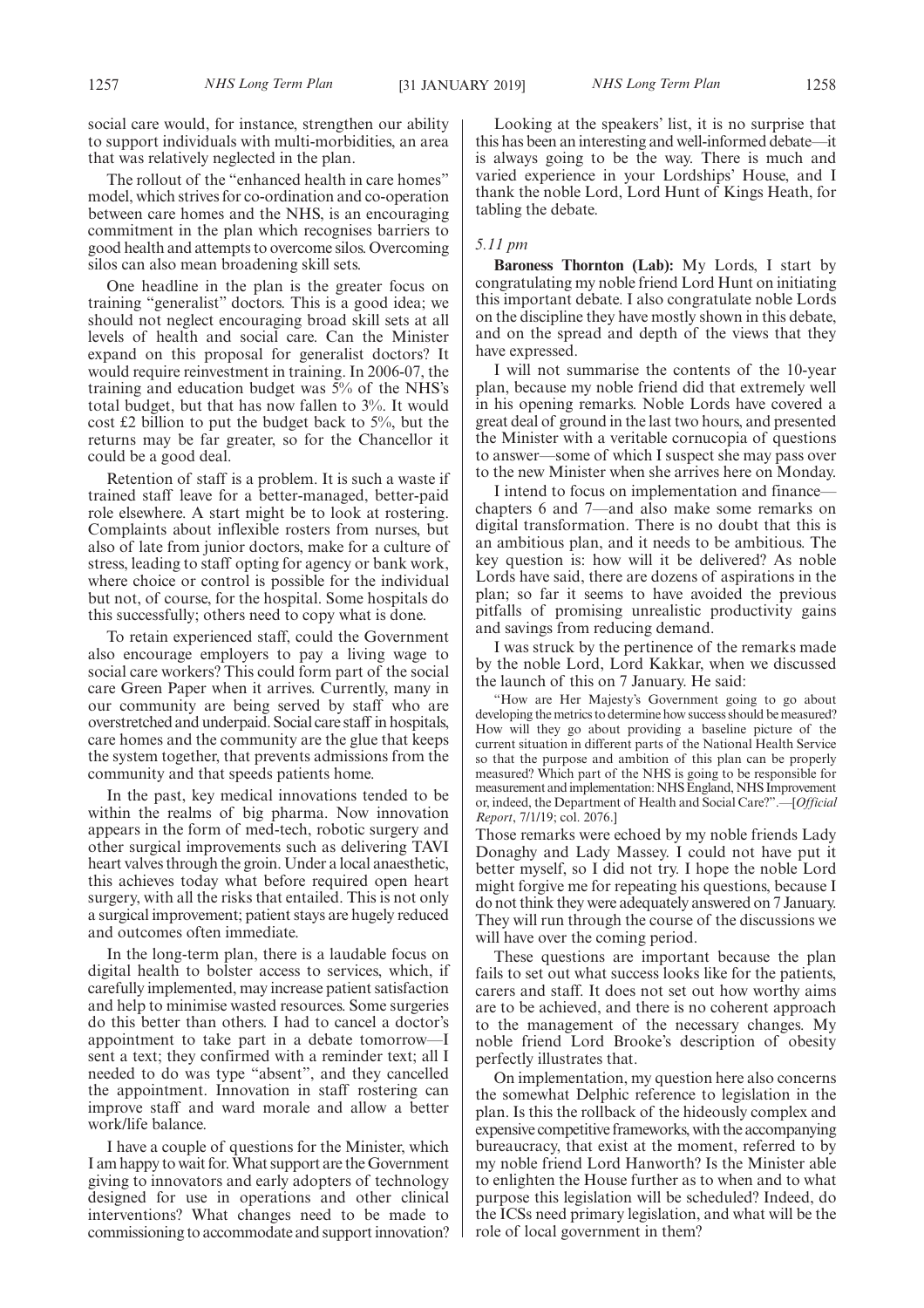[BARONESS THORNTON]

On finances, my noble friend Lord Hunt described the finances as "courageous"; I might add that they are rather heroic. As noble Lords will be aware, last summer the Prime Minister announced £20.5 billion extra funding for the NHS by 2023-24. While this is generous compared with other public services, all informed opinion suggests that it is barely enough to keep pace with growing demand for care. As Dr Anita Charlesworth from the Health Foundation says in her excellent analysis, which I recommend to Members of the House:

"This means trade-offs are inevitable, and these must be spelled out clearly so the public know what they can expect from the NHS".

In a way, that was at the heart of what my noble friends Lady Wheeler and Lady Gale said about specific conditions.

Can the Minister explain how this settlement will do more than keep the show on the road? How much will be available for investment in the aspirations contained in the 10-year plan? Today we learn that a new five-year contract will provide billions in funding for GPs and primary care networks; this is excellent news and a good proposal, but is this money coming from existing budgets, from the £20 billion, or is it new money?

There is no sign of an end to the sustained cuts to public health, capital spending and workforce training budgets. We know that NHS hospitals are in deficit and that the waiting times targets for accident and emergency and planned operations have not been met for three years. There is a crisis in social care that we have to find the funding for, as well as investment for mental health, so there is an enormous amount to do. As my noble friend Lady Pitkeathley asked, how will we fund recognition of the work of carers, for example? The Minister needs to tell us how all these things will be funded.

The chapters concerning science, digital and data are important aspirations: the adoption of personalised medicine, the adoption of genomics to drive diagnosis and the selection of care, the development of a workforce that is able to apply innovation and genomic medicine to the routine care of patients, and the adoption of a digital strategy for patients and healthcare professionals to improve clinical outcomes. I welcome these; they are forward-looking, and in many ways they are the only way forward for a modern health service. The noble Lord, Lord O'Shaughnessy, has been driving this agenda in government, and the work of people such as my noble friends Lord Darzi and Lord Winston and the noble Lord, Lord Kakkar, is very exciting; building international partnerships will take this agenda forward, although I hope that Brexit does not cast a shadow and a cloud over this. I ask the Minister: what is the timetable for the digital rollout? As everyone is aware, the NHS has form on being challenged in delivering these ambitious digital programmes. How will NHS England ensure that it has the capacity to deliver this change, which will be so important?

I would like to raise one issue which we have discussed in your Lordships' House in the past: the use of NHS data and how to harness the value of healthcare data from government. While the Government say they are committed to maximising the value of healthcare data, there is a growing consensus that a national approach is needed if the UK is not to reach a tipping point beyond which the value of NHS data assets depreciates relative to those invested in and made available on mutually beneficial terms elsewhere in the world—specifically, the complexities of data holdings across would-be integrated care systems. In addition, private sector providers are liable to render it nearimpossible for local organisations not to undermine, inhibit or impact the ability of the NHS to maximise the value and use of NHS data. The noble Lord, Lord Freyberg, is right to pursue the idea of the creation of a framework, which he called a sovereign health fund, to ensure that the NHS benefits from this.

This is important because the amounts of money involved are absolutely enormous. For example, the noble Lord, Lord Drayson, says that, for publicly listed fund companies, knowledge assets account for 50% to 80% of the total value. The value held by the UK Government for NHS data could be as high as £1 trillion. That could be invested in our NHS, if we can get the infrastructure right. What is the Minister's opinion of that? Such figures would make all the difference to our NHS, and I imagine they are very attractive to companies such as Google. It is important that the Government deal with that.

I close by thanking my noble friend Lord Hunt, other noble Lords and the many organisations which sent briefing materials—too many to mention. They tell me that we are at the beginning of a great discussion, and I suggest that noble Lords file debates about the different parts of the 10-year plan that so that we can have longer than three minutes on all the important issues that they raise. That will be a good way to welcome our new Minister to the House.

#### *5.21 pm*

**Baroness Manzoor (Con):** My Lords, I too thank the noble Lord, Lord Hunt, for raising this important debate and presenting the issues in his usual authoritative and well-informed way. I also thank all noble Lords for their valuable contributions; it has been a very well-informed debate and I am certainly learning fast.

I say humbly what a credit it has been to the House to hear about the NHS in a positive light. I understand that there are challenges and noble Lords have put many questions to me. Nevertheless, the support around the House for the NHS plan is very welcome.

It is fair to say that 2018 has been a remarkable year for the health service. As many noble Lords will appreciate, celebrating a 70th birthday is a time to reflect on what has been achieved and to look ahead with hope and optimism. As my noble friends Lord O'Shaughnessy and Lady Cumberlege said, the NHS has begun 2019 by publishing an unprecedented long-term plan for the next decade. The plan sets out a compelling vision of how the health service will provide a safer, more personalised service and more integrated care using technology and new ways of working to deliver more services in one's own home or community.

To reassure my noble friend Lady Neville-Rolfe, the noble Lord, Lord Scriven, the noble Baronesses, Lady Donaghy and Lady Watkins of Tavistock, and the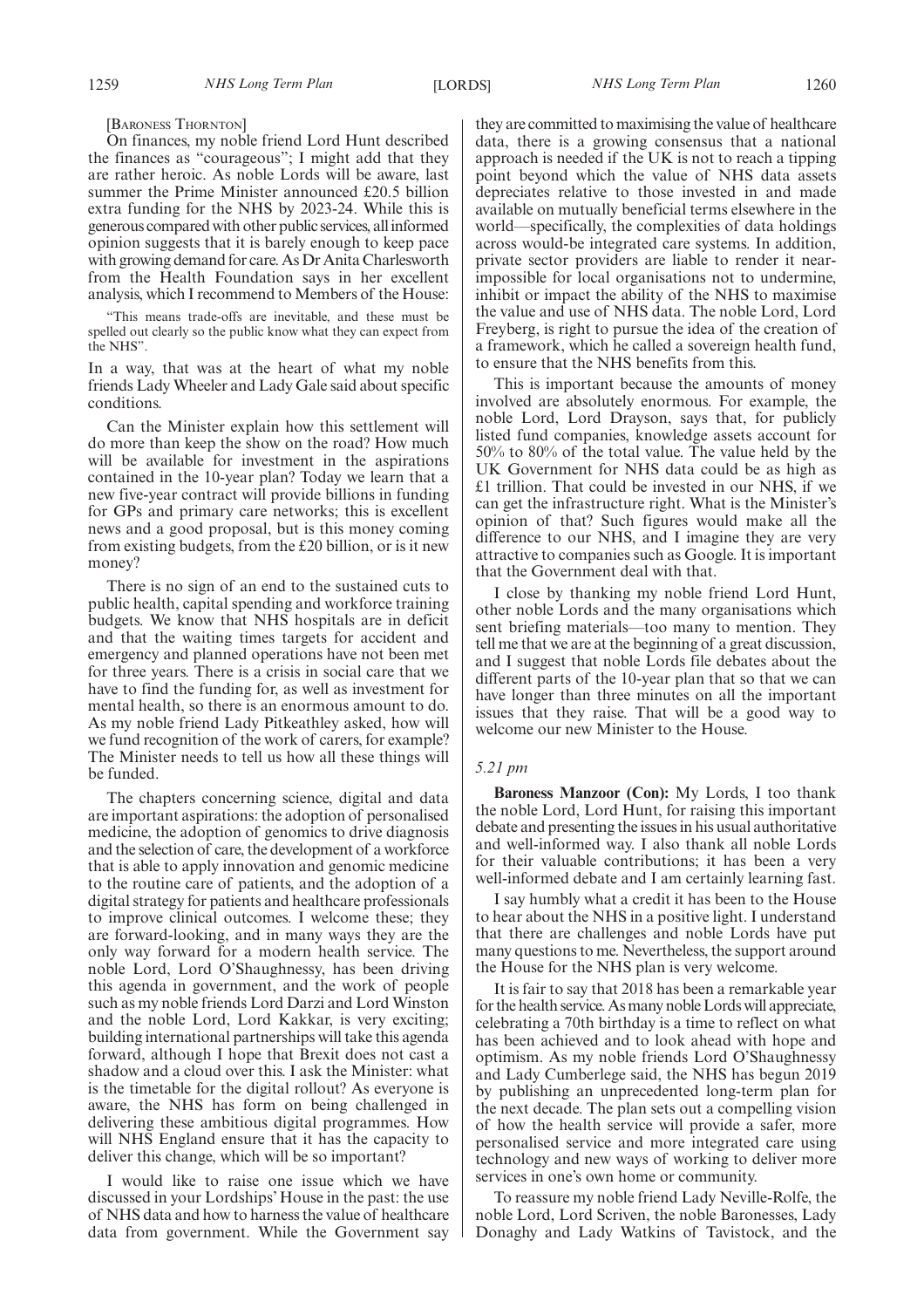noble and gallant Lord, Lord Stirrup, I can say that the long-term plan is fully costed and has been developed within the spending settlement agreed with the NHS: an extra £33 billion in cash to reach a total of £148.5 billion in 2023-24. This is the equivalent of £20.5 billion extra in real terms. This increased spending, together with stretching but achievable ambition on efficiency, should ensure that the NHS will continue to deliver the world-class service we all want.

First, I recognise the importance of improving patient experience, safety and flow through hospitals. I agree with the right reverend Prelate the Bishop of Carlisle that spiritual care plays an important part in health outcomes. As the noble Lord, Lord Hunt, will be aware, NHS England is undertaking a clinical review of standards, considering the appropriateness of operational standards for physical and mental health relating to planned, unplanned, urgent or emergency care.

In 2018-19, the Government provided the NHS with an additional £1.6 billion to support and improve A&E and elective care performance. The NHS will use this investment to treat 250,000 more patients in A&E in 2018-19 and improve performance, with the four-hour standard to be achieved within 2019.

Many noble Lords, including the noble Baronesses, Lady Gale, Lady Wheeler and Lady Tyler of Enfield, and the noble Lord, Lord Hunt, inquired about the adult social care Green Paper. The Department of Health and Social Care is in the final stages of preparing it, and it will be published at the earliest opportunity. As noble Lords are aware, building a sustainable care and support system will require big decisions, and the upcoming Green Paper will place on record the extraordinarily difficult choices that we as a legislature and, more broadly, we as a country, must confront.

I understand the concerns raised by my noble friend Lord Hunt—he is a friend—regarding integration. As he indicated, the Green Paper will build on the proposals on integration in the long-term plan, which are the deepest and most sophisticated ever proposed by the NHS. We will invest in models of care that strengthen links between primary care networks and local care homes, as my noble friend Lord O'Shaughnessy laid out so clearly, alongside innovation. By 2021, every part of the country will be covered by integrated care systems, which will bring together local organisations, including local authorities, to redesign care and improve population health. I say to the noble Baronesses, Lady Massey of Darwen and Lady Pitkeathley, that this marks a significant change in how NHS organisations collaborate with one another and will support the health and care system to deliver a step change in how patient care is planned and delivered.

My noble friend Lord O'Shaughnessy raised the issue of primary legislation. He will be aware that the Government will consider updating legislation only where there is clear evidence that doing so would improve services for patients.

As noble Lords have noted, the spending review will have a profound impact on the prevention agenda. It will contain details of the local government funding settlement and the public health grant. As has been noted across the House, there is no time to waste in pushing forward this agenda. I say to the noble Lord, Lord Bird, that this is why prevention is a focus throughout the long-term plan. We will keep people healthy and out of hospital by focusing on the prevention of ill health and boosting services closer to home.

To address comments made by the noble Lords, Lord Rennard, Lord Turnberg and Lord Brooke of Alverthorpe, and the noble Baroness, Lady Walmsley, there is a push to improve upstream prevention of avoidable illness and its complications, such as offering NHS-funded tobacco treatment services and specialist weight management services to those with hypertension and a BMI over 30. A number of noble Lords mentioned smoking. The plan commits to offering all smokers admitted to hospital NHS-funded tobacco treatment services by 2023-24. I believe that this issue was raised by the noble Lords, Lord Rennard and Lord Turnberg, and my noble friend Lord Ribeiro.

I also note that my noble friend Lord Chadlington raised the issue of gambling and the noble Lord, Lord Brooke, mentioned gaming. We must look at those important issues in relation to health and health services. As a result of the long-term plan, within 10 years, 55,000 more people each year will survive cancer for at least five years and up to 150,000 heart attacks, strokes and dementia cases will have been prevented. In addition, we will take coherent cross-government action where required. This was demonstrated by the recent joint Defra and DHSC clean air strategy, as well as by the Government's new world-leading plan on antimicrobial resistance, as noted by my noble friend Lady Neville-Rolfe.

The upcoming prevention Green Paper will be a major milestone in the prevention agenda this year. Our approach will also be underpinned by a focus on the reduction of health inequalities, both because it is unequivocally the right thing to do and because the potential health gains, especially in our most vulnerable communities, are significant. That was noted by the noble Baronesses, Lady Donaghy, Lady Tyler and Lady Massey. Of course, that focus will be very important.

I turn now to the plan's commitment to improve access to primary and community healthcare services, with spending on these services increasing by £4.5 billion in five years' time. This will allow all parts of the country to see an increase in both the capacity and the responsiveness of community and intermediate care services. As my noble friend Lady Redfern and the noble Baroness, Lady Thornton, noted, today NHS England and the British Medical Association launched the new primary care contract for GPs. The new contract framework marks some of the biggest general practice contract changes for over a decade and will be essential to delivering the ambitions set out in the *NHS Long Term Plan* through strong general practice services. It also includes funding for around 20,000 more health professionals in primary care networks by 2023-24. Expanding community-based multidisciplinary teams means thousands more clinical staff working in primary care and bigger teams of staff providing a wide range of care options for patients and freeing up time for GPs to focus on those with more complex needs.

My noble friend Lord Colwyn raised the important issue of dental care and NHS dentists. He is right to say that workforce planning is important in this key area.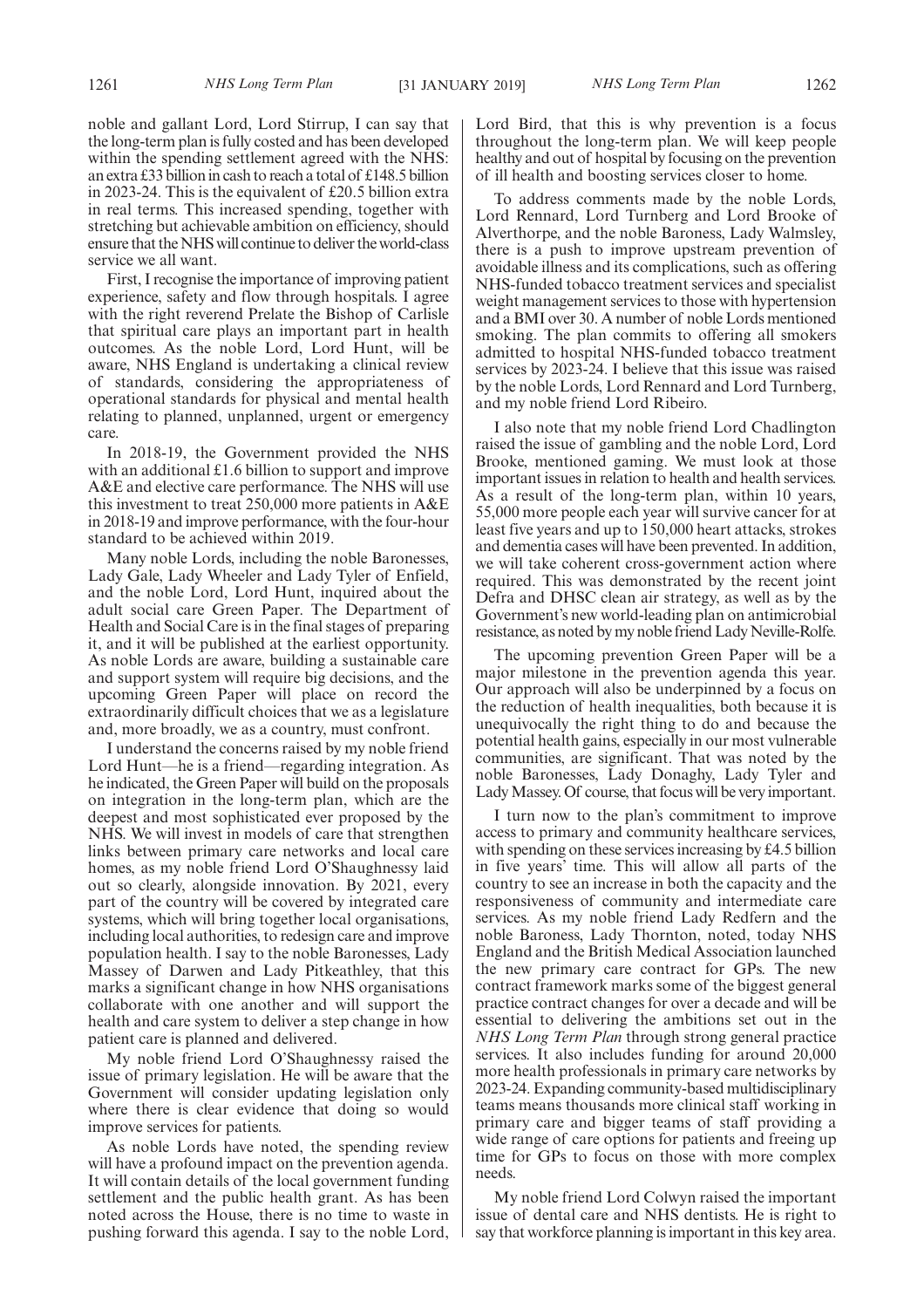[BARONESS MANZOOR]

In addition, by 2023-24, every patient in England will be able to access a digital GP offer, improving access and convenience in primary care for all. Social care prescribing where appropriate, as mentioned by the noble Baroness, Lady Pitkeathley, will play a role in this.

That brings me to the important point on the safety of patient data. There are safeguards in place for this type of data, including legislation, scrutiny standards and toolkits, independent advisory bodies and a national data opt-out to ensure that data is used across the health and care system in a safe, secure and legal way. However, in response to the noble Lord, Lord Hunt, I recognise that we still have some way to go.

While I have already noted the importance of preventive care as a priority for this Government and the NHS, the plan also addresses important clinical areas and long-term conditions. Noble Lords have rightly identified that improving the early diagnosis of cancer is a priority. The new package of measures in the long-term plan include investment to support better screening services, provide new investment in state-of-the-art technology to transform the process of diagnosis and boost research and innovation. To that degree, the noble Baroness, Lady Thornton, is absolutely right.

As the noble Baronesses, Lady Masham of Ilton, Lady Gale and Lady Wheeler, identified, it is equally important that those with rare and complex conditions should receive the best support and treatment. I welcome the fact that over the next 10 years, the long-term plan will give patients better access to specialised services and offer more precise treatments. The department will continue to work with the NHS to ensure that we provide the very best service so that patient outcomes and quality of life are improved. As the NHS implements the plan, specialised services will remain a priority. That is why, every year, we invest more than £16 million in treating specialist conditions, as noted by the noble Baroness, Lady Wheeler.

I turn now to the provision of mental health services. Yesterday we had an excellent debate on this subject led by the noble Baroness, Lady Tyler of Enfield. As we know, more work days are lost to mental ill health in the form of anxiety, depression and stress than any other condition, so we have to get this right. I can reassure noble Lords that under the *NHS Long Term Plan* there will be a comprehensive expansion of mental health services. The plan renews the commitment to grow and invest in mental health services faster than the NHS budget overall for each of the next five years, with an additional £2.3 billion in real terms by 2023-24. This will provide a further 380,000 adults with access to psychological therapies and 345,000 more children will be able to access greater support. Crisis care will be expanded with a 24/7 community-based mental health crisis response for adults. We will ensure that that is available across England by 2020-21.

The NHS will test and roll out new waiting times to ensure rapid access to mental health services in the community over the next decade. We will reduce the number of people with learning disabilities or autism who are in-patients in mental health hospitals. It is absolutely right that we do so, and I totally support the comments made by my noble friend Lady Browning and the noble Baroness, Lady Jolly.

Specific waiting times for emergency mental health services will also take effect from 2020 for the first time, and will be set to align with the equivalent targets for emergency physical health services. This is the first time that this has happened and it is absolutely right.

I welcome the support of the noble Baroness, Lady Pitkeathley, for the NHS plan in relation to carers. Carers' needs and views are important, and we acknowledge this.

The noble Lord, Lord Low of Dalston, raised the issue of eye care and the APPG report. I will write to the noble Lord to address this, because I am not familiar with the APPG report.

A large number of noble Lords—including my noble friend Lord Ribeiro, the noble Lords, Lord Turnberg and Lord Hunt, and the noble Baronesses, Lady Watkins and Lady Jolly—quite rightly raised workforce issues, and I want to acknowledge, as I am sure they do, the importance of our NHS workforce and all who work in it. We recognise that good leaders and leadership are essential to the provision of highquality, sustainable services across the NHS. As part of the long-term plan, a group has been established to focus on how best to improve leadership culture and practice, talent management, leadership development and clinical leadership across the whole NHS. This work will inform the workforce implementation plan that the noble Baroness, Lady Harding, has been commissioned to produce, working closely with Sir David Behan. Initial recommendations will be presented to the department in spring 2019 and a final workforce implementation plan will follow later in the year, taking into account the outcomes of the spending review. We will go further not only to secure staff but to support the NHS in delivering its mission to become a world-class employer and to deliver the workforce the NHS needs.

A number of noble Lords raised the important issue of how we will ensure we have enough nurses, including Parkinson's nurses. We are already taking steps, including increasing nurse training places by 25%—that is 5,000 additional training places from 2019-20. The NHS Improvement-led workforce group will agree action to improve the supply of nurses over the course of the long-term plan.

My noble friend Lord Ribeiro and the noble Lords, Lord Turnberg and Lord Rogan, will know that we have already made commitments through the next spending review period—for example, as my noble friend Lord Ribeiro said, medical training places—that acknowledge the importance of workforce training to underpin effective long-term NHS planning. At the forthcoming spending review, we will consider proposals from the NHS for a multi-year funding plan for clinical training places, based on workforce requirements in the NHS plan.

Health services are of course a devolved matter in Northern Ireland, but I will certainly convey the concerns raised by the noble Lord, Lord Rogan.

A number of noble Lords—my noble friends Lord Holmes of Richmond, Lady Neville-Rolfe and Lady Redfern, the noble Lords, Lord Hunt and Lord Scriven, and the noble Baroness, Lady Thornton—raised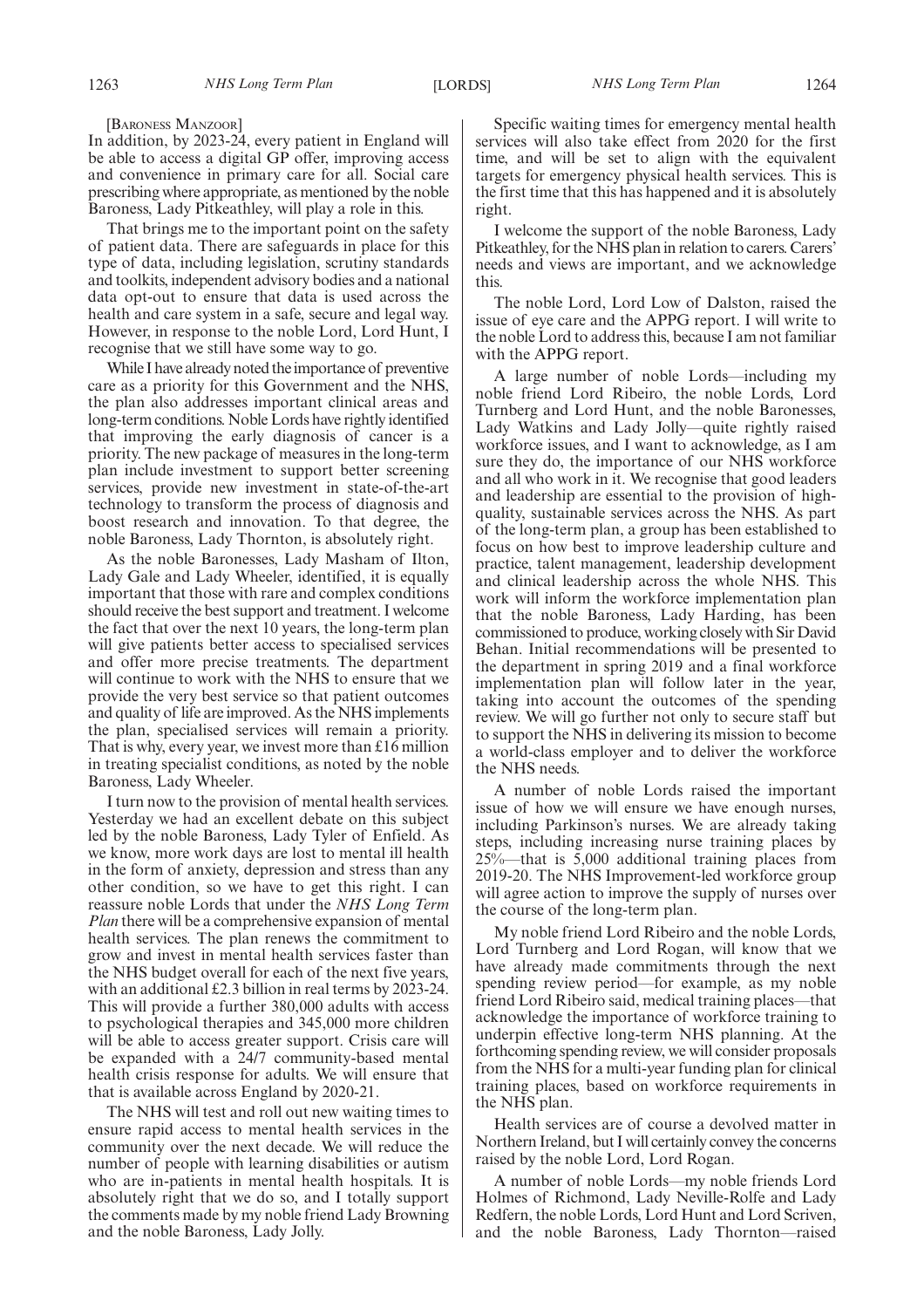technology and artificial intelligence. As the Secretary of State has made clear in his vision for the future of healthcare, digital services and IT systems will need to comply with a modern technology architecture and meet a clear set of open standards so that they can talk to each other.

There have been many questions and I will shortly run out of time. However, I will write to noble Lords about the key themes that have come out in the debate and place a copy of my letter in the Library.

I did not get round to talking about technology and artificial intelligence. The Secretary of State considers this to be an important area, and I hear the concerns raised by the noble Lord, Lord Hunt.

I again place on record my thanks and appreciation for the quality and range of contributions from across the House. There is clearly much more to discuss and debate. The incoming Minister will have the opportunity to discuss these issues in greater depth with the House, including the many areas covered by the noble Baroness, Lady Thornton. We will keep the debate going.

# *5.40 pm*

**Lord Hunt of Kings Heath:** My Lords, I have a minute to wind up. It has been an excellent debate containing five key messages. First, integration of health and social care will not happen unless the Government in Whitehall integrate their strategy on policy, finance and workforce.

Secondly, this House definitely supports the priorities in the NHS 10-year plan but it must not be at the expense of core services such as oral health or eye care. I hope the noble Baroness will meet with me and the noble Lord, Lord Low, to discuss the issues he raised about ophthalmology services.

Thirdly, the Government need to be brave on public health. It is clear from speeches made today in this House that huge support will be given to tough fiscal measures.

Fourthly, this is an English plan but its challenges relate also to Scotland, Wales and Northern Ireland. I hope that the noble Lord, Lord Rogan, will be heard, because the Northern Ireland health service is going through a tough time.

Finally, carers will be asked to do even more in the future, and they must have recognition and support.

This is a good plan but the agenda is tough. I hope the Government will listen to what has been said today. I beg to move.

*Motion agreed.*

# **Crime (Overseas Production Orders) Bill [HL]**

*Returned from the Commons*

*The Bill was returned from the Commons agreed to with amendments. It was ordered that the Commons amendments be printed.*

*House adjourned at 5.41 pm.*